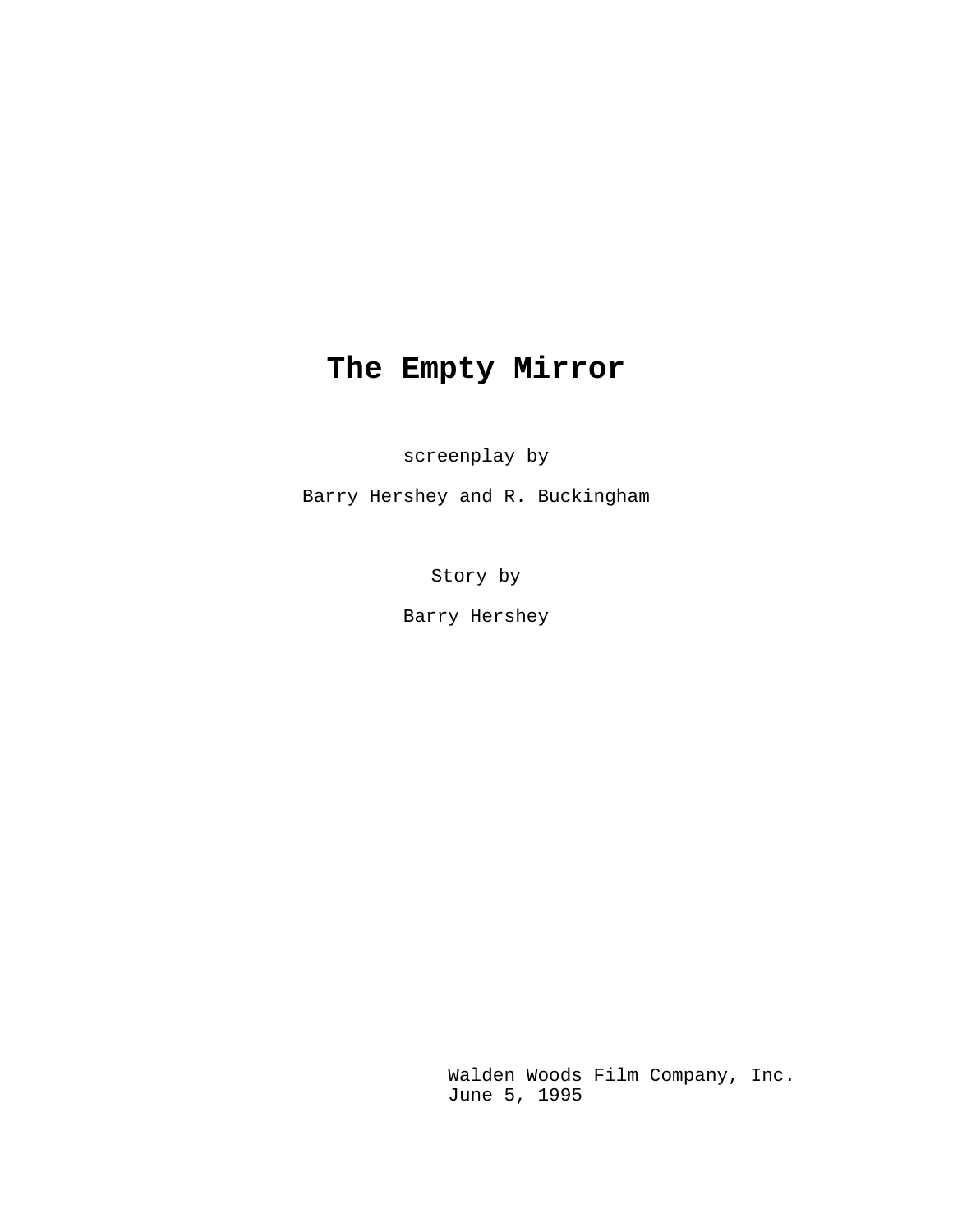FADE IN:

1 PROLOGUE - (ACCOMPANIED BY A WAGNERIAN OVERTURE)

A SERIES OF GRAINY IMAGES

Snow blows over dead soldiers in a road.

A grainy image: A woman drags an emaciated corpse, its foot leaves a shallow furrow in the sand.

A grief stricken mother caresses the face of her dead child.

The images dissolve into a gray, swirling, grainy abstraction.

2 SWIRLING, OUT-OF-FOCUS SHAPES, BLACK AND WHITE

On the sound track: VOICES, distorted, animalistic.

The TITLE comes up over the abstract images. Some of the letters are runic, mystical. The title fades out.

The VOICES distill to one familiar VOICE.

The swirling shapes begin to focus as we MOVE back. We're watching a "screen" suspended in space.

ON THE SCREEN: An impassioned man speaks to a rapt crowd of Hitler Youth. ADOLF HITLER, at the peak of his power.

> HITLER (*German, no subtitles*) We will pass from the scene, but for you, Germany will live on. And when we are gone, it will be your duty to hold high in your clenched fist the banner which we raised out of nothingness. And I know it cannot be otherwise, for you are flesh of our flesh and blood of our blood, and the same spirit that rules us burns in your young brains.

> Today, standing on this stage, I am but a tiny part of that which extends beyond, over the whole of Germany, and we want you, German boys and German girls, to absorb all our hopes for the future of that Germany. We want to be one nation, and you, my youth, shall become that nation.

We want an end to classes and class divisions, and you must keep such ideas from looming within yourselves.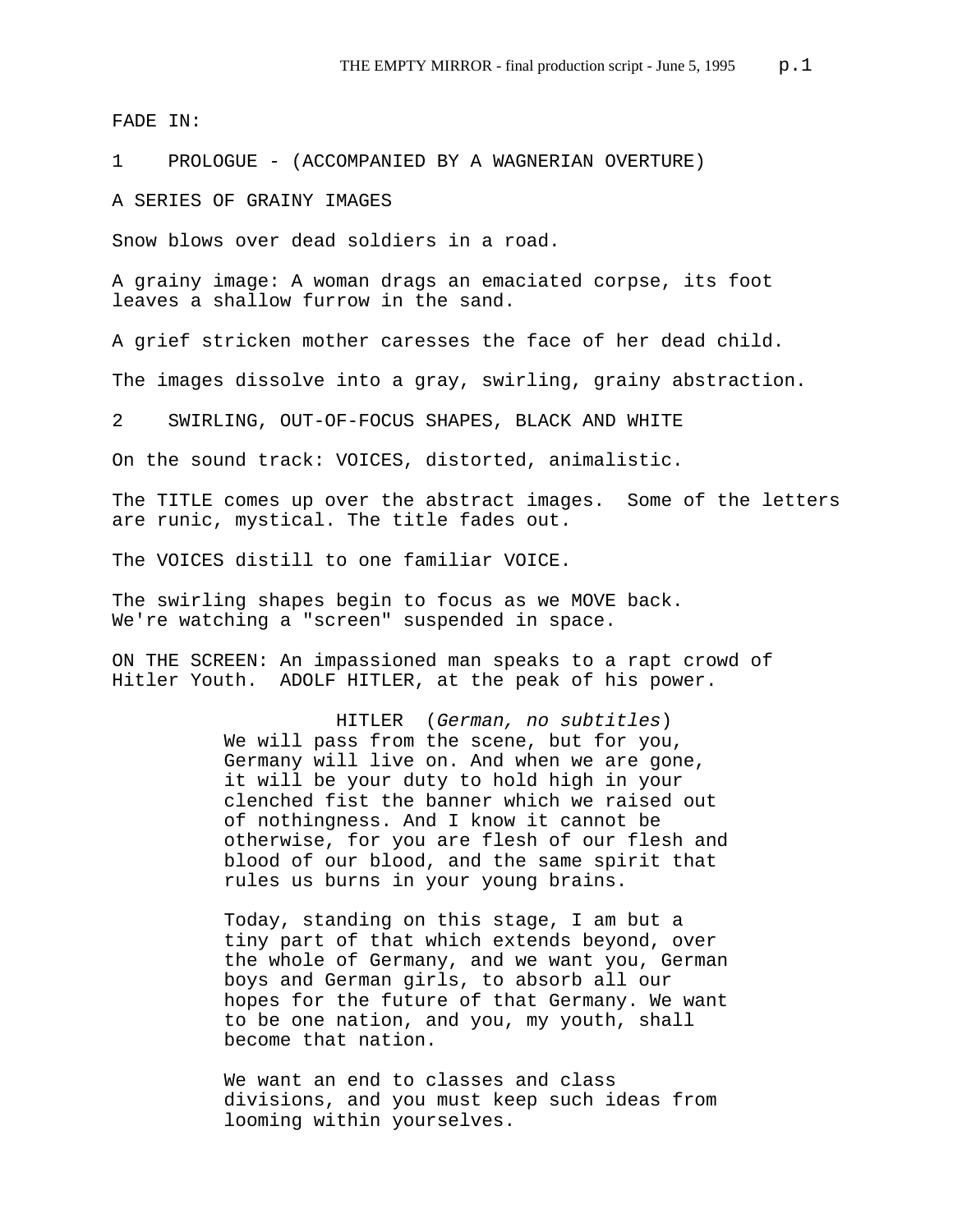As he forcefully gesticulates, we MOVE further back from the screen and PAN across a dark, DANK, DUNGEON-LIKE CELL.

HITLER (*O.S. in German*)

We want to see one Reich in the future, and you must prepare yourselves for it. We want this nation to be obedient, and you must practice obedience. We want this nation to be peace-loving but brave as well, and you must be peace-loving. You must be peace-loving and brave at the same time.

3 THE SPEECH NEARS IT'S END, THE CAMERA FINDS A SHADOWY FIGURE.

Standing alone in the cell, near an old projector, studying, mesmerized by the images on the screen (the "cell-screen").

Wearing a suit from the thirties, this man resembles the man on the screen: Hitler.

The projector's reels turn. The speech continues. The man in the cell becomes increasingly prideful, strong.

> HITLER (*O.S., in German*) Germany lies before us, Germany marches within us, and Germany comes after us!

The crowd answers, roaring: Sieg Heil! Ein Volk! Ein Reich! Ein Fuhrer!

As the chanting fades, we get our first clear look at the man in the cell, basking in the adulation. It's confirmed: this is ADOLF HITLER.

He turns a switch to reverse the film, stops, switches it forward. Adolf studies the last moments of the speech again. The projected images allow him to drink from the memories of his old power. He is Narcissus at the pond.

Off-frame, we hear the climax of Hitler's speech; and the crowd's roaring chant: "SIEG HEIL! SIEG HEIL!"

Adolf stands watching. (we'll call him "Hitler" in historical images, "Adolf" when in the cell)

The light reflects off the screen onto his face. As the CHEERS begin to fade, the film clip comes to an end; followed by clear film leader. Adolf continues staring at the screen, rapt.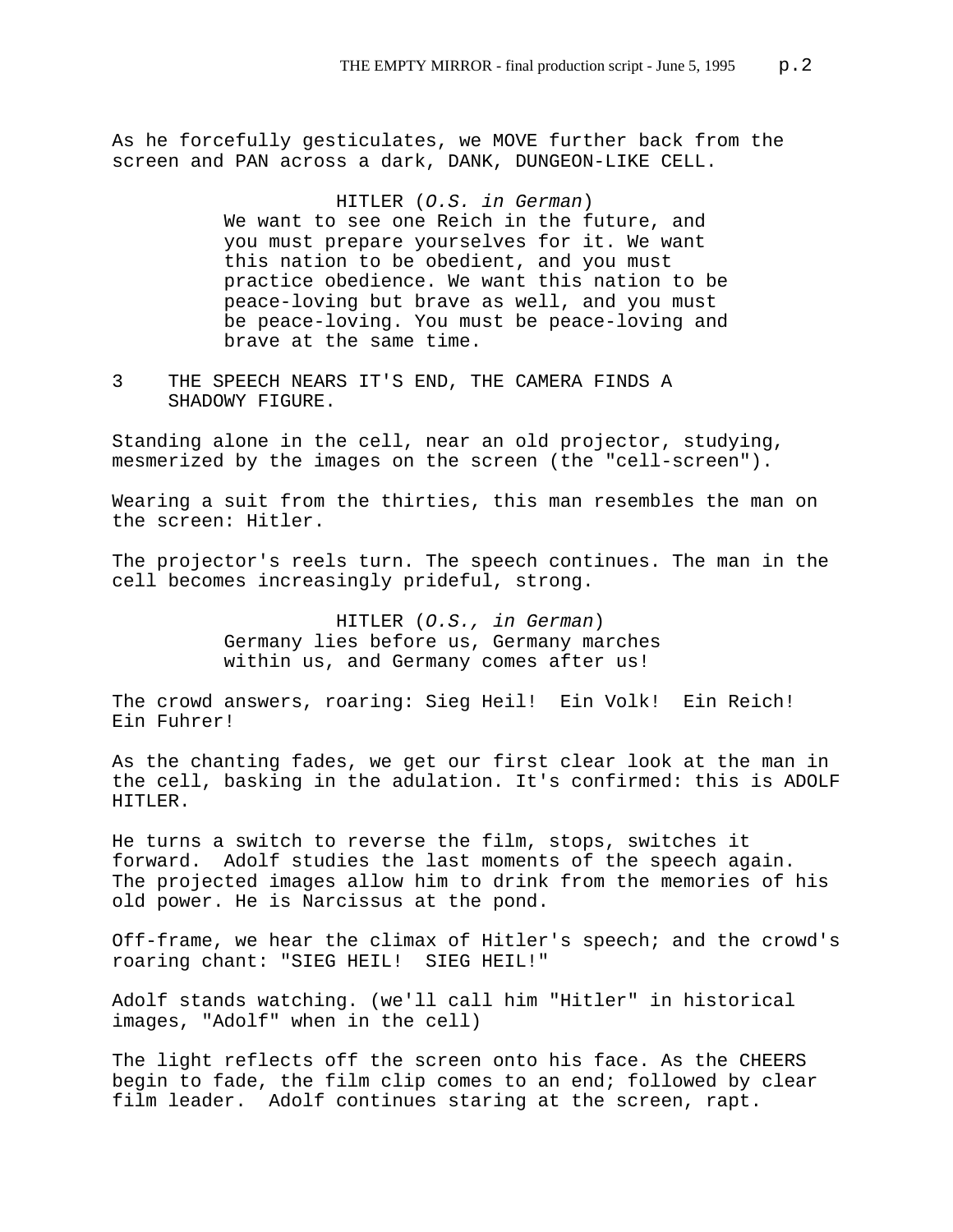DISSOLVE TO: INSIDE THE PROJECTOR - IMAGES IN THE "GATE"

During the long dissolve, Adolf is temporarily superimposed over the sprockets and gears and film strip of the projector's gate mechanism. The end of the leader SLAPS through the gate. The projector lamp switches off.

MUCH WIDER: The room goes dark.

Adolf turns toward us, speaks the last lines of the speech, repeating the gestures he used, perhaps trying to improve.

> ADOLF Germany lies before us, Germany marches within us, and Germany comes after us!

We realize he's watching his reflection in a mirror.

After a few moments he lifts both hands, fingers spread wide near his face. Imploringly, he shakes them, this time with no emotion -- just scrutinizing the body language.

He smoothes down his suit jacket. Checks it for flaws, then throws back his shoulders, stiffens his back and CLICKS his heels. He half-salutes himself.

We MOVE closer. Time SLOWS almost to a freeze. It's a long, uncomfortable moment.

It's interrupted by a TAPPING from off screen. Adolf snaps to guarded alertness.

4 A LAMP ON A TABLE IS QUICKLY DOUSED.

The cell goes to shadows.

CUT TO: A JAILER in a plain guard's uniform, tapping on the wall with a long club (don't see his face here).

He passes behind Adolf, who now sits in a chair drawing in a sketchbook. The images: Nazi architecture, massive buildings and shrines for a new city.

In the background, the Jailer pokes around Adolf's bed with a club, probing.

Apparently satisfied for now, the Jailer exits frame.

Adolf turns the light back on, relaxes slightly, his face droops with fatigue. He strokes the back of his hand.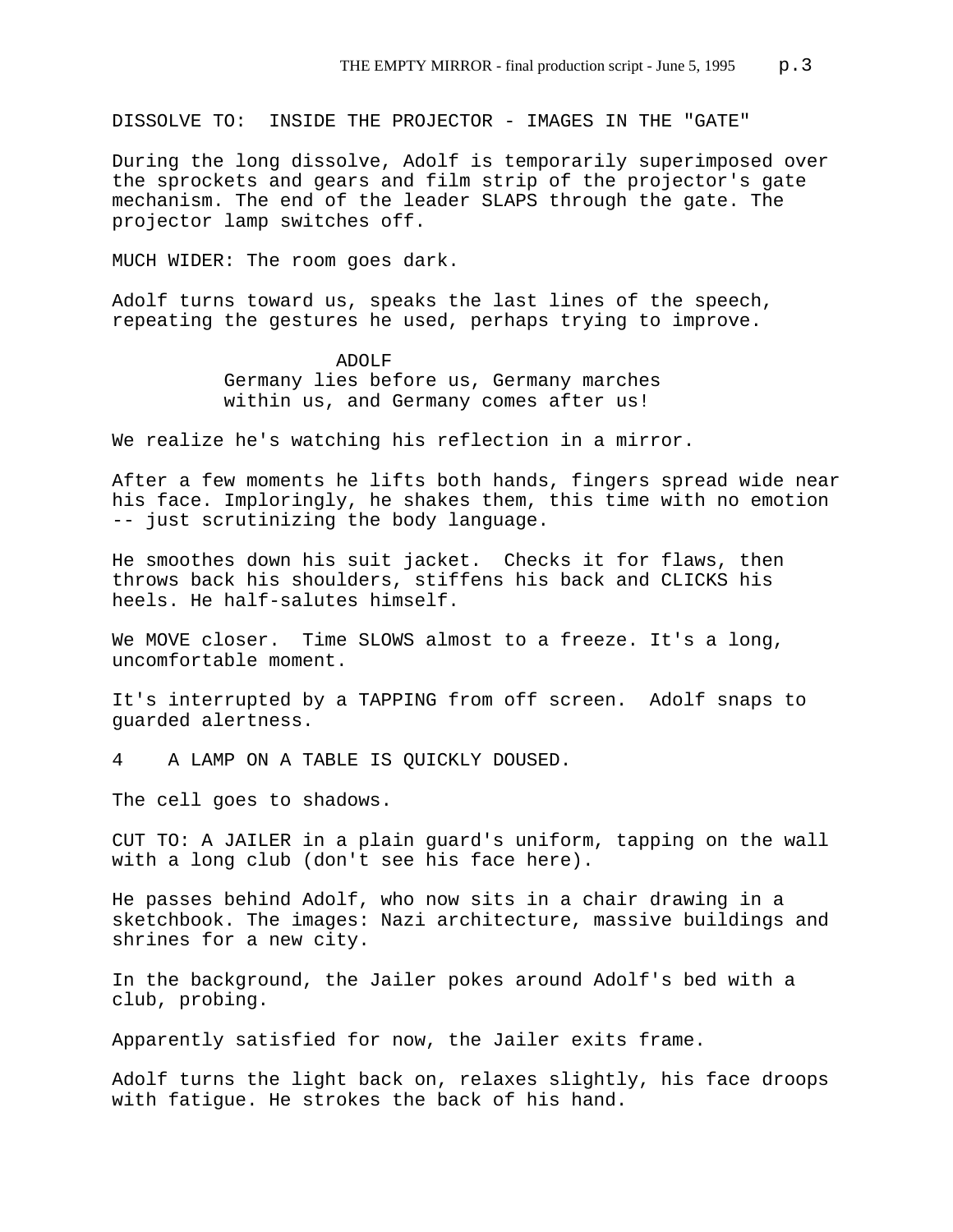IMAGES FLASH:

5 A WOMAN'S LONG BLONDE HAIR - MOSTLY ABSTRACT.

We study its soft, appealing texture.

Inexplicably, a swarthy hand rises up through the hair, and then disappears back down into it.

DISSOLVE TO:

6 STEAM. WHITE, SWIRLING.

The steam thins. We see Adolf's chest, his suit, a pin on the lapel -- a swastika in a circle.

Hot water pours from a faucet into an old porcelain sink. Adolf turns it off, dips his hands into the steaming water.

The steam rises in front of his face. He cleans his hands, nervous. Focused.

He begins to WHISTLE to himself -- a few bars from Wagner. (along with the sound track, as if he "hears it")

SOUNDS: Distant SCREAMS, distant EXPLOSIONS, a ROARING inferno. If Adolf hears them, its impossible to tell.

He dries his hands, and exits. We MOVE through the steam to:

7 THE WALL

It's dark stone surface is rough, moist, with veins of black minerals.

We move along the wall, and pass a distinct opening, a crumbling, rough hole created by a vertical crack in the stone. A faint bluish light shines through from the other side.

We continue along the wall to a table, on which we discover two framed photos. One of Adolf's mother: Large, light-gray eyes with dark, penetrating pupils and a plain, anxious face. Then the eyes of Hitler as a child.

Nearby is a partial wooden mask of Hitler, upside down.

Finally, we discover Adolf, lying in his bed, his back to us.

With his right hand, he pinches compulsively at his left wrist, as if trying to get at something crawling just under the skin.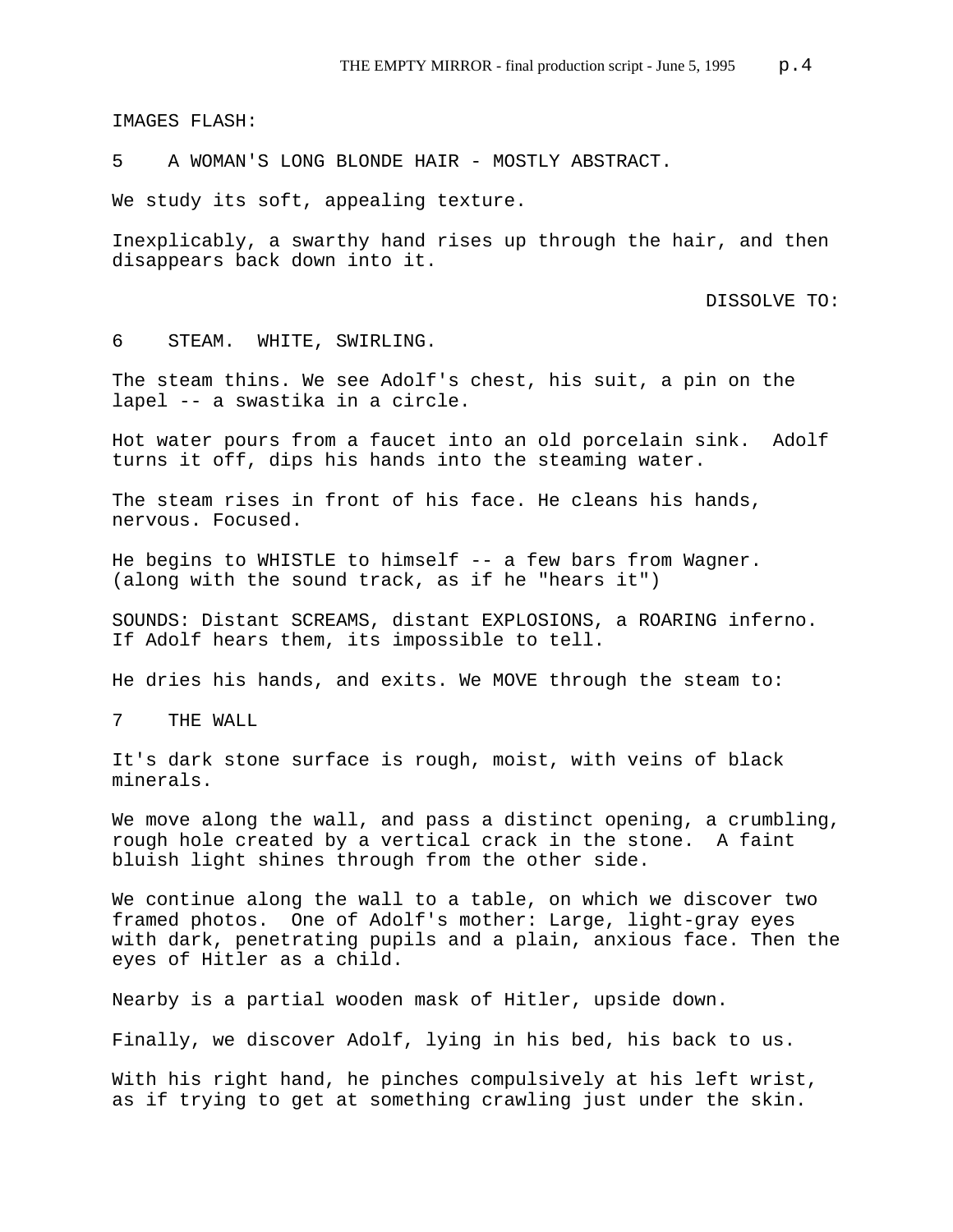We MOVE slowly in towards the back of his head until the frame is filled with blackness.

FADE UP FROM THIS BLACKNESS TO:

the gray, textured wall (an intentional repeat). We glide along this surface, past the back-lit opening in the wall.

Again, we arrive at a table, with the two framed photos. One of Klara, the smaller one of Hitler as a child. And again, the Hitler mask lies on the table, but in a slightly different position.

Finally, as before, Adolf is revealed lying in his bed, facing away from us. This time, he is still. We move slowly in towards the back of Adolf's head, filling the frame with BLACKNESS.

OVER THE BLACKNESS:

ADOLF (*O.S., dictating*) At the extreme one becomes a symbol.

8 ADOLF IN A SINGLE POOL OF LIGHT

Pacing.

ADOLF Every man who desires adulation will recognize in me the pure manifestation of that dark part of himself.

An old typewriter appears in the foreground, fingers TYPING. Adolf turns, struts a few steps, looks at the mirror.

> ADOLF (*continuing*) I am the perfect reflection of each man with a lust to dominate, who has some bias or prejudice... some unsatisfied craving.

ON THE CELL SCREEN IN THE BACKGROUND: Townspeople greet Adolf's car as he enters an invaded city.

> ADOLF Some will condemn me morally, but they cannot escape the power of my image. Their self-righteousness will dissolve as their hearts beat with the rhythm of my essence.

Even those poor souls who hate me will privately envy me, because I fulfilled my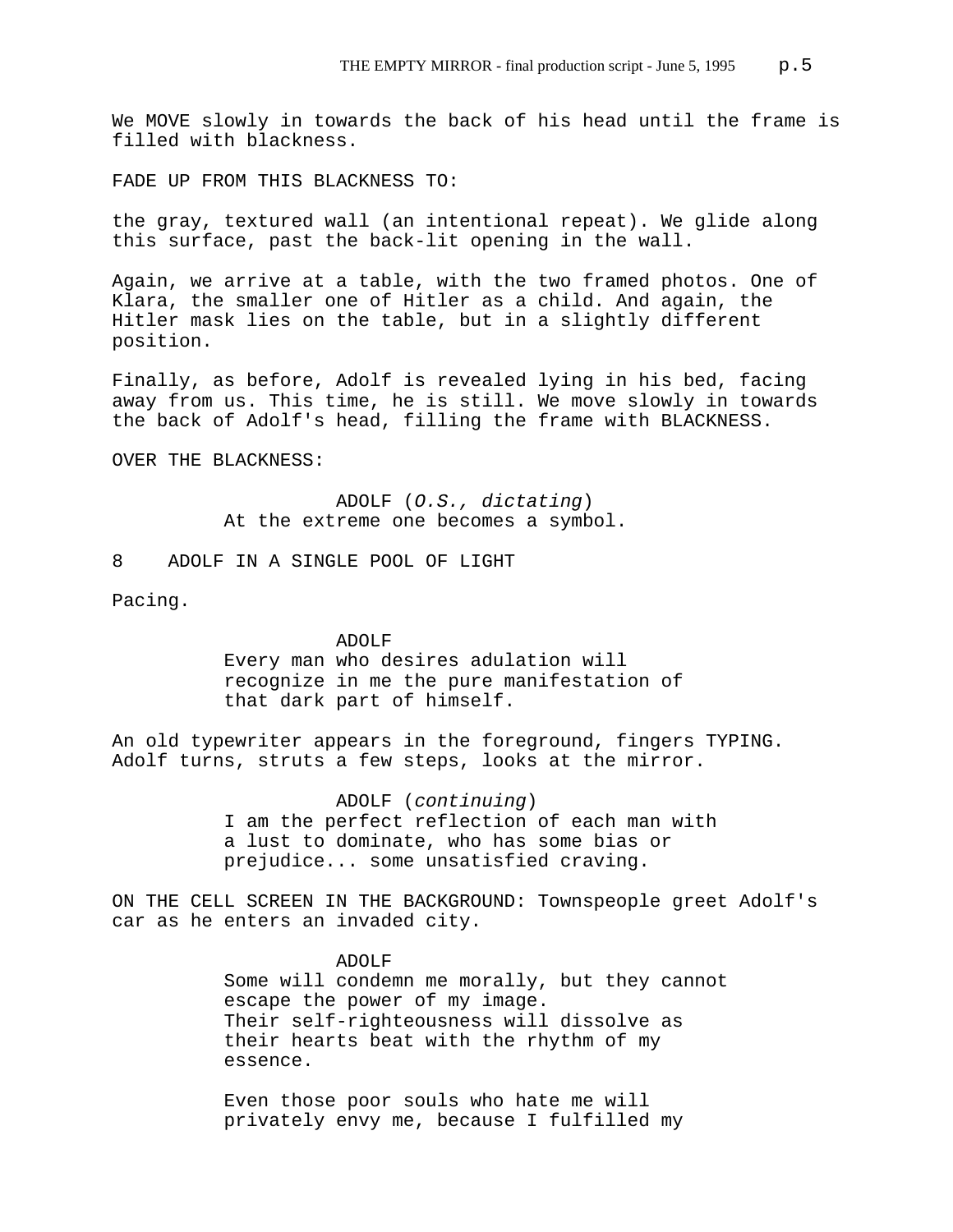dreams while others repress their true desires.

Thus, have I guaranteed my immortality; the essential Hitler has a hold on every human heart.

Adolf stops, very satisfied. But insecurity re-emerges.

He turns to the TYPIST, who for now is always seen from the back. (he is Nordic, with blonde hair, a chiseled face, dressed in a black SS uniform. He is eager, dutiful.)

> ADOLF (*to the Typist*) Does that sound cliched?.... (*the Typist does not answer*) Anyway, let's end this on a poetic note: Will to power, will to form, will to beauty.

MEDIUM CLOSE ON ADOLF: After pausing to appreciate his words, he turns and walks out of frame, leaving blackness.

DISSOLVE TO:

## 9 OMITTED

# 10 ADOLF, AT THE PROJECTOR

Carefully threading the projector. He switches on the lamp. Its brilliance leaks from cracks in the housing. The motor DRONES up to speed.

The film CHATTERS through the gate. The tiny images come to life, suspended upside-down behind the lens. Colorful this time. We follow the beam of light through the lens outward into the cell to the cell screen.

ON THE CELL-SCREEN: Eva, wearing her peasant dress (smiling into the camera), on the porch of their mountain retreat. Then on the beach, frolicking in her bathing suit. These are 'home movie' images. She seems remarkably innocent and young.

The camera BOOMS DOWN to Adolf in the foreground, silhouetted against the cell-screen images of Eva.

We drift around to Adolf's face, which has softened with nostalgia. We drift behind him again. He stands up, blocking out the images. Hold on the blackness.

11 FADE IN: A MAGNIFYING LENS IN ADOLF'S HAND.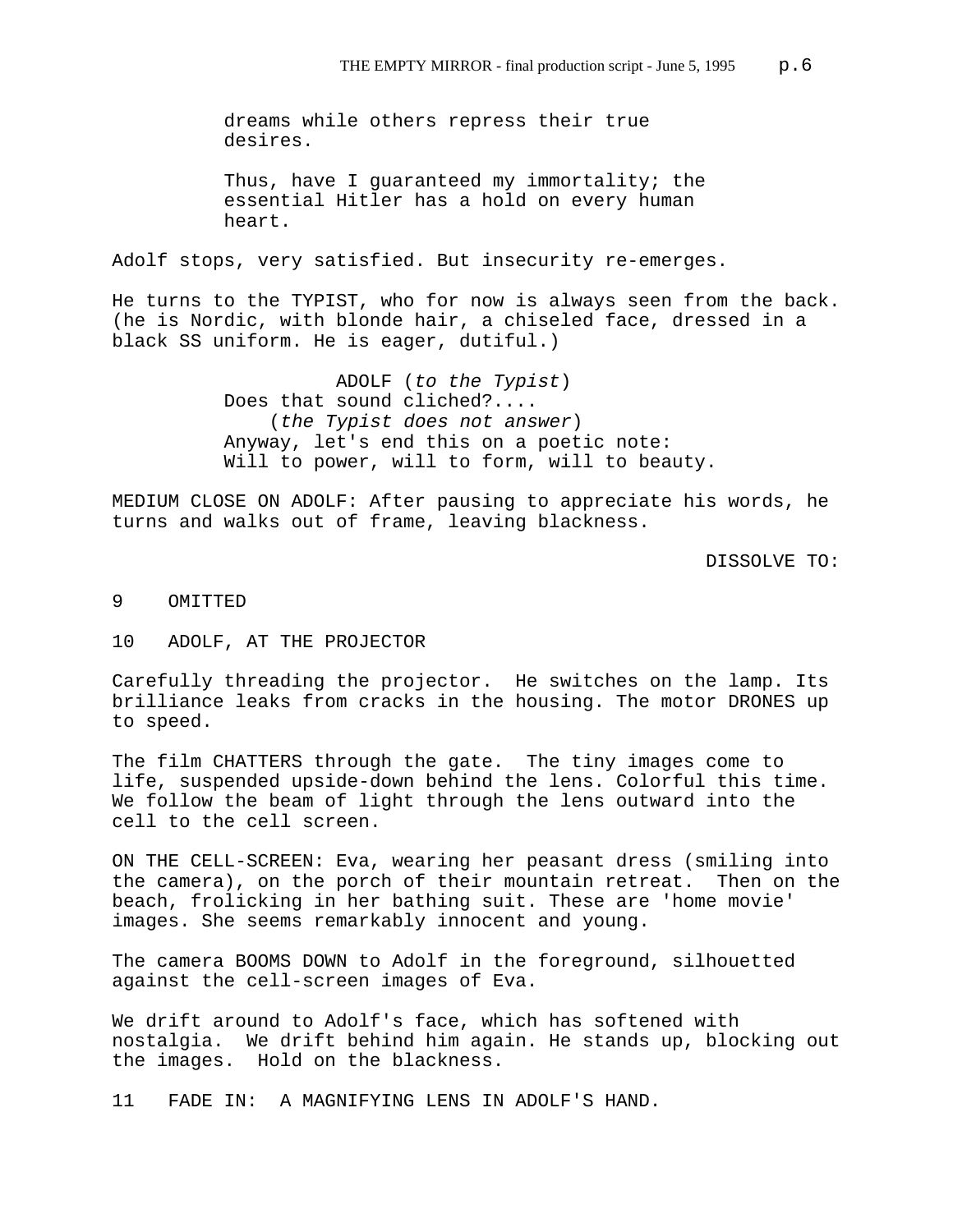Animated shapes swirl in the glass. It moves aside, revealing a photographic proof sheet that captures sampled motion picture frames, taken from a speech.

Adolf scrutinizes them with unnatural intensity. SOUNDS: We hear a distant crowd: Sieg Heil! Echoed. It rises in volume to a ROAR.

12 VAST RANKS OF SOLDIERS MOVE IN AND OUT OF FOCUS.

It's the 1934 party rally at Nuremberg. The ranks of soldiers, out of focus, form abstract geometric shapes.

> ADOLF Nothing is more important to me than the preservation of these images.

Adolf stops fiddling with the lens, crosses and sits stiffly. Imperious. We discover DR. JOSEPH GOEBBELS kneeling on one knee at Adolf's feet. He is short and thin, dark-haired and ferretfaced. One leg is crippled.

ON THE CELL-SCREEN: The formations and movements are strikingly choreographed. Formal and angular.

> ADOLF Power, order, solemnity. Look at the men, Goebbels. The geometry. The classic lines.

Goebbels limps up to the cell-screen, moves his hands to outline the formations.

GOEBBELS

You know what I like most? Your decision to break the formation here and here. Not only did it serve the composition, it gives the impression of the Cross.

He draws the cross on the cell-screen as he's speaking, showing the pattern.

> ADOLF (*nodding*) Mmmm... the Messiah theme.

He crosses back to Adolf, retakes his position at his feet.

GOEBBELS Ah... Here it is.

CELL-SCREEN: Hitler walks slowly up the middle of the vast formation of standing soldiers.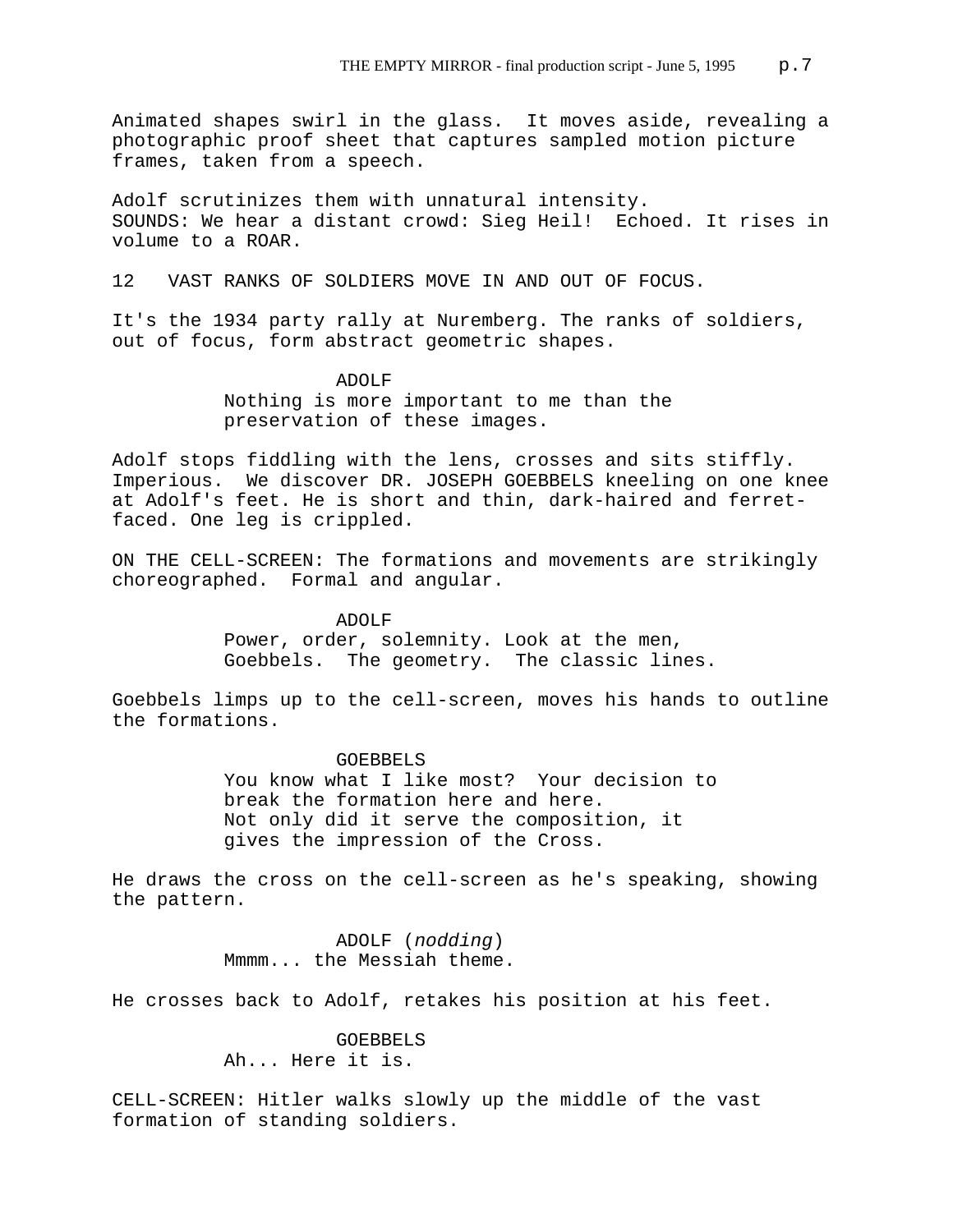ADOLF Do you think I should have walked down the aisle alone? GOEBBELS An interesting question. ADOLF

My instinct was that a loner would be viewed as less trustworthy. Better to be surrounded by faithful lieutenants.

ADOLF (cont'd)

(*studies the unfolding pageantry*) Those men, Goebbels. What are they thinking?

## GOEBBELS

A person wants to be part of something beyond his small self. To escape. To be lost in a historic moment.

ADOLF I wonder if their feet hurt.

Goebbels hesitates, unsure if Adolf is making a joke.

## GOEBBELS

You organized us on a whole new basis.

Adolf stares questioningly.

## GOEBBELS

By invoking Aryan superiority... You enabled us to transcend regional and religious rivalries. Even trivial issues of gender, age. And class distinctions.

CELL SCREEN: Soldiers representing numerous German communities eagerly answer a roll call (played in silence). Propaganda footage, swastikas, idealized Aryan youth, zealous crowds, build to grandiose scale.

> ADOLF (*stands*) I created a great circulation of energy, self-replicating, self-reaffirming. (*after a few beats, erupts*) My god!

Pumped with adrenaline, Adolf stands near a table that displays a model for a Nazi city. In the foreground of our shot: massive buildings.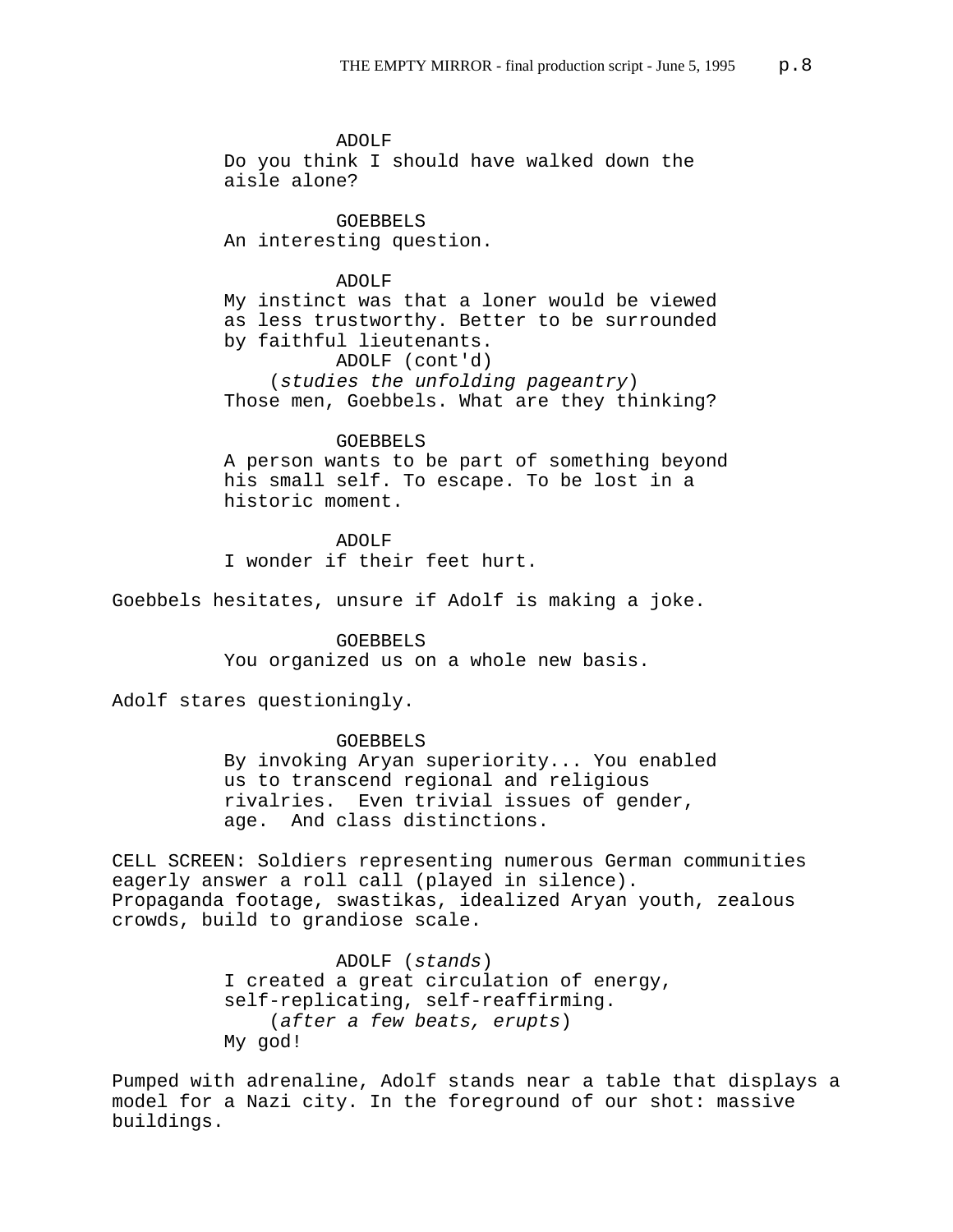FADE TO BLACK

#### 13 OVER BLACK: THE CROWD SOUNDS FADE AND DISTORT

*FADE IN: A montage of fragmented, abstract images: An ancient Norse hammer (Thor's) arcs through blackness. Firelight flickers off eight test-tubes of blood. Details of human shapes, abstract, black and white. Black hair being pulled out of sand. Abstract details of a skull-like death-mask. Red liquid oozes from a crack in the ceiling.* 

FADE TO BLACK

13A OVER BLACK - WE HEAR METAL SPIKES RAKING ON STONE

The Jailer's club, its tip menacingly wrapped in barbed wire, appears out of the darkness, dragging along the walls. The Jailer's eyes glow from the dark like a wolf's in firelight.

14 ON THE TYPIST

Inscrutable, unemotional, the typist types Adolf's words. Adolf's mood has gone dark and bitter, full of hate.

> ADOLF In the first world war, the Jews and the Bolsheviks stabbed Germany in the back.

ON THE CELL-SCREEN: The propaganda images. Night rallies.

ADOLF Even as German blood spilled in our just and noble cause, the enemy within sought to destroy us with treachery. The bad within must be extracted. We must protect Germany. I MUST save the motherland from this defilement!

The veins on Adolf's face bulge with rage. He begins to COUGH, with increasing violence, until he's hacking up phlegm. Out of respect, the Typist averts his gaze.

Adolf hurries to wipe his mouth with his handkerchief. Adolf pants for breath. He crosses past the cell-screen, and into the darkness.

15 CLOSE: ADOLF UNBUTTONS THE CUFF OF HIS SHIRT SLEEVE.

A woman's hands stick the needle of a syringe into the top of a small bottle of whitish liquid. The plunger sucks up the liquid into the syringe. Adolf lowers his arm in readiness.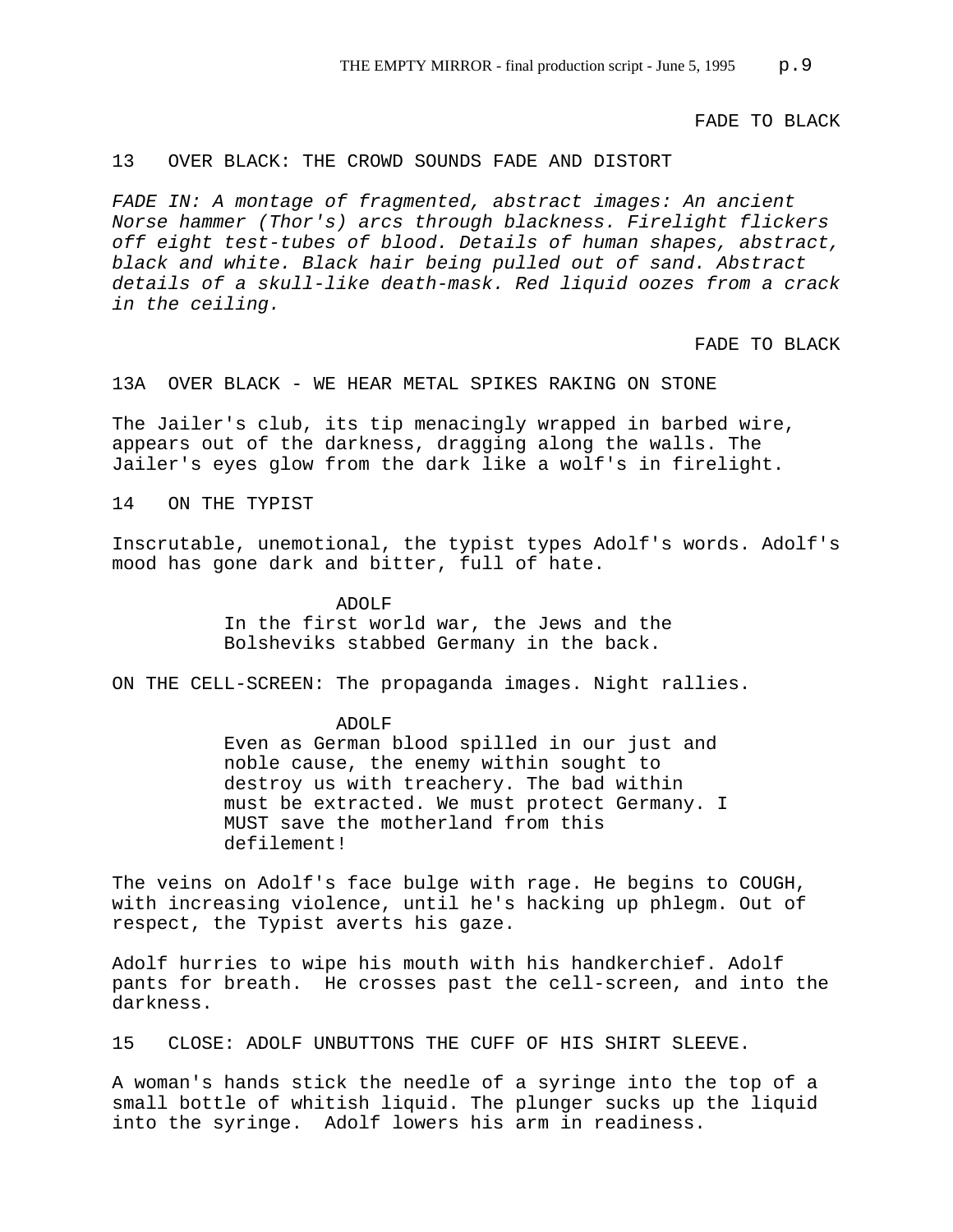16 SEVEN HITLER YOUTH, FOUR BOYS, THREE GIRLS.

The girls, feminine and petite, sit on a bench facing Adolf. Behind them, the boys, tall and angular, stand "at ease". We keep our distance (wider shots). Adolf paces.

#### ADOLF

Film is the magician's mirror. The first art form that allows the artist to project his dreams and fantasies into the inner life of the viewer. To reshape and capture his soul.

He stops, turns towards the rapt twelve-to-sixteen-year-olds.

ADOLF (cont'd) Who's the tallest here? Among the girls?

They hesitate. A tall girl bravely raises her hand. Adolf motions for her to stand, come nearer. She does.

> ADOLF Kneel down.

She obeys, shyly. From her POV, he now looms above her. Her tension is vaguely sexual.

> ADOLF Tell your classmates what you have experienced.

YOUTH GIRL I will obey my Fuhrer.

Adolf gently helps her up. She walks back to the bench.

#### ADOLF

What I did, I did for film. To create a perfect reality indelibly imprinted in the minds of billions. My works of grandeur and destruction live on. They will touch and transform even the unborn.

CELL-SCREEN: Spectacular Nazi parades: Soldiers, armaments, throngs of people waving along the routes. Adolf standing in an open car, moving in isolation among the crowds like a rolling statue. Adoring crowds chanting Heil Hitler.

IN THE CELL, Adolf increases the volume to deafening levels.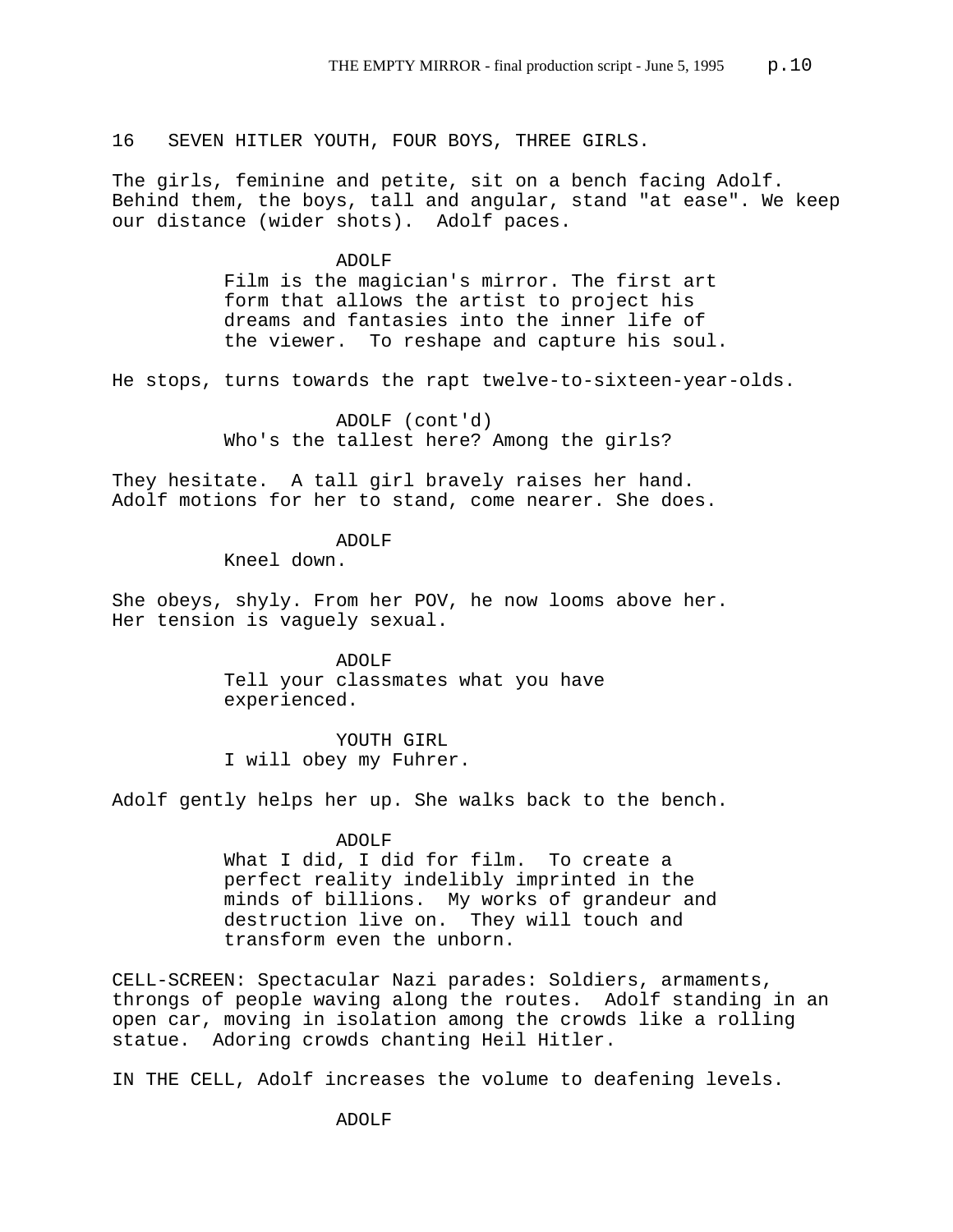I am the artist. I am the art work.

A TALL BOY'S GLASSES reflect images from the cell screen, which progress to night parades - thousands carrying torches.

Adolf walks into the projector beam, his shadow on the screen surrounded by the torch-bearing crowd.

> ADOLF I was Homer, I was Ulysses, I was the Odyssey.

The images transition to night battles; all around Adolf's shadow, which continues to grow, explosions flash, fire rages. Heroic soldiers charge into battle.

WIDER: The Youth in the foreground, the cell-screen in the background.

> ADOLF (cont'd) I enlisted powerful men, courageous men, to the task of fulfilling my artistic destiny.

17 A FILE DRAWER IS SLAMMED SHUT

Adolf seems nervous, disconcerted. He yanks open another file drawer.... flips hurriedly through it, searching. Again, is frustrated. SLAMS this drawer closed... Tries to collect himself, to stem the panic.

> ADOLF Where was I.... Oh... I remember now...

Adolf waits. Off screen, the Typist hits the carriage return.

ADOLF One power alone makes a great leader: imagination, divine vision. (*aside, to the Typist*) I took those words from someone... I can't remember who.

He inflates himself, then exhales, relaxing, content.

ADOLF Ah, it's good to be writing again.

Adolf watches the Typist to see if he will react. He doesn't.

18 DISSOLVE TO: THE RECORD PLAYER.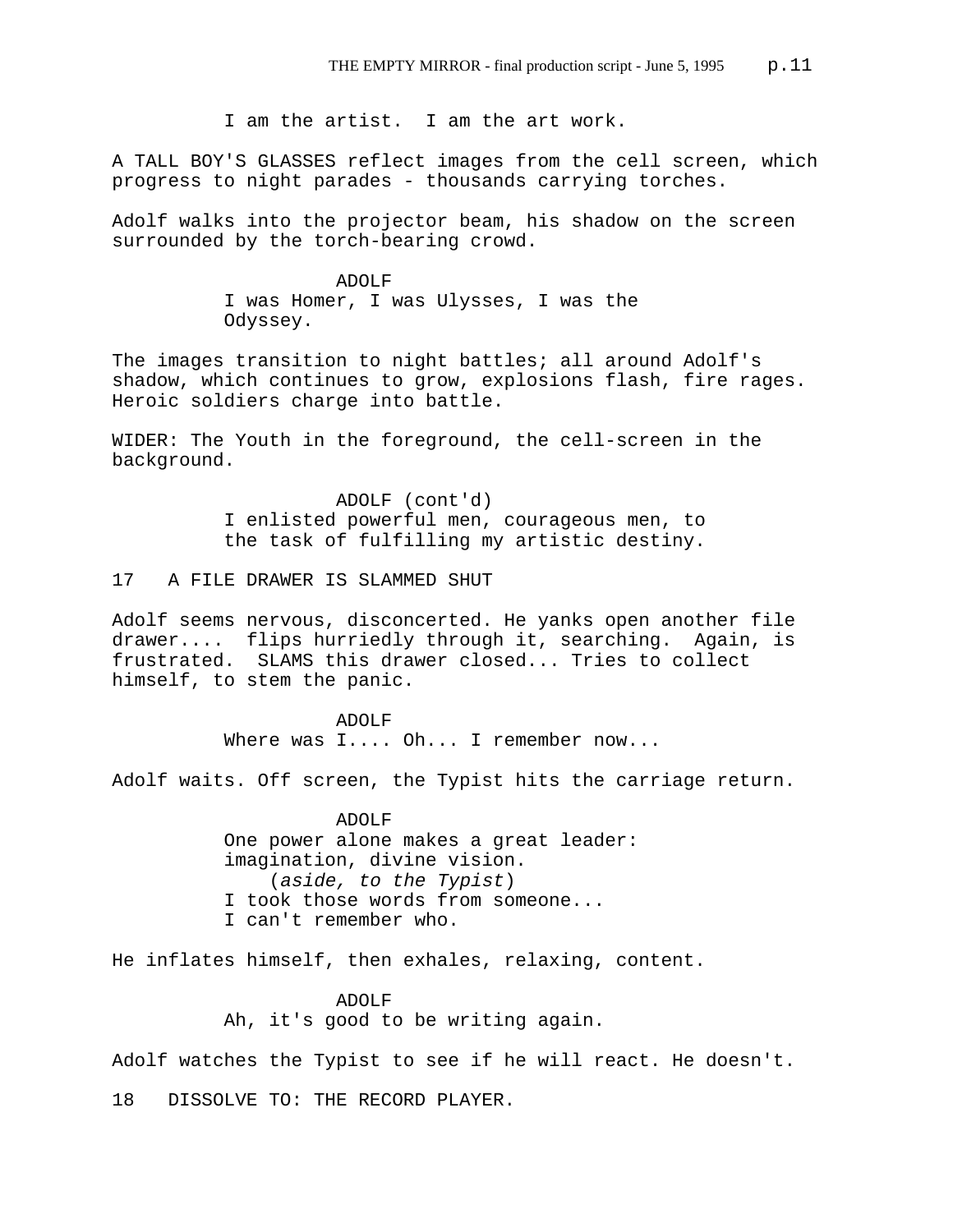Adolf puts a record on the machine. He moves the stylus to a specific piece. It SCRATCHES as he sets it down.

THE MUSIC: An instrumental portion of Handel's *Messiah*.

Adolf reacts; this isn't the part he was looking for. He moves the stylus, but again, wrong section.

He tries once more. At last, he finds the portion he desires. He moves his hands in small rhythmic motion, humming with the music.

BACKGROUND CELL-SCREEN: A "cathedral of lights", created by German search lights in the night sky (from "Olympia").

> OPERATIC CHORUS For unto us a child is born. Unto us a son is given, and the government shall be upon his shoulder, and his name shall be called Wonderful, Councilor, the mighty God, the everlasting Father, the Prince of Peace.

As the music rises, his arm movements get broader and more energetic. He loses himself in "conducting" his orchestra.

He begins to 'sing' the voices of the instruments, becoming so consumed that he takes on an almost possessed quality.

The music crescendos; Adolf ends posed with one hand reaching for the heavens, the other clutched desperately over his chest, suggesting either divine inspiration or insanity.

19 OMITTED

20 OUT OF THE BLACKNESS BEHIND HIM, A BLONDE WOMAN APPEARS

Stepping into the projector's beam. Her diaphanous gown glows in the light. She seems to descend gradually, angelic. As she approaches, the light on her face becomes luminous. She seems innocent, with large blue eyes that soothe and tempt. We notice a cross around her neck. This is EVA BRAUN, as seen and idealized from Hitler's point of view.

Her motions, and time, slow down.

Adolf senses her, turns, backing out of the frame as she comes closer. His dark hair edges off frame, which fills with whiteness.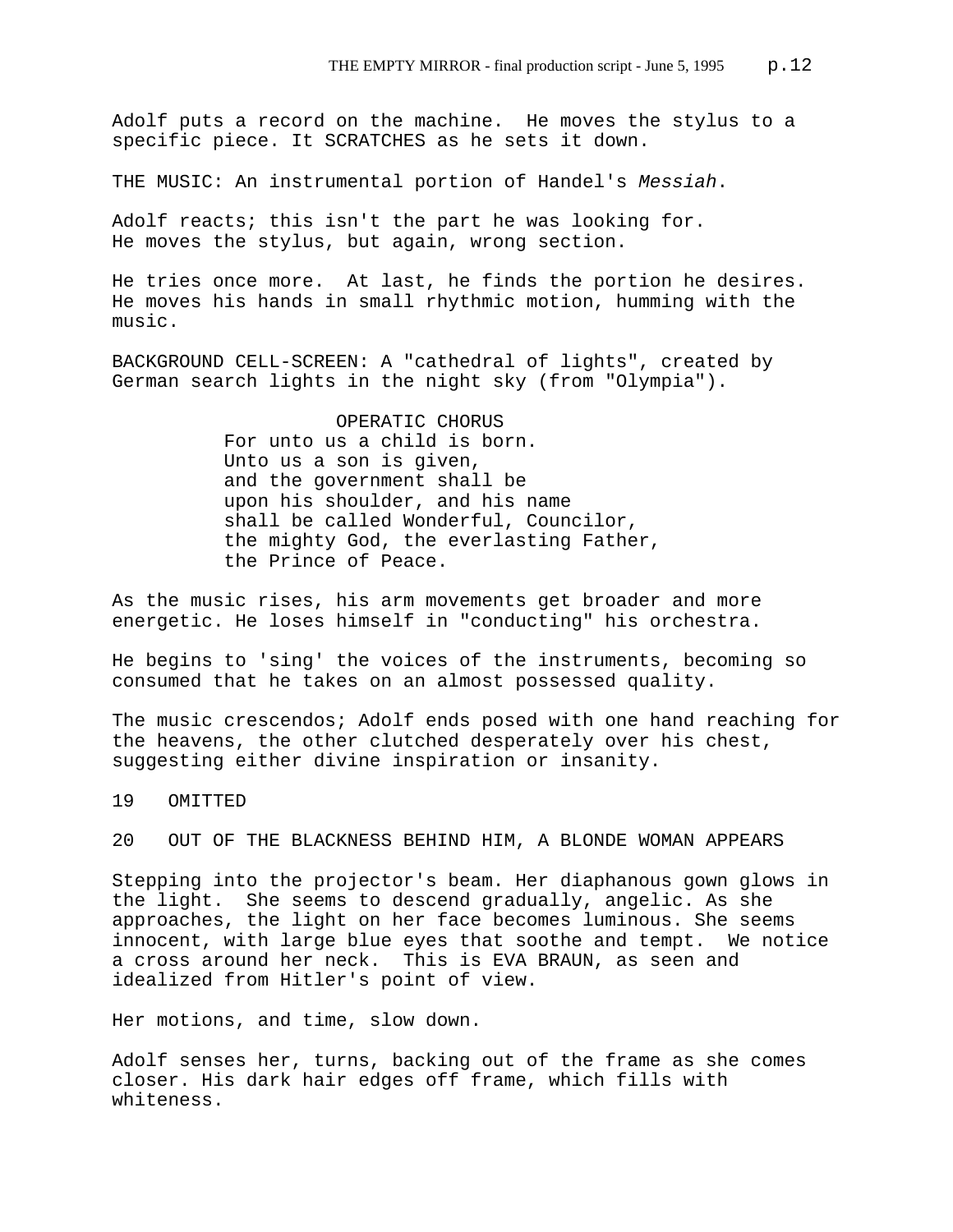FADE TO PURE WHITE.

#### 21 FULL FRAME WHITE

A hand enters, caresses the smooth, white skin. Track with the hand along her body, deliberately framing out her face.

MACRO CLOSE on the back-lit blonde hair of Eva's thigh as Adolf's fingers move along the "horizon," then push against her flesh.

Extreme close on Adolf's lips, close to her ear.

ADOLF (*whispers*) Your fairness cleanses me.... (*lies next to her*) To make love to you is to make love to all of Germany.

She runs her hands sensually along the straps of his uniform, his leather belt. Fondles his iron cross.

> EVA (*playfully*) My Fuhrer.

> ADOLF (*smiles*) My little Bavarian angel.

She responds affectionately, and for a few moments, they are lost in each other. She pulls his hand to her mouth, kisses it. Then moves to kiss his face.

A MENTAL IMAGE FLASHES: The profile of a SWARTHY MAN'S face, looking down, moving downward through space, very slowly, very dreamlike.

IN THE CELL: Adolf grimaces. The light on his face dims.

AGAIN, THE IMAGE FLASHES: The Swarthy Man's face descending through space, his eyes focused downward.

IN THE CELL: Adolf has become agitated. He FREEZES, hearing the Jailer's club RAKING on stone. He sits up.

EVA

What?

She reaches for him. Disgusted, he pushes her hand away. She recoils, confused.

LOW ANGLE, BOOTS IN FOREGROUND: Adolf pulls one boot on.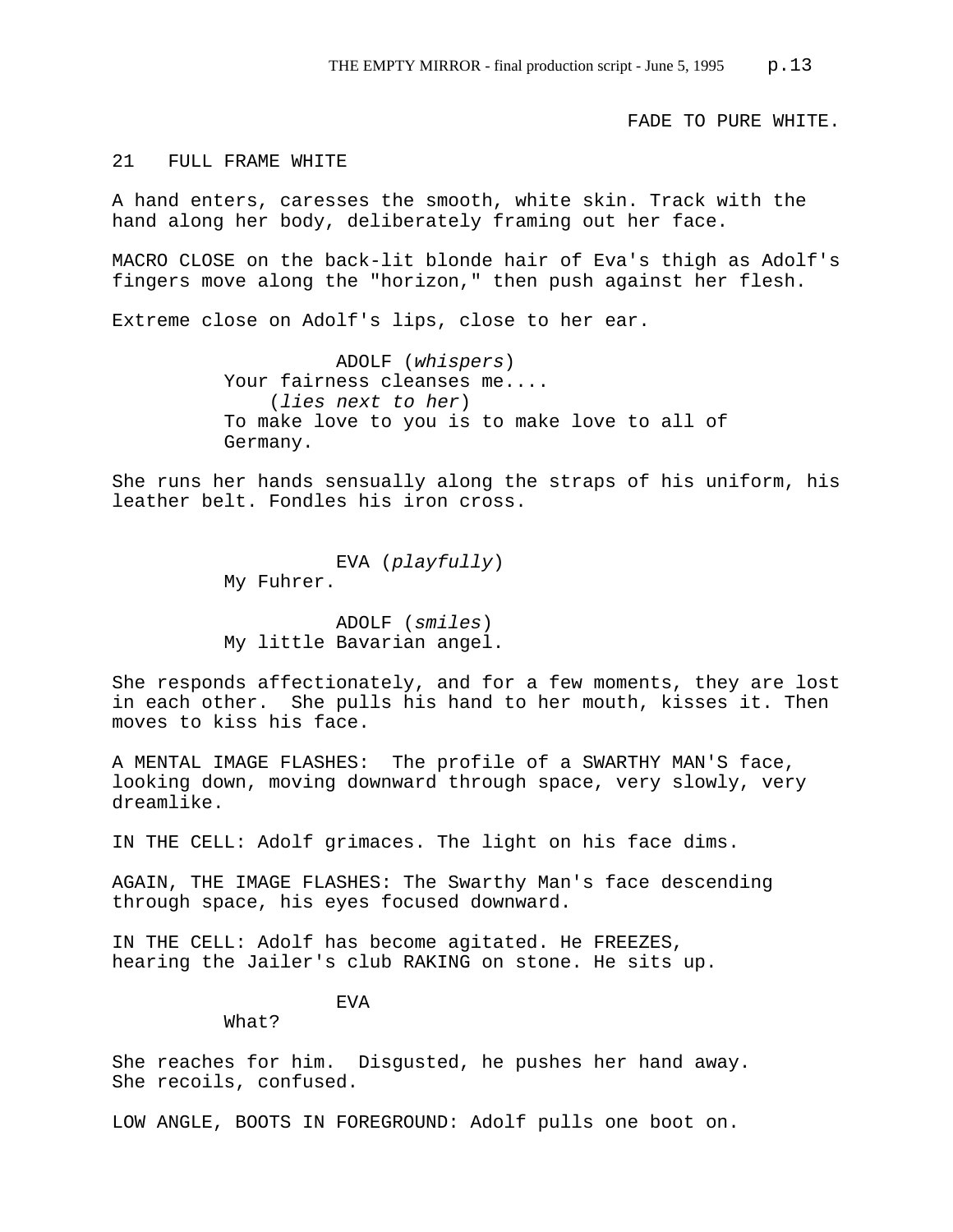ADOLF I represented the rejection of the modern...

EVA (*sits up behind him*) What is it, Adolf?

With his back to her, he pulls on the other boot. While he's struggling, he grumbles to himself.

> ADOLF (*O.S., the Typist TYPES*) ...a return to the world of Homer.... In which war is not about massive destruction, but remains first and foremost an instrument to enhance a hero's personal glory.

He pauses. Then stands up. We pull away with him from Eva. He walks off frame, his boots LOUD on the floor.

CUT TO: He lays unframed kitschy paintings on a table. Hold on the last one, a woman nursing a baby.

FADE TO BLACK.

# 22 PULL BACK FROM THE BLACK FIELD

and discover it's a black section of one of the so called "degenerate" paintings: an expressionistic painting of a woman.

The middle of the painting starts to blacken. Eventually, it catches fire.

PULL BACK TO reveal this painting is on the top of a pile of paintings, all aflame.

CLOSE ON ADOLF: The fire reflecting off his face.

ADOLF (*to the Typist, O.S.*) Modern art is the enfevered fantasies of an incurably sick people. The fact that nine tenths of artistic trash, literary filth and theatrical idiocy can be traced to the account of one people, constituting hardly one percent of all the country's inhabitants can simply not be talked away. It's the plain truth.

ON THE CELL SCREEN: The most "Norman Rockwell" of Nazi Art.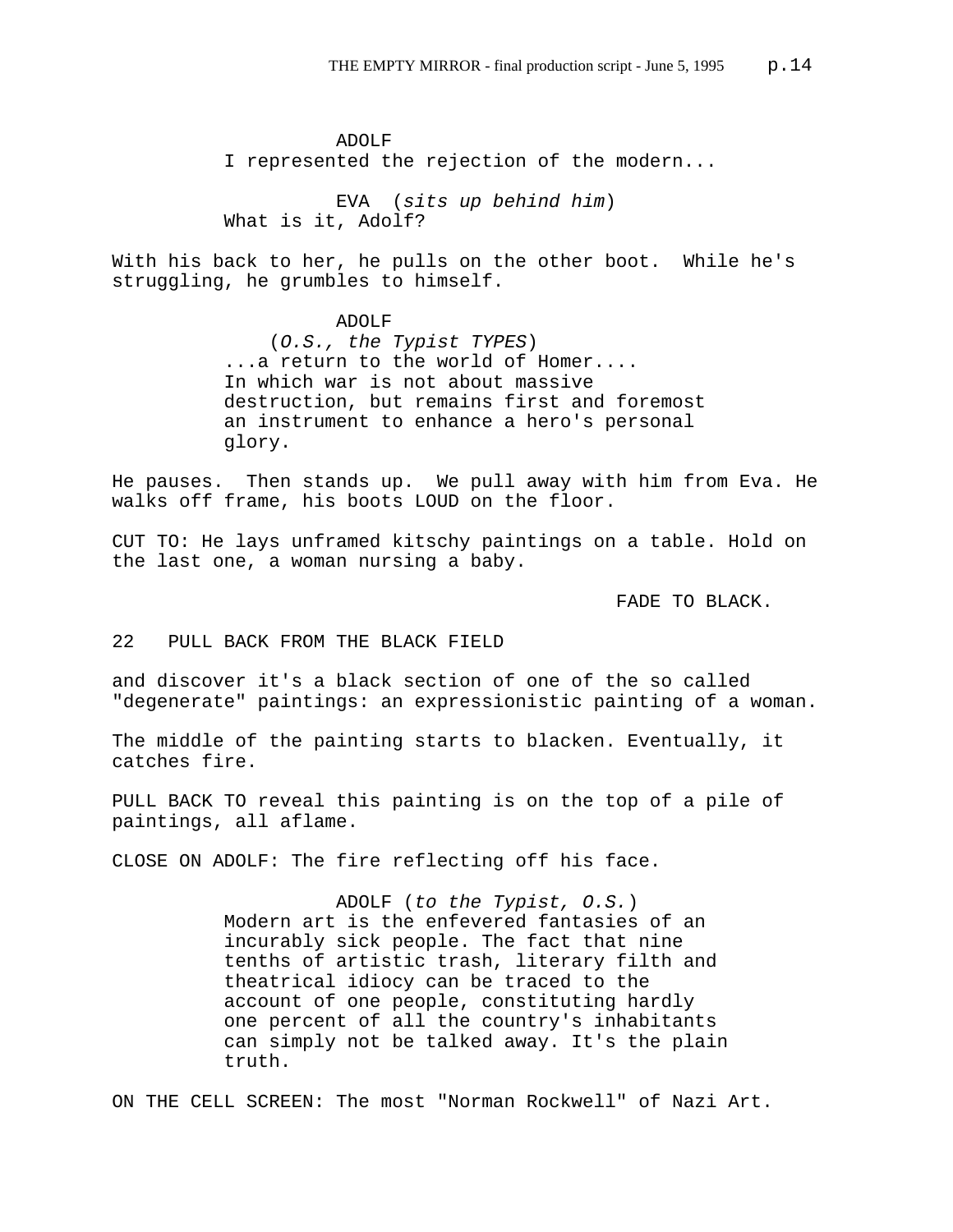IN THE CELL: Another "degenerate" painting, and then another are tossed onto the flames: but these are recognized as great art (Van Gogh, Matisse - from the "degenerate art" exhibit). Their empty frames lie in a stack nearby, efficiently saved.

The TYPING diminishes to a CLICKING. Adolf turns to see:

23 A WOMAN'S LEGS, SEEN FROM CALF TO THIGH

walk into a black frame, the hem of her black dress fluttering. We HEAR her high heels on the floor.

TILT UP to her hand carrying a ceremonial dagger with a long gilded blade and circular swastika attached to the end of the grip (we don't see her face).

ADOLF

watches the paintings burn. The CLICKING of the woman's shoes gets louder. He tries not to notice.

24 KEYS TYPE ON WHITE PAPER, THE HEADING:

"Reason is the devil's whore."

The Typist hits the carriage return several times. Reads the words. Adolf closes a folder, having read a page inside.

> ADOLF (*with malice*) The Jewish - Christian creed with its effeminate ethics undermines our vitality. Morality is decay, a blemish like the Hebrew circumcision. The German people must learn to distrust reason; the dirty and degrading idea of conscience.

CELL SCREEN: Soldiers goose-stepping. The POUNDING of boots on pavement continues throughout the scene.

IN THE CELL: The Typist dutifully hammers the keys in rhythm.

ADOLF What number was the last footnote?

TYPIST Twenty-eight.

ADOLF Footnote twenty-nine. The Fuhrer wrote these words for the first draft of Mein Kampf...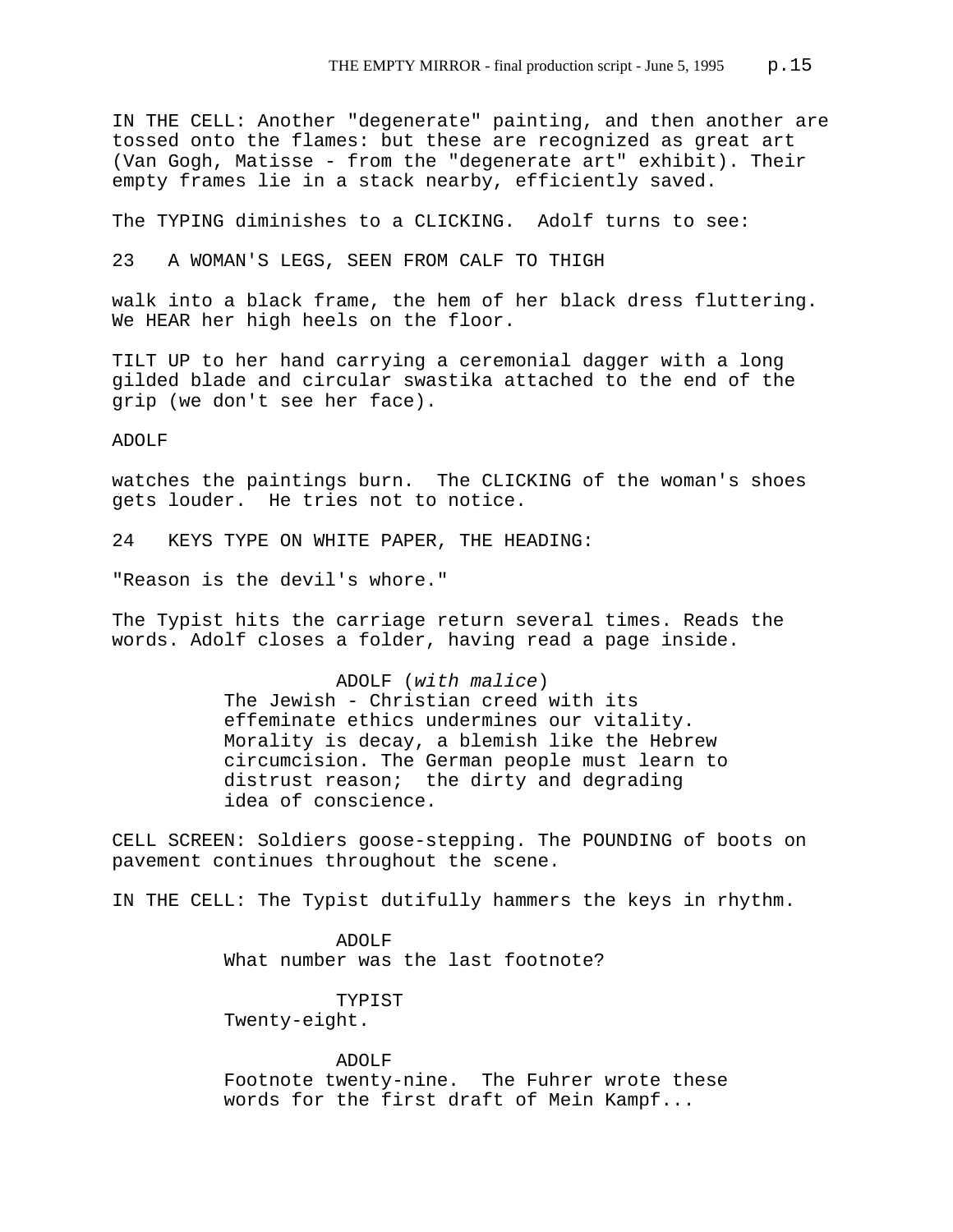The morning of May 2, 1924 in Landsberg Prison.

He walks over, drops the folder on the Typist's desk. To the sounds of MARCHING from the screen, Adolf turns to the mirror, pushes his hair back and adjusts his uniform.

> ADOLF (*to the Typist*) In other countries, why do they keep the German title, "Mein Kampf", instead of translating it to "My Struggle?"

ON THE CELL SCREEN: Hitler reviewing the troops at a parade, then more of the soldiers goose-stepping (abstracted).

25 THE MIRROR - THE REFLECTION ON IT IS FROZEN, OUT OF FOCUS

The image focuses: Adolf lit by one source, off screen, his face rimmed in light, still "frozen".

He moves. He seems to have a lamp in his hand, just off frame. He moves his arm slowly in an arc, studying the way the lamp affects the moving light and shadows on his face.

He moves the lamp behind his head, "back-lighting" himself, throwing his face into darkness.

> ADOLF (*to the Typist, O.S.*) The sun is uncontrollable, unforgiving. With the sun you can't shape or sculpt reality.

When in front of him, the lamp has a flattering effect on his wrinkles. He lets it linger here.

> ADOLF I hate the sun.

He "places" the light, and takes a dramatic-speech pose.

ADOLF'S POV: A vague outline of a camera stands behind and to the side of the mirror.

ON ADOLF: He checks his pose in the mirror again.

CLICK: The image freezes into a still photograph.1

CUT AHEAD TO: Adolf, unsatisfied, places the still photo on an easel, studies the pose captured there, and then the mirror, and then repeats the pose, to perfect it.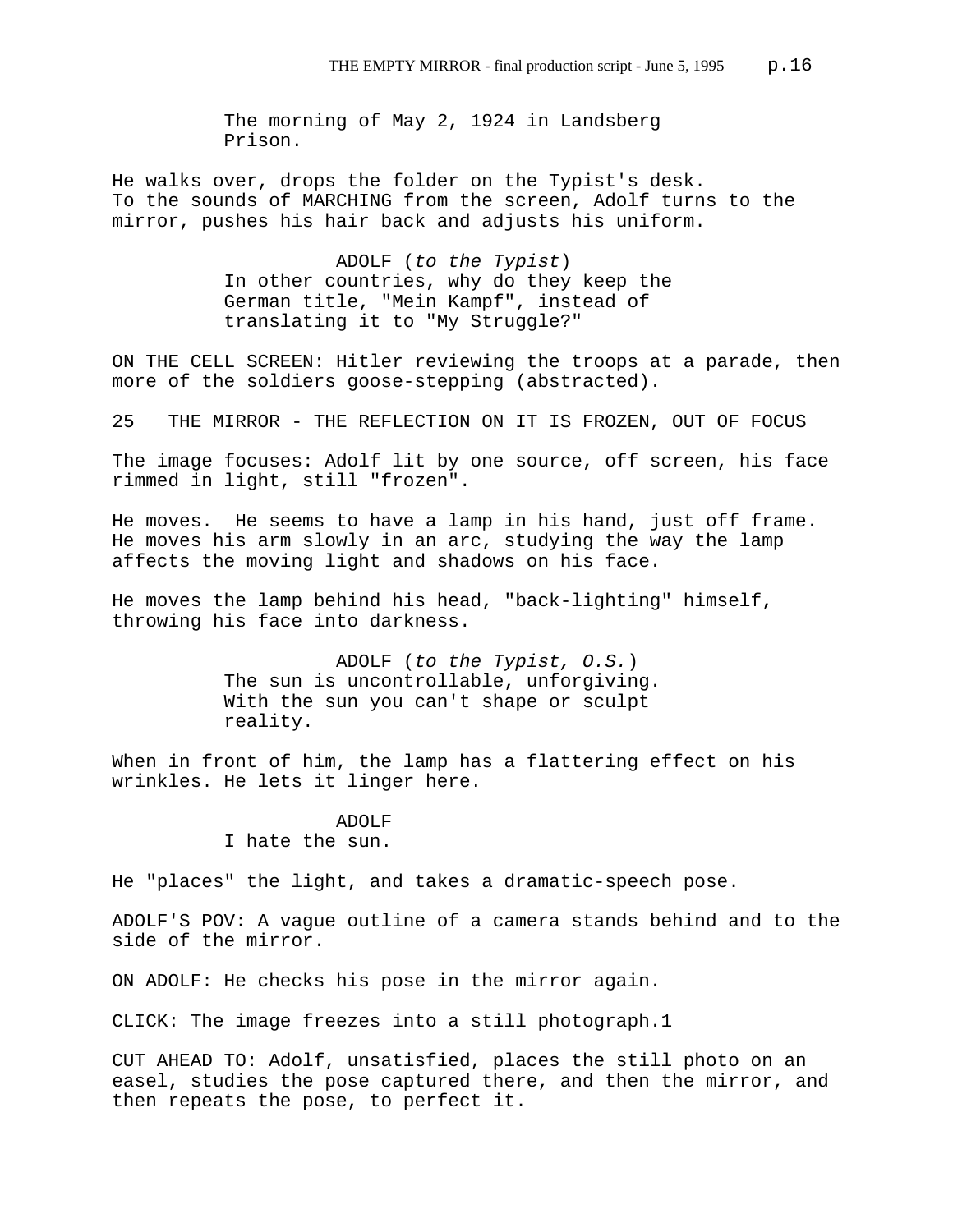CLICK: Another portrait is taken. The image freezes to a still.

CUT AHEAD TO: Adolf, still unsatisfied, again places the still photo on an easel, nervously pushes his hair back from his face, and then obsessively uses the mirror to improve.

CLICK. CLICK. CLICK.

Photo after pose after photo after pose. He never quite gets it right. But it gets better. By the last pose, it's a striking freeze-frame of passion and righteous rage.

FADE TO RED

26 FADE IN: RED LIQUID PUDDLES IN A CORNER OF THE CELL

SERIES OF SHOTS:

*Hot coals turn from red to black as they cool. Details of horrific "degenerate" art (by Otto Dix). Chunks of mortar between stones in a Speerian cell wall crack and crumble away -- pressure from beyond the wall, barely revealing human bones underneath. The image shakes subtly, a deep vibration, as if in an earthquake.* 

27 A HAND-WRITTEN ENVELOPE ADDRESSED TO THE FUHRER

A hand pulls a letter from the envelope. It's worn and tattered, obviously read and re-read many times.

> ADOLF Let's enter one more into the record. (*pulls it from envelope, reads as the Typist types, O.S.)* This is from April, 1935. A woman from Berlin. "My fervently adored Fuhrer. You have a birthday, and we know only two ardent wishes: May everything in our fatherland be now and in the future just as you want it to be and may God provide that you be preserved for us forever. Your loyal, E.E."

ON THE CELL SCREEN behind him: boy and girl members of the Hitler Youth exercise in strict, attractive formation.

Adolf smiles pridefully, puts the letter into a basket full of hundreds more letters like it. Affixed to each is a postage stamp of a Hitler portrait. Adolf sorts through them, selects another one he likes.

28 MOVE THROUGH MODEL CITY TOWARDS GIANT DOME (BG: CELL SCREEN)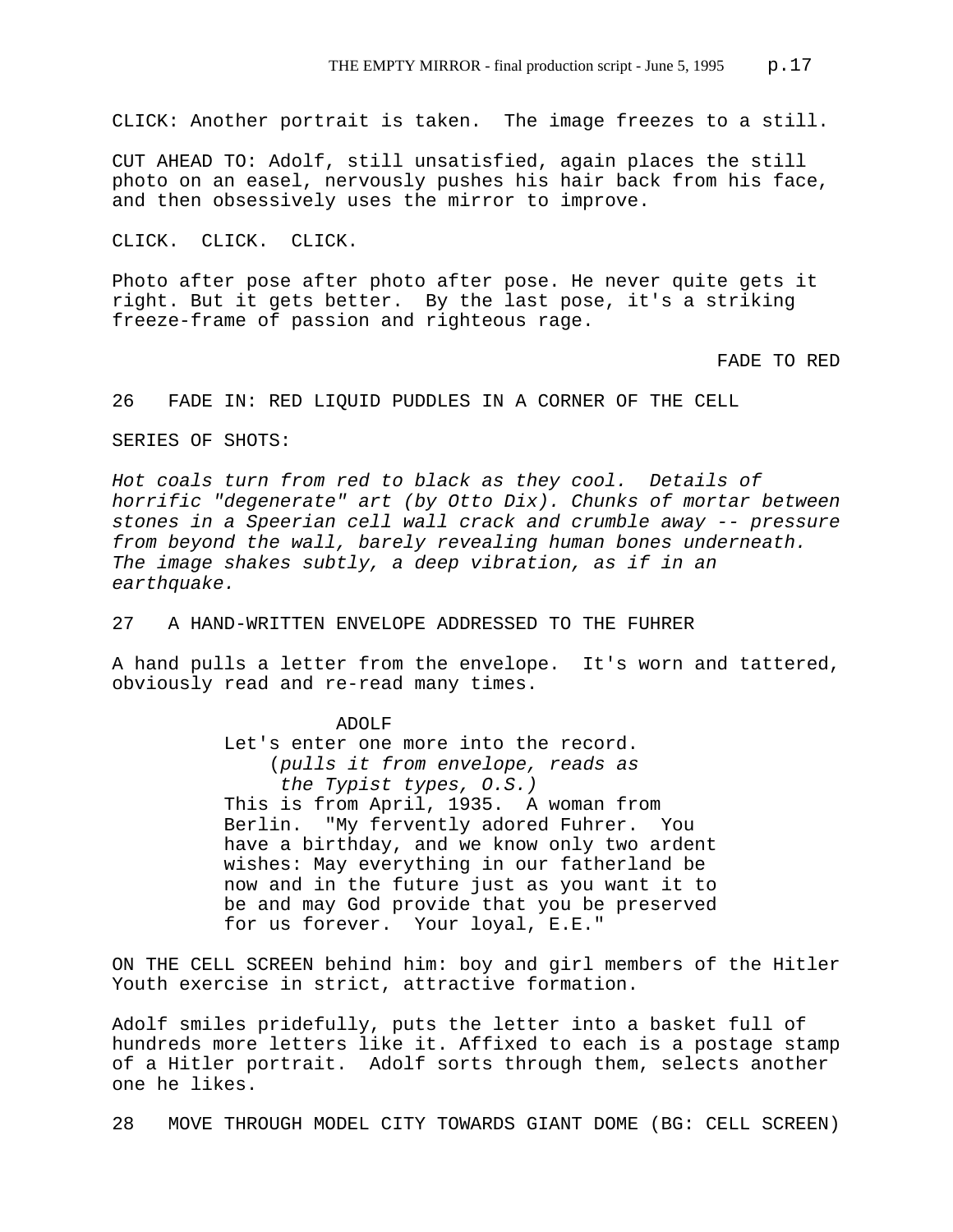It's a fantasy land, a future Nazi utopia.

The architecture is huge stone slabs, thick columns. Towering over all is the "main building," a gargantuan exaggeration of scale with a huge dome.

Looking up from inside this misproportioned city, we see Adolf lean over the buildings. His hair fallen down over his forehead. Goebbels appears behind him.

> ADOLF There is magic in enormity, my Little Doctor.

He lifts a scaled model of the Eiffel tower into view, sets it down next to his own eagle-topped tower. He seems disappointed to discover that the French tower is taller.

CLOSE ON THE BASE OF THE NAZI TOWER

Adolf lifts it, slips a block under it. We TILT UP to see that it is now just taller than the Eiffel Tower. Adolf underplays his pleasure.

> ADOLF Overwhelming, like a dominant father.

## GOEBBELS

Yes, but the art is in disguising the technique. Brutality must be wrapped in velvet. That's what distinguishes us from, say... a thug like Stalin.

Goebbels pulls a three-inch roll of red cloth from his pocket. It's tied up with gold string. Goebbels reaches to attach it to a building...

Adolf walks toward the Typist, begins dictating quietly.

ADOLF Wagner made the exorbitant demand that the stage become an hypnotic instrument under the power of the artist. I imposed the same demand on Germany.

He walks back to Goebbels, who has decorated Germania for a parade, turning the main mall into something almost festive.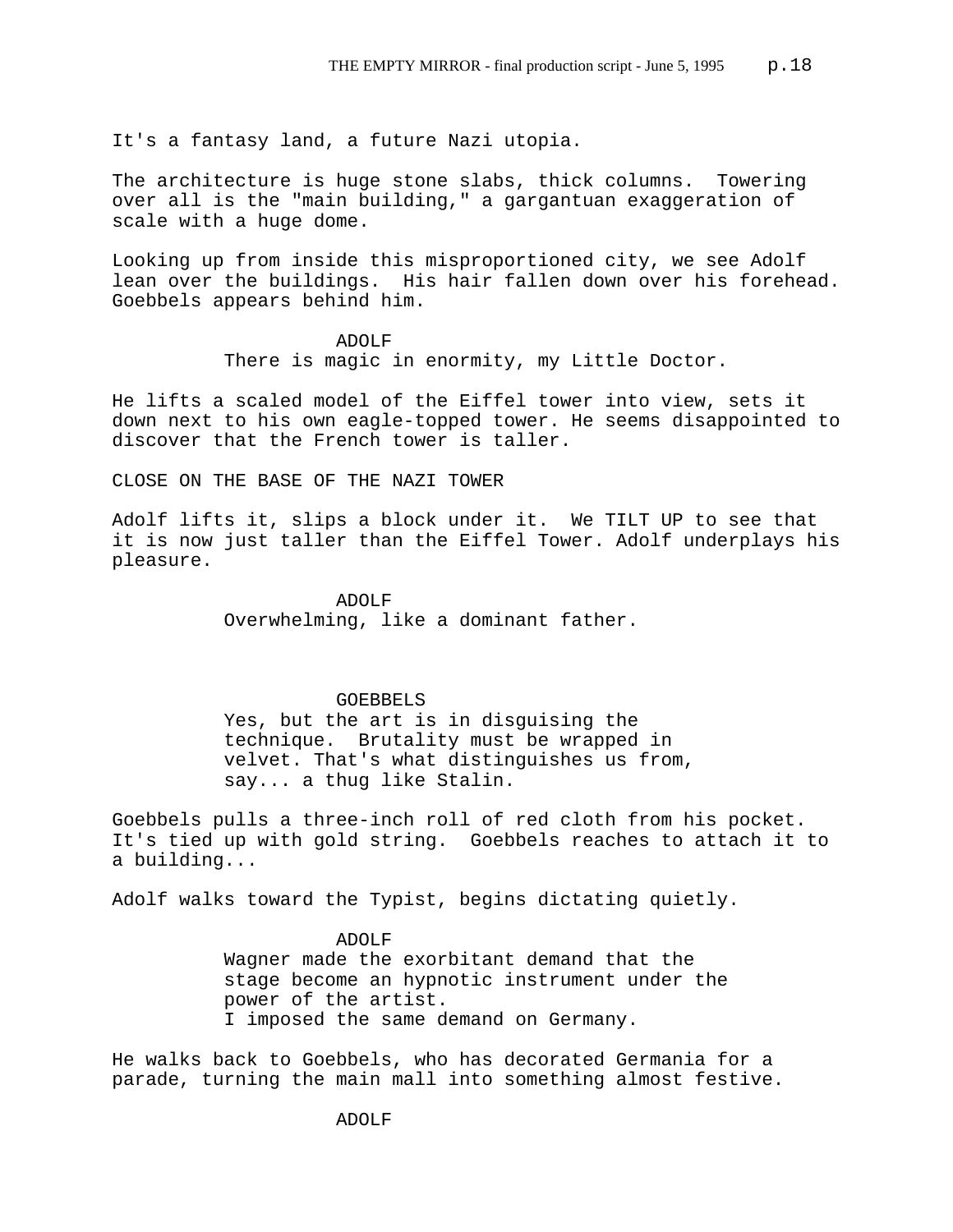History is an error to be rewritten by the visionary playwright.

FROM GERMANIA STREET LEVEL

Looking up at the front of the massive main building.

The entire "mall" is now decorated with Nazi flags on buildings, flags suspended from light poles, etc.

Dr. Goebbels, just above the skyline, unfurls a long roll of red cloth -- the largest red Nazi flag. It drops down the length of the tall tower.

Adolf inspects it, nods.

A TOY SOLDIER STANDS ON A STREET OF THE MODEL CITY

Adolf's hand picks it up. We follow it along the street towards the huge dome. The dome's top is lifted off. We rise up over the lip, hearing CROWDS!

INSIDE THE DOME

Adolf's hand places the toy soldier on a giant podium. We discover ADOLF'S FACE, peering in over the top.

ANGLE UP at the tiny man on the huge podium, Adolf's proportionately enormous head looking down on us.

## ADOLF

While Wagner brought the German myths to the operatic stage, I brought them to the world. I am the superman, a Teutonic knight on the quest for the Holy Grail. Compared to me, Wagner was a minimalist.

He says it with no self-irony. Goebbels watches him with a chameleon face that serves whatever Adolf projects onto him.

WAGNERIAN MUSIC builds aggressively, as if to dominate Adolf. To put him in his place. Adolf's mood changes. The hollow bravado wanes. Humility overtakes him.

The music crescendos. Followed by the roar of applause.

BEAMS OF LIGHT form a mini "cathedral of lights" behind the dome.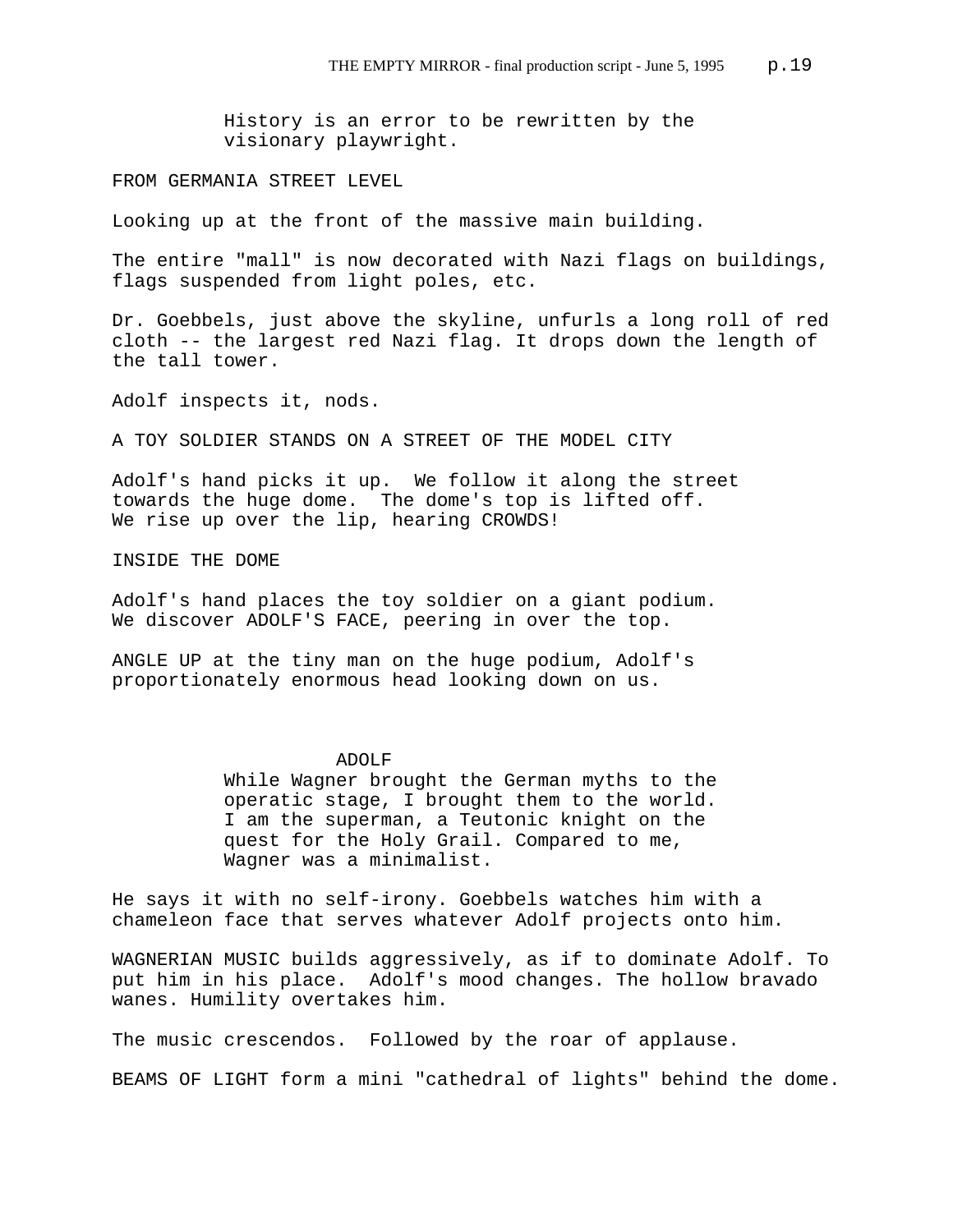TINY SWASTIKAS flutter down onto Germania. Adolf hears the applause, re-inflates himself. He gently sprinkles swastikas from his hand, like a gardener, from above the city.

LONG DISSOLVE TO:

29 HITLER STARING OFF INTO SPACE (NO CELL SCREEN)

ADOLF Wait... I thought you said our count was five million seven hundred thousand.

Hands roll a map of 1930's Europe onto a war table.

GOERING They're using the six million figure.

GENERAL GOERING is dressed in one of his elaborate uniforms with numerous medals. Dangling from his belt is a large ceremonial battle sword in its ornate scabbard. He stands back, with his fist on its handle.

> ADOLF Typical. A clever exaggeration. (*thinks*) Let's use that figure, Goering. All the better for us. History likes round numbers.

Adolf jots figures on a piece of paper near the map. He looks out over Europe.

> ADOLF The war total was 55 million....

ADOLF (cont'd) Out of that the camps and the death squads were responsible for only eleven or twelve million.

GOERING

Twelve.

ADOLF Could we say that over half of those were non-Jews?

GOERING We could say that over fifty percent were Christians, atheists and Pagans.

ADOLF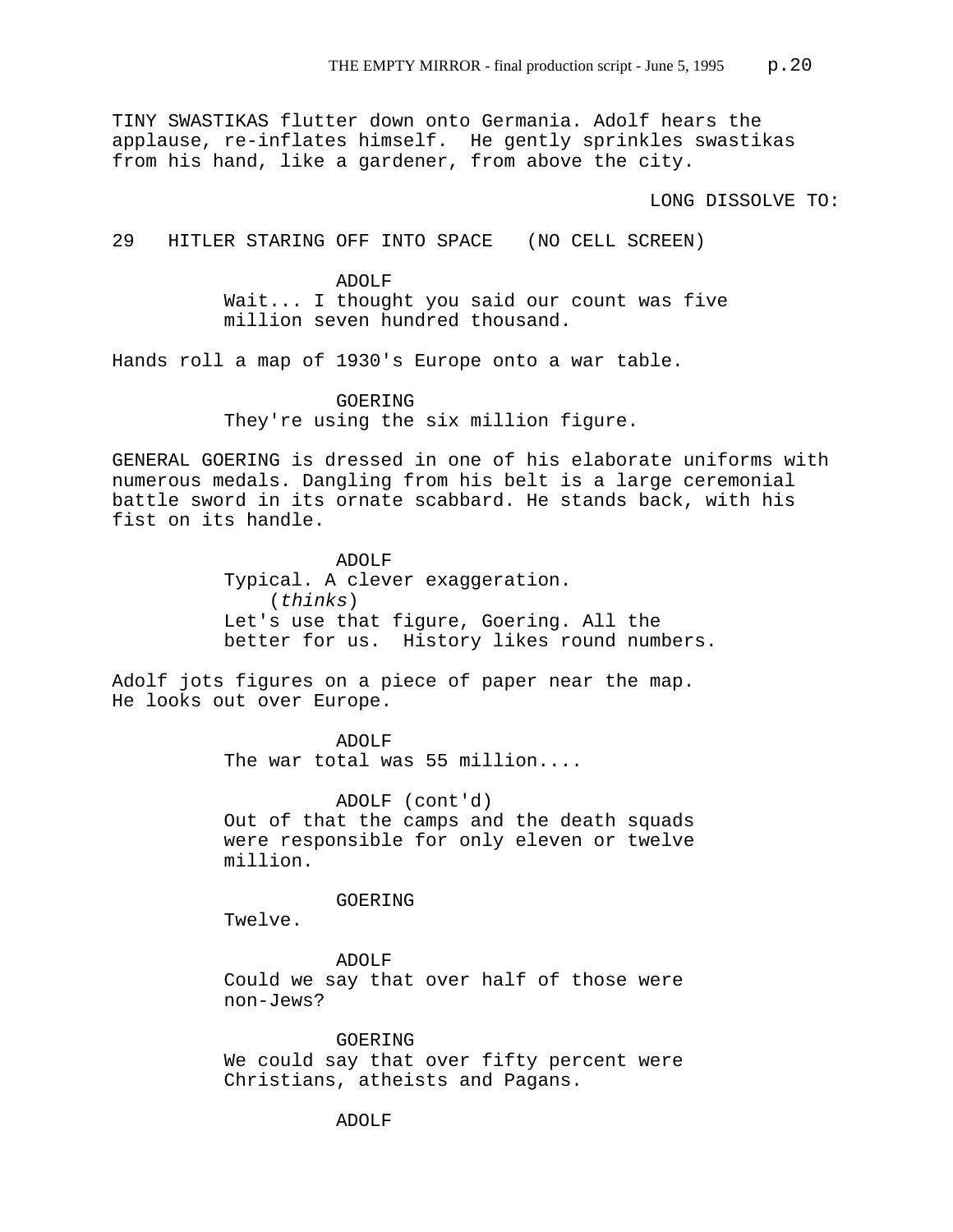Awkward language.

GOERING What term covers Gypsies, Polish intelligentsia, Russian upper strata, prisoners of war, French and Yugoslavian partisans, political opponents...

ADOLF Should we use "gentiles?" (*calculates in his mind*) But... if twelve million were liquidated and six million were Jews... Or is five point seven...? Scheissa! Why can't I get accurate numbers?! Where's Himmler?!

GOER TNG I would stand behind this wording: "Almost half the dead were from the Christian world."

Adolf considers, then nods, resigning himself to this.

ADOLF

Yes... And yet the Jews take they're removal so personally.

#### GOERING

What strikes me is that little notice is taken of the fact that the first biological cleansing eliminated German nationals: The disabled, the retarded, the mentally ill...

ADOLF

And the bed wetters.... ADOLF (cont'd) (*shakes his head*) The useless eaters. Commenced, September one, nineteen-thirty nine.

#### GOERING

Actually it was October first. You back-dated the decree one month to correspond with the first day of the war.

#### ADOLF

Tidier... War for living space. War for race purification. All begun on the same day.

He says this without emotion. All business. Cold.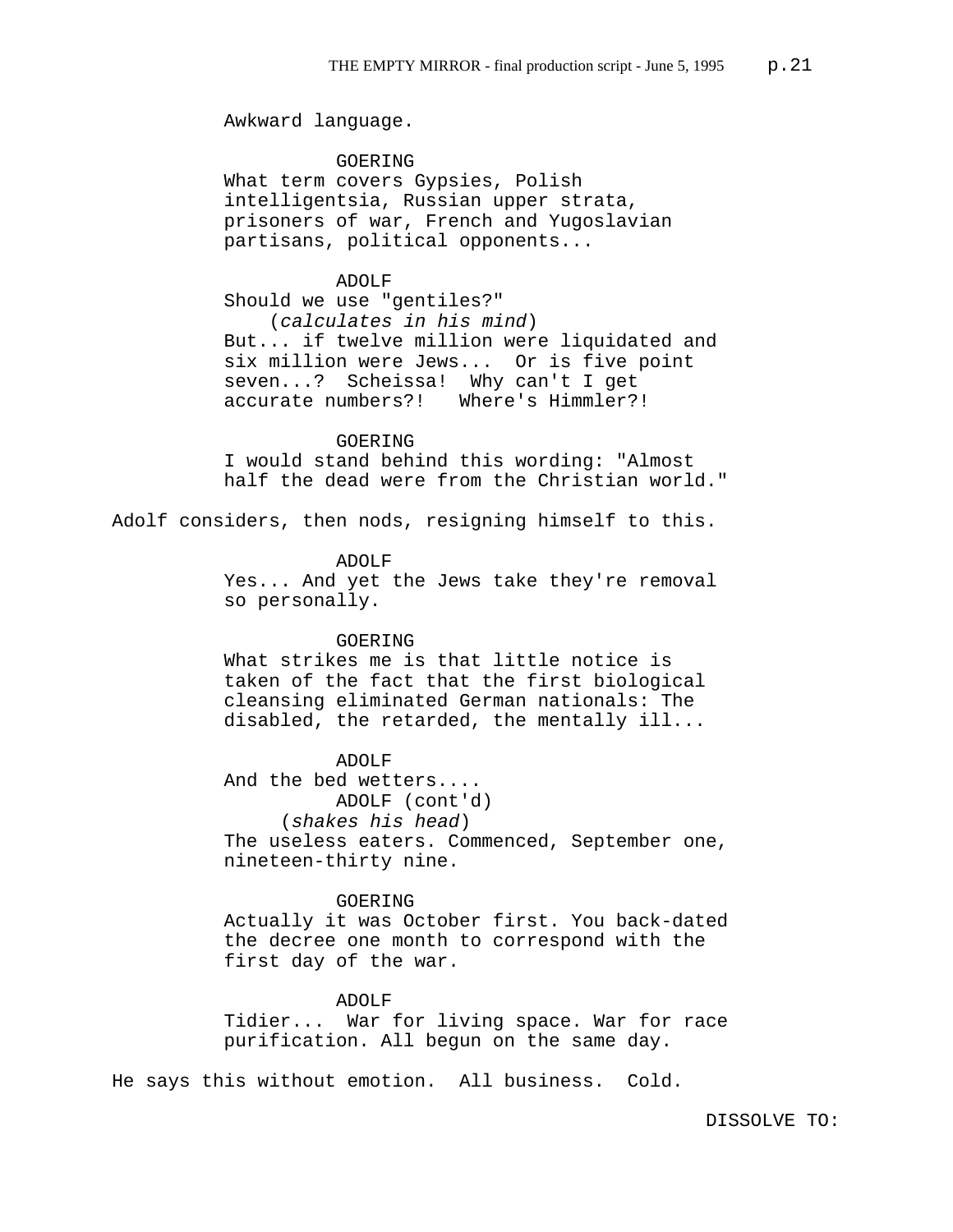29A OMITTED

30 CUT TO: SIDE VIEW OF AN SS UNIFORM

Move up along the side of the uniform, to discover a long dagger in its sheath, hanging from the belt. We travel further up along the side, around to the front, to above the collar where a post sticks out to hold up the hat.

31 ON THE CELL SCREEN: IMAGES OF HITLER WEARING HATS

Followed by other peaceful images of life at the Berghof.

IN THE CELL: Eva watches these images while Adolf flips through loose photos lying on open pages of a photo album.

> EVA (*V.O.*) Look at you posing for my camera, as if you didn't know I was there.

Adolf ignores her, stays focused on the images. They're "home photos," of Hitler with Eva, with his dog, in various home settings. Adolf wears a hat in a few of them.

> ADOLF (*O.S.*) Do I look more mysterious in a hat?

Eva turns from the home movies, shakes her head. He then puts the hatless picture on top of the hat picture, and moves on.

She notices a photo of Hitler with Himmler and Goering. Compared to their costumes, Hitler's is noticeably plain.

> EVA Why did you never wear an official army, SA or SS uniform?

ADOLF Better to remain undefined. (*stops, reflects on this*) Suggestive indefiniteness.

She finds one of Hitler smiling.

EVA There are so few public pictures of you smiling.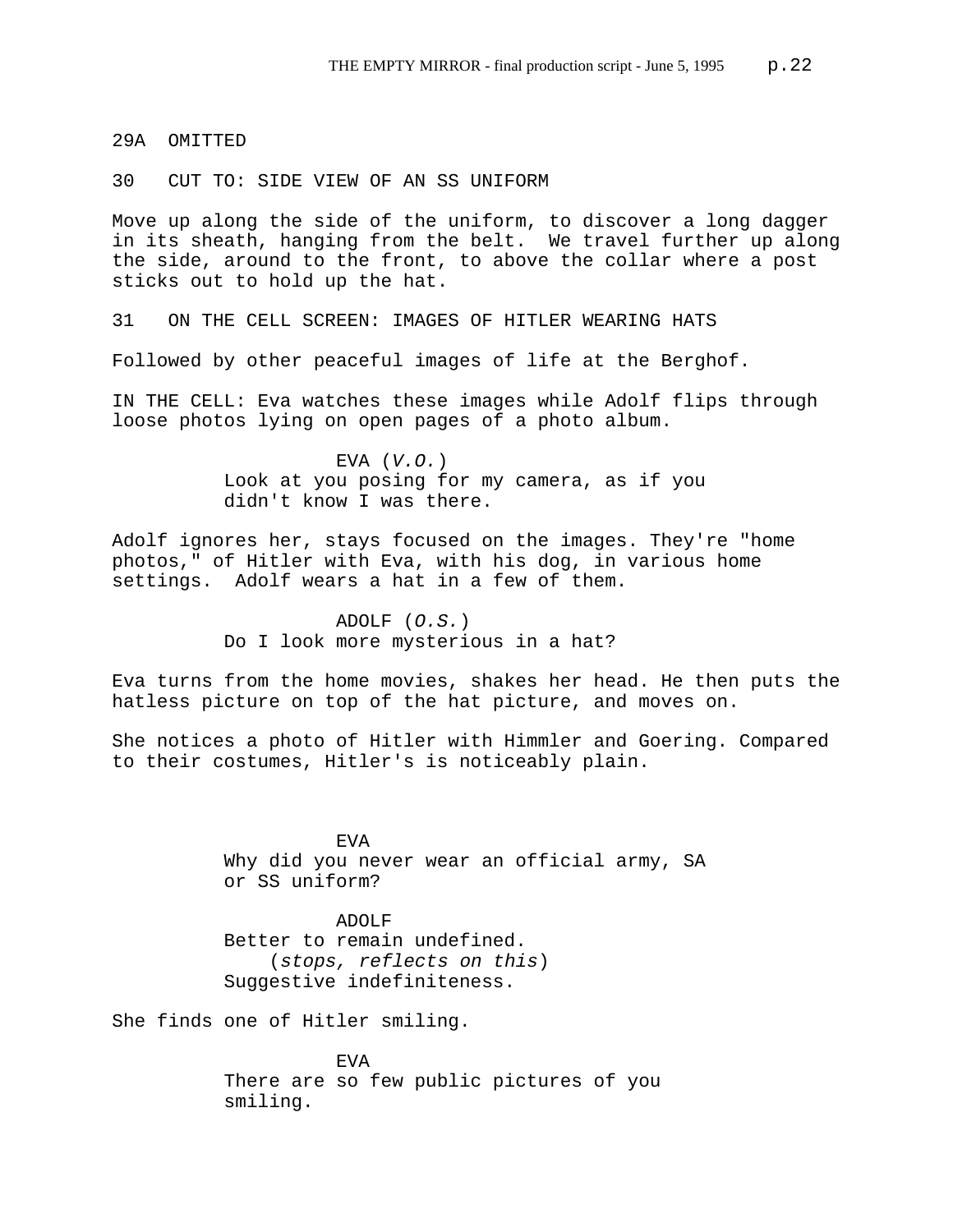ADOLF Before I became Chancellor, there were none. Nor any with children or small animals.

While Adolf continues looking at photos, Eva goes back to the home movies.

ON THE CELL SCREEN: Adolf with puppies running around at his feet. He remains standing, stiff, unwilling to bend to them.

Then, images of Eva on an ocean liner.

EVA The Iceland vacation was a joyous time for my sisters and me. You should have come with us. You were always inspired by the Viking sagas. (*she pauses to remember*) The only flaw in the trip was a delay before we departed from Hamburg.

A family was removed from the ship...

ADOLF (*cuts her off*) I had no time for holiday trips.

**EVA** The police came just before we were to leave. I'll never forget the cries of the woman.

ADOLF (*roars*) Be quiet! Never mention that again.

EVA I don't understand how a family with children could be a threat to any of our...

Adolf suddenly becomes extremely angry, knocks aside the photos and albums he's sorting. He jumps up and walks toward us until he's EXTREMELY CLOSE.

> ADOLF (*grumbles under his breath*) The greater the man, the more insignificant should be his woman.

In the background, Eva waits for him to calm down. Like a retriever dog, she looks around for something to offer, picks up the photo album, brings it to him, holding it up.

EVA (*meek, O.S.*)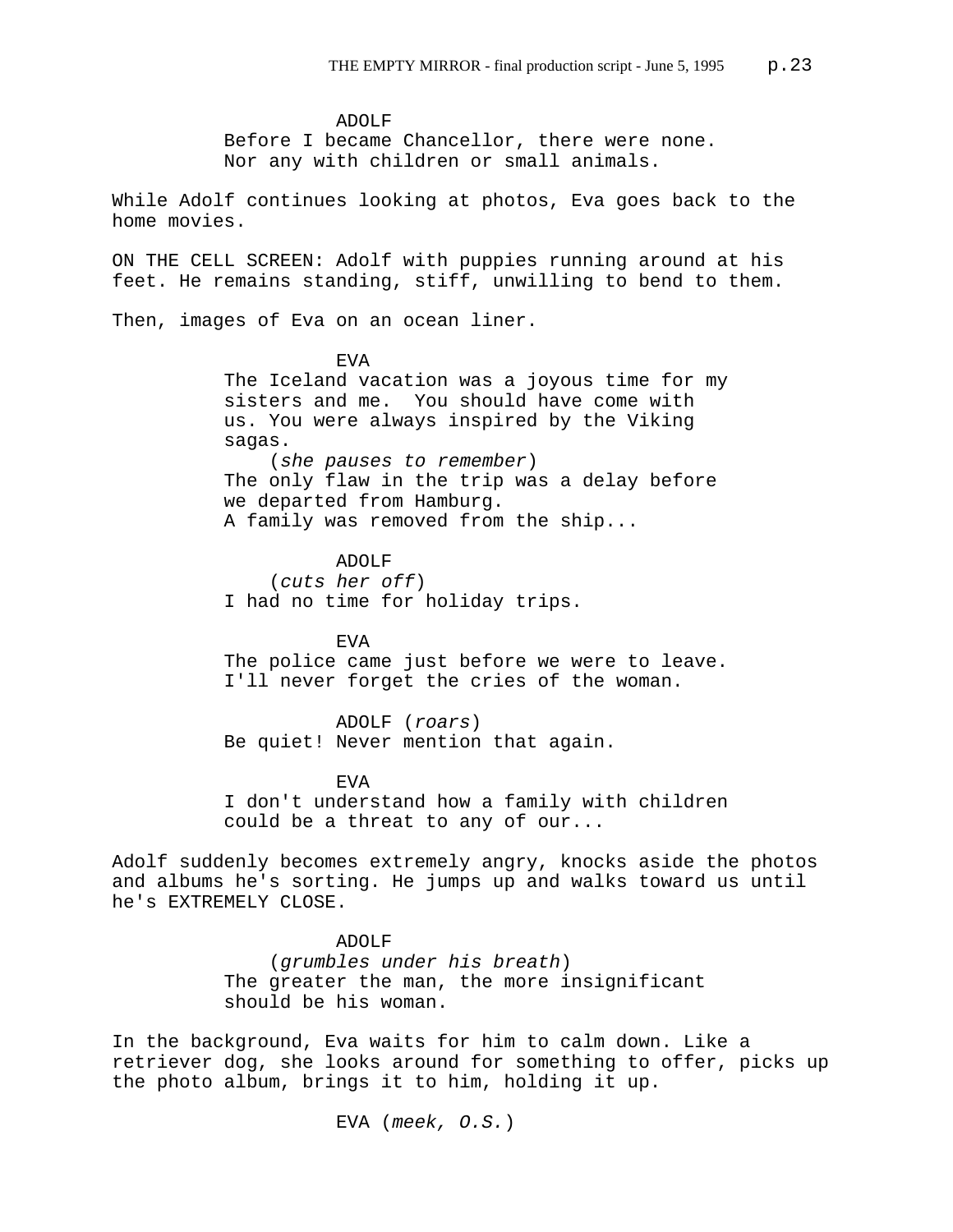Look...

It's a photo of herself when she was young, blonder and fatter (Hoffman 242-EB-32-1B). Adolf ignores her at first. Finally looks at the photo. Eva hurries to ingratiate.

> EVA Did you like me better when I was blonde with baby fat or later when I was brunette and thin?

ADOLF (*still dominant*) I liked you when you were blonde and thin.

FADE OUT:

32 FADE IN: THE WOMAN IN THE BLACK DRESS

stands in her own light.

She is tall, black haired, domineering, dressed in a sleek, formal gown in the style of the thirties. Shoulders and cleavage revealed, very white skin. Made up and styled to look mysterious, alluring.

Her black dress blends with the dark background so that her body -- from bust up -- seems to float in space.

33 AT THE PROJECTOR, HITLER'S ALONE, WITHOUT EVA

He's still a little lost in the thought. After a beat, he smoothes back his hair, tries to recompose himself.

He becomes aware of someone in the cell... turns.

ADOLF

ADOLF'S POV:

Freud?

Across the room is SIGMUND FREUD, who appears as one would expect: archetypal. As if in a classic portrait.

Adolf keeps his eyes on Freud, steps towards him, circles him. Takes a posture of strength.

ON THE CELL SCREEN behind him: abstract turbulence.

FREUD keeps his eyes on Adolf, studying him. Adolf clearly doesn't like being measured.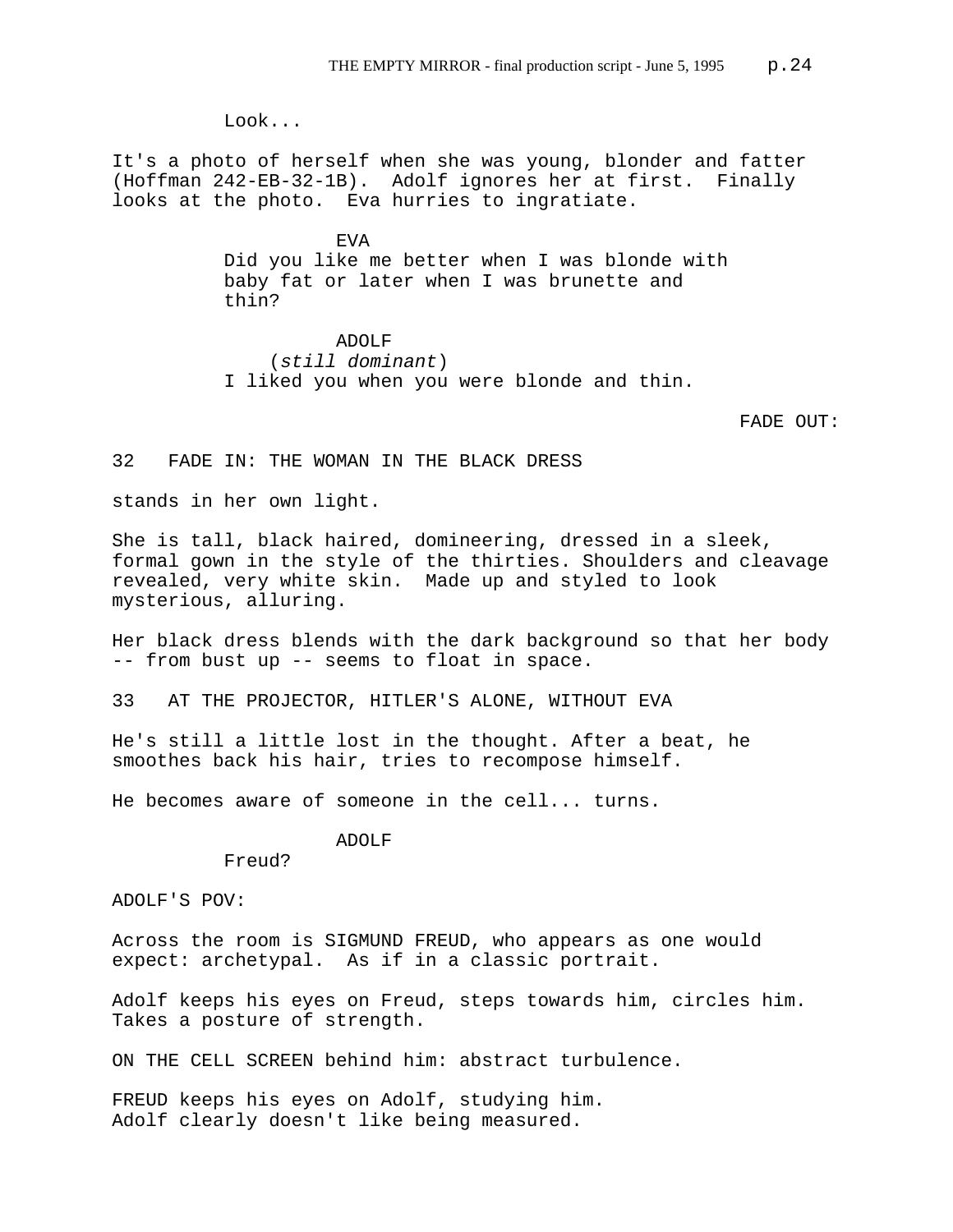ADOLF You could never understand a man of will.

FREUD You prefer the cloak of enigma.

## ADOLF

The problem with you Jews is you think you know so much.

Freud looks back at him, indifferent.

## ADOLF

The inside of a man, this foolishness about the id, and... superego... A man is the sum total of his acts! Success justifies all.

FREUD

Interesting. So, what can we learn from your actions?

ADOLF

A man is his own creation, his own artwork. To use only reason is to close the door to the power of an idea like, "blood and soil."

FREUD What of your inner world?

ADOLF

I know myself completely. I know my personal myths. That is enough.

He walks away from Freud, stops, straightens his jacket.

ON THE CELL SCREEN in the background: More abstract turbulence - made to look like a Rorschach test.

#### ADOLF

With the answers to a thousand questions, you and your kind could not begin to understand me. Only a poet can touch the edge of the Fuhrer mystery.

Freud carefully considers Adolf's words. ADOLF stares back with ominous intensity. Adolf then takes an abrupt, aggressive step towards Freud, rising even further in the frame.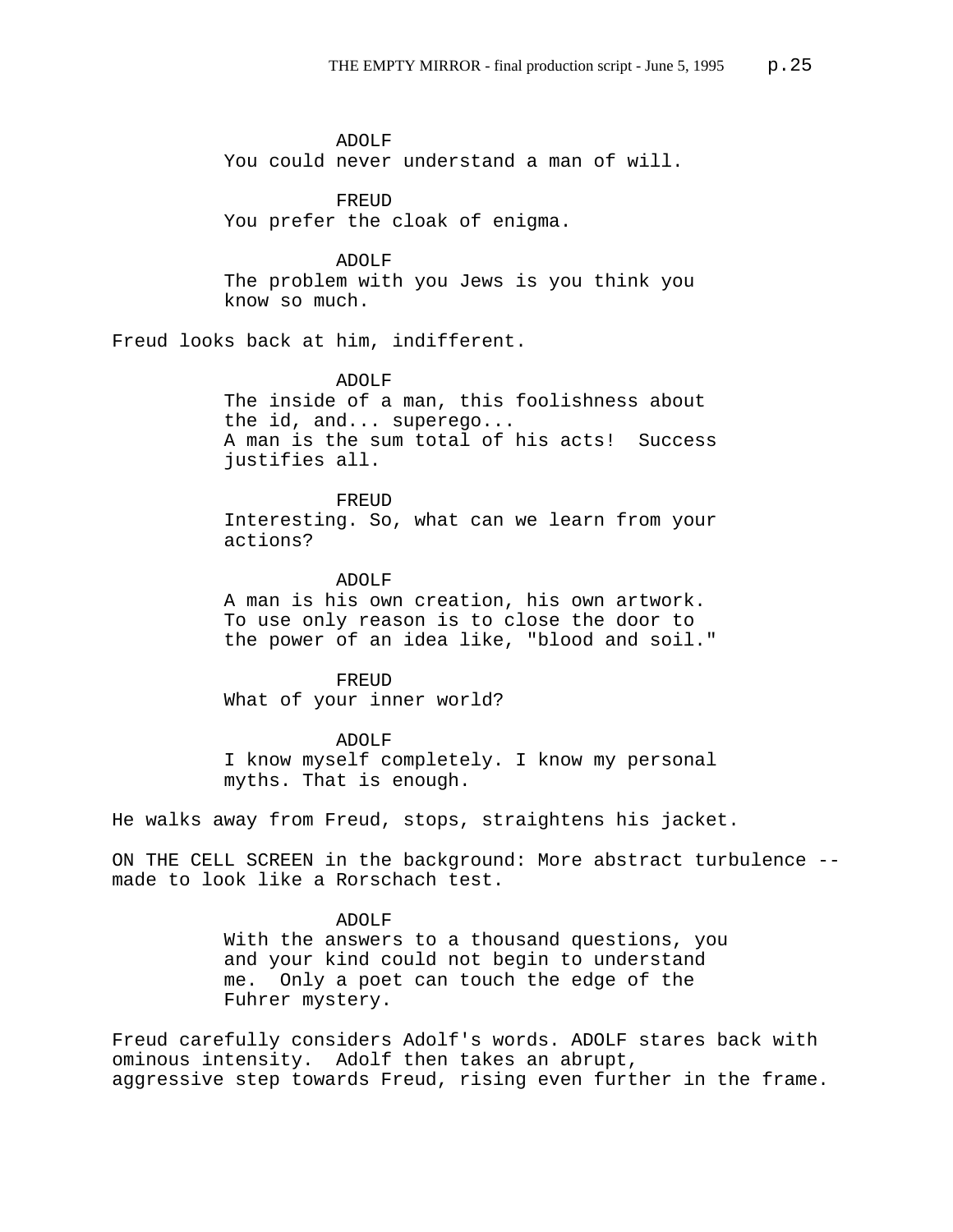FREUD - slows to freeze frame, literally, with his hand frozen awkwardly at the tip of his beard. He is dehumanized. The SOUNDS also "freeze", clipped, echoing to nothing.

DISSOLVE TO:

## 34 THREE BLONDE CHILDREN, SIX YEARS OLD, PLAYING

Two girls and a boy are sitting on his lap. Another girl plays with the hair of the first. Filling the frame, Adolf is surrounded by fair-haired youth. He's very playful, comfortable, more loose than he ever is with adults.

They lift his spirits. He keeps them close as he dictates to the Typist.

> ADOLF From Latvia to Lithuania. From Estonia to Slovakia. From Russia, from Poland to the Ukraine -- wherever we found them.... 250,000 blonde-haired, blue-eyed nuggets harvested for the Third Reich... (*as an afterthought*) Nordic nuggets, to lighten up the dark Bavarians.

TYPIST (*stops typing*) We took children from their parents?

ADOLF They were misplaced Germans. We brought them home.

ON THE TYPIST: He gazes at Hitler, as if he might question further, but then nods and goes back to work.

35 FADE IN: A PAINT BRUSH DIPS IN COLOR, MOVES TO A FACE

As the brush adds finishing detail, we PULL BACK to reveal a self-portrait of Adolf, which depicts him in an overcoat with collar up, dramatically knight-like and "Aryan." Behind him in the portrait are glorious, unpopulated mountains and plains: living space.

WAGNERIAN MUSIC accompanies his work. Along with TYPING.

For reference, Adolf glances at a classical bust of the ideal Aryan - high cheek bones, square jaw, full lips and near perfect nose.

ADOLF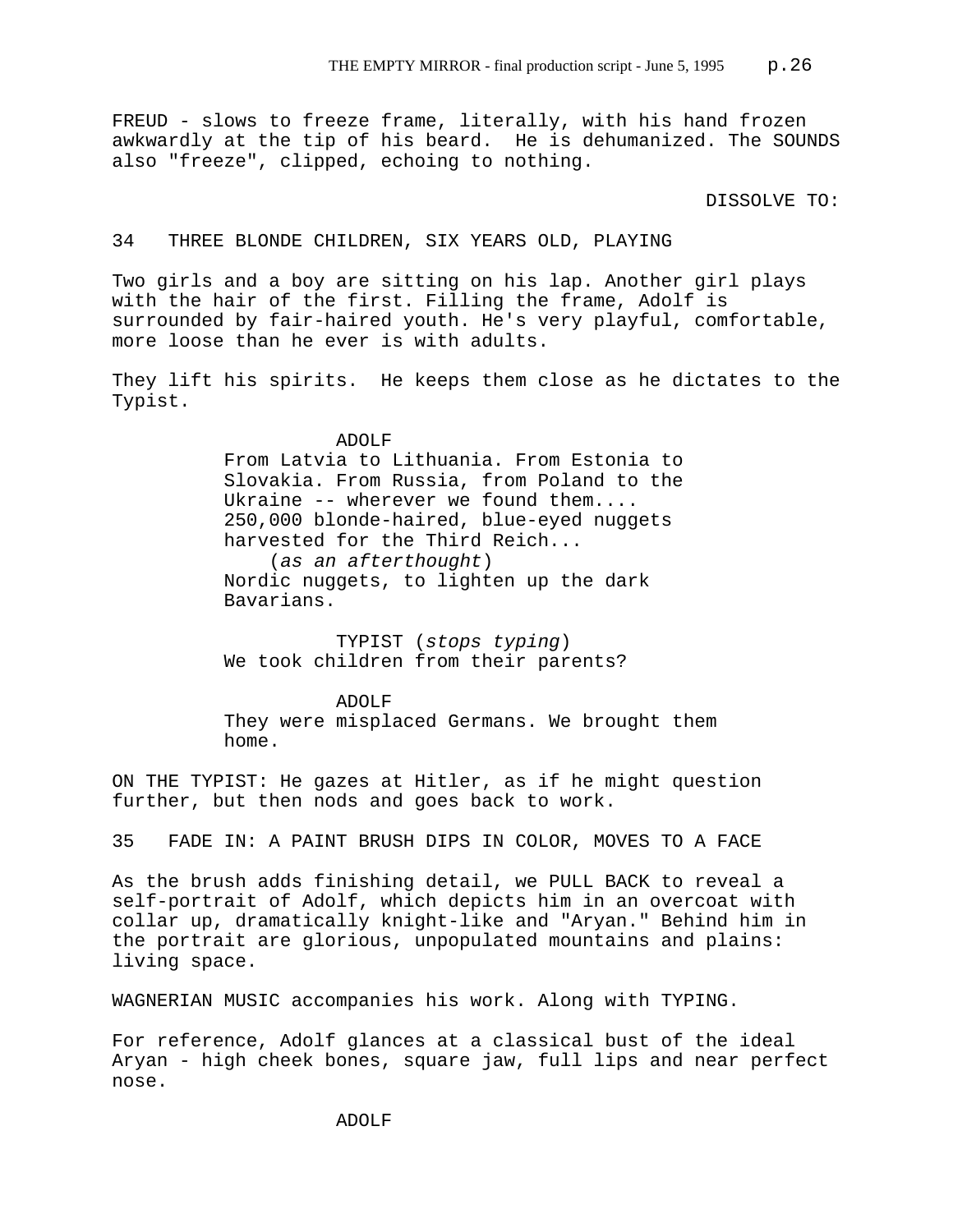When I was a small boy in Linz, I frequently played alone. I would walk to the top of a hill overlooking the city. In dark solitude, I imagined that I had absolute command of those heights and all the lands below.

Only the trees on the hillside heard my cry: HEIL HITLER! HEIL HITLER! Those private moments stayed with me through the darkest days.

Adolf stops painting, satisfied at first. But as he scrutinizes the self-portrait, insecurity re-emerges.

> ADOLF The tragedy of every charismatic leader is to be imprisoned by his fate. His triumphs are finite, his needs infinite.

> > DISSOLVE TO:

36 ADOLF'S HAND AUTOGRAPHS A POSTCARD PRINT OF THE PAINTING

ADOLF (*to the Typist, O.S.*) The Fuhrer cult was the fulfillment of a mysterious longing.

We realize he's autographing a large stack of the postcards made from the painting of himself.

> ADOLF (*O.S.*) Nazism and Christianity are based on the same idea that one individual could provide salvation. A simple man from a small cottage...

IN THE CELL, another photograph is autographed.

...could work a miracle of enlightenment and faith in a world of skepticism and despair.

ON THE SCREEN: night rallies build to mystical ritual, torches and giant red Nazi flags, storm troopers marching. Tribal, animalistic, CHANTING.

> ADOLF (*in cell to Typist*) My need to control fulfilled others' need to be controlled. That was my euphoric discovery. The union of my urges and the German people's desires.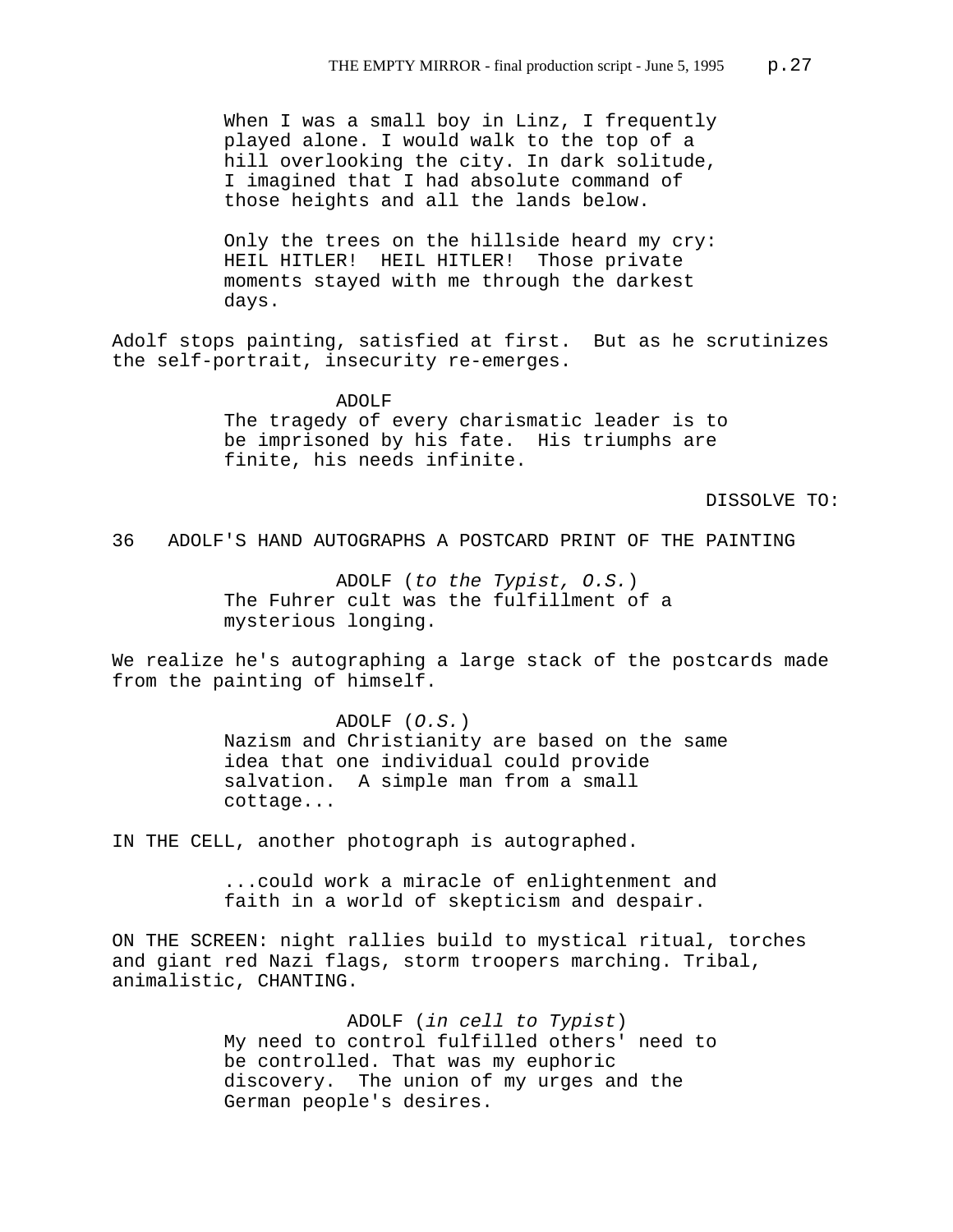If you unite a powerful people whose first duty is obedience, you can do anything. (*stops and thinks*) God I loved order.

Then daylight, and shots about the individual becoming part of a larger cause, merging into the crowd. Then SIEG HEILS.

37 CELL-SCREEN: YOUNG WOMEN IN WHITE DANCE IN A FIELD

ADOLF (*to himself*) Every woman a potential source of soothing, warmth, love. Every man, a rival.

Adolf walks into the shot, his back to us, silhouetted. Approaching the women.

> ADOLF (*pre-lapped*) "The most German of Beings."

> > DISSOLVE TO:

38 ADOLF'S CHIN LEANS ON THE HILT OF A MEDIEVAL SWORD

Adolf lifts his head, puts the sword down.

 ADOLF (*continuing, O.S. at first*) "...I am the German spirit. Consider the incomparable magic of my works."

We notice Freud. Hitler's back is to him.

FREUD Did you write that?

Adolf lifts a medieval book that lies open near him.

ADOLF "...the incomparable magic of my works." (*turns to Freud*) It's Wagner.

He closes the ancient book, stands and recites from memory.

ADOLF (cont'd) "Man is a beast of prey, developing through constant progress. The beast conquers, founds great realms by the subjugation of other subjugators, forms states and organizes civilizations, in order to enjoy his booty in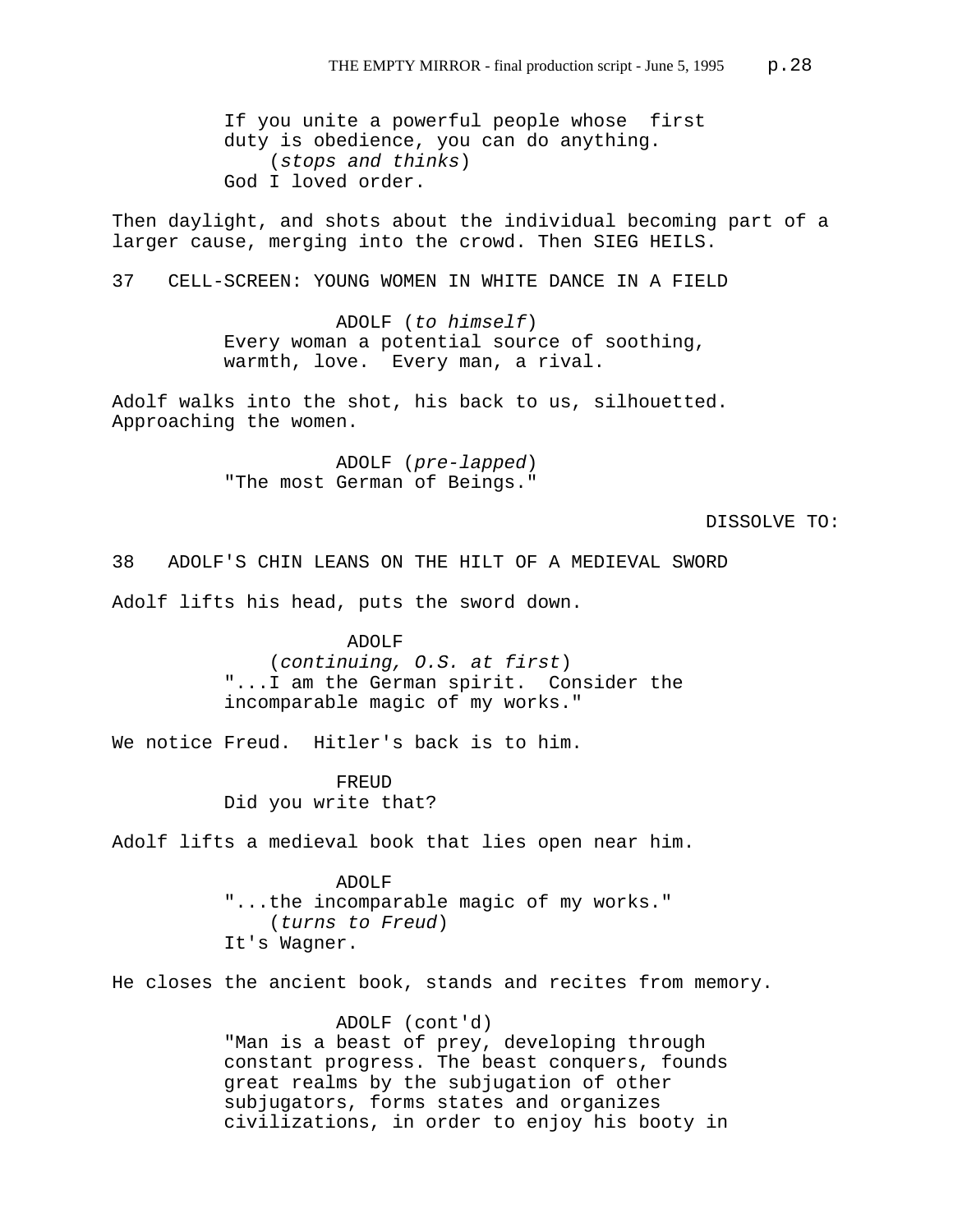peace... Attack and defense, suffering and struggle, domination and servitude, all sealed with blood...."

**FREUD** Are those Wagner's words?

ADOLF

We are both illusionists and showmen.... I made my life so different, so vibrant, so extreme... This is how I have accumulated power. I wrapped blood and iron in a cloud of mystic communion with the German 'Volk.' (*he extends the book, shaking it*) Whoever wants to understand Hitler must first know Wagner.

He drops the book for emphasis, notices that Freud is scribbling on his analyst's pad. Frustrated, Adolf suddenly jumps up grabs the pad from Freud's hand.

He crosses to the wood stove, opens the door, tosses it into hot embers. The pad FLAMES up.

ON FREUD

As Adolf approaches, defiant, hands him a new pad.

ADOLF Here. Write this: Fire fascinates Hitler. It consumes without accepting or rejecting.

He stares at Freud, daring him to analyze it and write.

39 OVER BLACK: FAINT, DISTANT SCREAMS.

*SERIES OF SHOTS DISSOLVE THROUGH: Black and white images of abstract body forms that begin to evoke death. Hitler's image in a warped mirror: grotesque. Ominous images of huge gears grinding together, dragging stills from "Triumph of the Will" into the machinery.* 

FADE TO BLACK

40 A MIRROR - ADOLF EXAMINING HIS TEETH

He pulls his lip down, examines his front teeth. He rubs them with his finger as if trying to scrub something off.

42 ON THE CELL SCREEN - HITLER RIDING IN A CAR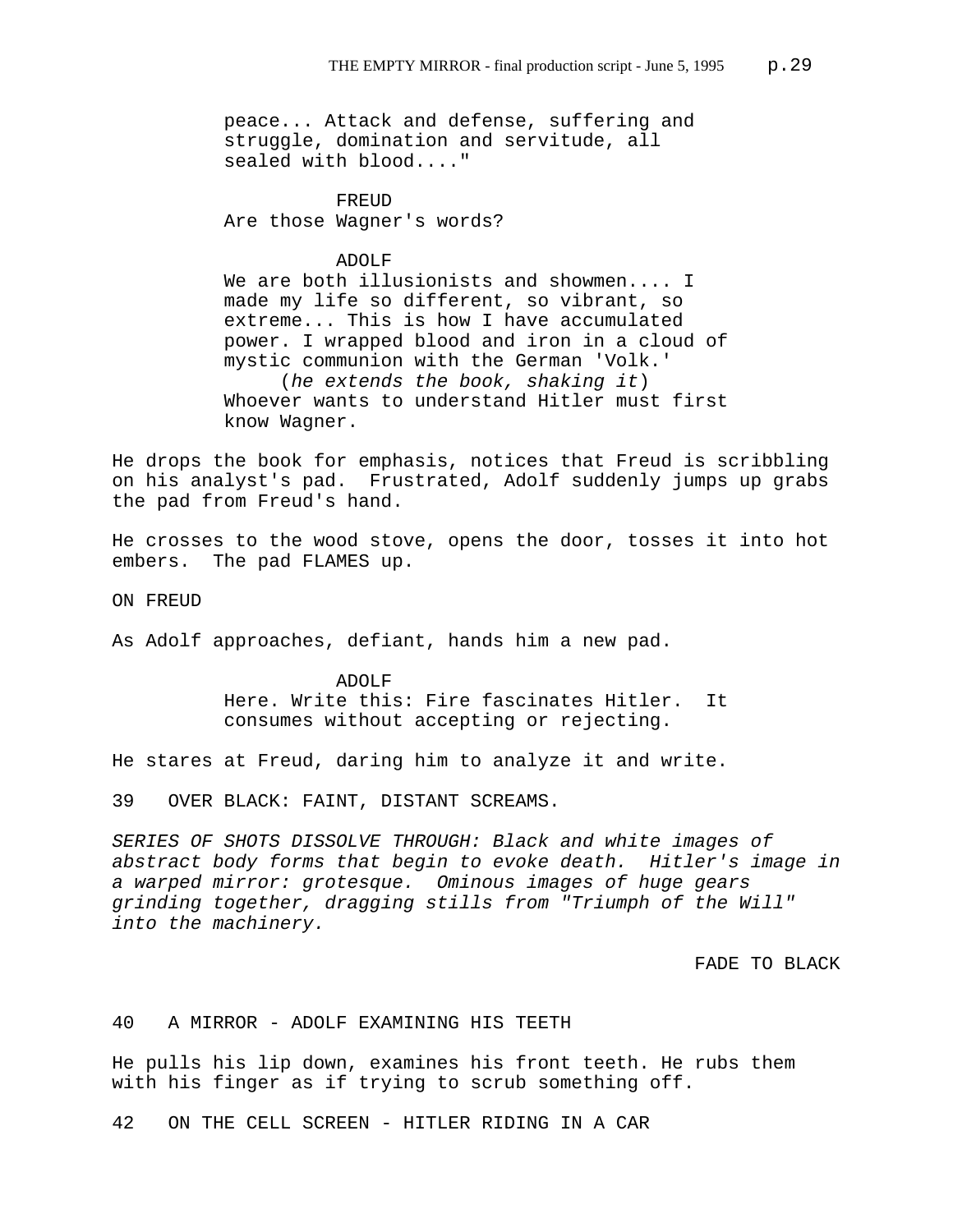CELL SCREEN: Hitler riding in parades, past Hitler Youth, hysterical women. (We HEAR Adolf and Goebbels OFF SCREEN). ADOLF (*V.O.*) Goebbels, did you write this speech? GOEBBELS (*V.O.*) Mmmm... ADOLF (*V.O.*) "To be allowed to be Adolf Hitler's mason, carpenter and lowliest day laborer is a gift of heaven." GOEBBELS (*V.O.*) I always avoided exaggeration. ADOLF (*V.O.*) Ah, listen... From one of your speeches: "In the personality of Hitler, a million-fold longing of the German people has become reality..." What a thrill to play Fuhrer. For twelve years, the supreme father figure. GOEBBELS (*V.O.*)

A role to surpass even Lohengrin.

By the end of the montage, Hitler's image is enlarged to the point of extreme graininess, and slowed to almost a freeze.

DISSOLVE TO:

# 41 TWO BLONDE CHILDREN ARE TRANSFIXED BY SOMETHING OFF SCREEN

ADOLF (*O.S.*) Read the last sentence back to me.

TYPIST (*O.S.*) "We made the sound so overwhelming, the attitude so certain, the level of force so high, the spectacle so grand, that no one could see anything at the center but the symbolism."

REVEAL: A third child, his head, nose, etc., being measured by adult hands, using scientific calipers.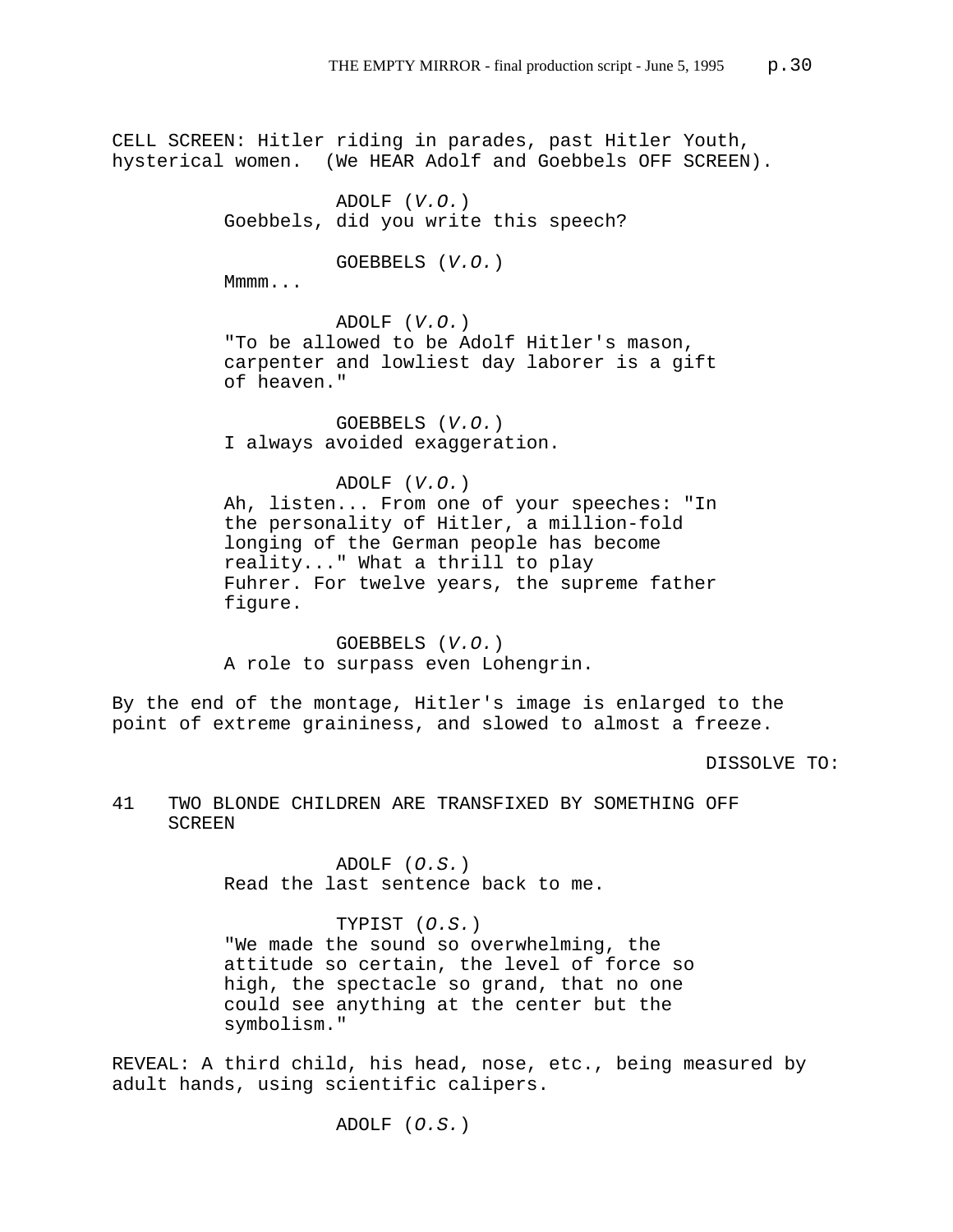Yes, good. The symbolism at the center...

TILT TO DISCOVER: Adolf is the adult doing the measuring.

ADOLF Like the sun. No one could look at me without the pain and punishment of blindness.

Number two: The receptivity of the masses is unlimited, yet their understanding is feeble. They quickly forget.

Three: The masses tell each other small lies. It would never come into their heads to construct colossal tales. Thus the bold myths work best.

Four: Effective propaganda must be confined to stereotypes. Always focus people's attention on a single foe. To have multiple enemies confuses people.

My genius was the combining of two enemies -- Jews and Marxism -- into one: Jewish Marxism. A synthesis that was key to my success.

Weave this in: Crude simplifications, endlessly repeated will influence the supple -- Goebbels' realm. For the non-supple, the stubborn, terror is necessary -- Himmler's responsibility.

The typist glances up at mention of the SS leader.

43 A GIRL-CHILD'S HAND REACHES FOR ADOLF'S

The BAVARIAN GIRL is six years old, blonde, dressed in folk-Bavarian clothing. On the other side of Adolf is a nine-year-old BAVARIAN BOY. He leads them by the hand away from us.

The view is diffused, dreamy. The sounds of an off-screen PARADE drown out the children's voices.

Adolf lifts the little girl to see Germania, the model city.

ADOLF This was to be built for you.

She reacts. The nine-year old plays with toy soldiers from the checkpoint gates.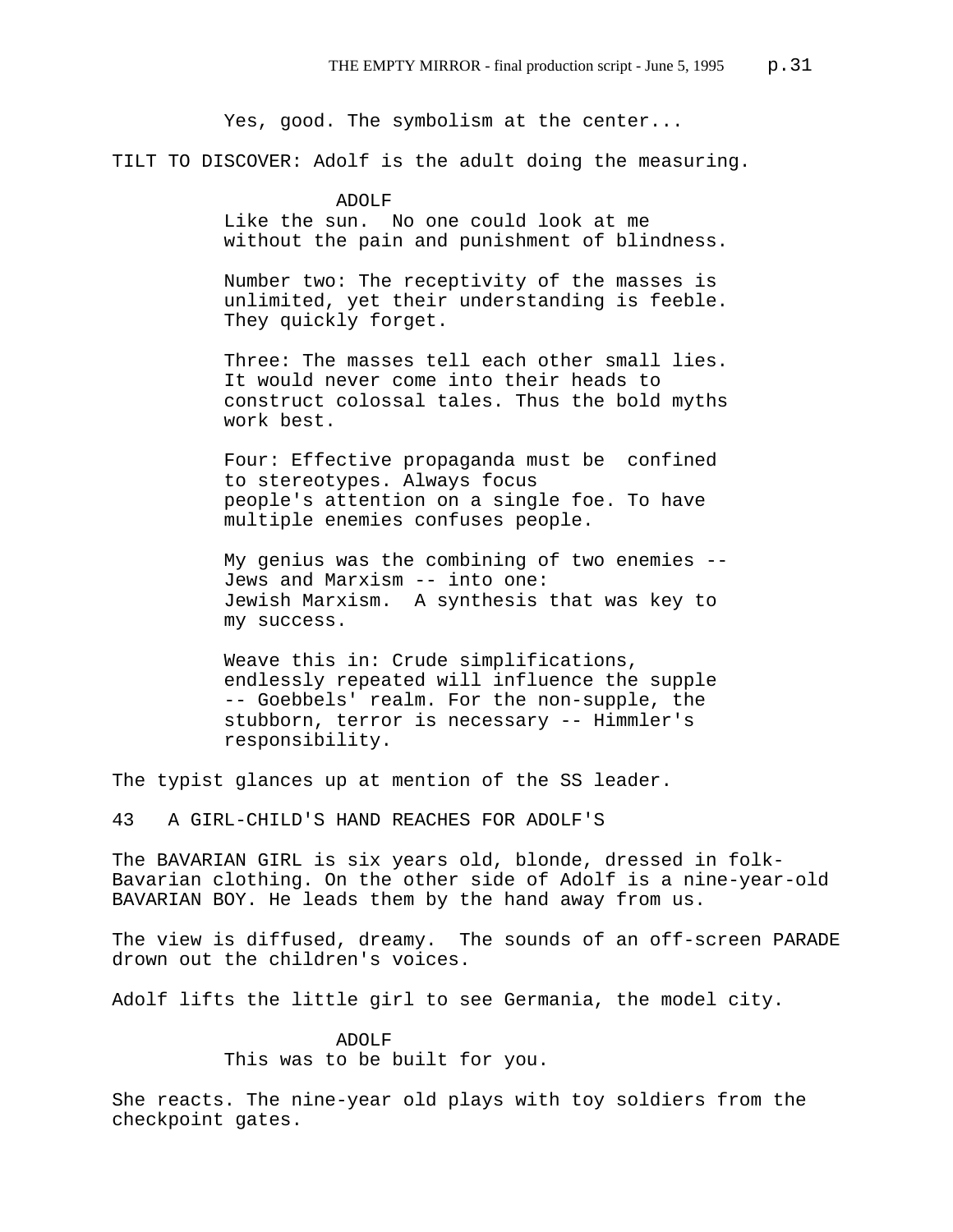The children run off. We follow them until they exit frame.

We PUSH slowly toward the wall to discover reddish water seeping in at the floor-wall seam, then up along the wall's surface past a vague outline of human ribs just below the plaster of the wall, past a wall-painting of a half-man, half beast (inspired by Von Stuck), then further along the wall...

ARRIVE AT:

#### 44 THE CELL SCREEN

BLONDE CHILDREN, AT PLAY AND AT WORK, LOYAL TO THE PARTY.

ADOLF (*watching*) We bred blondes.

ADOLF.... leans near the opening in the wall, watching. The sight of the children seems painful to him.

We watch through Adolf's eyes: more images of the innocent young Germans, the future. Sadness wells up in him. The newsreel footage ends.

The light reflecting back on Adolf flickers dimly, then goes out, leaving him only in the bluish light from the opening in the wall. He moves closer to it, seems to address someone on the other side of the wall, conspiratorially.

> ADOLF What will they think of us?.... History... those who study our lives? Will we be judged by what we say, by our deeds, by the monuments and images we leave behind...? (*pauses to think*) ...Or something else? Something we can't control?

This is an unsettling thought: Not to be in control.

The JAILER appears, his stick rattling along the surface of the cell, past the opening in the wall, whose light has suddenly extinguished. Adolf is now across the room.

CLOSE ON THE JAILER: His face, oblong, fills the frame.

MATCH DISSOLVE TO: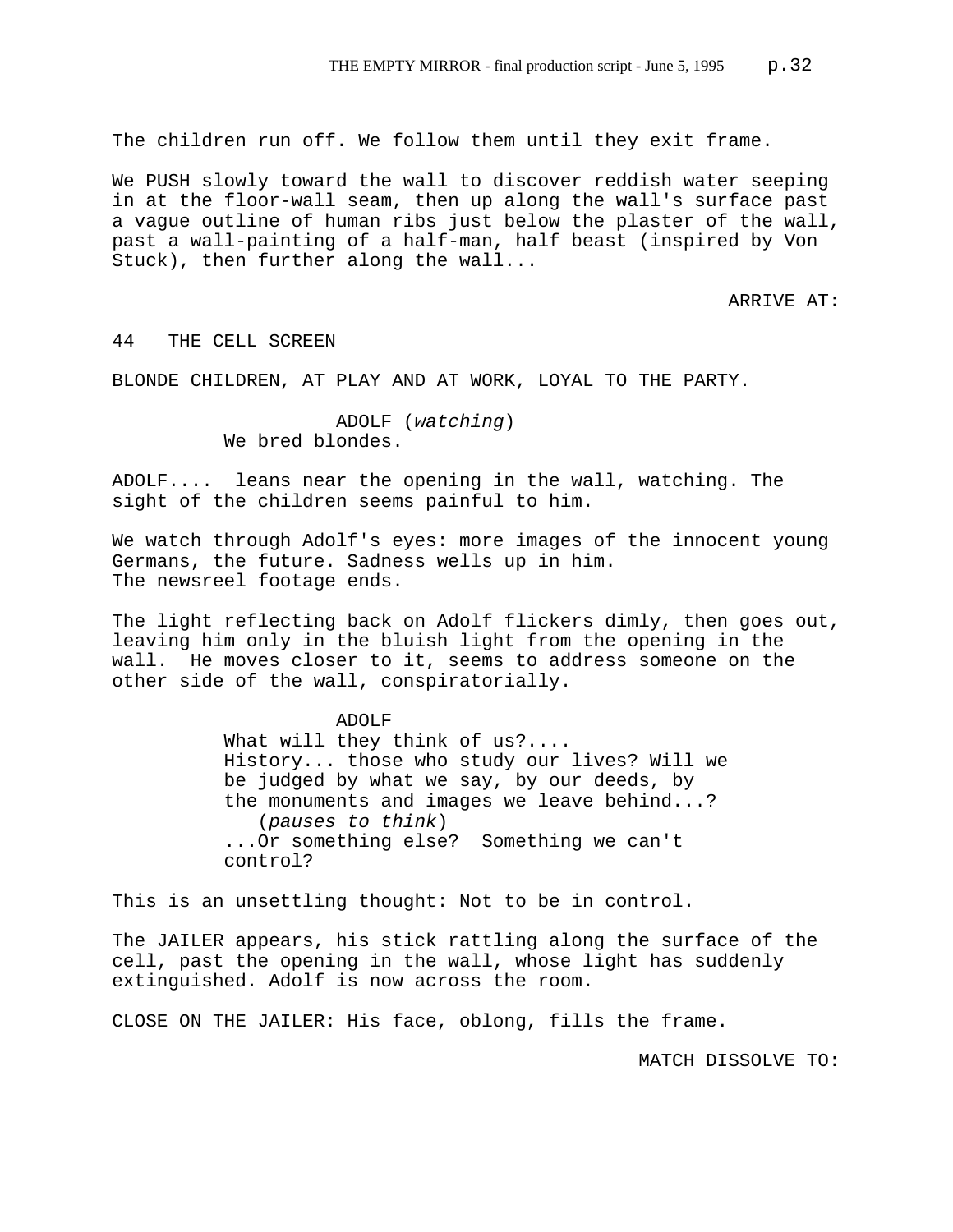45 NEGATIVE IMAGE OF A LARGE REEL OF FILM

Turning on the projector's front spindle. DISSOLVE TO the positive-image version of the shot.

ON THE CELL-SCREEN

Crowds at a rally, people waving, reaching, crying... Then Hitler (Feb 10, 1933) looking awkward before a speech.

> ADOLF (*O.S.*) It would never occur to people that I am shy.

He continues to wait awkwardly before speaking. But then more adoring crowds, which fuel him as a speaker. Back and forth between crowds encouraging him, to bigger and bigger moments as a speaker -- the crowds pushing the man instead of the other way around.

Later in the same (or another) speech, his arm is out, his fingers are shaking. The CAMERA suddenly jumps from his face down his arm to his two shaking fingers. Huge ROARS of crowds.

Adolf beams, prideful. Then deflates for a moment. Reflects. It's never enough. It doesn't satisfy his boundless hunger.

FLASH CUT TO: Adolf's hand, his sleeve rolled up, his fist clenching and unclenching. The nurse's hands bring the hypodermic needle close to a vein (to inject a drug).

WAGNERIAN CHORUSES -- singing his praises -- accompany the images on the cell-screen.

ON ADOLF

Light from the screen, from the admiration of the crowds, bathes his face. Adolf walks into the beam, lifts his arms, closes his eyes, turns his body slowly in the warmth.

Adolf sits into his chair, still vaguely unsatisfied.

A woman's hand slides into frame, caresses his cheek, shoulder, neck... EVA. His hand touches her, warmly, acknowledging. (Read: "Keep touching me. Be here for me.")

From the crowds on the screen. Great CHEERS.

EVA (*O.S.*) They adored you.

ADOLF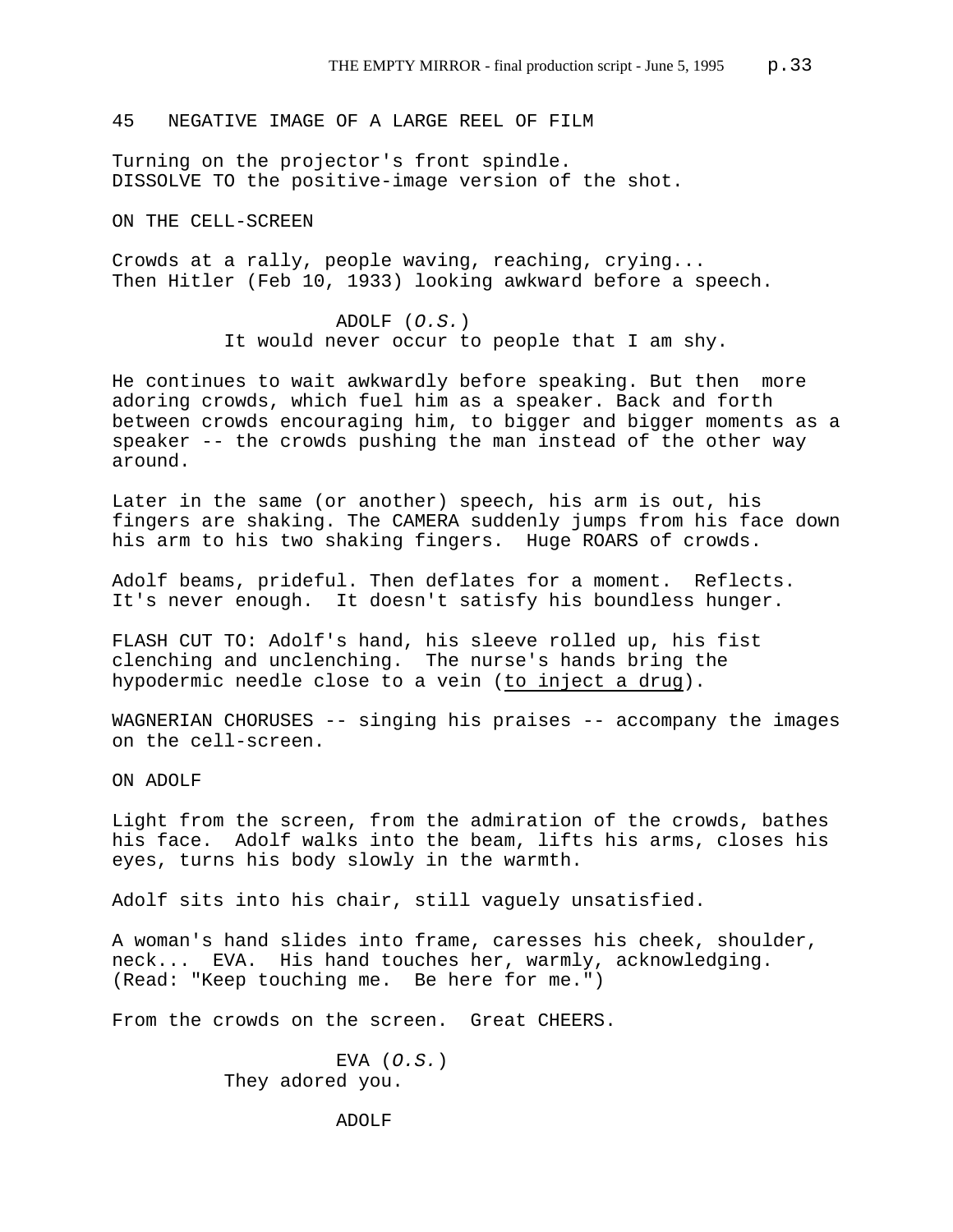They were stupefied by the Fuhrer cult. ON THE CELL-SCREEN: The crowds are now hysterical in their efforts to pay homage to Hitler. Men cheer, salute. Women cry, throw flowers, reach out to him. ADOLF So hungry for me... as if I could fill their emptiness... But his own emptiness is vast. Still trying to sate himself, he repeats the footage without the sound, and in slow motion. EVA By feeding them hope, you stimulated their craving. ADOLF (*trying to go with it*) Yes... The desire to be the desired object. EVA For women, you were the ideal lover. The perfect father. ADOLF Fleeting. The thrill quickly loses its impact. (*turns to Eva*) You were the one thing... that brought me peace. IN THE CELL, Adolf gestures for her to kneel beside him. He gestures for her to let her hair down. She picks up a mirror. ON THE CELL-SCREEN: Eva at her most playful.

IN THE CELL, Adolf glances at her. We see that the mirror she's using has two sides (one is a magnifying mirror). He's distracted by his own reflection, slightly magnified, covering most of her face.

PUSH IN to the mirror, with part of Eva visible behind it. LAUGHTER comes up on the sound track.

DISSOLVE TO: reflections of Eva and Adolf in warped carnival mirrors. Huge elongated head, tiny dwarf-like body. Then long, long skinny body. Then tiny head. Back and forth.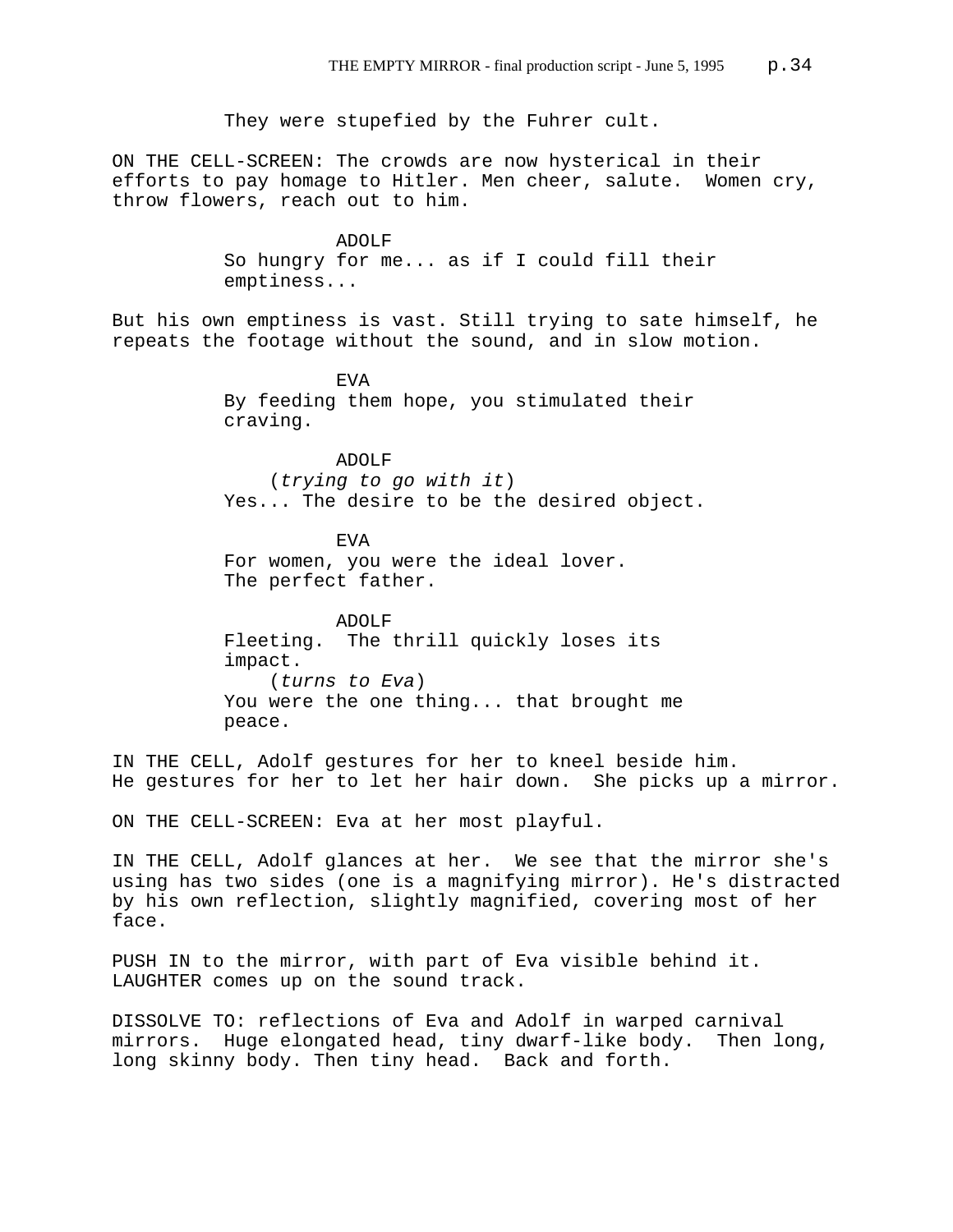The laughter builds to a point. They get caught up. But then the voices and laughter begin to distort, the mood changes. The faces become less funny, more grotesque, revolting.

DISSOLVE BACK TO: Adolf's reflection in Eva's mirror. Upset by the fantasy, Adolf pushes the mirror away.

> ADOLF I told you to destroy that footage...

EVA What footage?

She looks up at the screen.

EVA What's wrong?

Exasperated, Adolf strides to the projector, rewinds it, then runs it backwards in slow motion. Eva reacts.

> EVA I took care of most of it.

ADOLF Look! (*points at the screen*) You don't understand!

At the projector, he winds off the offending footage, finds where it begins and ends by holding it up to the light, then tears it out. He rolls up this piece of embarrassing footage, puts it in the front pocket of his pants.

He splices the film on the reels, sits back down, and re-watches the section, now edited.

The sequence is followed by shots of Hitler in the home movies looking exalted.

IN THE CELL: Close on Eva, head down, eyes looking up to the screen. Adolf's hand enters the frame, pets Eva's hair. He's forgiven her.

DISSOLVE TO:

# 46 EVA AND ADOLF IN BED

Adolf is still wearing his uniform. Eva lies on her back, listening to him. He absentmindedly pets her hair.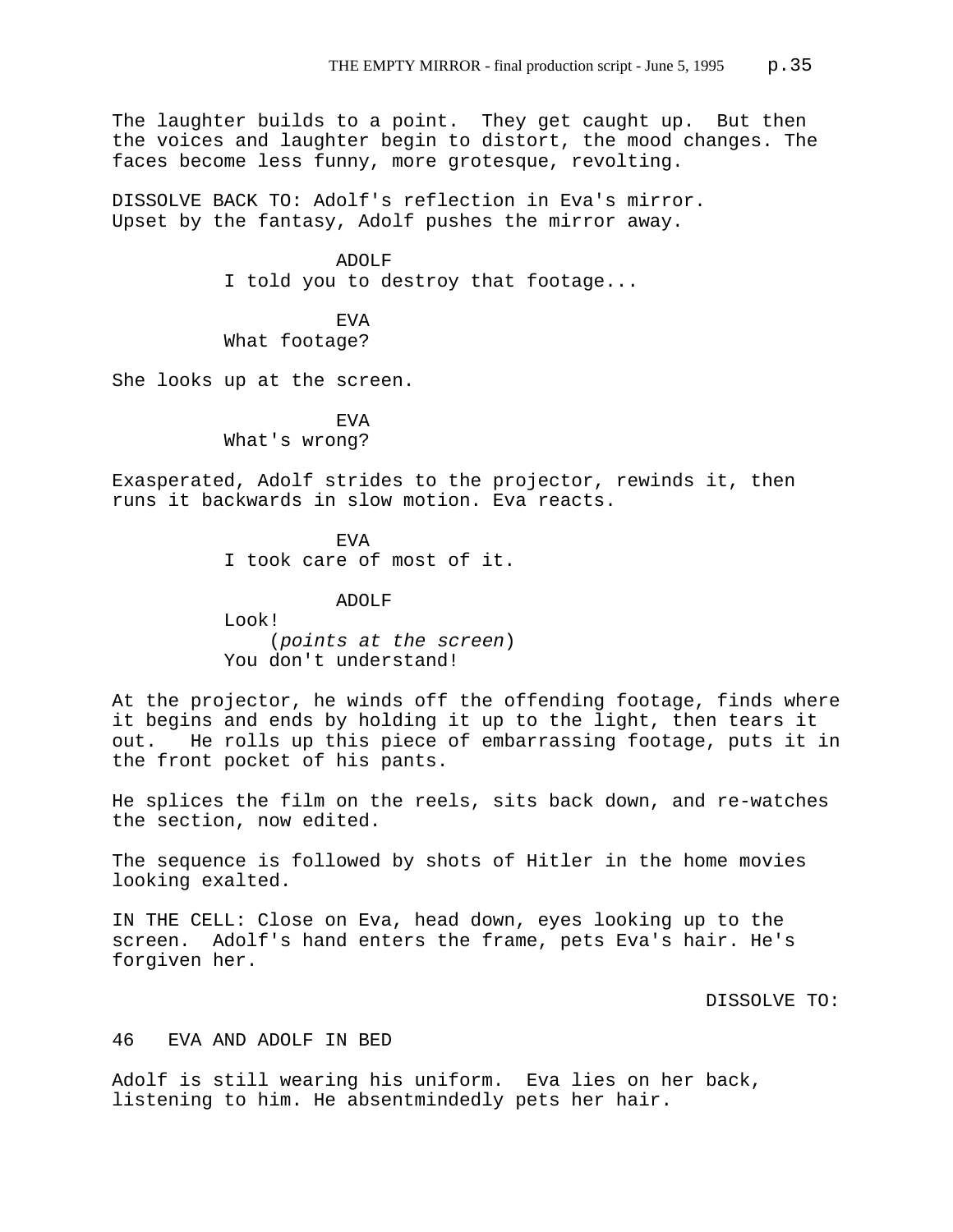ADOLF

What I hated most about the war was fighting the English. The fair Brits, our racial brothers, our natural allies. Saxons. Anglos. The very word means angels, doesn't it?

ON THE CELL SCREEN, in the background: Stonehenge. From both the air, and from low on the ground.

> EVA It's a tranquil image. All the Germanic peoples coming together.

IN THE CELL: Eva touches his face, stroking his arms. Adolf doesn't pay attention.

### ADOLF

The traitor Churchill never told his countrymen that I offered an alliance, a union of racial brothers, and protection of the British Empire.

She unbuttons his uniform shirt, puts her hand inside his shirt. She slowly gains his attention.

Adolf pulls the blouse off her shoulder, strokes her white skin, explores the surfaces and creases of her skin.

His hand pushes her blouse further down, revealing her lacecovered breast. He is aroused, but seems awkward, incapable of closing the distance... To connect deeply, meaningfully.

The compositions of her body become formal, isolated, fragmented. The MUSIC changes from melodic to odd.

HER BLONDE HAIR

He pulls her hair towards his cheek, rubs his own skin with it. He lays it over his other hand, studies it against his skin... He becomes narcissistically and obsessively absorbed in the relationship of blondeness to his hand.

### EVA

Wolfie...

PUSH IN CLOSE ON ADOLF'S FACE. He registers no awareness of her call. His expression is vacuous, detached.

He turns away from Eva, away from us.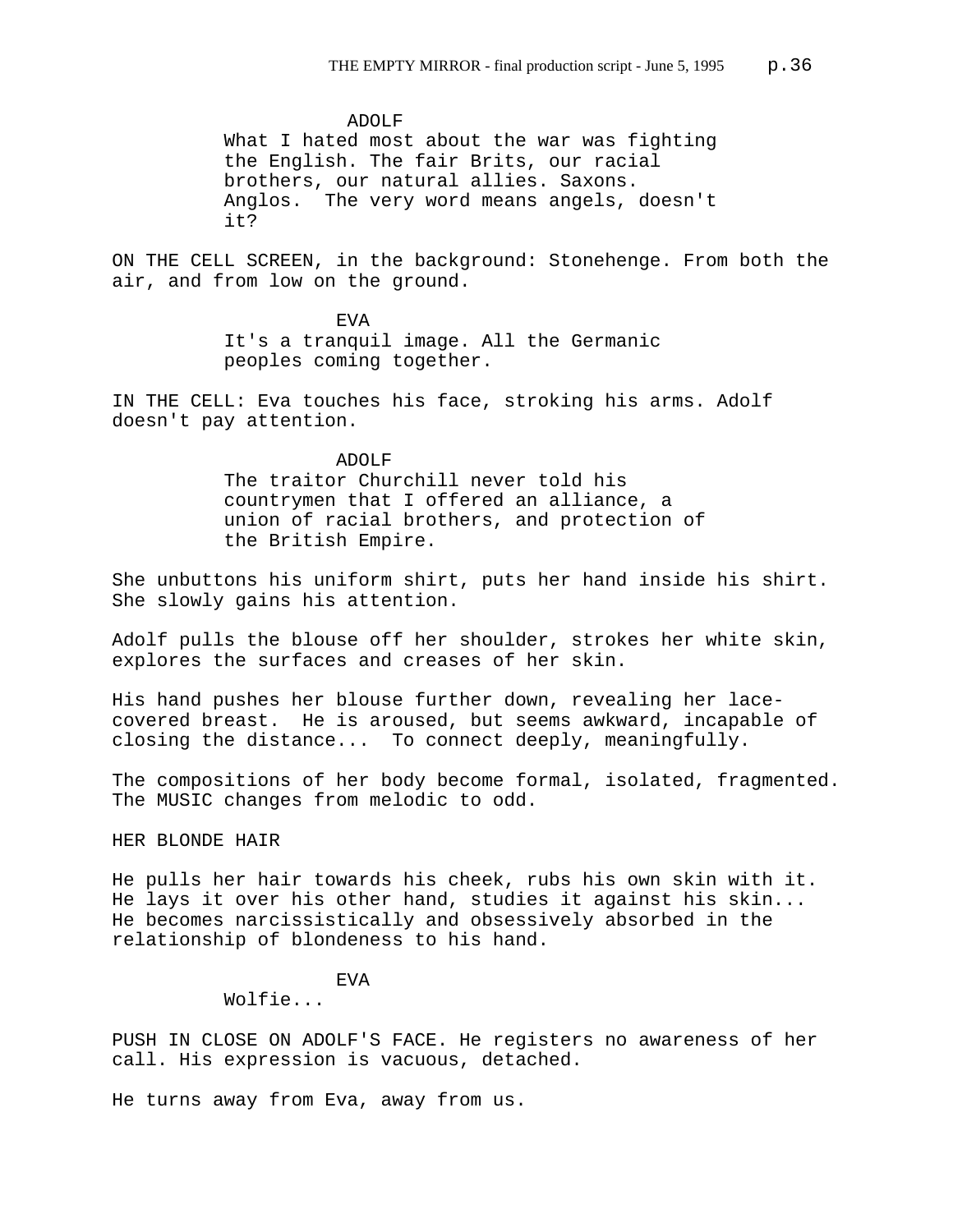EVA (*soft, far away*)

Wolfie?

ON ADOLF'S FACE. As her hand slips off and away, we drift around to profile. He gazes off at:

47 A YOUNG BLONDE WOMAN IN A WHITE LIMBO SPACE, HER BACK TO US

She's wearing a white summer dress and a summer bonnet. Her long hair is in braids that fall down her back.

ADOLF

on the edge of the bed moves upward through the frame.

We DOLLY with him as he walks toward the young woman, anticipation on his face.

We move with him as he circles her, revealing that beyond her there are one... two... ten more BLONDE YOUNG WOMEN, similarly dressed, waiting. Each woman stands in a different subtle pose, innocent, yet alluring and sensual. Robust.

CELL-SCREEN: Barely noticeable in the background, are abstractions of men goose-stepping, standing at attention (all the images are extremely masculine).

IN THE CELL: Very CLOSE on Adolf as he weaves through the women. He brushes against them purposely, also unavoidably. We lose track of which woman he is touching; they are interchangeable.

THE MOOD OF THE SCENE CHANGES

ADOLF'S FACE becomes alive with arousal, but also distraction, as he seems to be looking ahead, past each woman he encounters. Hungry. Insatiable. He would like to have them all, but can't connect with even one of them.

The young women suddenly seem older, more mature, "less innocent". Their faces are made up. The necklines of their dresses, which now are satiny like evening gowns, have plunged to reveal more skin. Braided hair is replaced with evening coiffures. Long white gloves, white high-heeled shoes, and white hats with thin white veils attached. Their faces are also more pale, more tired, empty, less full of life.

We reveal that Adolf is now shirtless. His aged skin is pale and loose, splotched with graying hair.

ADOLF (*commands*)

Closer.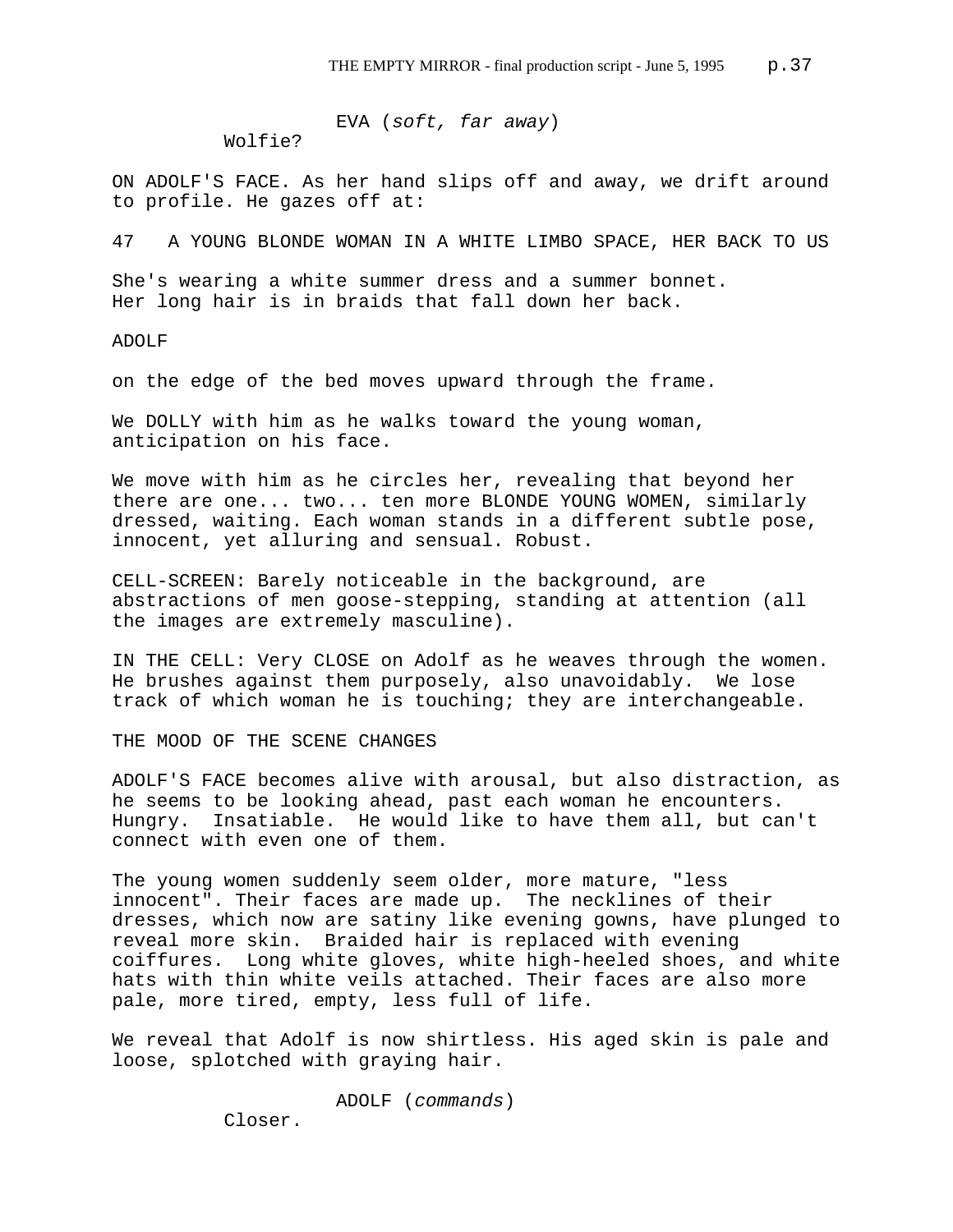They respond, close in around him.

HIGH ANGLE (OVERHEAD): He closes his eyes, and forces himself through them like a cell among other cells on a two-dimensional slide.

CLOSE ANGLES of his body parts rubbing against their body parts.

We DISSOLVE THROUGH CLOSE SHOTS emphasizing contact... hips brush hips... arms against breasts... He touches the skin behind their knees... the curve between the hips and the waist... the shoulder/collarbone... the space between the breasts... the curve between the back and the buttocks. His boots step on their shiny pumps, his legs are in a forest of long white feminine legs. Partly titillating, partly overwhelming. His hands move through their lush blonde hair.

Their hands drift toward the center... touching Adolf's face and body.

TIGHT ON ADOLF: He's surrounded by blondeness, womanness. The women seem to become lifeless, empty, sterile. One is wearing a white half-mask. Adolf turns, and sees:

48 A PALE BLONDE WOMAN

Floating under water in an aquarium, a white diaphanous gown swirling around her. Her blonde hair floats in the water.

She looks towards Adolf, beckoning.

ADOLF is all alone in the space, now. He takes a step towards the woman in the aquarium. The frame WHITES OUT.

49 FADE IN: A HAND HELD MIRROR

Reflects short blond hair. We follow with the mirror as it moves around the head. We see hair, forehead, blond eyebrows. A hand presses the fake blond eyebrows into better position. The mirror extends out to reveal Adolf. His mustache is also blond. His face has become more pale.

He adjusts the blond wig, cut as his own hair. He pushes his hands through it in his characteristic way, pressing it into place. The effect is odd, surreal.

He turns to appreciate the full effect in the large mirror a few feet away. Then tries some of the gestures we saw him rehearse earlier.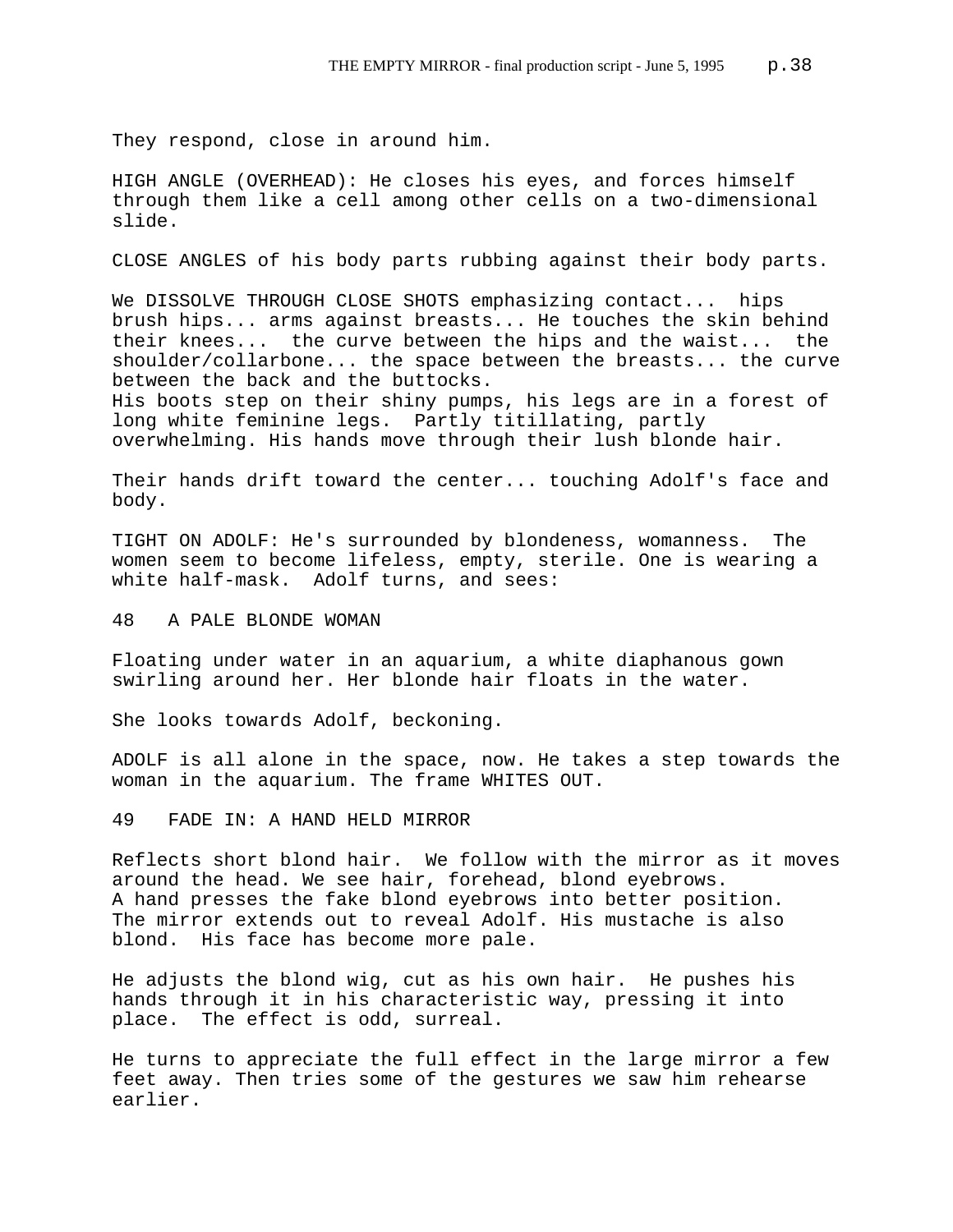ADOLF ...think of Volk and Reich, our great nation...

He studies himself. Ponders the implications.

50 WHITE DISSOLVES TO GRAINS OF SAND

*SERIES OF SHOTS: In negative, a woman's hair is pulled up through the sand.* 

*An, ODD-LOOKING MAN looks up and smiles. Chunks of plaster falling through the light from the opening in the wall. Red liquid puddles on a floor, among bits of broken glass.*

51 ADOLF LIFTS UP A STONE FROM A LEDGE, NEAR THE OPENING

(Note: He's no longer blond.) In the hole beneath the stone is an old metal box (like a WWI ammo box) labeled with runic letters. He pulls it up and carries it to the steps near the opening, sits and opens the box. Adolf glances sideways, nervously reaches into his pocket and pulls out the rolled-up film segment of his "jig" and drops it in the box.

He again glances around to be sure he's alone, then sifts through objects in the box.

He re-discovers old family photos, negatives, occultish objects, and a few more rolled up pieces of film. He finds a piece of paper, begins to unfold it.

ON THE PAPER: It's a receipt from "The Feingold Gallery" - with Hitler's name on it. He speaks as if to the opening (not to the Typist).

> ADOLF (*much of it off screen*) When I was homeless during a cold Vienna winter, a Jewish art merchant gave me an overcoat. I even had a Jewish friend at the men's shelter with whom I spent many pleasant afternoons....

Maybe there would have been an advantage in not exterminating the Jews....

(*pauses*)

For a long time we considered a territorial solution. We would put them in reservations or ship them to Madagascar.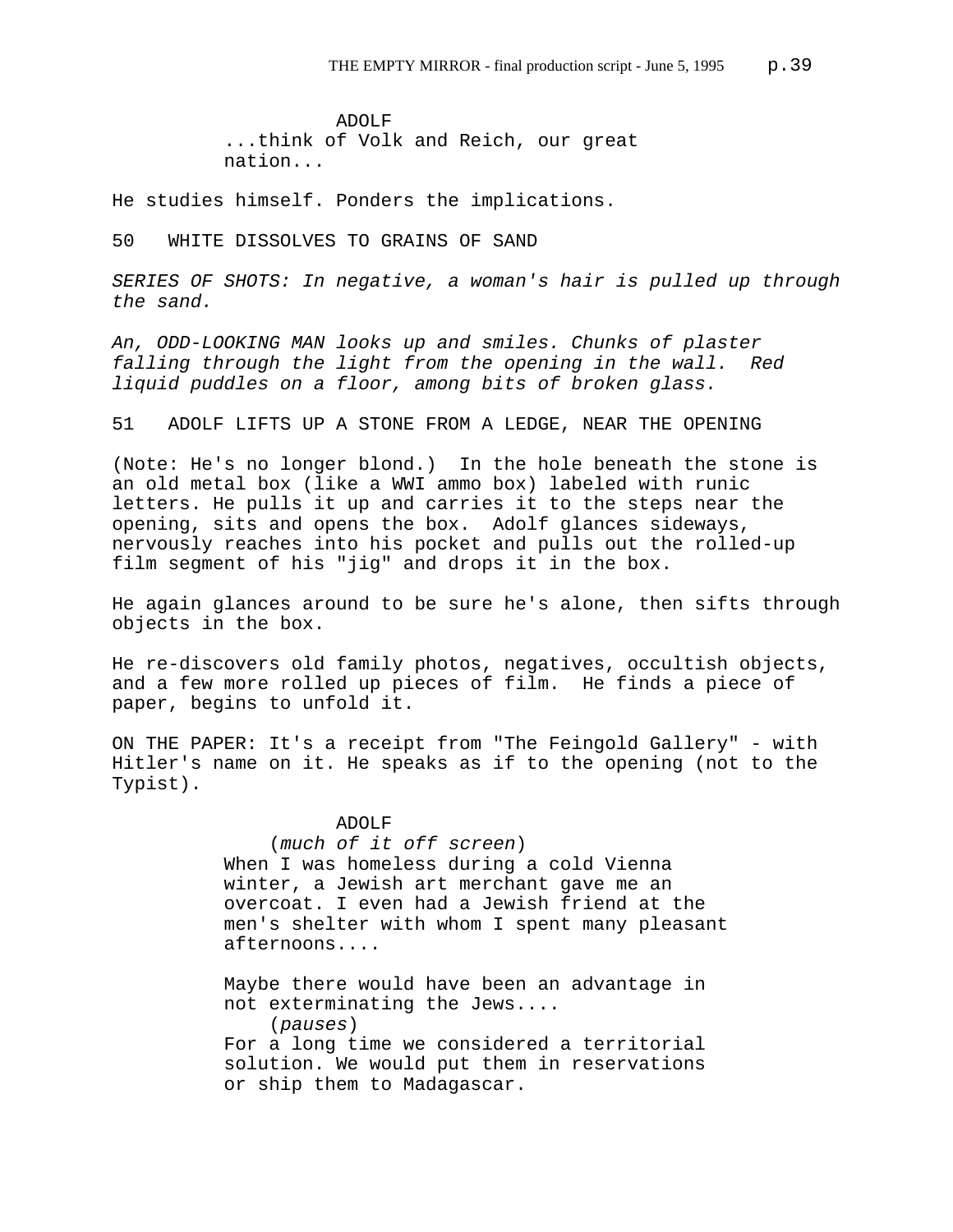In fact, we encouraged mass emigration. Eichman's assignment in the 30's was to find places to move them to, but few countries would take more than a handful. Someone even proposed a mass sterilization plan.

He hesitates, then begins to re-fold the piece of paper.

ADOLF (*shakes his head*) ....an ugly necessity.

52 A PAGE TURNS QUICKLY

It's a photo album. A school class photo, out of focus.

A magnifying glass enters, enlarges the images, focussing onto: Hitler at age ten, his arms crossed, posturing.

REVERSE ANGLE: ADOLF'S SEARCHING EYE

magnified by the thick glass. The eye probes.

ADOLF (*anxious*) Let's finish this section...

TYPIST (*reading*) "Enigma, carefully manipulated, enhances one's power and fame."

#### ADOLF

Make that power, fame and immortality. For example, never will they discover written authorization from me concerning the special treatment of the Jews. This simple missing link will intrigue scholars for generations. Hitler scholars.....

PUSH IN to the photo. To Hitler as a child.

ADOLF Obfuscation keeps people guessing. The little feints, the ambiguities, contradictions... The surprises..... Paragraph.

ON THE CELL SCREEN behind Hitler, enigmatic shots of Hitler, especially from stills, and random, unrelated images.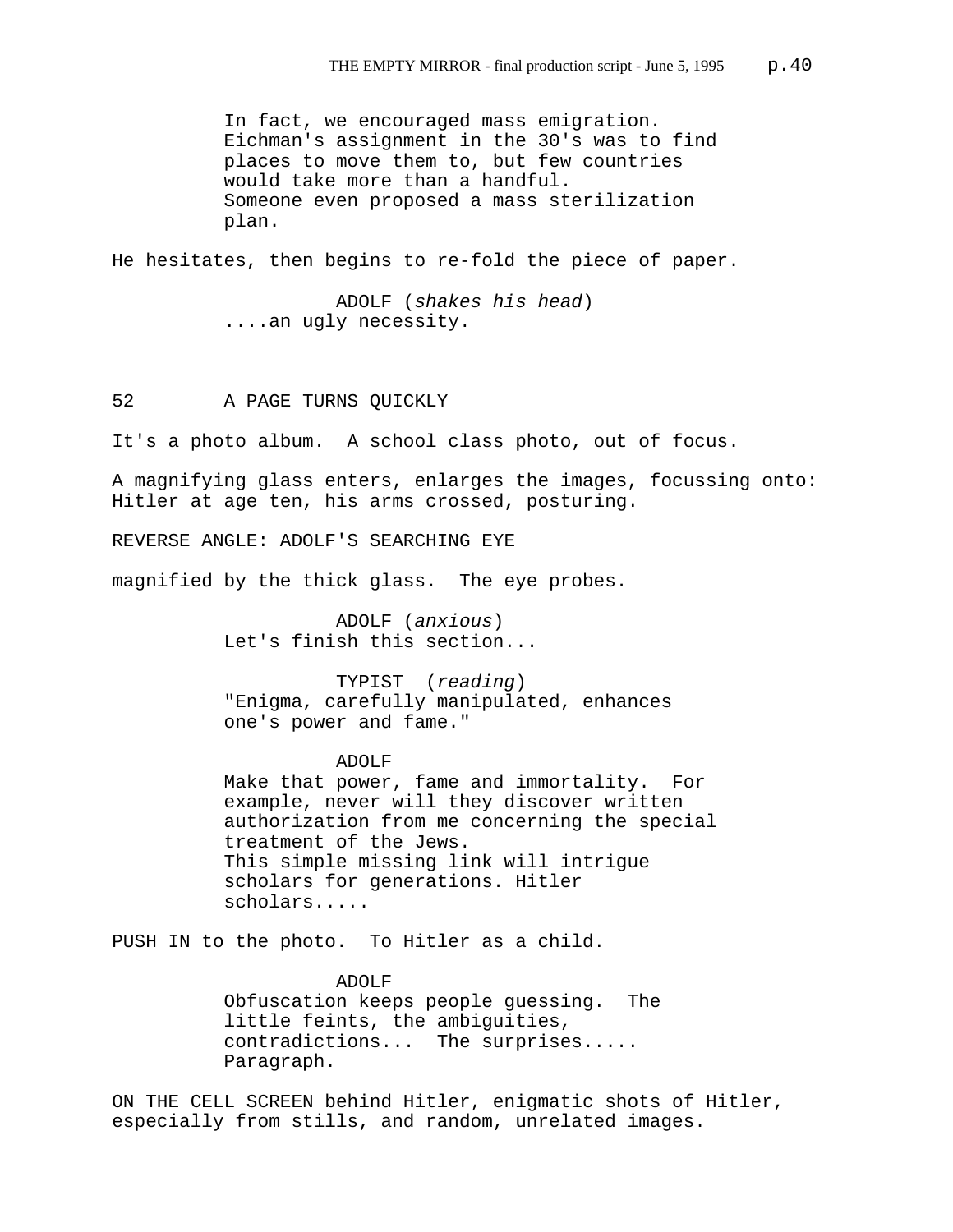ADOLF My first four years as head of the Nazi party, I forbade photos to be taken of me.

There were things about myself that were best kept out of the public eye.

To my surprise, the efforts to keep these things hidden created a cloak of enigma. People want to know. They talk. They were kept on edge.

ANOTHER PAGE FLIPS: Again, the glass draws us to Hitler, age ten, this time set off from the other children. A hurt look on his face. PUSH IN closer and closer, all the way to THE GRAIN.

Through the magnifying glass, the big EYE GAZES... BLINKS

CLOSER on the child's face. Clearly troubled.

ADOLF We better ex out the last section.

TYPIST You mean starting with the line "obfuscations".

Hitler gets up, walks over to the table near his bed. We see the photo of him next to the photo of his mom.

> ADOLF No, no... Starting with: "There were things about me that I am not comfortable with..."

TYPIST With respect, Mein Fuhrer ... What would you need to hide?

The Typist's tone is a bit more probing than we've heard from the Typist, but Adolf's mind is on the photos.

> ADOLF No sense stimulating interest in the vicious lies about my family.

When we cut to his POV, the photo is now of him as a child. HOLD on that, until his fingers begin to slide the photo out of the frame. Behind it is revealed another photo (his father). Before it can be totally revealed, we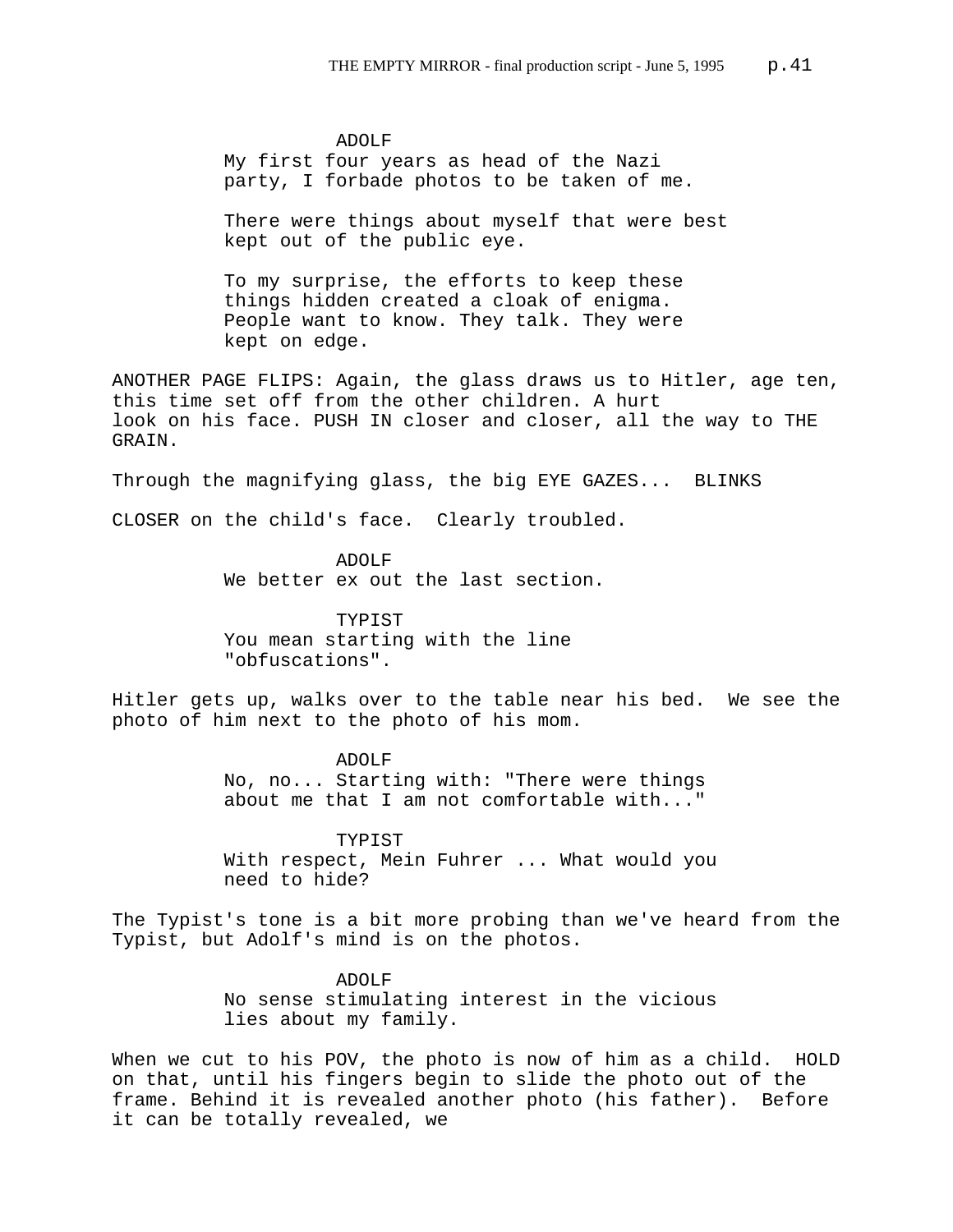QUICK DISSOLVE TO:

53 ADOLF'S FACE - ENRAGED

ADOLF (*screaming*) GET OUT! GET OUT!

The angle jumps down his arm, to his hand, his two fingers shaking (as before), pointing off screen.

HIS POV: The Jailer is just visible in the shadows.

ADOLF YOU'LL GET NOTHING FROM ME! NO MERCY. YOU TELL THEM HITLER HAS ICE IN HIS VEINS! ICE!!

Adolf turns and KICKS the wood stove's door closed. SPARKS fly up.

Adolf calmly turns to someone off screen. He whispers.

ADOLF I'm the greatest actor in Europe.

REVEAL: He's speaking to Goering, who's wearing another outlandish uniform. Goering nods; he's heard it before.

> ADOLF I'm the greatest actor in Europe.

When he's satisfied with the effect, he lets himself go "out of character."

He strides over to the Typist, who's poised to resume typing.

54 MOVE ACROSS ARYAN LOOKING SS SOLDIERS, GET TO HIMMLER

Goebbels steps up to the screen. When Himmler moves across the screen, Goebbels limps in the cell with him, towards us. We dolly back, keeping them both in a two shot. They stop, Goebbels turns, looks off screen.

> GOEBBELS Look at Himmler.

ADOLF (*O.S.*) You're no Clark Gable, yourself, Goebbels.

ON THE SCREEN: Himmler salutes to someone.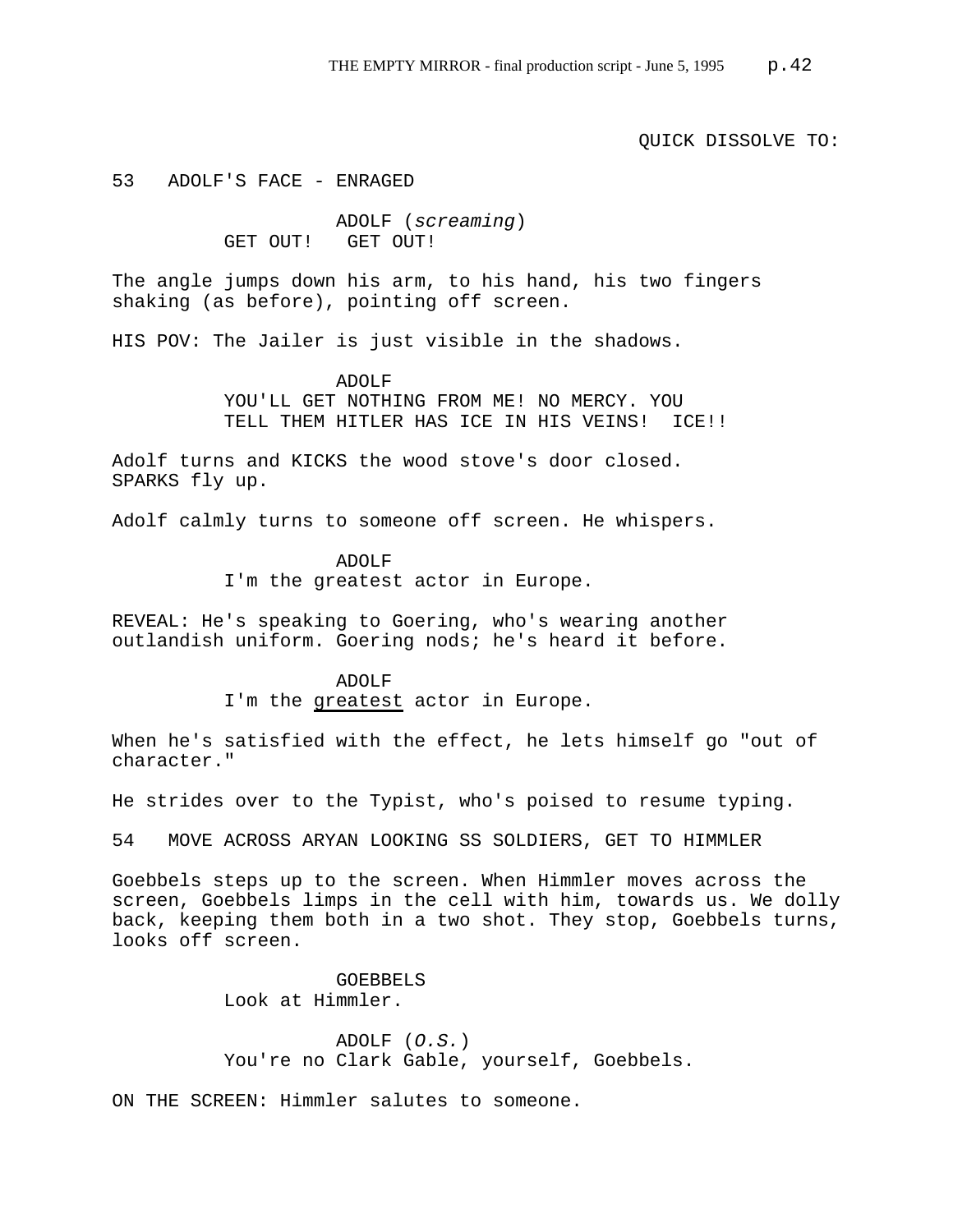IN THE CELL: Adolf absentmindedly salutes back.

ON THE SCREEN: The image slows artificially.

ADOLF Himmler looked like a weasel.

GOEBBELS Making our enemies look bad was often easier than making us...

ADOLF (*cuts him off*) The perfect Aryan Superman. A weak stomach in the presence of violence. (*pause*) Heinrich Himmler...

He shakes his head. Then walks over to the projector, freezes the film on a close-up of Himmler.

> ADOLF Didn't anyone notice?

GOEBBELS He was ruthless, but not careless. And Hitler-loyal. Who better to run the SS?

Adolf shakes his head in astonishment.

ADOLF Art must be plausible. (*beat*) If you wrote a script about Aryan superiority and cast Himmler, people would laugh, walk out of the theatre. But in real life, Himmler runs an Aryan superiority organization and it plays.

GOEBBELS On the political stage, you can do anything.

ADOLF Let's put up another reel.

Adolf reaches for more film.

GOEBBELS Images to blur facts.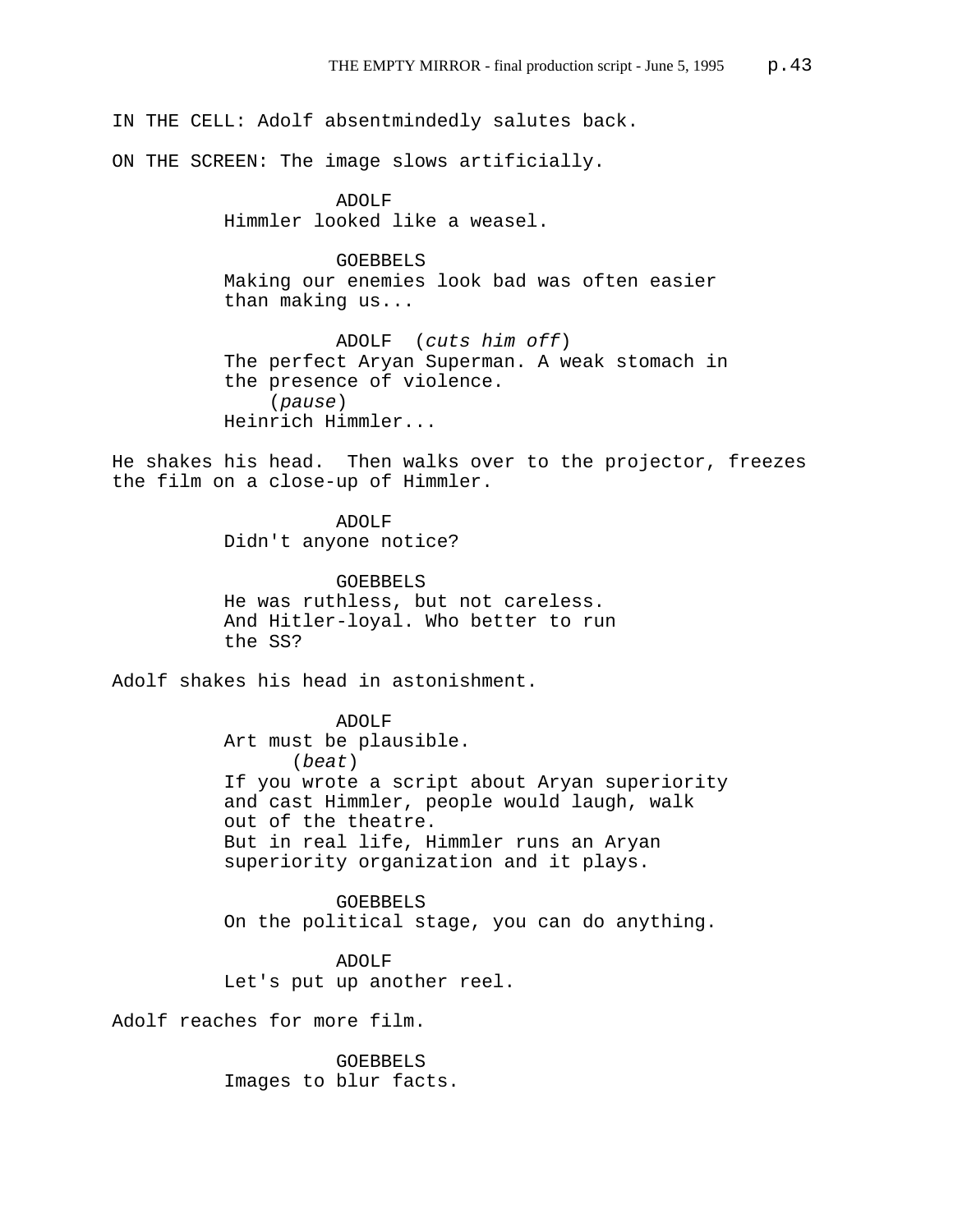He SNAPS the film gate shut. ON THE CELL-SCREEN: Film leader, some sort of countdown sequence... three, two, one...

55 ON THE CELL SCREEN: HITLER SLAPS HIS KNEE TRIUMPHANTLY

Just after invading France.

IN THE CELL

Adolf flips through a stack of magazines. Stops at one.

ADOLF They made me man of the year.

GOERING

What?

Adolf holds up the magazine (we only get a glance).

ADOLF Time Magazine. They made me man of the year... I was on the cover of six issues. (*lays the stack on the table -- we see him on the cover*) I conquered Poland, Norway, Denmark, France. Americans love a winner. Of course it mean's nothing. They made Roosevelt Man of the Year three times.

GOERING And he was a cripple.

They both laugh out loud.

56 TWO YOUNG BLONDE CHILDREN PLAY WITH BLOCKS

They're completely absorbed in their play, completely innocent. After a few moments, they run to...

ADOLF, who lets them swarm over him.

ADOLF (*V.O.*) I dressed a nation in costumes and we played cowboys and Indians. Anyone who takes all this too seriously has no sense of the absurd.

57 HANDS TUG ON A BOOT ENTHUSIASTICALLY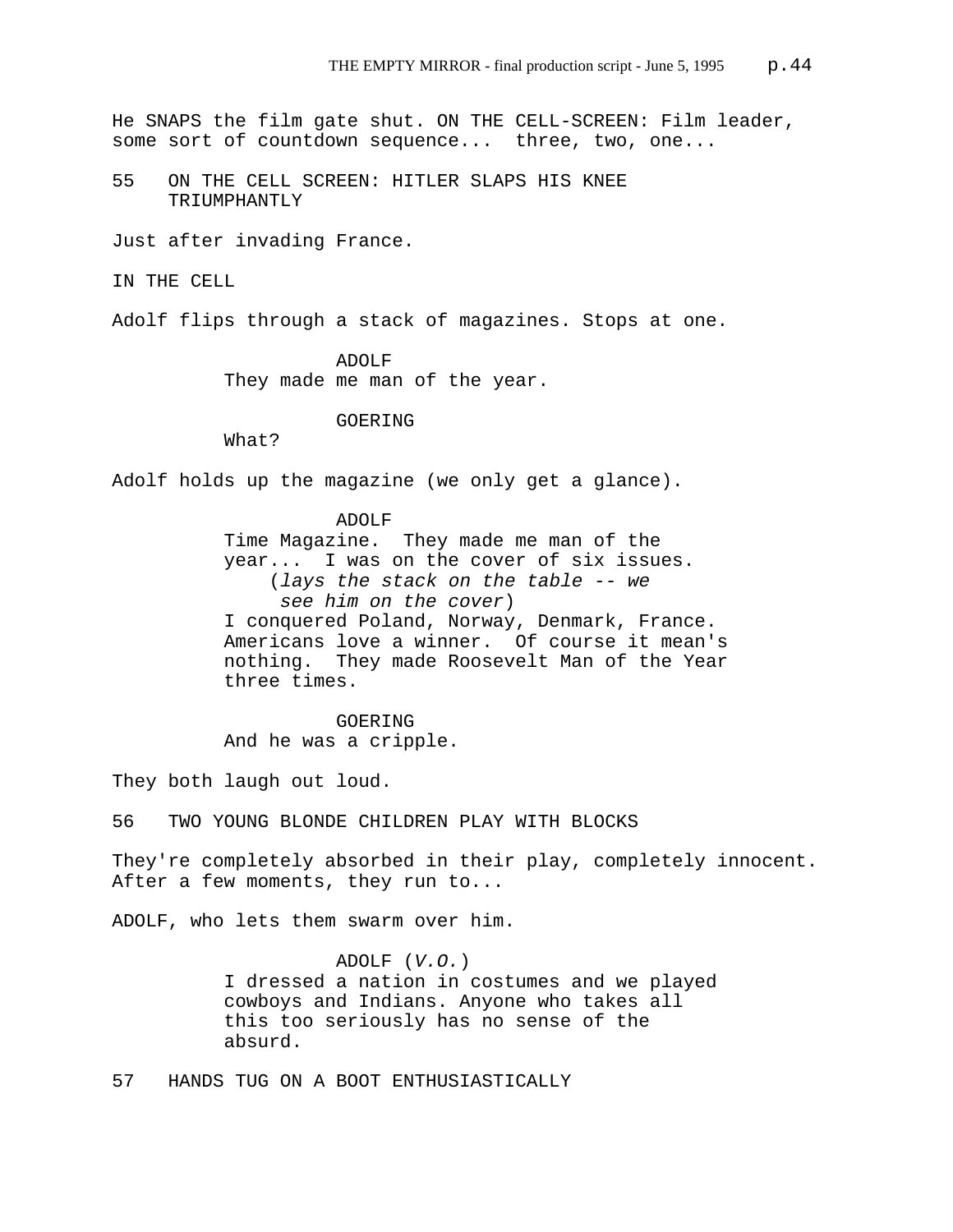We see that the other boot is already on (we stay on the boots throughout the scene). The boots, which come up to just below the knees, "stand" and begin to walk.

> ADOLF (*O.S.*) Next section:

Off screen, we hear the Typist typing...

ADOLF (*O.S.*) Number one: Only a charismatic leader could heal the wounds of the great war inflicted on us by the November criminals.

Number two: Hitler's charisma was as much created by the German masses as it was imposed upon them.

Number three: In peacetime, stability and routine undermine charisma. In war time, the great threat is defeat.

We come up to a riding crop in his hands, which he flicks. He exits frame. We hold for a beat on liquid that has seeped into the cell through cracks where the wall joins the floor.

CUT BACK TO: THE BOOTS, PACING

ADOLF (*O.S.*) Number four: It was the failure of the will of the German people that fatally undermined my charisma.

Number five...

The boots hold still for a minute. He can't finish. He turns and walks straight away from camera, off into blackness.

58 ON ADOLF, HIS BACK TO US

He hears a woman laugh, turns toward us.

HIS POV: The mirror. His reflection only partly captured in it.

The WOMAN IN BLACK appears from behind the mirror, steps in front of it, replacing Adolf's reflection.

His jaw tenses, eyes narrow.

She smiles, lifts the ceremonial dagger into frame, the grip end toward Adolf, the blade in her palm. Another offering.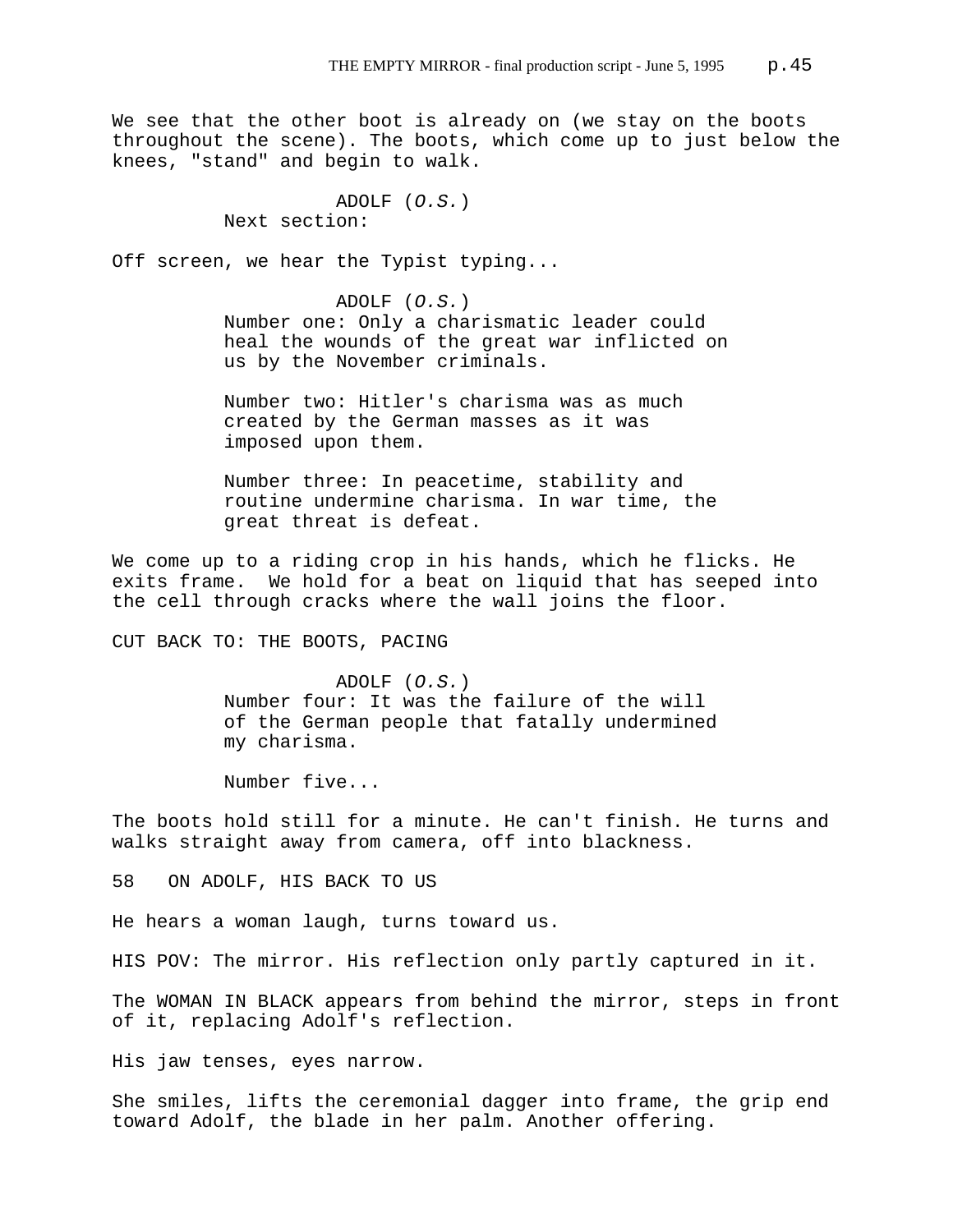This time, after a few moments of hesitation, Adolf slowly reaches for it. As he does, he realizes he's reaching for a reflection of the dagger. She moves the real one out of reach, and LAUGHS.

FLASHES OF LIGHT unnaturally white out her face.

59 ON THE CELL SCREEN: THREE FLASH-EXPLOSIONS ON THE SCREEN

Anti-aircraft explosions against the night.

HOLD IN BLACK, then slowly fade up to:

60 ADOLF ON THE FAR EDGE OF FRAME, GAZING INTO A MIRROR

We hear on the sound track the MUSICAL THEME associated with the twelve blonde women. Adolf reacts.

A BLONDE WOMAN appears on the other side of our frame, walking towards Adolf in the reflection. (as Eva did when she appeared earlier).

As the woman approaches, she becomes brighter and brighter. She begins to unclasp and unzip the front of her dress; she spreads the top of the dress apart, revealing skin.

She passes Adolf, and stops between him and the mirror. They're both facing the glass.

HIS POV: She continues to reveal skin, enticingly, but something is very odd about her.

CLOSE ON ADOLF'S HAND: As Adolf reaches around to touch the revealed skin, her hand embraces his.

He notices with alarm that the skin is hairy, masculine. (she is a female impersonator)

FLASHES OF LIGHT (from the screen, off camera) white her out, garishly.

CLOSE: the blonde. Adolf's suspicions are confirmed.

Adolf struggles to zip the dress up; the blonde resists. But he succeeds in keeping her covered. Female.

60A SKIN AND WATER

Adolf scours his hands under the faucet at the sink. Adolf hears DOGS BARKING, glances sideways.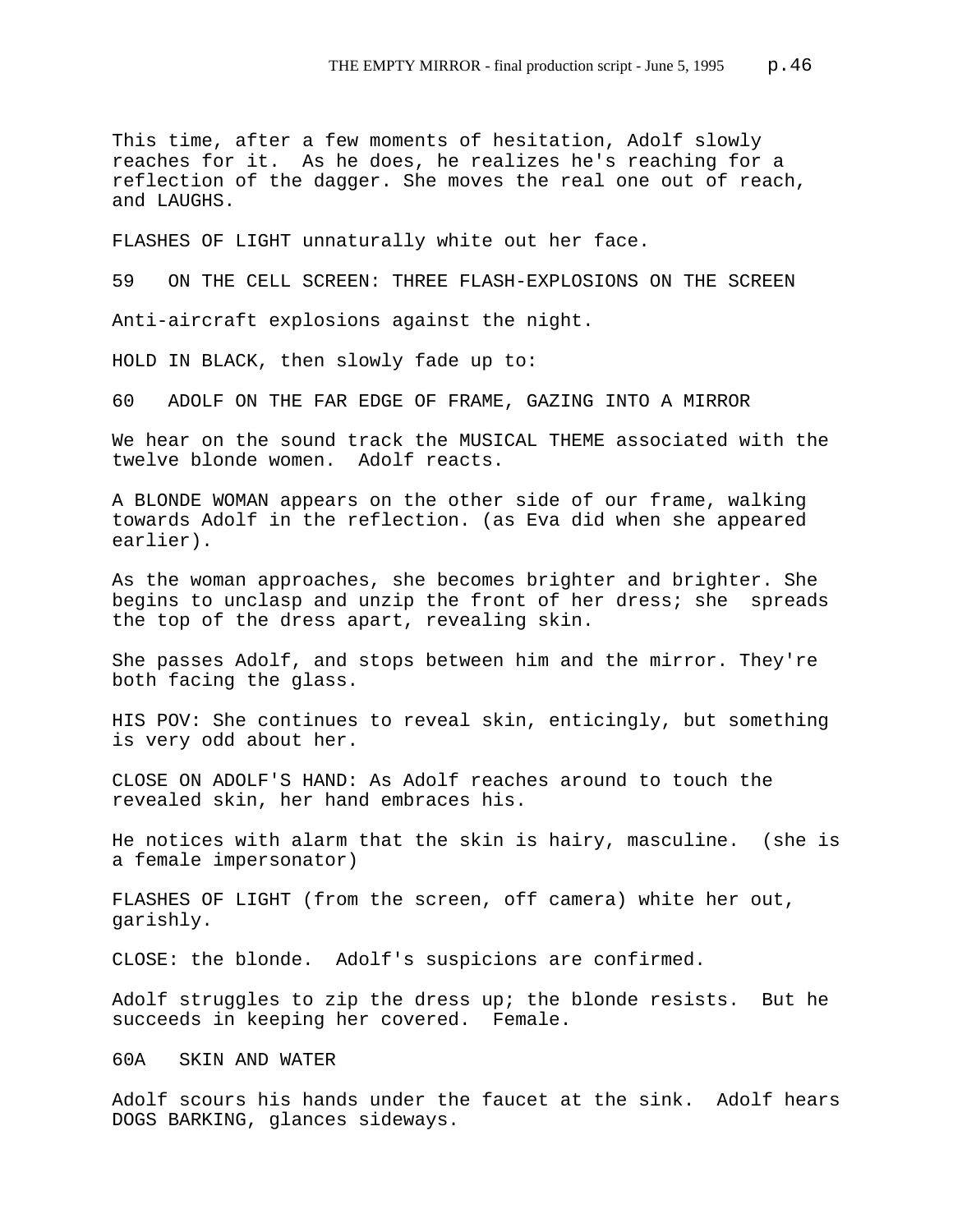The Jailer watches suspiciously from the shadows.

61 SLOW MOTION: TWO GLOVES SLAM ONTO A TABLE (BG: CELL SCREEN)

Dust flies, sound echoes. Adolf's hand enters our frame, picks up one of the gloves.

SOUNDS: (in echo) German shepherds BARKING as they attack. People YELLING and SCREAMING as they are rounded up.

Adolf begins to put on the glove.

ADOLF You take an ordinary man...

The Typist types. Very slowly, with great care, Adolf stretches the glove over his hand. He reaches for the other.

> ADOLF ...dress him in a uniform...

He squeezes both hands against each other. The camera follows as he reaches for the riding crop on its hook.

> ADOLF (cont'd) (*off cell-screen*) ...and that man will commit acts he would have never before imagined.

He slides the riding crop in his hand from the base to the tip. Slaps it into his palm.

He puts on a formal military hat with a short brim that shadows his eyes.

WIDER: Adolf assumes a pose of command, then glances over his shoulder at the unseen typist.

> ADOLF You can turn a runny-nosed, bed-wetter into a ruthless warrior.

PUSH IN TO HIS FACE: He looks forward again, confident, a man of steel, the ruthless warrior. But it's a pose that cannot be sustained. FIRELIGHT flickers on the side of his face.

62 ADOLF STANDS NEAR THE MIRROR, BEGUILED, TRANSFIXED

He breathes deeply to calm himself. He hitches up his belt, reasserting his masculinity.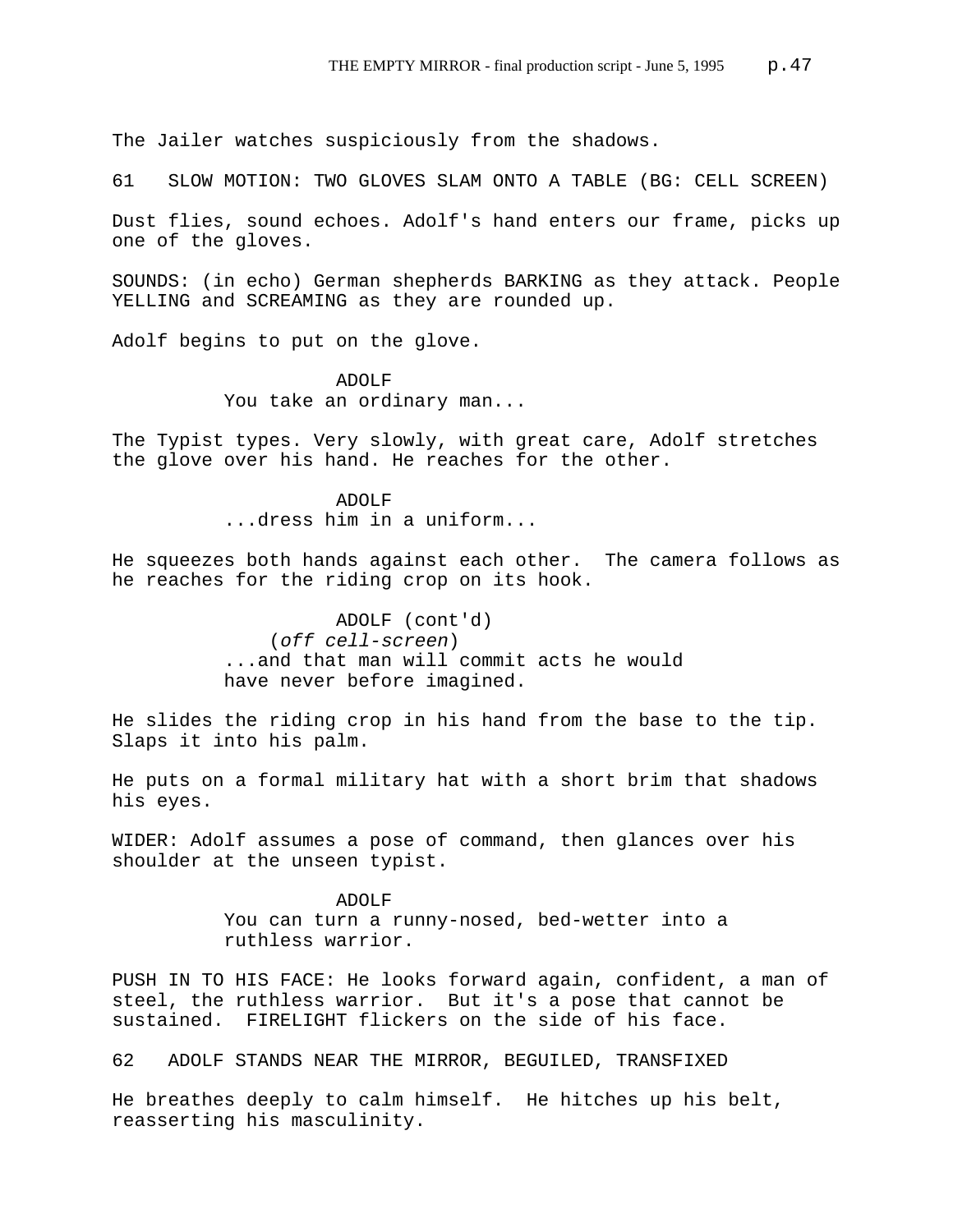The Woman in Black approaches from across the room.

Unnerved, Adolf SNAPS to a position of authority, CLICKING HIS HEELS together, jerking his arm up and out. The camera starts high, looking down on him, then slowly BOOMS down and circles part way around, until he stands above us, statue-like, filling the frame, his arm diagonal across the image.

The Woman continues her approach.

He SLAPS his thigh with his free hand, demanding her obedience. She remains unimpressed, and walks under his outstretched hand.

Now, his rigid arm disappears into darkness, three or four inches from his shoulder (appears cut off, emasculated).

Adolf can't hold his arm up much longer. He sweats, straining with effort.

Finally, he lowers his hand, clasps it with the other in front of his crotch.

DISSOLVE TO:

#### 63 ON THE CELL SCREEN

We see Hitler in front of a huge crowd at an indoor arena. He waits unusually long for the crowd to calm down.

> ADOLF (*V.O.*) Enough talk, Freud....

Watch how I use my nervous energy to subdue and control the crowd...

CELL SCREEN: Hitler nervously positions a table near the microphone.

> ADOLF (*V.O.*) Every thing I do here is entirely calculated...

> > FREUD (*V.O.*)

Mmmmmm....

CELL SCREEN: He takes an unusual amount of time standing in front of the crowd without speaking.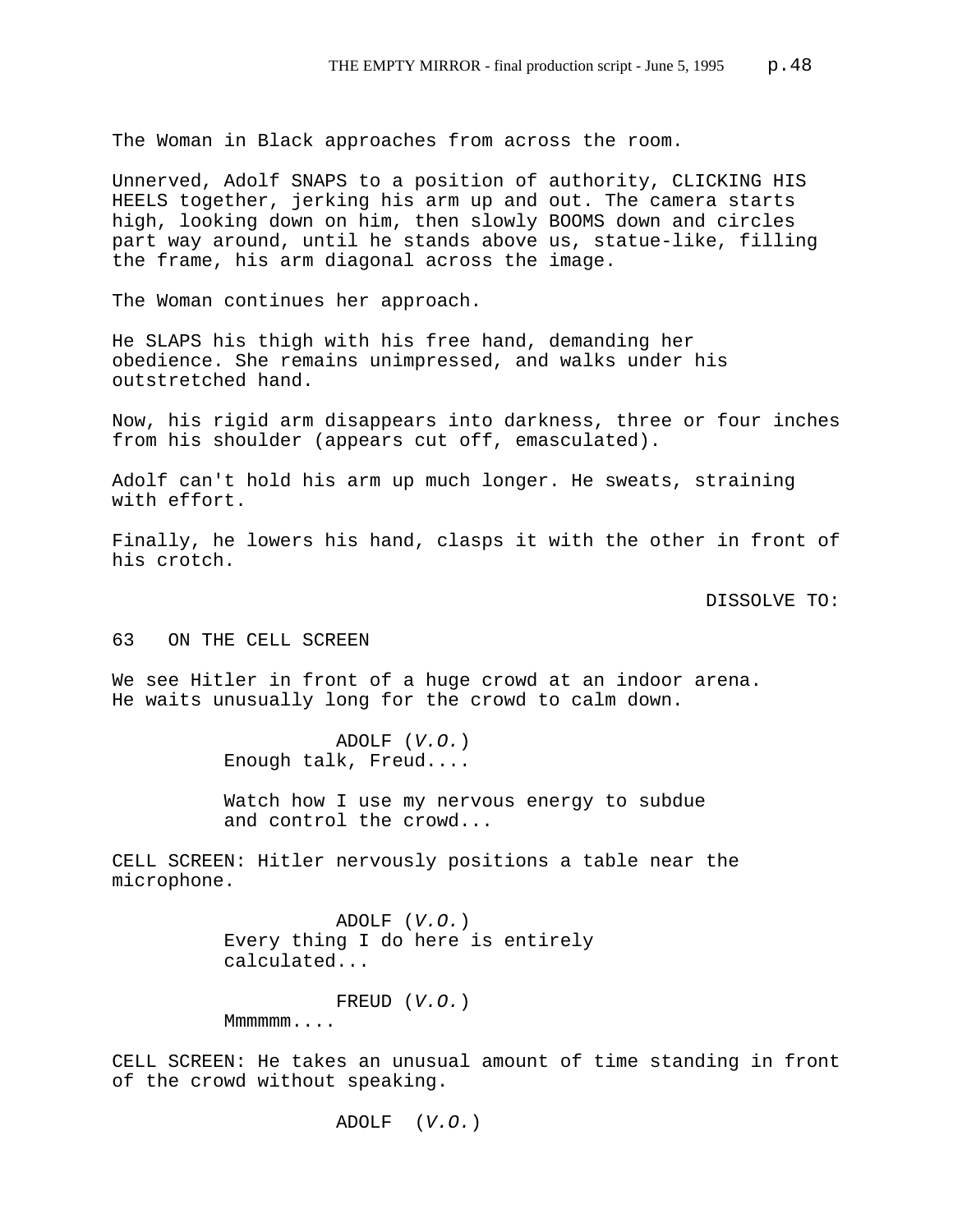The crowd is a hesitant female.

CELL SCREEN: He keeps the crowd waiting to build tension, gather power over them.

> ADOLF (*V.O.*) Their bodies and souls await penetration.

Something blocks the image.

64 CUT TO: BRIGHT LIGHT, BLOCKED BY A HAND AND CLOTH

It's Adolf cleaning the front of the lens with a piece of lacy cloth. The color from the images illuminates the cloth.

> ADOLF (*O.S.*) Isn't desire the great motor of life?

We dolly back with Adolf, discover Freud sitting in the foreground, watching the screen.

CELL SCREEN: Eva in home movies: in the water, at waterfalls, doing exercises, gymnastics. Adolf paces back and forth across the images.

> FREUD Where does morality fit?

#### ADOLF

Decay, diminishment, slander. The beginning of the end.

FREUD Annihilation of self. So, for you, what redeems life?

ADOLF The purely artistic. Read Nietzsche.

FREUD But what of the spiritual dimension?

## ADOLF

To be a creative artist, one inevitably walks the spiritual path. In fact, they are the same path.

## FREUD

Ah... good, good. But there is more to understand, Adolf. So many died...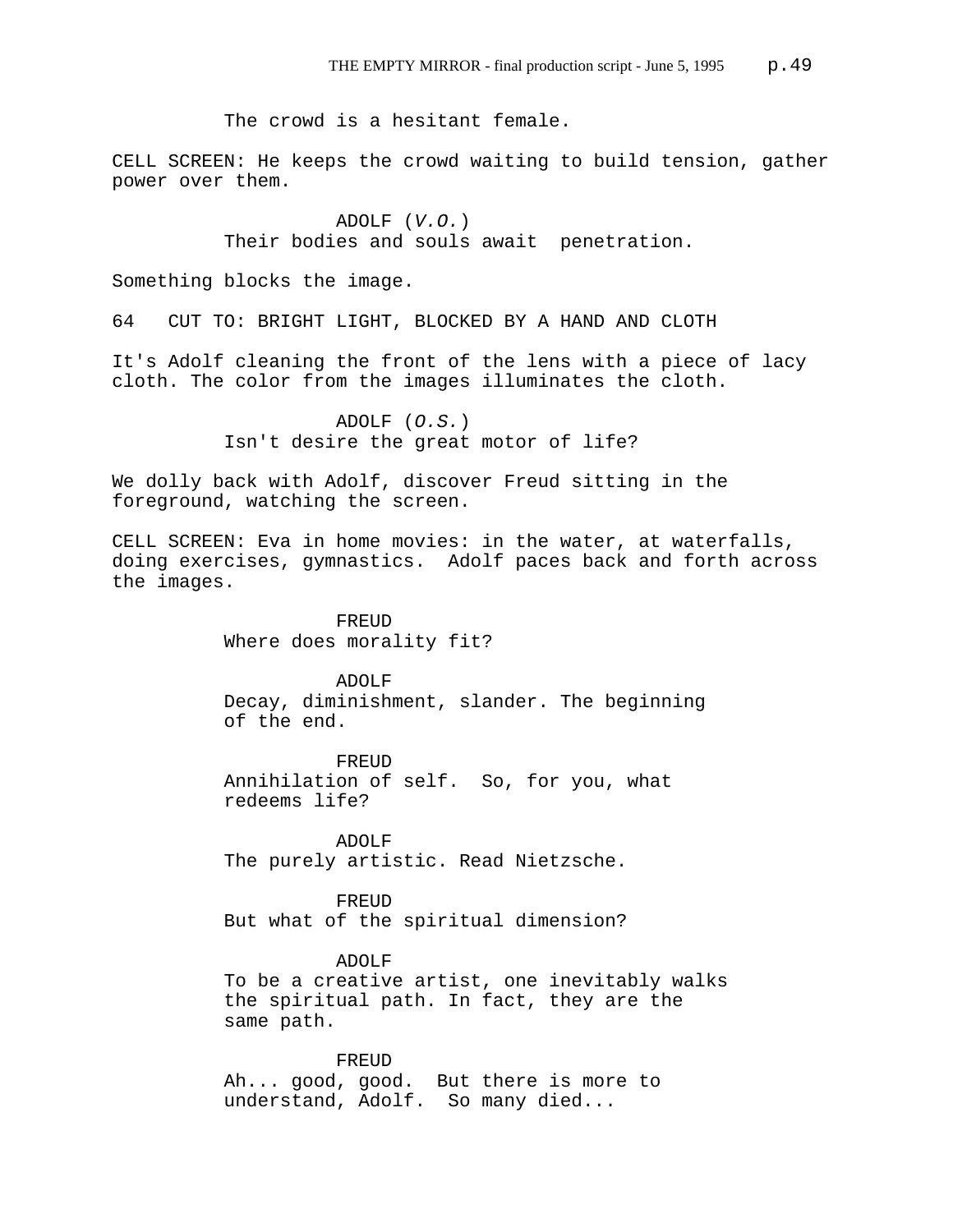ADOLF Stop! Conscience is the Jewish invention.

For National Socialists, action follows thought as quickly as thunder follows lightning.

SERIES OF SHOTS: Hot coals, fire moving along a surface.

65 AN L-SHAPED SLIVER OF LIGHT UNDER A DOOR (NIGHTMARE SPACE)

SOUNDS: A heavy man marching up stairs, out of view.

IN THE CELL, the sounds frighten Adolf.

NIGHTMARE: The heavy footsteps stop right outside the door. The door slowly opens.

IN THE CELL: Adolf watches, tense with fear.

NIGHTMARE: Silhouetted in the doorway is a huge, puffy-faced, barrel-chested man, wearing a civil servant's uniform from the 1880's. Smoke rises from a pipe in his hand. The man steps toward us, and towers over Adolf, threatening.

LOOKING DOWN AT ADOLF

Adolf cowers, anticipating a blow.

Close on the riding crop as it rises through the air. (in the foreground: the swastika on Adolf's arm, so we know it's Adolf). He raises this short whip.

It glides in slow motion through the air, SLAPS hard against the outside of Adolf's thigh.

In negative, a burning apartment building crumbles. Heard in the distance: THUNDEROUS CONCUSSIONS.

ON ADOLF: The fear has been denied, but it slowly overtakes him again. The CAMERA DRIFTS UP, looking down on him. He's small, cowering. HIS EYES WIDEN.

A CONCUSSION, low, deep THUD -- an enormous bomb EXPLODING far away.

66 A FLASH OF WHITE, FOLLOWED BY BLACKNESS

*Over black, the sound of more BOMBS exploding.*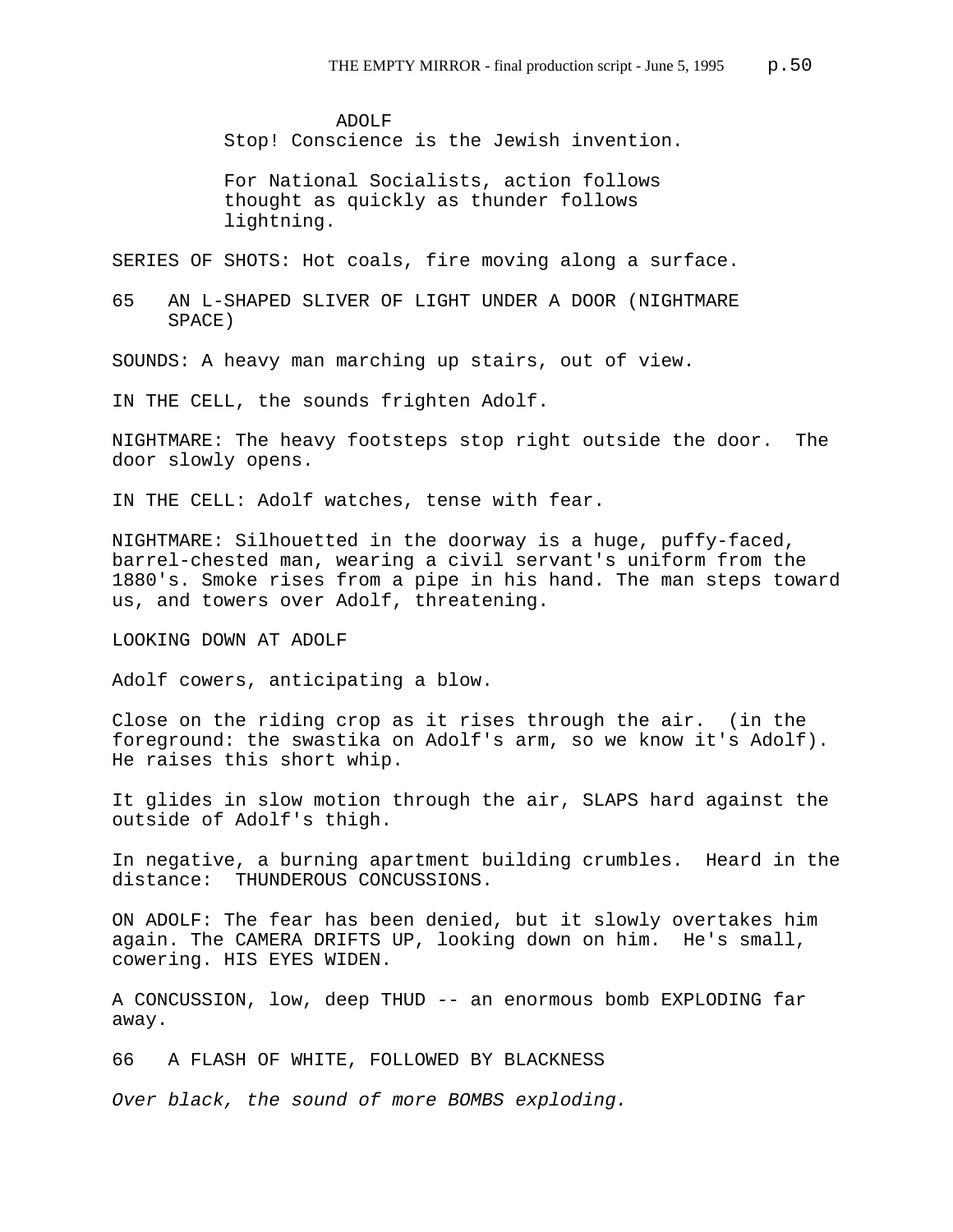*SERIES OF OTHER IMAGES: The twisted, red face of a man from a painting by Otto Dix. A holder with eight test tubes full of blood, light sparkling through them. Next to them, in their slots, eight more empty test tubes.* 

67 OMITTED

68 THREE BLONDE CHILDREN INTERACT

With Adolf. He seems playful, spontaneous, kind.

Adolf watches them, inspired by them, moved. He's dressed in his white Nazi uniform.

> ADOLF (*V.O.*) In World War One, I was a messenger. I never killed anyone.

There's a FLASH. The image "freezes" into a photograph: Hitler posed with children. FADE TO BLACK. Fade up on Hitler moving with the children again. The cycle repeats with each claim.

> ADOLF (*V.O.*) I am a vegetarian. I never eat dead animals.

FLASH - FREEZE FRAME. Fade to black, then back to Adolf.

ADOLF (*V.O.*) I loathe big game hunters. A gruesome blood bath.

FLASH - FREEZE FRAME. Fade to black, then back to Adolf.

ADOLF (*V.O.*) I would not allow smoking in my presence. We outlawed tobacco advertising.

FLASH - FREEZE FRAME. Fade to black, then back to Adolf.

ADOLF (*V.O.*) The health of the body is of supreme spiritual value.

FLASH - FREEZE FRAME. Fade to black, then back to Adolf.

ADOLF (*V.O.*) I insisted on the humane treatment of pets and farm animals.

FLASH - FREEZE FRAME. Fade to black, then back to Adolf.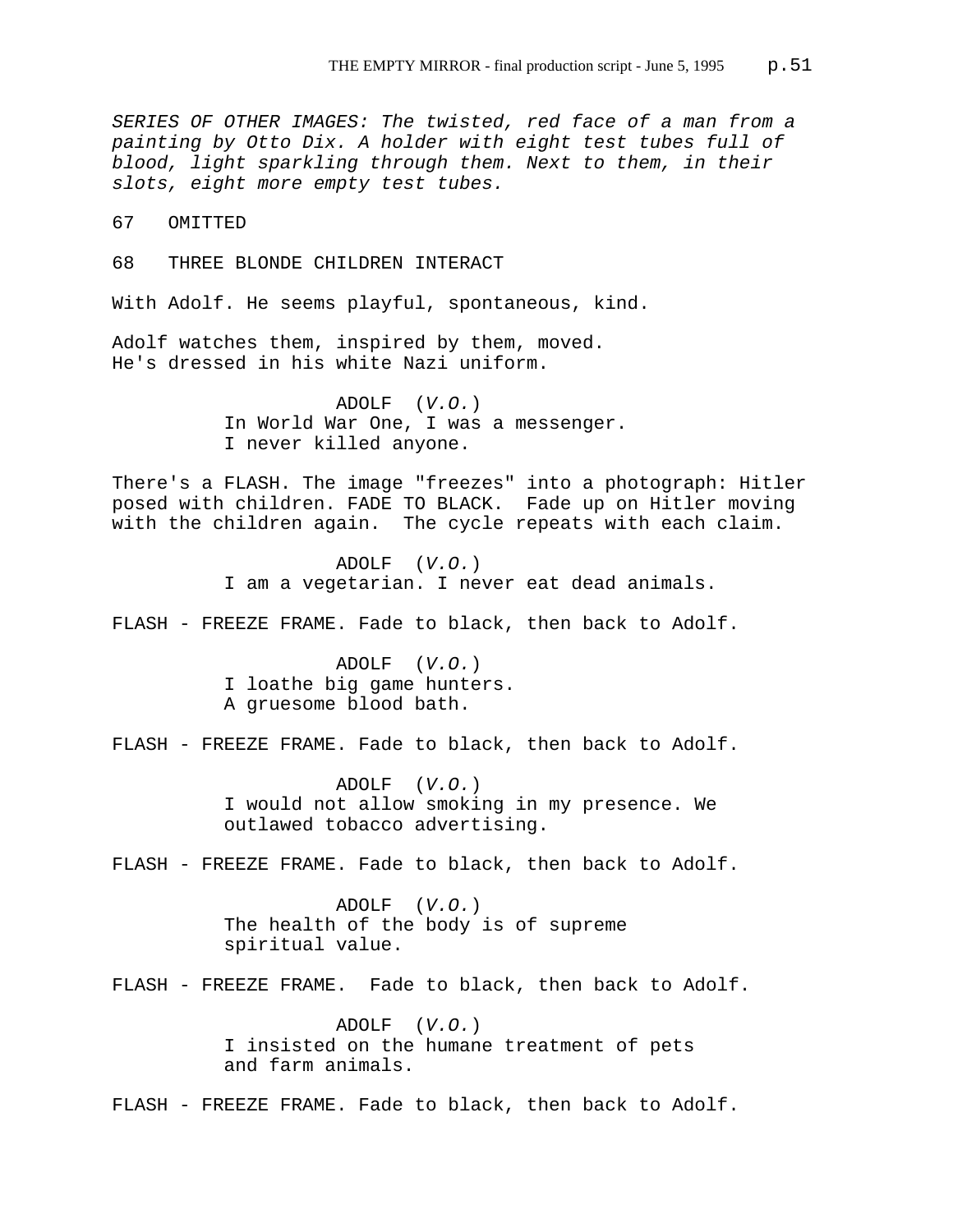ADOLF (*V.O.*) I even issued a decree regulating the cooking of lobsters to minimize their suffering.

Fade to black, then back to Adolf. Adolf has again pumped himself up with his affirmations.

> ADOLF (*V.O.*) I reduced chemicals in fruits and vegetables. The SS planted organic gardens.

ADOLF (*this one on screen*) I am not a brutal man by nature.

FLASH - FREEZE FRAME

69 FREUD, DEAD-STILL, FACING STRAIGHT AHEAD

Adolf appears behind Freud, hands him the photos from the kinder photo session (above). He whispers, sinister.

ADOLF

Think of us National Socialists as gardeners. We cultivated the flowers and plucked out the weeds.

70 THE SEVEN HITLER YOUTH SIT FOCUSED ON ADOLF AS HE SPEAKS

We see the boys first, in profile. We dolly to the girls, boom down to the level of their hands.

ON THE SCREEN: Dynamic images from Triumph of the Will.

Adolf walks in front of the screen.

## ADOLF

We preferred the spoken to the written word. More so, symbols to any kind of words. And above all, pageantry, spectacle and music. We wrapped all this in solemn ritual to create vibrant and dynamic images.

The screen images transition to images that emphasize the blackuniformed and black-helmeted SS.

## ADOLF

I mobilized an entire nation to create my art. And while I love opera, and architecture, my true passion is film.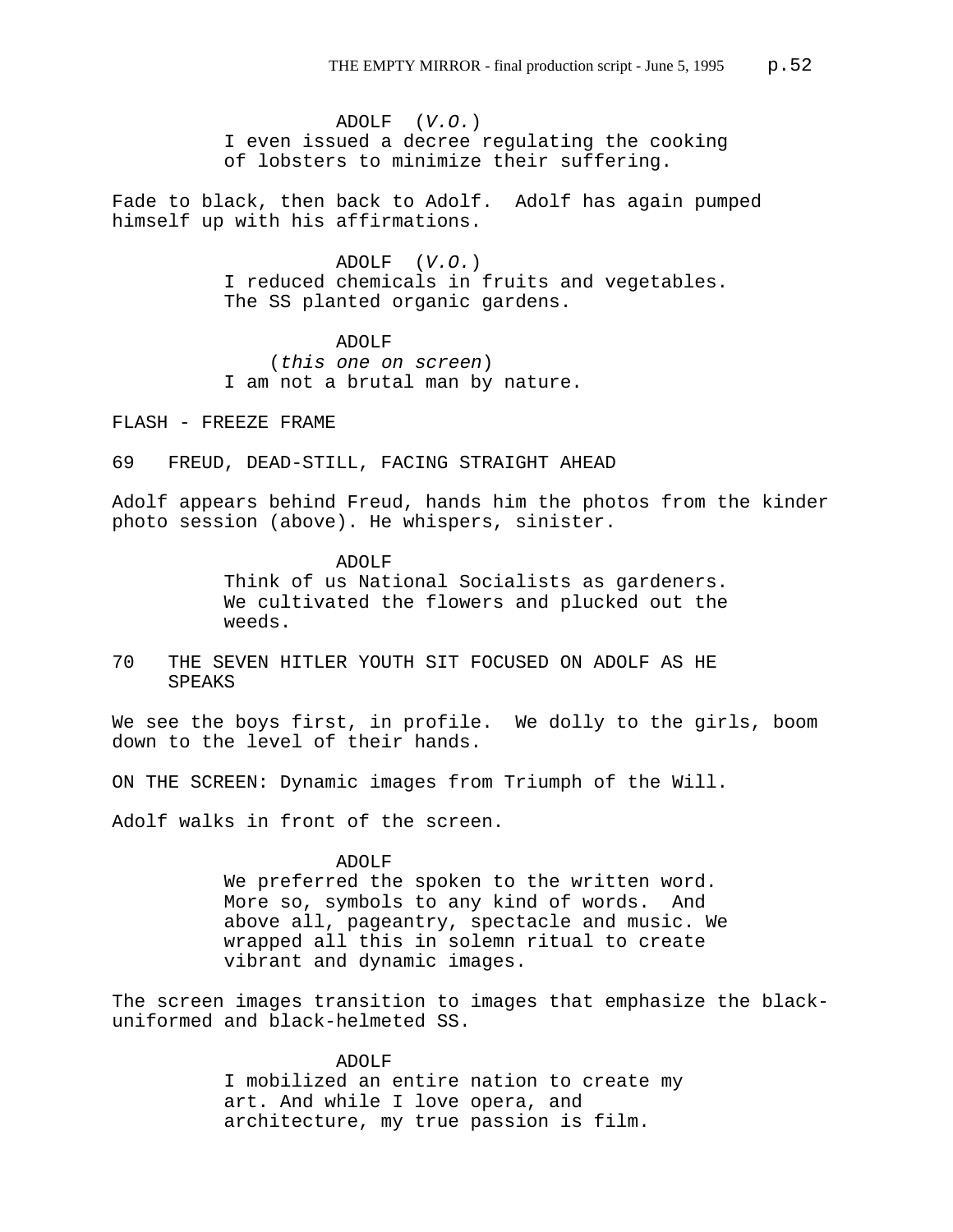Rethink the Hitler Era in artistic terms.

People thought I choreographed the 1934 Nuremberg Rally to make the documentary "Triumph of the Will". The critics lack the imagination to see that I orchestrated World War Two for the same reasons.

The invasion of countries. Mobilization of millions of extras to create the most magnificent and historic film footage.

Footage delivered nightly from the front by courier for my personal review.

We MOVE along behind the children, watching Hitler address them.

ADOLF

So my sons and daughters, take guidance from the arts. To write a best seller, or stir a nation: Simplify.

Your hero must have no fears and your villain no need for affection. The fair maiden must be blonde, and the villain must wear dark clothing and a mustache.

Lost in the thought, Adolf walks in front of the girls.

He stops before one of the girls, picks up her hand, inspects it for cleanliness, then puts it back down in her lap.

> ADOLF Life is ambiguous. None of us can stand ambiguity. Me, most of all.

If you told the truth, both the teller and the listener would go insane.

71 ON THE CELL SCREEN - HITLER AT THE EIFFEL TOWER

We hear the TYPIST hurrying to keep up with something Adolf has just said. He is poised mid-thought.

ADOLF

Stop... (*the Typists stops*) I must rethink this... If I'd stopped with the conquest of France, I would have gone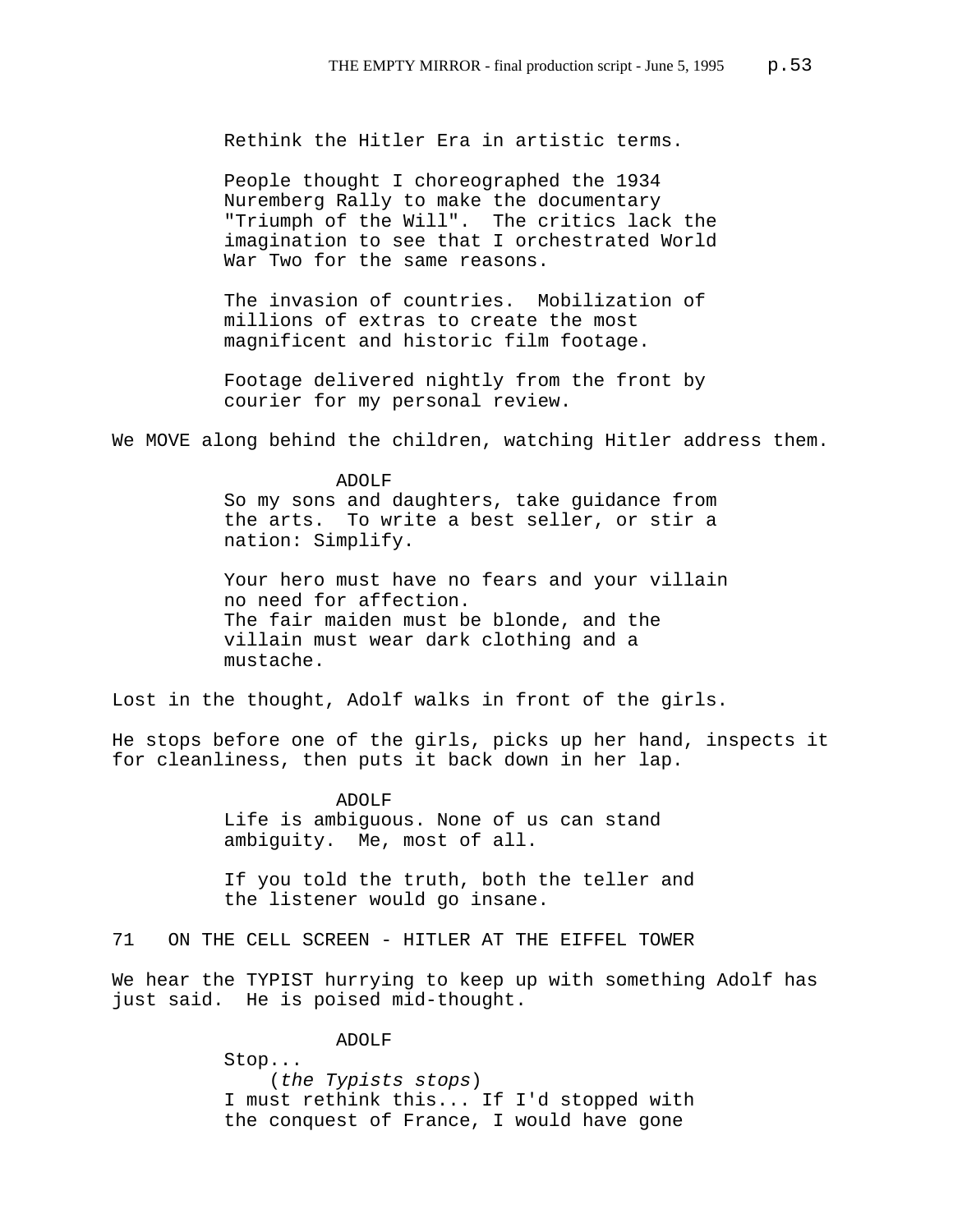down in history as the greatest conqueror since Alexander the Great...

No, no, no... "The greatest military genius in history".

Wait, what do you think... Well, no... Ah! Here it is: "Greatest empire since Caesar." That... That's it...: Let's make it "if I had I stopped with the conquest of France, I would have built the greatest sustained empire since Caesar Augustus."

He turns to the CELL SCREEN behind him, watches the triumphant ride through Berlin after taking France.

> ADOLF What drives the great leader beyond his destiny?

Weakened by the sense of loss, he has to lean on a table.

72 FADE UP ON: BUILDINGS, NAZI ARCHITECTURE - TWILIGHT

It's GERMANIA. Much of it in shadows and reddish low sunlight. We move across the town, as if in an aerial shot. The PARADE sounds continue.

LONG DISSOLVE TO:

72A NIGHT SHOTS OF BURNING BUILDING

THEN TO: AERIAL SHOT OF BOMBED-OUT GERMAN CITY

Miles and miles of gutted structures. Destruction. No life.

CLOSE ON THE TYPEWRITER'S KEYS

ADOLF (*O.S.*) The war would have never started...

CLOSE on Hitler's lips.

ADOLF ...if it wasn't for the Jews. (*pause*) And their puppet, Churchill.

CUT OUT TO A WIDER SHOT: Adolf takes a pose, bent over, using a ceremonial sword as a walking stick, and speaks like Churchill.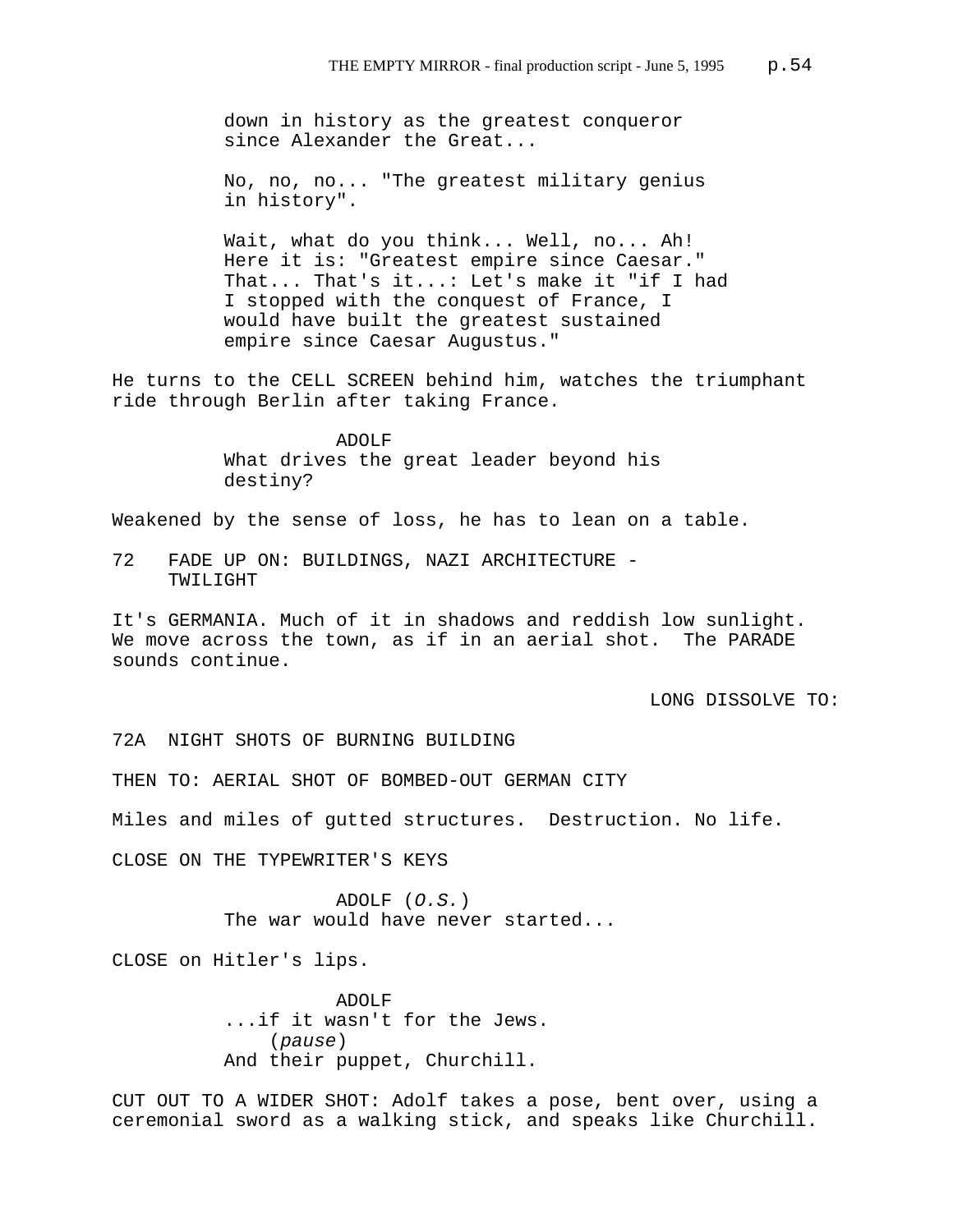ADOLF "We will fight them on the landing strips, we will fight them on the beaches, we will fight them wherever the enemy does engage us..."

73 OMITTED (INCORPORATED INTO CONTINUOUS 72)

74 ARCHETYPAL STALIN IMAGES ON THE SCREEN

Stalin prepares for a radio speech in his office.

ADOLF (*O.S.*) You little babushka... You were going to invade me, but I invaded you first.

ANGLE: Adolf and Goebbels watch.

ADOLF An engineer of souls.

GOEBBELS

What?

ADOLF He called himself an engineer of souls.

GOEBBELS Ridiculous concept.

ADOLF I wish I had said it.

Goebbels yawns slightly, suppresses it. Hitler can't help yawning himself, only he yawns much wider.

> ADOLF We must suppress yawning... And we must eradicate the yawners.

Goebbels and Hitler share a mean smile. They continue studying Stalin on the cell screen. After a few beats...

> ADOLF There, did you see that?

Adolf winds back, slows down the footage to show Stalin waving at children marching by in Moscow.

> ADOLF He looked directly into the camera lens.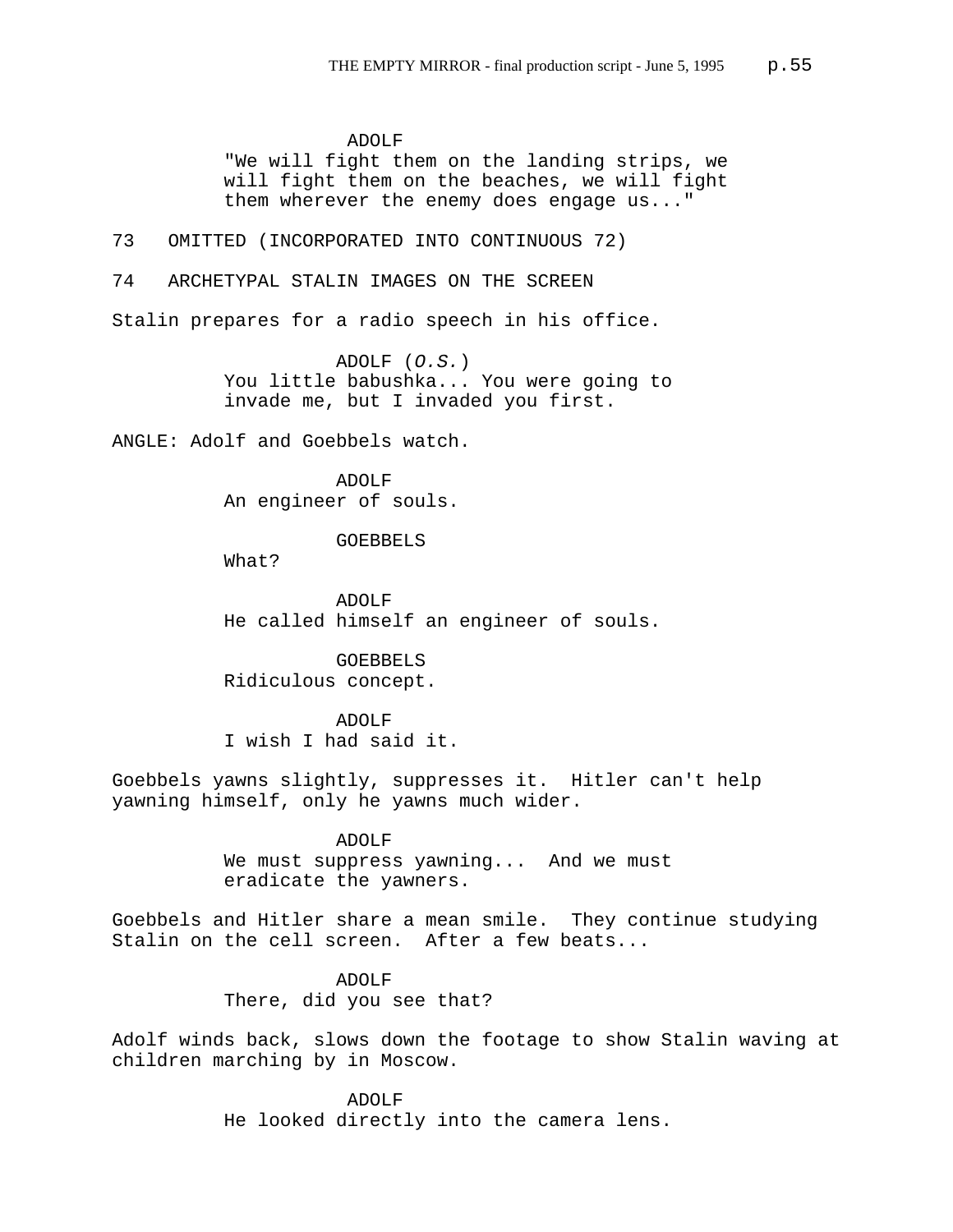GOEBBELS Mmmm... A small error in the presentation.

ADOLF No, no. Trivialities often go unnoticed.... I find them to be the best clues to a man's character.

## 75 OMITTED

76 A STUDIO PORTRAIT OF HITLER IN HIS BROWN SHIRT UNIFORM

Hitler is posed looking directly into the lens. He is dulllooking, lifeless. (start without mustache; then it fades in)

> ADOLF (*O.S.*) In every society there are pent up hatreds. For example, in the United States, it's against the blacks. In Russia, the successful.

A politician must mobilize these hatreds.

Adolf ties the ribbon around the stack of sleeved photos.

ADOLF Reason must be trained to think in historical dimensions.

## 77 MOVE THROUGH BLACKNESS

We don't know we're moving until we find: ADOLF, lying horizontal, seemingly floating in space. Thinking. We push up to him slowly. When we're close...

> ADOLF (*to himself*) The lie that Jesus was a Jew.... It's impossible.

As we float past him in the shadows, we see that he's pinching at his skin below his ear, as if to crush something under the skin.

DISSOLVE TO:

## 78 THE CELL WALL

Moisture seeps in through cracks where the wall meets the floor. The liquid has a slight reddish tint to it.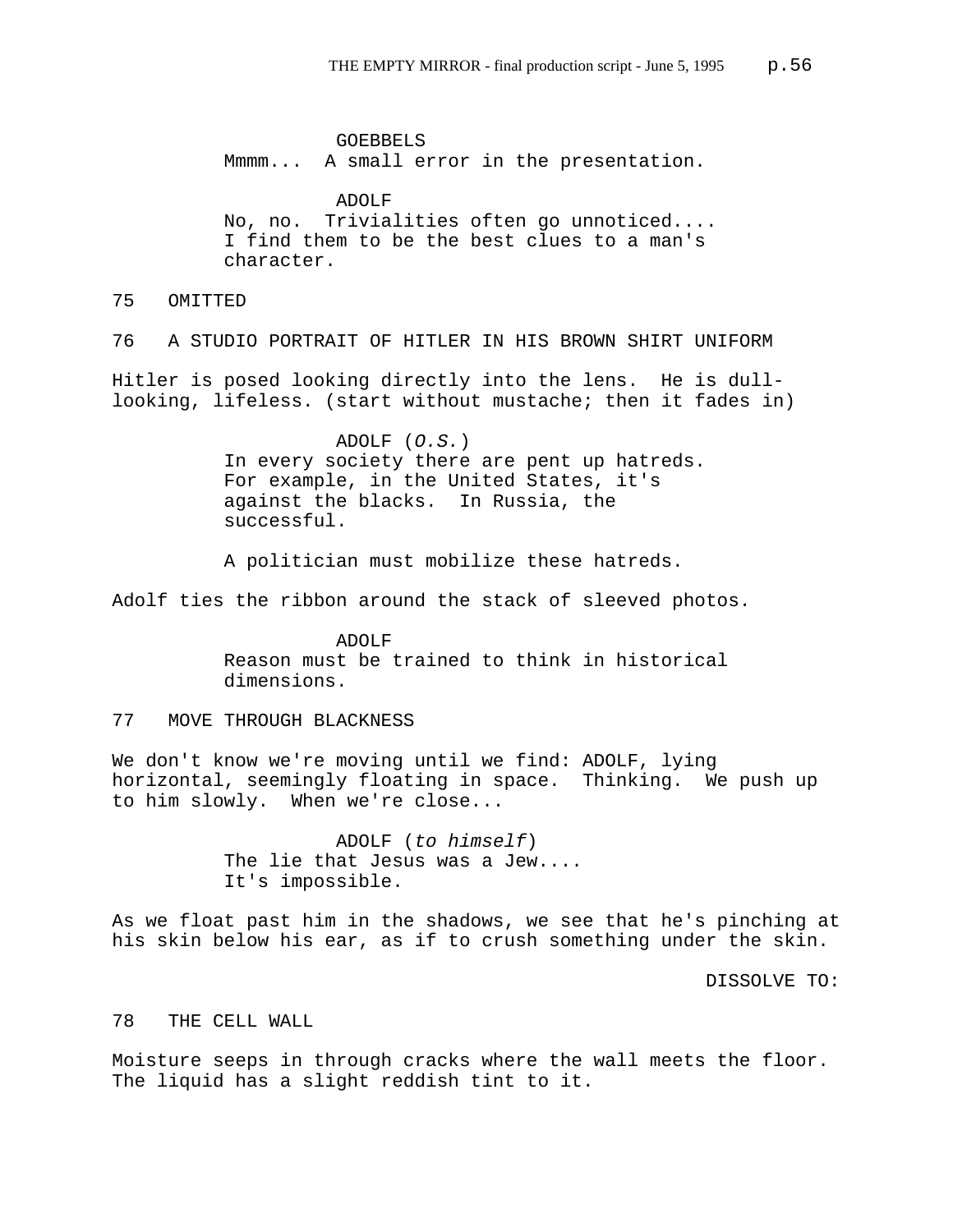Dolly along the floor to discover a wooden mask, lying on the floor. The mask is of Adolf's face, in a "silent scream".

DISSOLVE TO:

79 A LIGHT BEAM EMANATES FROM THE OPENING IN THE WALL

Adolf holds a photo negative of one of his portraits in the beam. The negative casts odd patterns onto his face. Adolf leans close to the opening.

> ADOLF Am I mad? (*waits for an answer*) Am I mad?

Adolf turns, looks almost into the lens.

VERY LONG DISSOLVE TO:

80 OMITTED

81 LOW ANGLE OF GRANDIOSE BUILDINGS IN THE MODEL OF A CITY

Our view scans the skyline, looking for the best composition.

This city is magnificent, splendid. The buildings are Albert Speer's style: Classic forms gone extreme, tall columns, huge domes. Enormous concrete icons: the swastika, the eagle.

We reveal that Adolf is looking through a small downward periscope that allows him to see the skyline from the ground level of his ideal city, Germania.

Finally, his view locks on a classic composition. Adolf is pleased. But Goering's head dips into the frame, ruining the composition.

Adolf angrily gestures for Goering to move. Adolf jams his eye back against the eyepiece of the periscope.

> ADOLF If I hadn't been called into politics, I would have been the great German architect.

When he doesn't hear Goering respond, he looks up, glaring.

GOERING Yes, Fuhrer.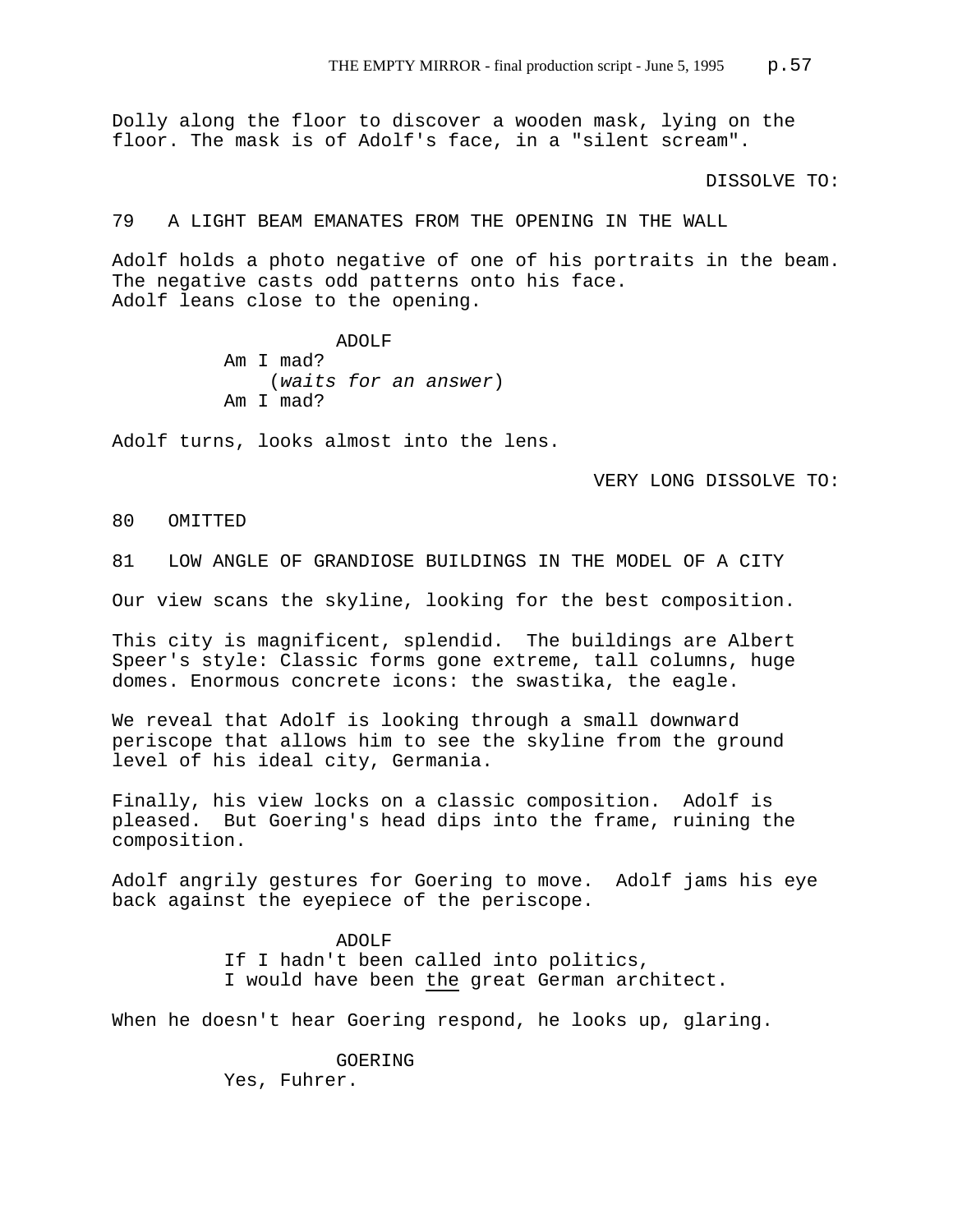Goering stares straight ahead. Adolf rises up, walks around him. Goering's eyes dart nervously.

> ADOLF My tombstone should bear the inscription: "He was the victim of his generals."

The invincible Luftwafe commanded by the great General Goering.... humiliated by the British air force! A swarm of mosquitoes.

GOERING What about Dunkirk? Their army was cornered, but you let them escape.

ADOLF (SCOWLS) You may look Nordic, but you lack Nordic spirit.

Goering almost replies, but Adolf silences him with a stare.

DISSOLVE TO:

## 82 OMITTED

83 END ON: ADOLF

ashen gray, standing with his arm out. He holds this salute for an unnaturally long time.

> ADOLF Two solid hours... Like granite. Goering despises me for it. That I have this power, also astonishes me.

We drift around him to see that he is standing at the mirror, watching himself strain. A smirk of pridefulness.

#### ADOLF

Only twice in my life have I been afflicted by weakness: at the death of my Mother, and at the betrayal of my Motherland.

FREUD (*O.S.*) When I was growing up Germany was always referred to as the fatherland.

ADOLF

Mmmmm...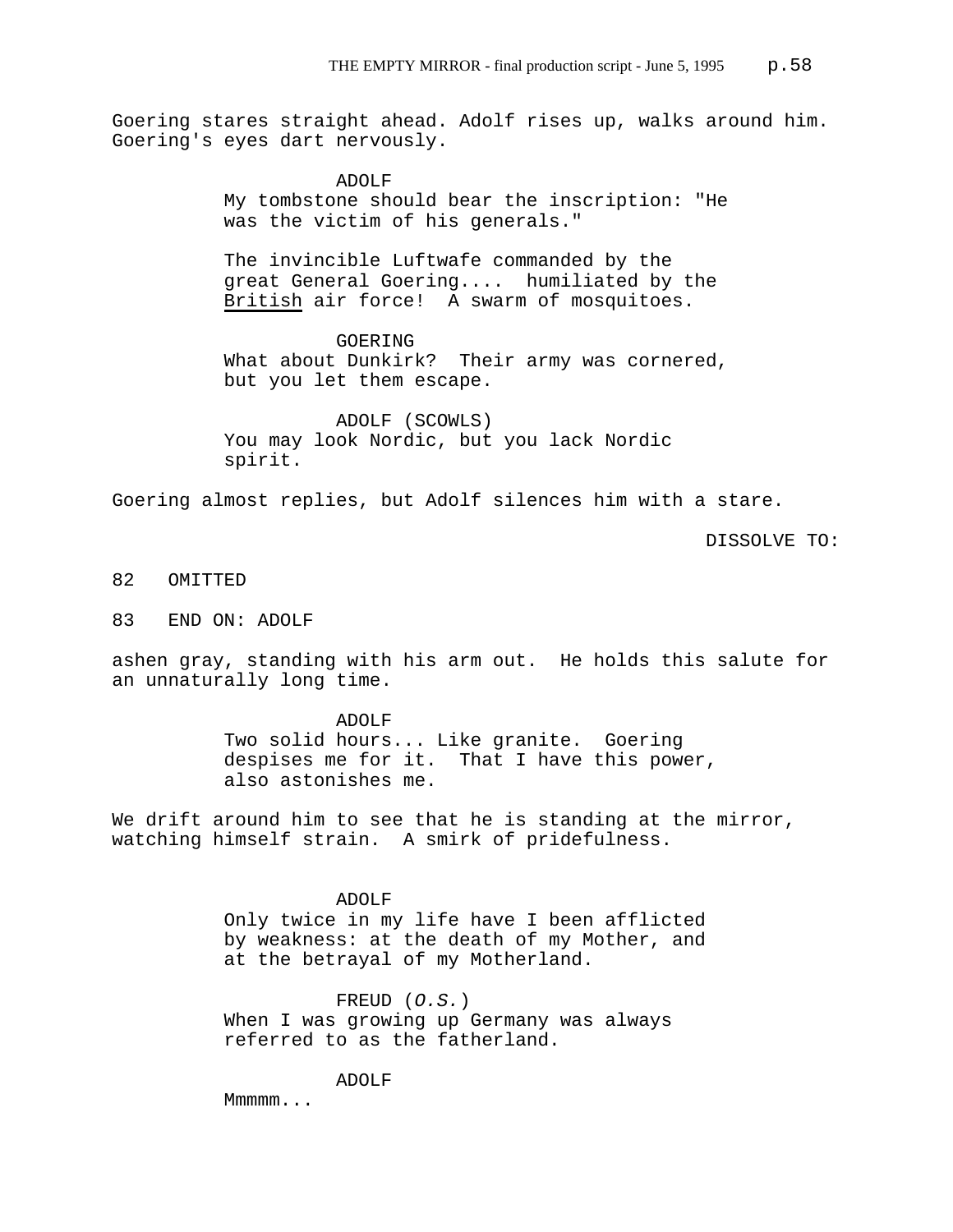Adolf's arm begins to quiver with fatigue. Sweat beads on his forehead. The soft light is overpowered by a harsher light, causing the wrinkles on Adolf's tired face to be more pronounced.

#### FREUD.

walks around Adolf, close to him. He stops at the end of Adolf's quivering arm.

> **FREUD** Is your will alone enough, Adolf?

Adolf concentrates on keeping his arm up. Freud is cool.

FREUD Is your desire for power rooted in a feeling of powerlessness?

Adolf continues to strain. (All but a few inches of his arm are cut off by shadows, again "emasculated.")

> FREUD Perhaps one hears only the questions for which one has answers.

ADOLF For us Pagan German Nationalists, knowledge comes to the Volk from a higher power. Knowledge through blood.

At the limit of endurance, Adolf notices his Nazi arm band hanging near the mirror. He glances at Freud to see if he is watching, then calmly lowers his arm, moves to the arm band and puts it on. Adolf gives Freud an indifferent half-salute, palm up.

ON THE CELL SCREEN: A photograph of Adolf as a child on his mother's knee.

> ADOLF (*defensively*) When you assume absolute rule, a beast climbs onto the throne with you.

CELL SCREEN: Dissolve to the father's image.

84 A METAL AND GLASS SYRINGE. THE PLUNGER COMES OUT, BLOOD FLOWS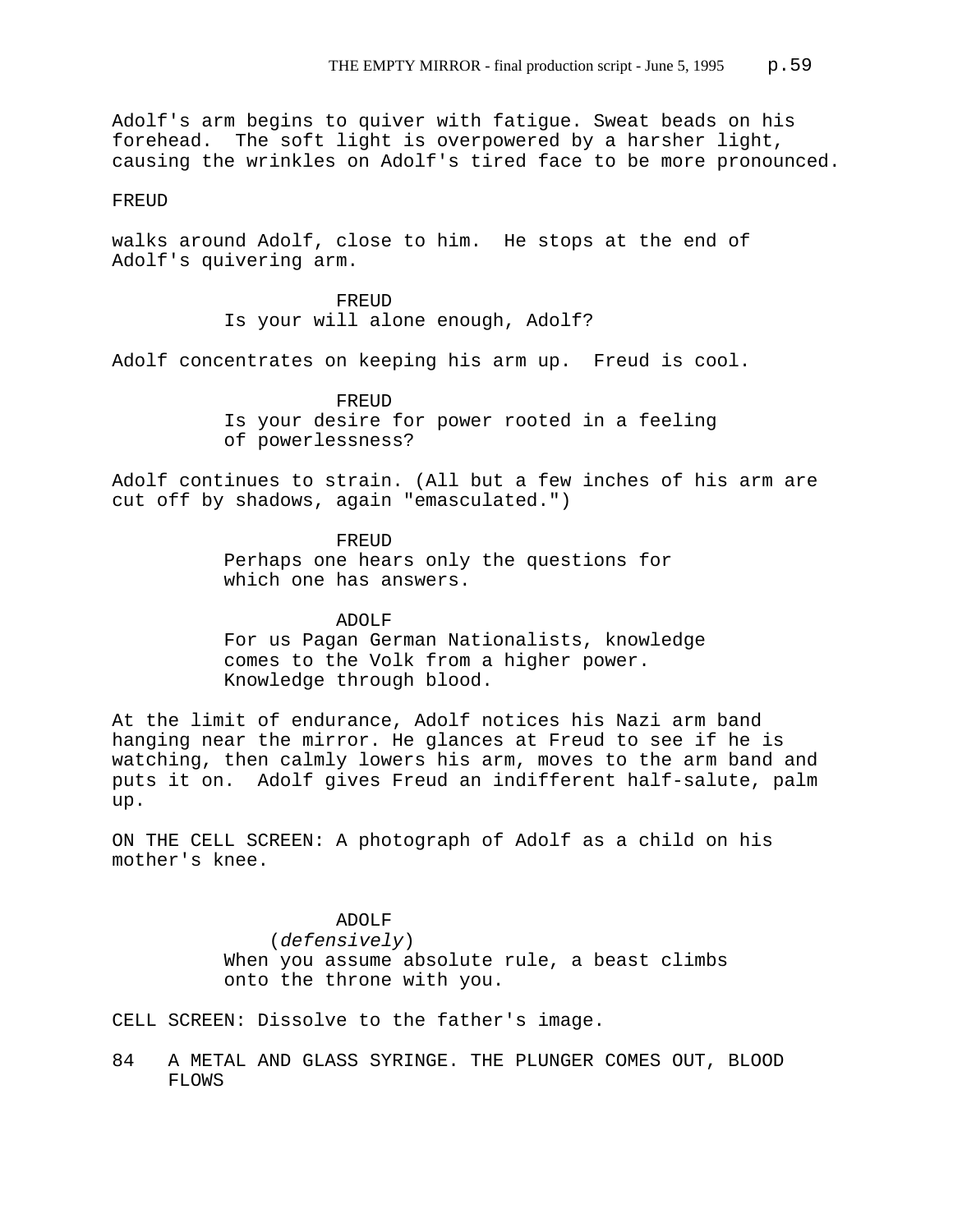A nurse's finger enters frame. The needle is pulled out, replaced with cotton. Adolf's finger presses on the cotton. He bends his arm up.

LOW ANGLE ON ADOLF: with arm in foreground.

# ADOLF Hitler and German History...

ADOLF'S POV: The NURSE squirts the blood into a test tube. We see her mostly from the back. (she's beautiful, Teutonic, one of the eleven blondes, barely recognizable, with her hair in a French twist).

## ADOLF

Every philosopher, politician, poet, composer, general. Each will be viewed in light of my legacy. They are precursors; threads woven into the tapestry of the Hitler Era.

People will be drawn to my doings, as to a fiery, multi-car wreck on the Autobahn.

I stole German History.

The nurse hands him the test tube of blood. He dips his little finger into the blood, then touches it to his tongue.

He corks the test tube, holds the blood up to the light from the opening in the wall. The light refracts onto his face.

## ADOLF

Here's an additional idea: I have stolen Germany's future. For generations, all of German history will be viewed through the lens ground by the accomplishments of the Era of Adolf Hitler.

The nurse puts a cotton ball on the hole in his arm, folds his arm up for him. He writes on the test tube's label himself, hands it back to her.

# ADOLF Losing the war would not steal my singular place in history.

She puts the test tube into a wooden holder where eight other test-tubes already are stored. There are now seven empty tubes in their slots.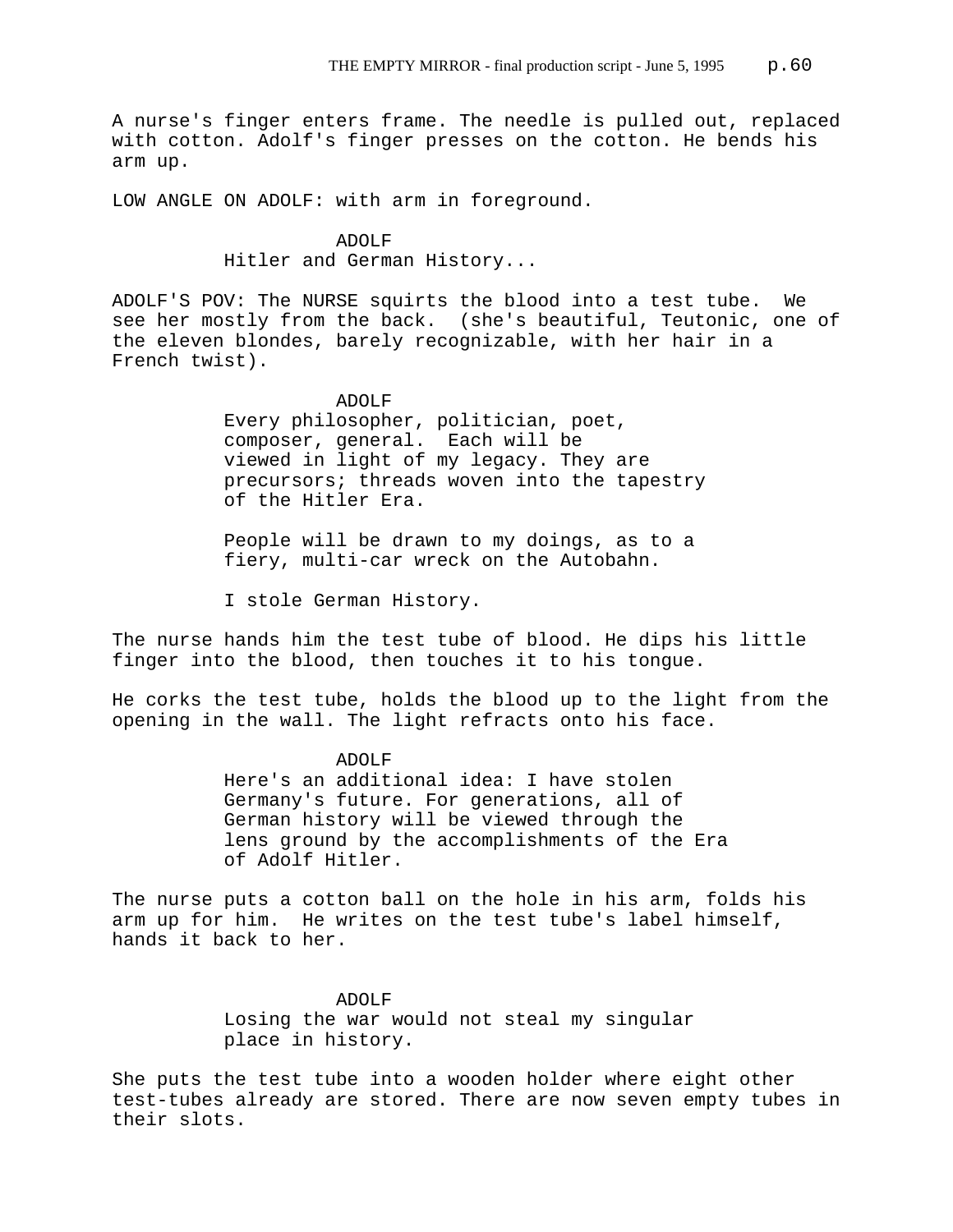Adolf is slumped in the chair, close to falling asleep.

85 GLOWING EMBERS BEGIN TO TURN BLACK

*SERIES OF OTHER IMAGES: Abstraction of a test-tube of blood just as it shatters on the floor (in black and white). A photo of a Hitler cave painting, projected onto smoke. A detail image from Otto Dix's painting: "Sex Crimes."*

86 A SHEET OF ICE - VAGUE IMAGES MOVE BEYOND IT

A swastika is embossed on the ice's surface. Suddenly, "Thor's Hammer" STRIKES the glass, fracturing but not shattering it. The fractures fan out like veins.

The images are now even more distorted, fragmented. FADE TO BLACK. Over black....

> ADOLF The Jew is always within us; we can never get rid of him

87 A GIANT SWASTIKA (B.G.: CELL SCREEN)

Hitler moves away, revealing that the swastika is on his arm. His face is full of extreme bitterness. Seething.

> ADOLF Yes... I hated Vienna. (*he's pained to remember*) It was dark and cold. There was shit on the street. Stray dogs...

FREUD And Germany?

Freud is sitting opposite.

ADOLF Young, blonde, alive. A fair maiden. Austria was like an old, broken-down man. An empire with no territories. Impotent, old fool. All pretense and no substance. But Germany... Bright, fresh, clean.

FREUD Impotent?

ADOLF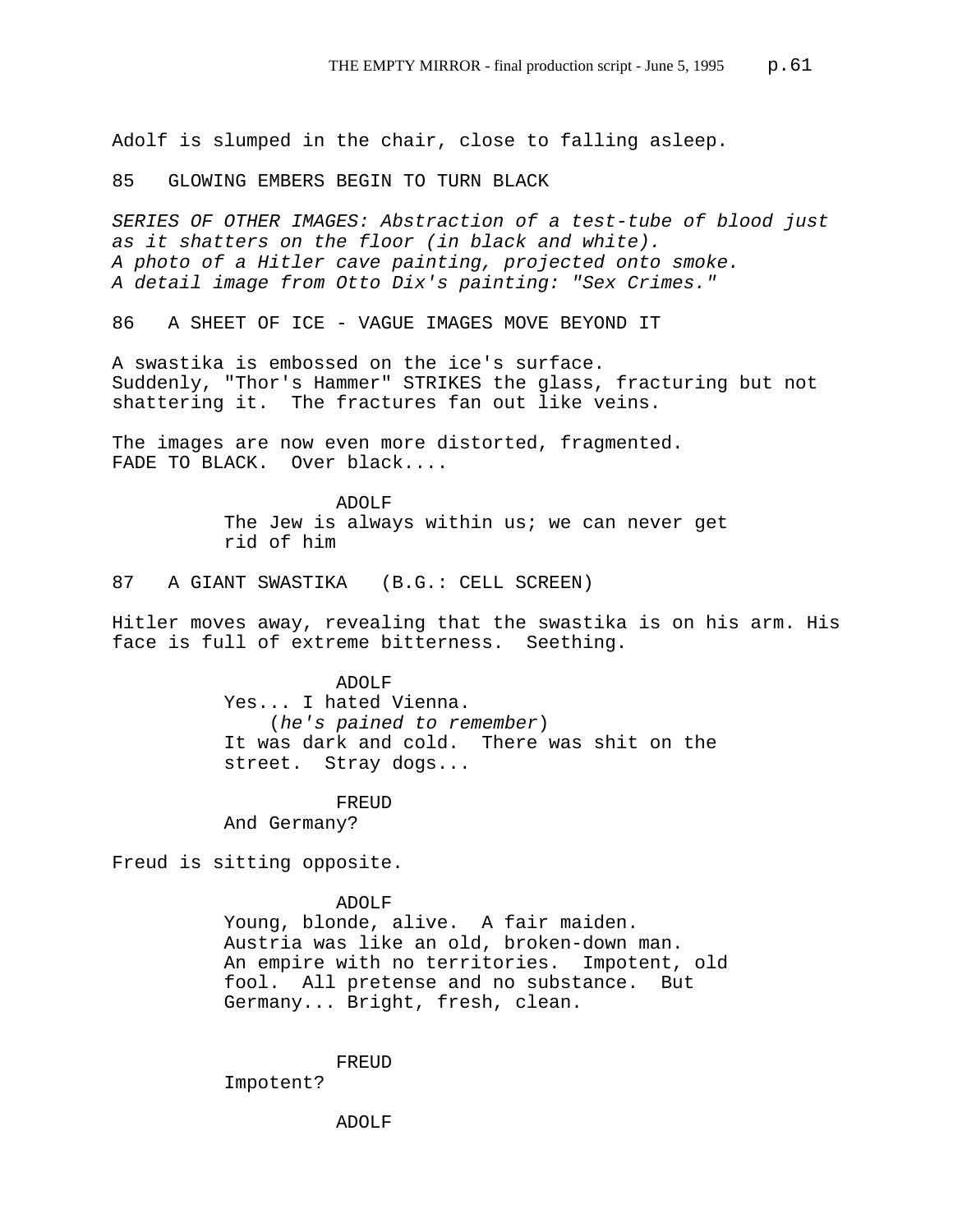What?

FREUD You said impotent.

ADOLF No, I did not.

FREUD

Hmmm.

Adolf stands, casually walks over and picks up a letter from the bushel basket of letters, fidgets with it.

ADOLF

Austria had its day; an illegitimate marriage with Hungary. An empire rotten to the core. Czechs, Croatians... Slavs. Only the mating of Austria with Germany could save her.

On the cell screen behind him: Footage of Hitler youth girls doing choreographed exercise.

> FREUD You were born in Austria.

> > ADOLF

 (*picks up photo of his mother*) But my mother, she was an angel. A true German. Skin as white as fresh-fallen snow.

See Adolf's face over hers, reflected on the frame.

FREUD And your father?

Adolf turns, looks at Freud. Freud strokes his mustache with his thumb and forefinger, thoughtfully. Patient.

> ADOLF Why does the Oedipus complex provide deeper insight into man's struggle than my racial theories?

Freud does not respond.

ADOLF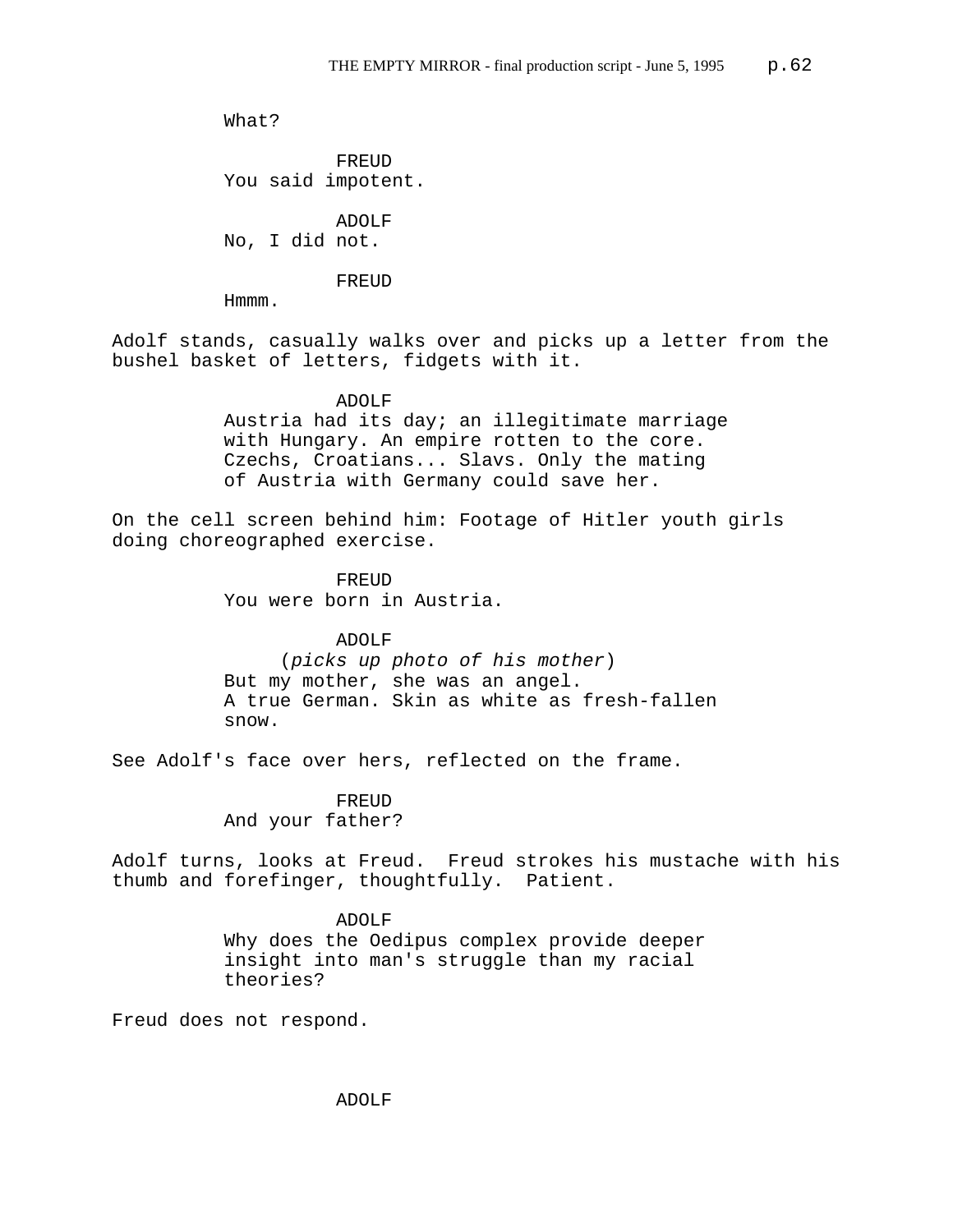You call yourself a doctor, a scientist, but what proof do you have of your theories? FREUD Your confusion arises out of a common misconception. Think of the Oedipus complex as a metaphor, an allegory if you like, to help explore our inner world. ADOLF A tool to help people understand. FREUD Yes. A technique to reveal deeper truths. ADOLF To help people feel better about themselves. Freud watches Adolf pace, anticipating what he's getting at. ADOLF My ideology has helped the German people feel better. FREUD (*nods*) By dividing the world between good and bad... Maybe this is where you strayed from your spiritual path. Adolf stands over Freud now. ADOLF It is a law of nature. A man must put others down to feel good about himself. Freud is intimidated. Adolf smiles, walks away. FREUD So you explain the world using the symbolism of ethnic conflict. ADOLF Race is everything... Upon the ancient foundation of race, I forged religion, science, magic and politics into a single world view. I gave them something to believe in. Someone to blame.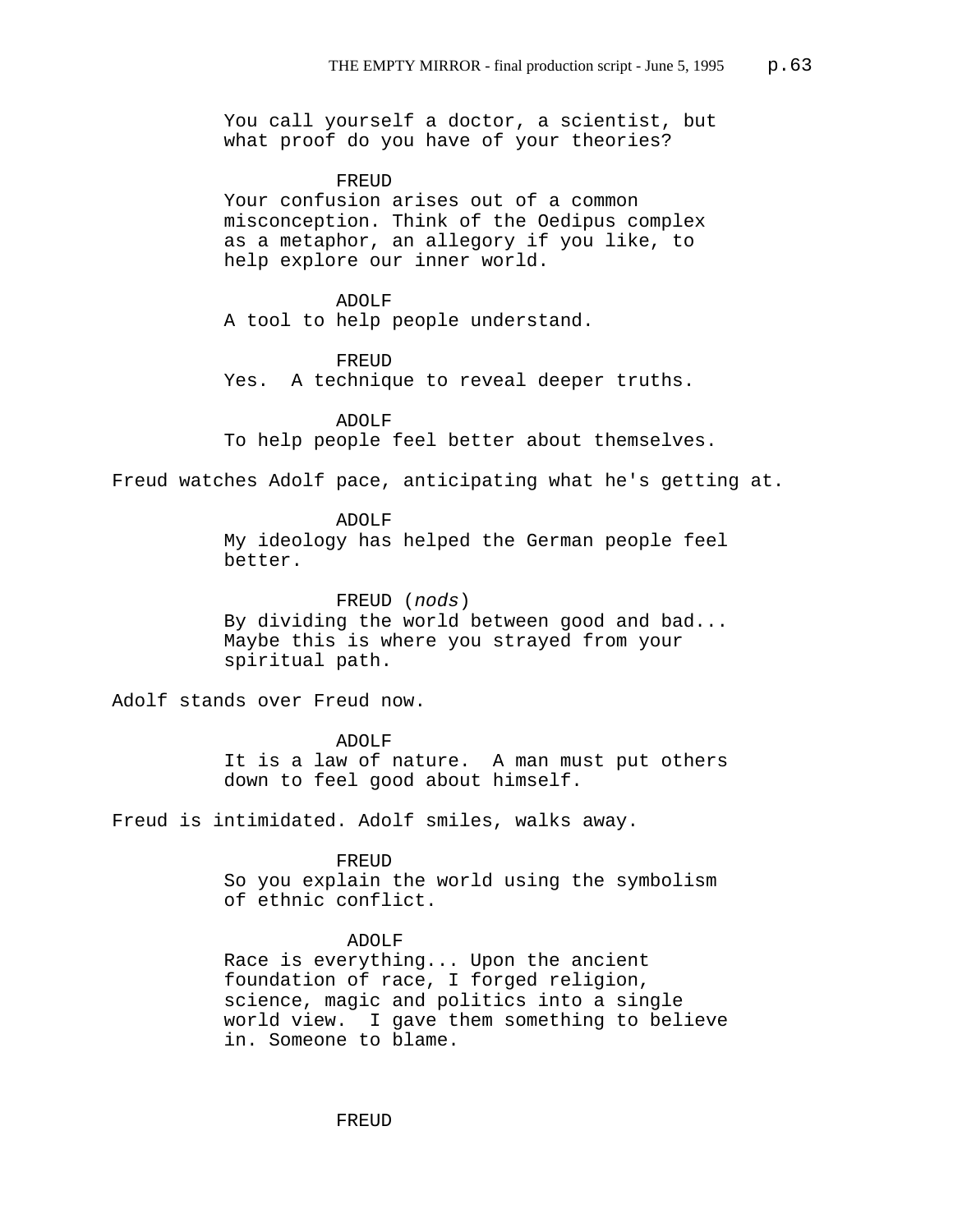Is it possible your enemy lies not without, but within?

ADOLF All you do is help people cope with the dayto-day neurotic story line. You perpetuate a bourgeois existence that offers no salvation.

## FREUD

The aim of my work is to help people escape their inner prisons and to reach their --

ADOLF (*cuts him off*) My mythology captured the people's imagination. The visionary will to create mankind anew. A chariot for transcendence...

He notices Freud staring, shaking his head subtly.

ADOLF Besides, the roots of National Socialism are hidden in secret places. It's beyond your grasp.

Freud's reaction is ambiguous. But Hitler interprets it as defeat. Satisfied, he sits and crosses his arms.

88 ADOLF'S HAND SKETCHES FACES ON PAPER

Behind him in the background, his self-portrait painting.

We realize that the dozen faces laid out on the paper are categorized by race -- some Nordic, some clearly not. One of the faces is a sketch of the Typist.

We hear TYPING, and CUT TO the Typist's fingers. They hurry to record an earlier thought... then stop. We TILT UP to the Typist, who seems frustrated with Adolf.

> TYPIST I typed the words, but I don't understand them.

ADOLF The German people were hopelessly fragmented by wealth, class, education...

Adolf draws lines separating the faces on his sketch pads into groups.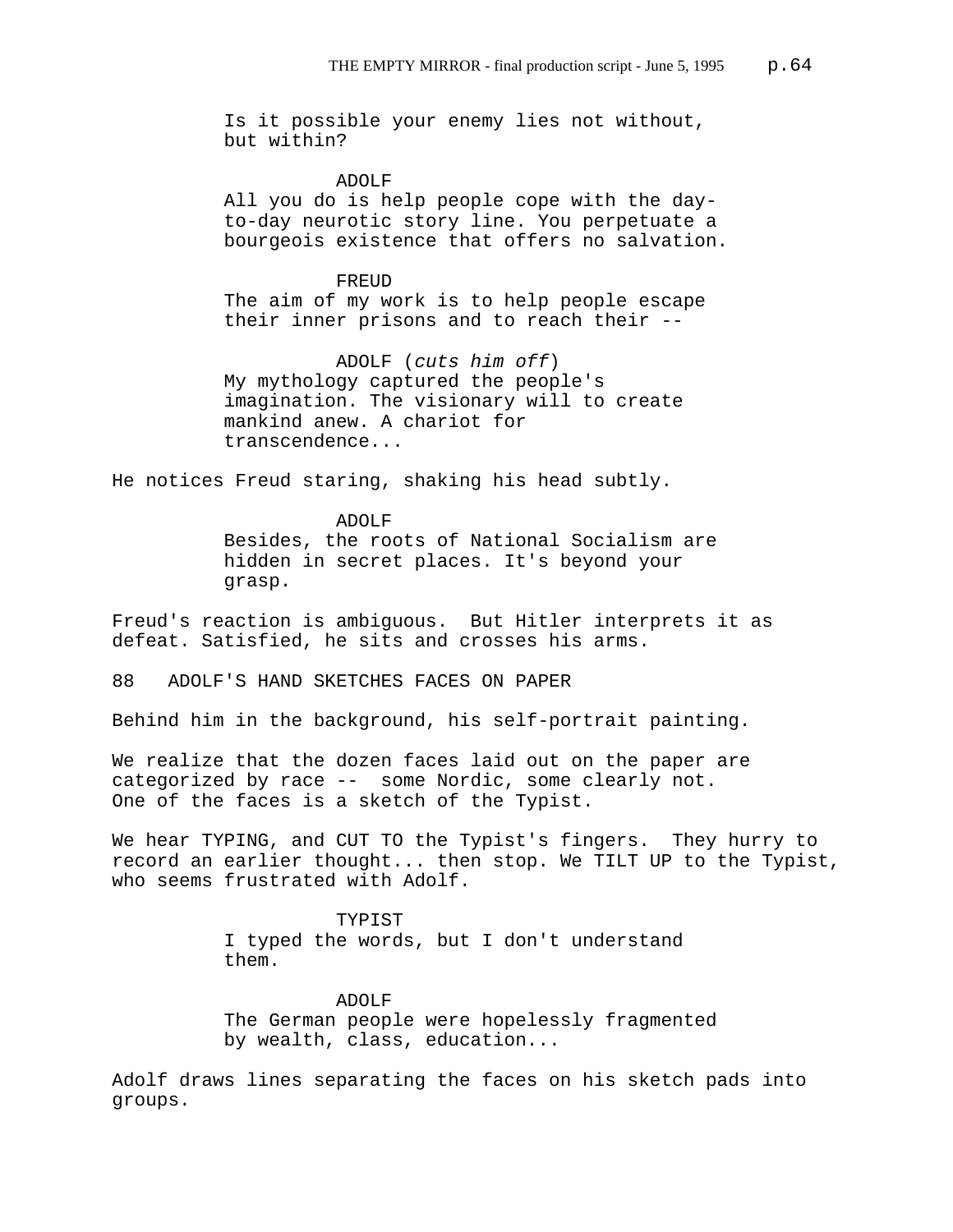ADOLF (*continuing*) ...country of origin, ancestry, nobility... those kinds of issues.

He draws more lines, some intersecting. Then picks up a red pen and begins to draw a red arc.

> ADOLF By uniting the Germans on the basis of blood, we eliminated these differences.

We follow his red pen around the page, then pull back to reveal that the lines he's been drawing form a swastika, now inside a red circle. The Typist begins to get the meaning.

## TYPIST

So if a man is from the lower middle class, born outside Germany, lacking noble ancestry, a high-school dropout perhaps... He would hence forth feel included, not excluded?

Ignoring him, Adolf draws quick facial caricatures of non-Aryan races outside the circle.

ADOLF

Exactly. To downplay the internal differences, we focused on external differences: Those of us with German blood versus Jews, Slavs, Gypsies...

#### TYPIST

What about what we did with the German mentally ill, the retarded... their German heritage?

## ADOLF

And the homosexuals. We needed to eliminate the malformed, purge our bloodline of impurities.

(*builds to a fever pitch*) National Socialism was not a political party, but a sacred crusade against those inimicable to the pure Nordic super-race - a holy duty to all born with Germanic blood in their veins.

The Typist struggles to understand.

TYPIST "Nordic Super Race..." The movement was founded on the idea of an "Aryan" Super Race.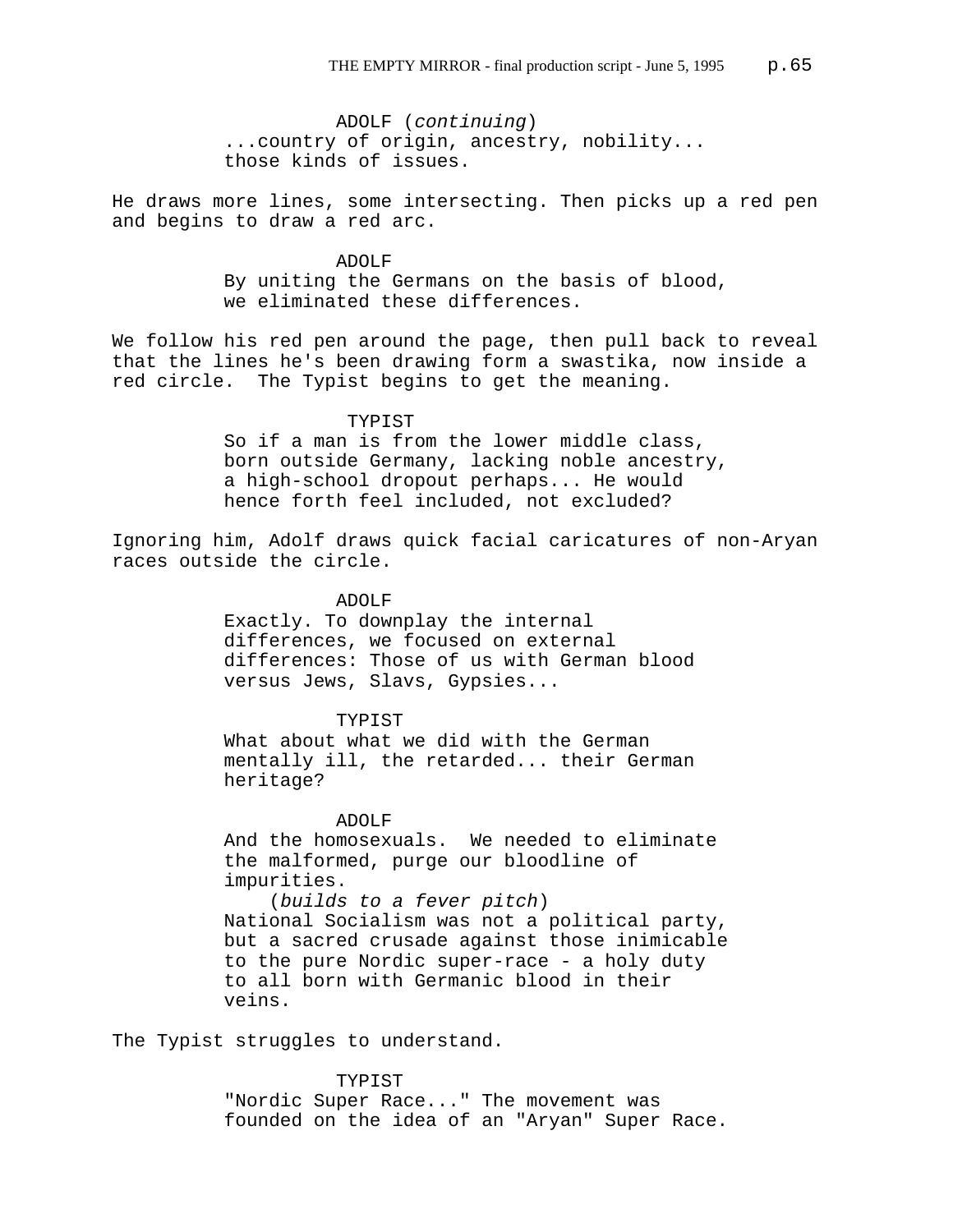After you secured power, you narrowed the ideal. You forbade SS men from marrying German women who weren't blonde. How was this explained?

Adolf can't answer. He points insistently at the typewriter. The Typist hesitates, then begins to type.

DISSOLVE TO:

89 CELL SCREEN: NORDIC LOOKING SOLDIERS IN STRIKING UNIFORMS

CUT TO: EXTREME CLOSE on GOERING'S MEDALS (closer than in scene 55). A drop of clear liquid drips onto them.

TILT to reveal that Goering's uniform is damp around the collar, and further up to reveal Goering's face, another drop of perspiration ready to fall. Tense, Goering follows someone off screen.

> ADOLF (*O.S.*) Uniforms arouse women.

ADOLF'S HANDS enter the shot, draping a ceremonial sash around Goering's overly adorned chest. Goering watches -- steely, masculine -- as he awaits his "torture."

#### ADOLF

First, women crave authority. And men who will control them. Passivity is the central female characteristic. It's nature's law.

The Typist sits poised to type, but he does not, until Adolf turns and glares at him.

Adolf pulls a chair over to Goering, climbs on top of it and bends down to place Goering's hat on his head.

DISSOLVE TO:

90 A BARE SHOULDER, WITH A BLACK SLIP STRAP

Black satiny fabric begins to slide down over it.

DOLLY BACK to reveal the Woman in Black, in the process of dressing herself. Her arms raised high, pulling on a black evening dress. She is strikingly sexual.

There is only a glimpse of her breast from the side. We DOLLY around her as she arches her back. We follow the satiny gown down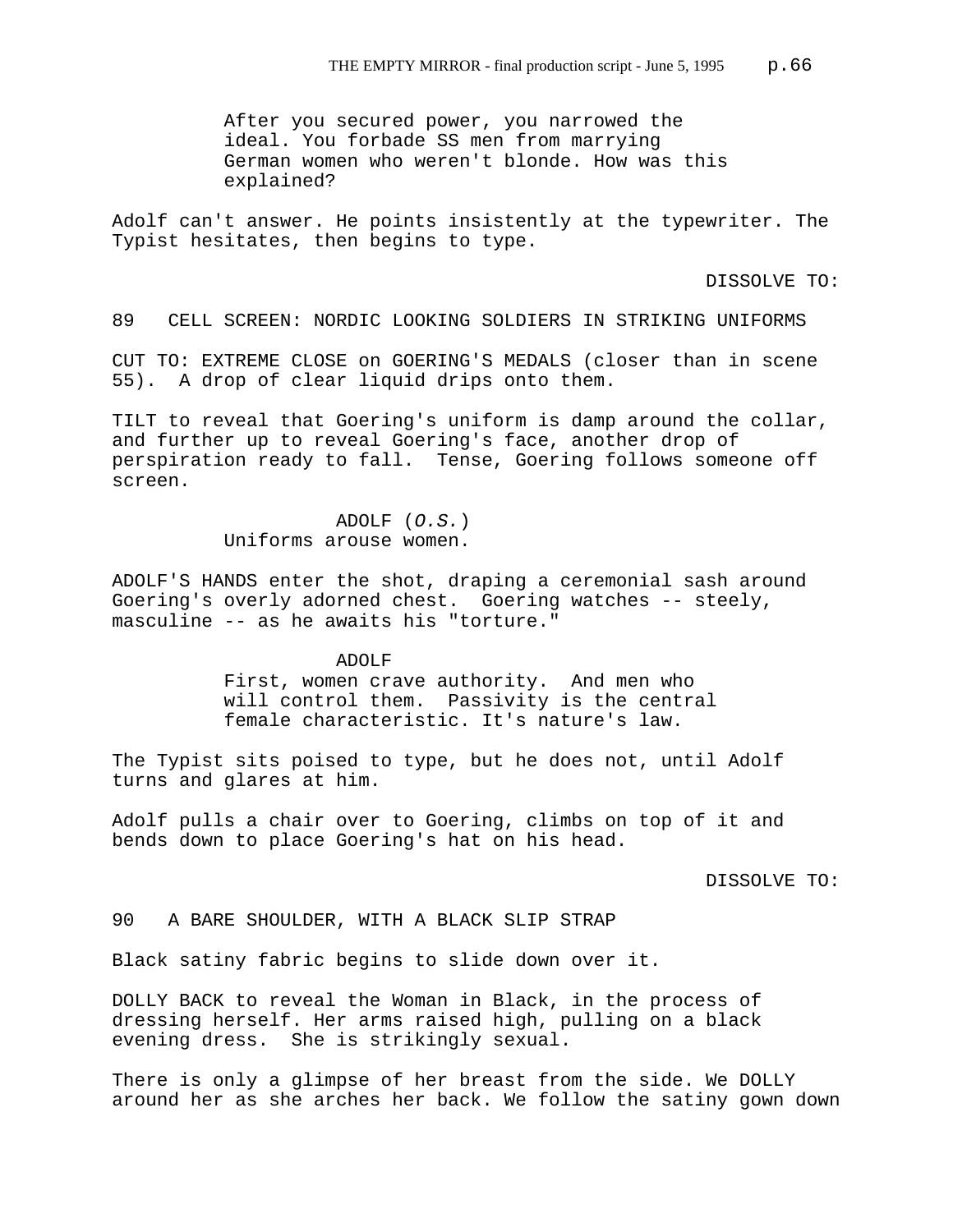her body. Her stockings are seamed and she wears black highheeled pumps.

At the end of the shot, we reveal Adolf, sitting at a table, small in the distance, her calf in the foreground.

CLOSE ON: ADOLF. He shifts in his seat, frequently glances sideways in the direction of the woman.

HIS POV: The Woman in Black walks slowly towards him, holding the tip of her dagger pressed against the flat of her palm.

Her expression is intimidating, superior. Adolf weakens.

She stops near the table, standing above him, the dagger flashing in her hand.

Slowly, she reaches past him, picks something up, lifts it in her fist. She pours something from her fist over the dagger's shiny blade. It's blood.

Adolf sees the end of a test-tube protruding from below her fist. He GASPS slightly.

CUT AHEAD TO:

The dagger, now clean, is held in Hitler's hand, with the woman's hand around his, controlling it. She stands above him. She guides his hand, gliding the dagger tip down her cheek, along her neck, along her collarbone, down between her breasts....

ADOLF'S EXPRESSION becomes one of shame; submission.

DISSOLVE TO:

90A STARS IN A NIGHT SKY

Pull back over the buildings of Germania in "moonlight", set against the night backdrop.

> ADOLF (*prelapped*) We strove for the most extreme intensification of possibilities.

We hear BOOTS ON PAVEMENT, crowds CHANTING.

91 CELL SCREEN: SS SOLDIERS GOOSE-STEP PAST CROWDS OF WOMEN.

Children in uniforms, standing at attention, in salute. Tanks, trucks, artillery, in symmetrical arrangements.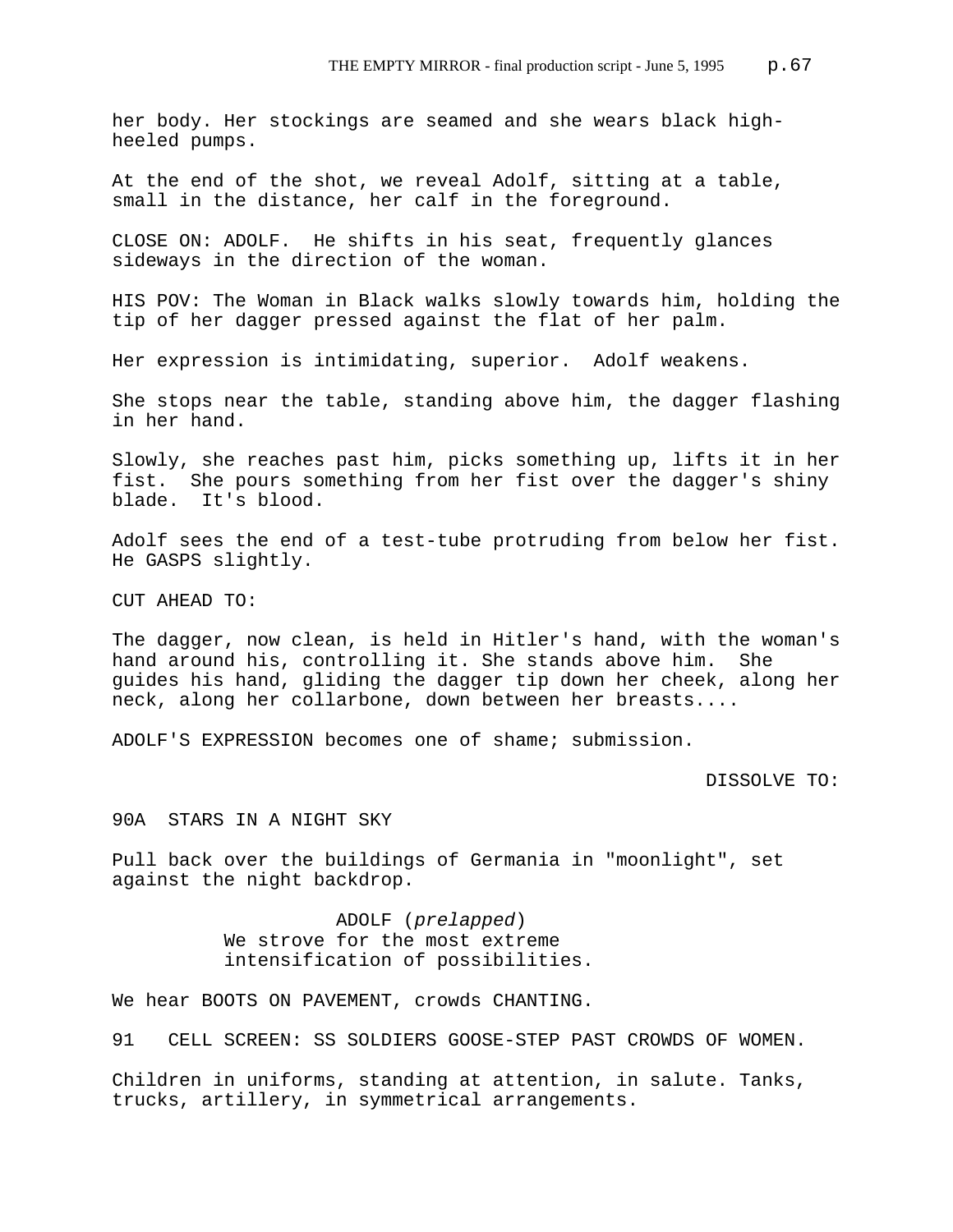THE NAZIS AT NIGHT.

Torches march in the darkness, become choreographed ritual.

ADOLF Disciplined spontaneity. We elevated passion above reason.

IN THE CELL Adolf picks up pieces of broken mirror from a pile on the table, lays them out in a mosaic pattern on a flat tray.

> ADOLF (*O.S.*) We rescued the German people from their drab, predictable lives. We gave them a sense of heroic belonging. A vision of victorious triumph over evil.

SOUNDS FROM THE CELL SCREEN: Barking dogs. Whistles blowing. People running, shouting. The Typist types.

> ADOLF A man will do anything so long as you take him step by step. Break a shop window. Then rough up a labor leader. Turn a neighborhood into a ghetto. Shoot a man. Eliminate a race.

The camera MOVES to an angle that puts Adolf's face in the distorted reflection off the fragmented mosaic.

> ADOLF If you asked a civilized people to do this last step first, it would be impossible....

On the paper being typed onto. Adolf's hand reaches in, grabs it.

> ADOLF Give me that. (*he yanks it from the typewriter, wads it up*) Let's start over.

CLOSE ON THE WOOD STOVE: He tosses it in.

CLOSE: The WHITE NURSE'S FINGERS push the plunger of a syringe, whose needle is inserted into his arm... The drug enters his blood.

ON THE CELL SCREEN: Images of idyllic "*Volk*". The light, heroic tone is reset.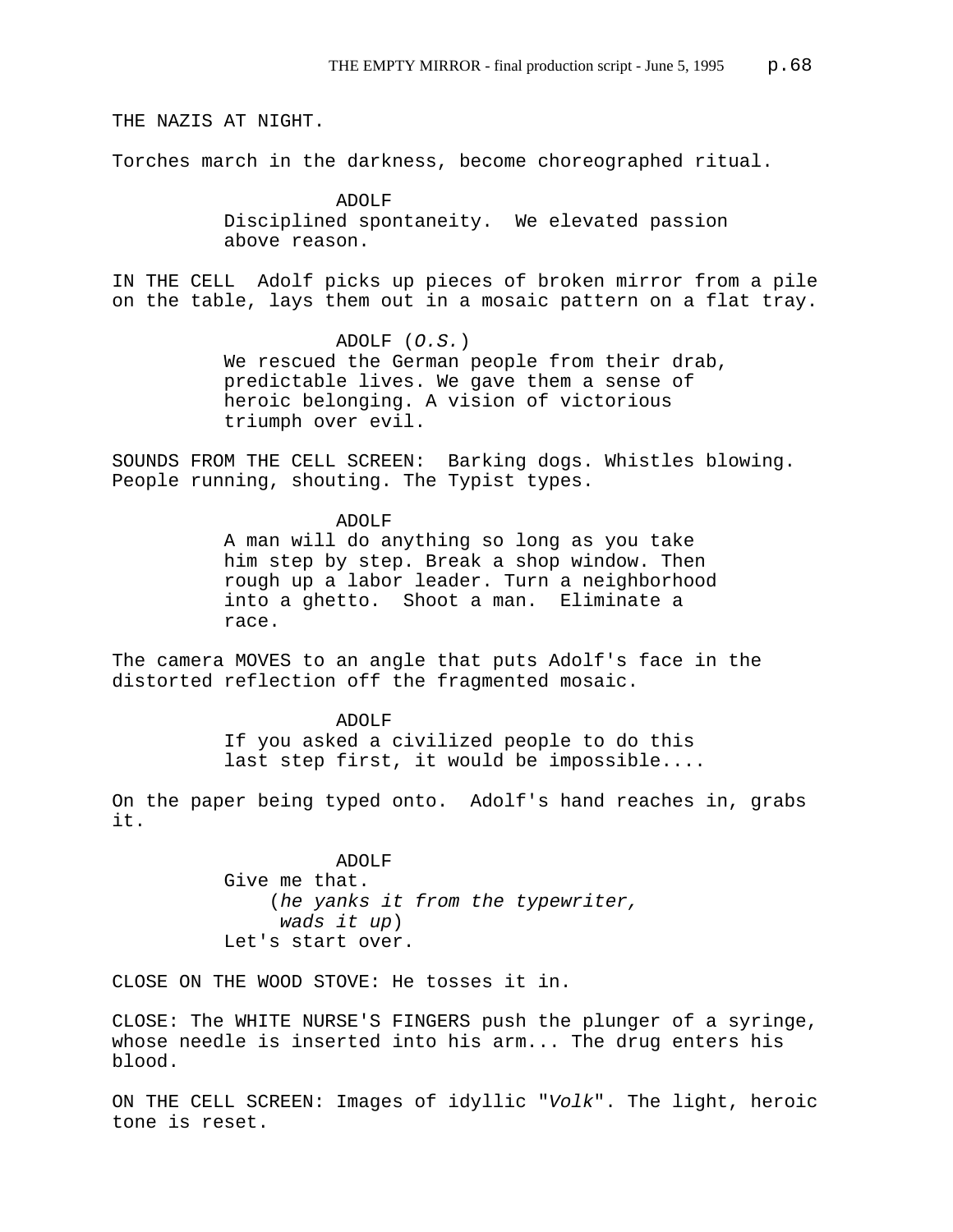ADOLF Only as each order was followed with absolute fidelity did I recognize the

ADOLF (cont'd) possibilities. My mind leapt ahead to the most extreme, fantastic scenarios.

But my advice is to go slow. Each desire fulfilled must be followed by a somewhat larger request, a slightly greater brutality. Let the momentum build. Men comply.

ON THE CELL SCREEN: The images take on a metallic texture.

## ADOLF

To my astonishment, I could experience the sensation of absolute power. The whole system functioned to obey my commands. Each member of the armed forces swore unconditional obedience to me. The nation celebrated my birthday. Every German schoolboy pledged:

"I swear to devote all my energies, all my strength, to the savior of our country, Adolf Hitler. I am willing and ready to give up my life for him, so help me God. One *Volk*, one *Reich*, one *Fuhrer*."

Dry, Adolf stops, drinks water, looks off. When he exits frame, we see the Typist, sitting dutifully erect, typing.

> ADOLF A mere flicker of my imagination could be transformed into a giant deed. Sketch a museum, it is built. Envision new living space, a country is invaded. When a hatred matures, this group or that group... is eliminated.

For others, it becomes... (*mockingly*) "...My job is. I will complete this on time. I will perform with excellence. I am in charge of this. My aim in life is..." (*returning to normal voice*) ...no matter how harsh, extreme or murderous, the resulting reality.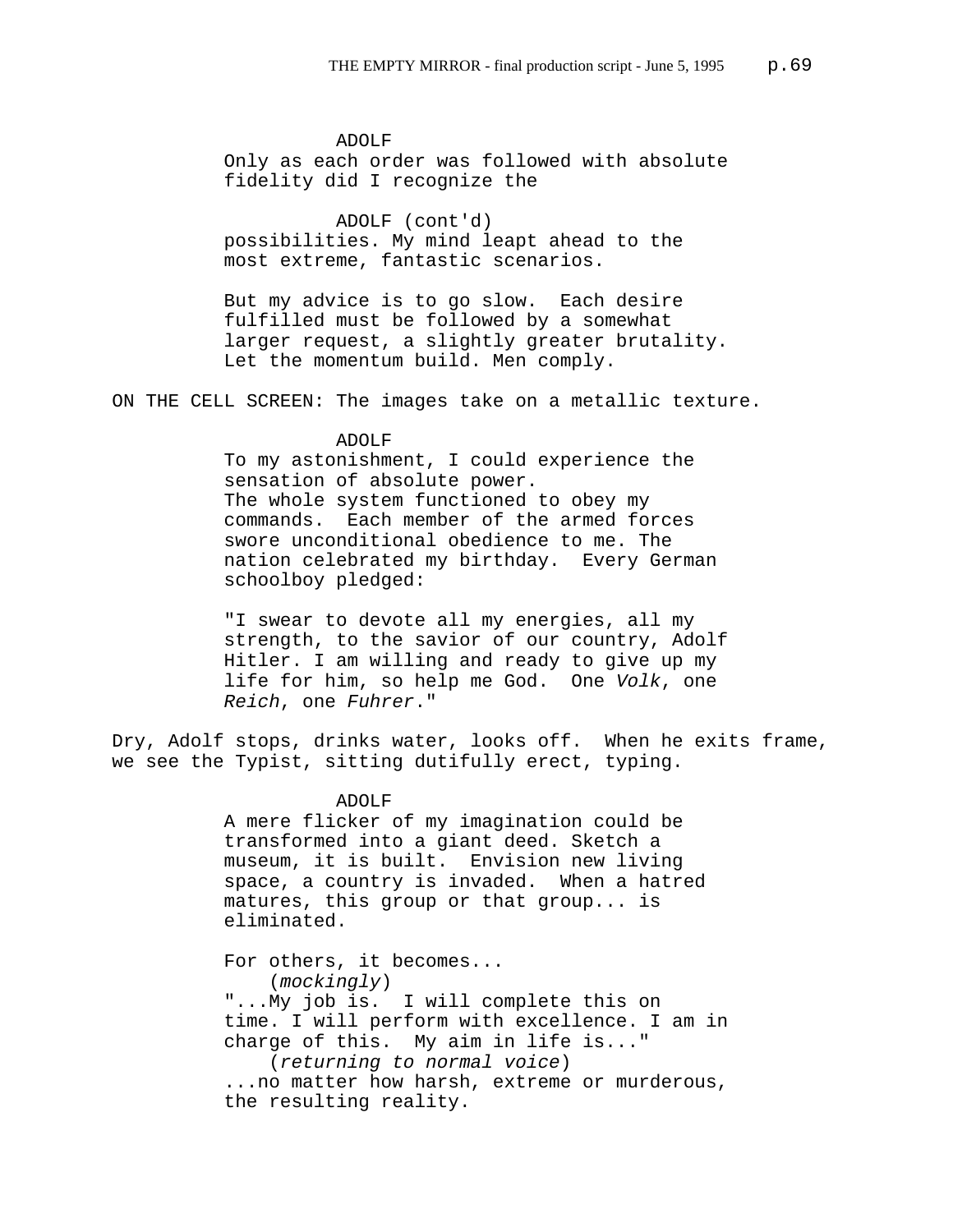CELL SCREEN: The images are oddly fragmented.

ADOLF stands near the projector. It's beam glances off the tray of mirror fragments, then ricochets wildly toward the screen.

> ADOLF One can write new commandments. Thou shalt kill.

92 A TORCH IS IN THE CELL

We move back as Adolf walks towards us with it, attaches it to a flexible stand. It ROARS, its flame wildly animated. He adjusts the position, for some off screen effect.

CUT TO: EIGHT CURVED LINES, FLOWING TO A CENTER

CLICK. The lines begin to rotate: It is a large fan. Adolf walks past it.

We follow his feet to Eva, who is perched on a short pedestal, draped in white cloth -- a classical Greek pose.

The camera lovingly explores her idealized form.

Adolf adjusts the folds of the material across her waist.

He hears WHISPERING from off screen. Adolf turns, sees the silhouettes of two men - seemingly the Jailer and another man we don't recognize - who sit in the shadows. He strains to hear their words, but cannot.

At the Jailer's feet, Adolf notices the Jailer's club TAPPING on the floor near his feet. The tip of the club is wrapped in barbed wire, stained with blood. A GUARD DOG growls nearby.

CUT TO, EXTREMELY CLOSE: A brush dips into paint. It moves toward the corner of a canvas, where we discover:

A GREEK GODDESS, in stone, positioned on a vast plain.

The face and body of the goddess are Eva's. Adolf stops, looks up at Eva in the cell.

> ADOLF Hold still.

We PULL BACK and see that the Eva-inspired statue is only a background detail in a larger painting, whose subject is Hitler. A self-portrait.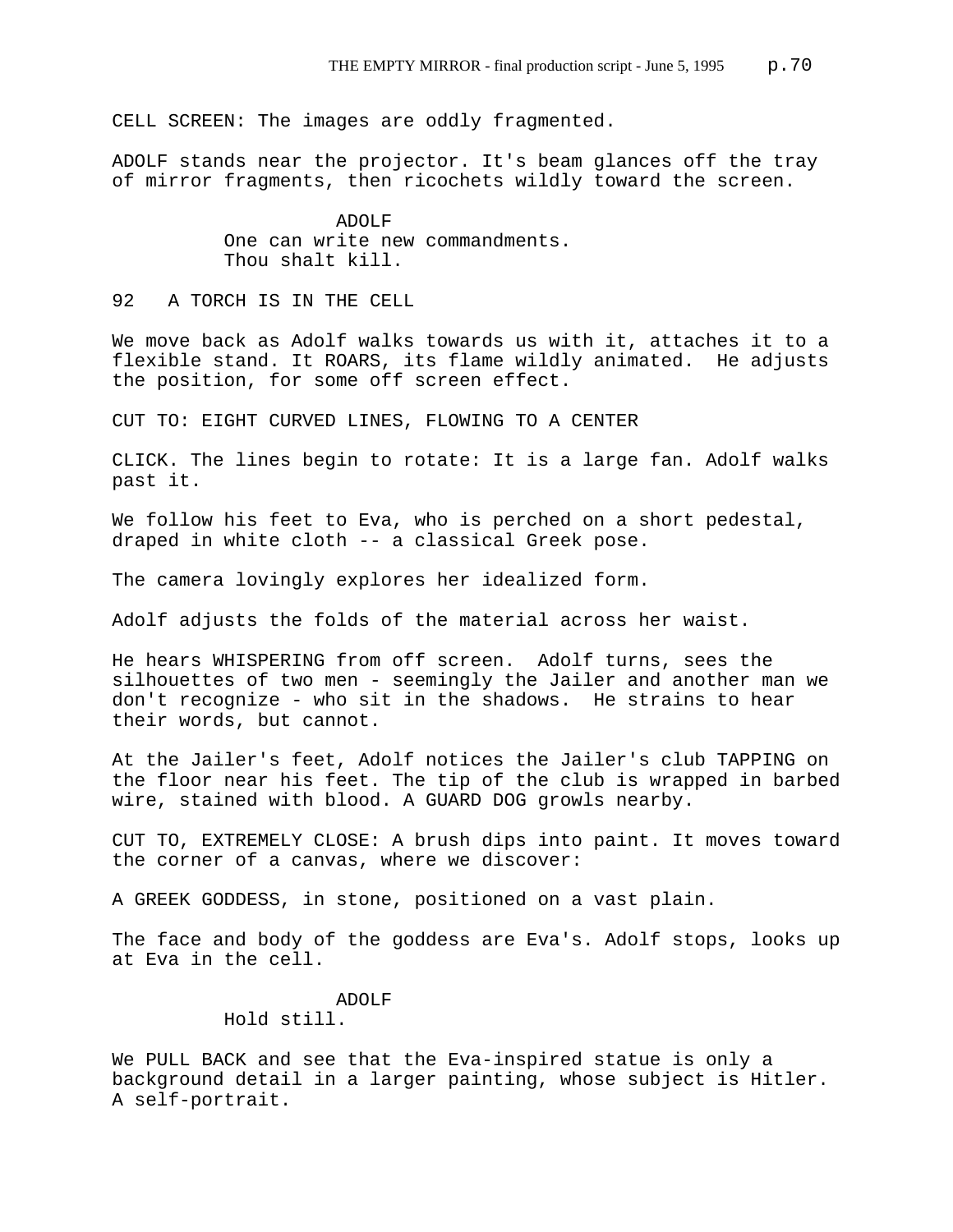ADOLF fights to ignore the unintelligible whispering. He busies himself painting, he turns back to Eva.

AGAIN, THE IMAGE FLASHES: The Swarthy Man's face descending through space, his eyes focused downward.

IN THE CELL: Losing control, infuriated, Adolf approaches Eva, blocking her torchlight, then whirls and KICKS the torch. SPARKS AND EMBERS scatter across the frame.

93 RED LIQUID CONGEALS ON THE CEILING... BEGINS TO DRIP

*SERIES OF IMAGES: The puddle of red liquid settles after the drip, revealing a hint of a dead, emaciated body underneath. X-rays of distorted bones.*

*Fast-cut stills of racial types, non-Aryan, in German uniforms. And obese men. (Goering)*

94 ADOLF'S FINGERS ADJUST THE KNOB ON A LARGE CALIPER

adjusting it to measure the size of his hand. He compares the results to a life-size palm tracing of Frederick the Great in a large book. (a print of Frederick's painted portrait is on the facing page of the book).

#### ADOLF (*V.O.*)

There is no essence beneath appearance. Only a series of appearances, each arising out of the one before and giving birth to the next.

Only a series of appearances, each arising out of the one before and giving birth to the next.

95 PAGES IN ADOLF'S PHOTO ALBUM

Adolf glues archival photos onto pages of an extremely large photo album. They're of nineteen-twenties Hitler, as speaker, leader of a small party.

> ADOLF The horrors of World War I... The turmoil of the postwar years...

By the nineteen thirties, Germany was an abused child.

From her wounds grew National Socialism. The great healer... The great healer.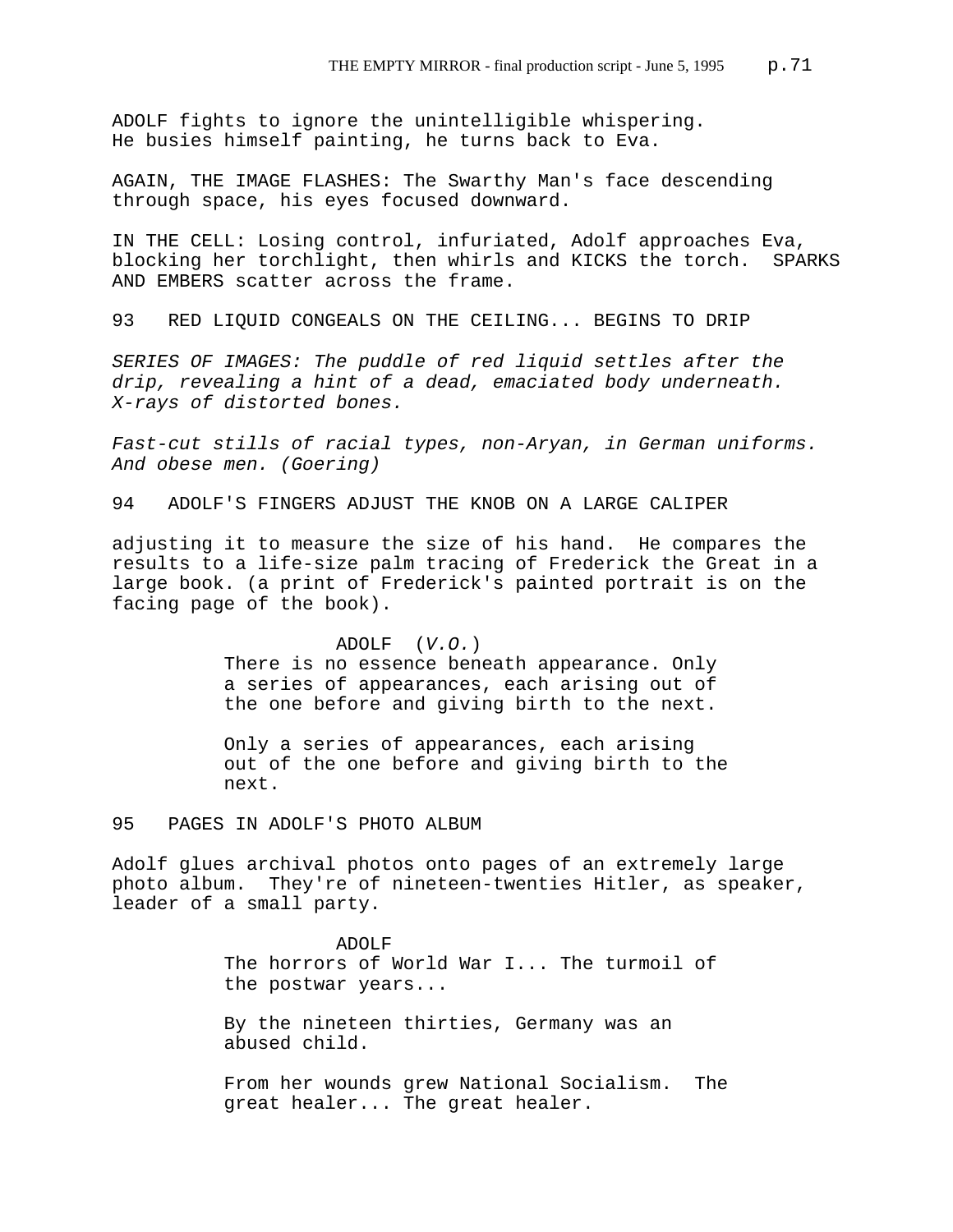SOUNDS: Speeches, crowds, radio addresses.

ADOLF (*O.S.*) I was thinking back...

We hear the Typist typing.

ADOLF (*O.S.*) I remember the first time I spoke publicly. It was in 1920... Or was it 1919?

Adolf stops, frowns, then goes back to work on the photos.

### ADOLF

For the army, after the first world war. A crowd of veterans. Disheartened, broken men who had spent four agonizing years in the trenches, only to return unappreciated.... Civilians could never know.

We get to photo of Hitler on a hill with an old soldier behind him. Then to another of him watching a parade in Munich, with old men next to him.

> ADOLF (*low, to the typist*) They were moved by my words, my fervor. I could speak. I remember one young man in a wheel chair, who had lost his legs... There was an ecstasy in his face.

DISSOLVE through more of the early photos of the Nazi movement. Among them are some with Hitler standing with hands folded over crotch.

> ADOLF (*O.S.*) I knew joy. I had the power to heal the sick.

ON ADOLF: He LAUNCHES into an angry, passionate speech, all off screen. In giant contrast to his private self.

> ADOLF With will of steel, the purified Volk, united as one, will repel all its enemies for the sake of peace! So god demands!

The Typist does not type the speech. Without transition, Adolf resumes dictating to the Typist, who again types.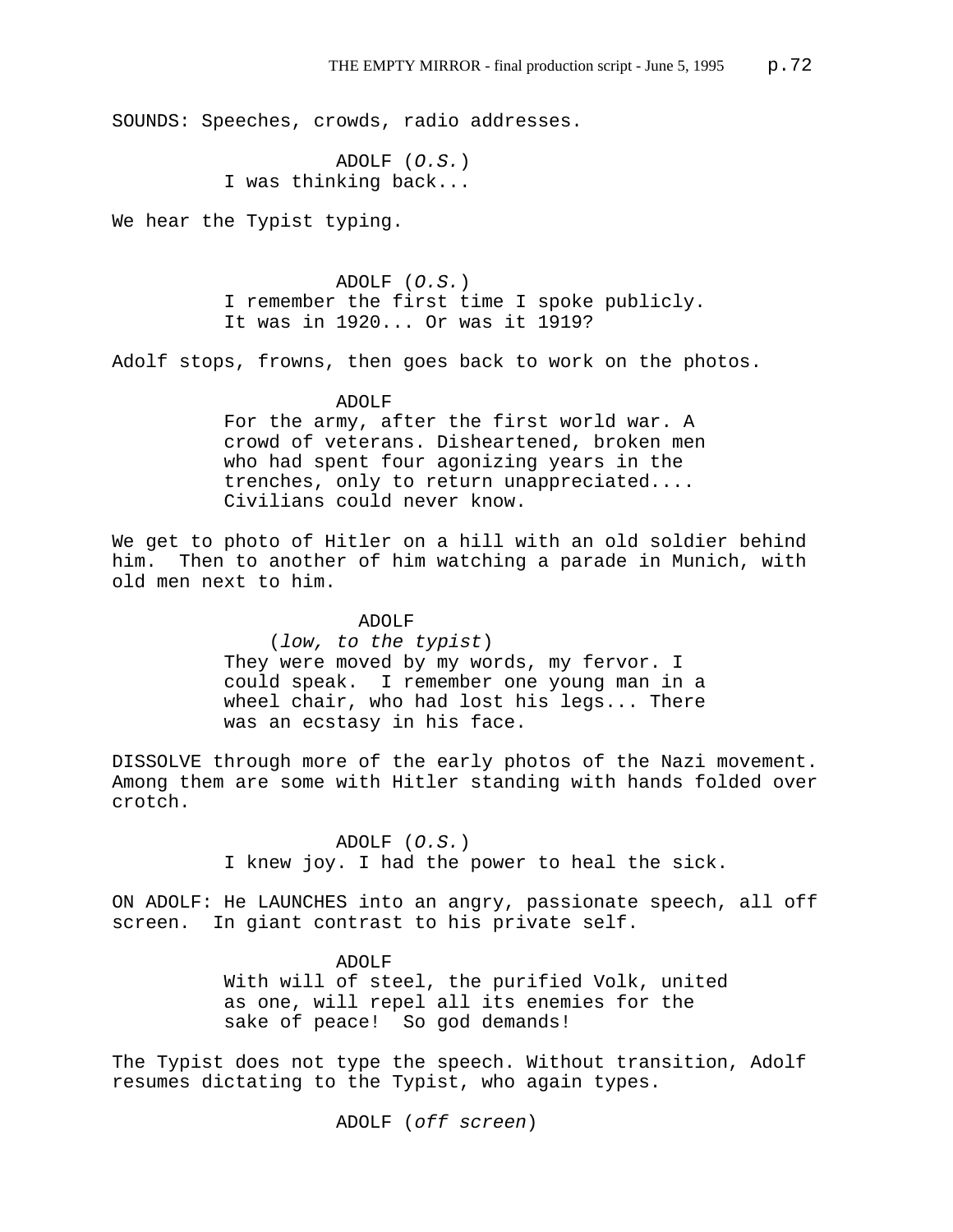Dreams for the dispirited, an outlet for the angry.

A page of the photo album, which has become even larger, holds a photo of a Speer massive building. When the page turns, the building comes crashing onto our view.

## ADOLF

As with Wagner's music, the people could lose themselves in the totality of my voice.

#### FREUD

One must be cautious. All people want to be Gods. Unfortunately, some don't recognize the impossibility of it.

# ADOLF

You're wrong. All people have god within them. Fortunately, most people don't recognize this.

He continues, examines a series of photographs of himself in various speaking poses, taken by Hoffmann in a studio, with a black back-drop.

We hear less and less of the Typist typing. He gets to a photo of himself at an awkward moment. In another photo, wearing a hat, he looks like an old man.

He tries to peel one apart from the others, struggles with it. It rips. He CURSES. Stands up suddenly. His head and limbs JERK and SPASM. His body is unnaturally rigid.

He takes a breath, resumes dictating. When he paces, he crosses in front of an enormous image of himself on the cell screen.

# ADOLF

Through the magic of my oratory and the clarity of my ideas, I could turn my daydreams into history, my private fantasies into public policy.

If my will was strong, I could perform world historic deeds.

ANGLE ON THE OPENING IN THE WALL

Adolf enters. Stands next to it.

ADOLF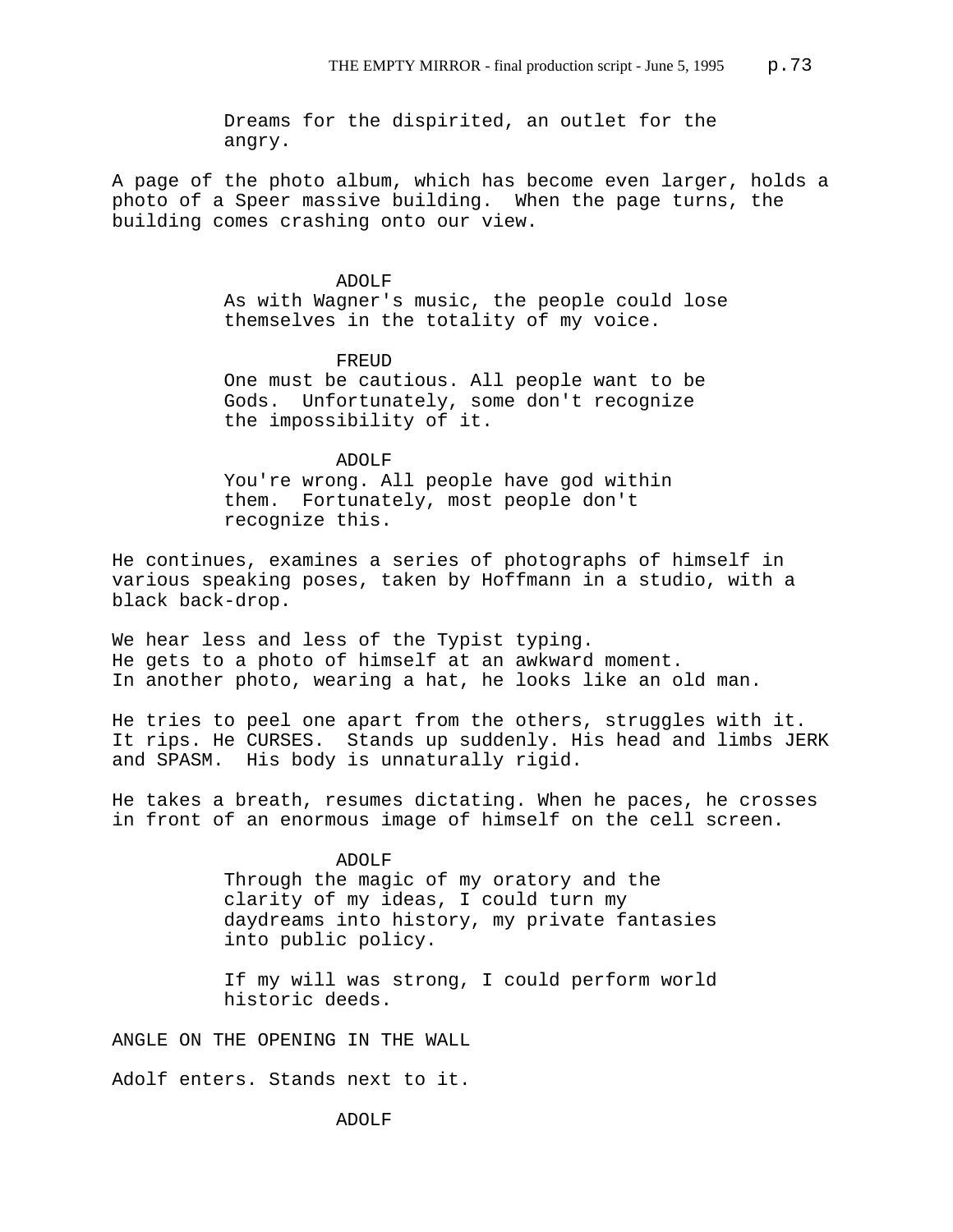Do you follow?

He waits for an answer. But there is none.

ADOLF

Answer me.

His will cannot force an answer. The CAMERA FLOATS up and away from him, drifts along the wall to reveal HUMAN BONES imbedded in the wall, just visible.

FADE TO BLACK.

96 THE PROJECTOR LAMP ARCS ON - A BRIGHT BEAM EMANATES

The film reels begin to turn. We MOVE down the beam, to see Adolf on the other side of the beam.

ON THE CELL-SCREEN: Stalin.

IN THE CELL: ADOLF watches attentively, studying his nemesis.

He freezes the image, then imitates the expression frozen on the cell-screen.

He walks toward the cell-screen, looks up towards it.

He whirls and shouts up into a corner of the cell, as if to someone up there.

ADOLF

We were each islands of strength and will, surrounded by great mutton-herds of sheeplike followers... We knew that liberty, equality and democracy are the grandest nonsense, that war is the most simple affirmation of life. (*beat*) But I do not admire him!

He squints into the darkness. HIS POV: We make out vague shadows that seem almost like they're made by human shapes.

> ADOLF Envy? Stalin? Ha! A footnote! A footnote if he's fortunate! I stole his place in history.

Adolf steps into the projection beam, his shadow small in relation to the overblown image of Stalin. He begins to walk forward, his shadow growing over Stalin's face as he walks.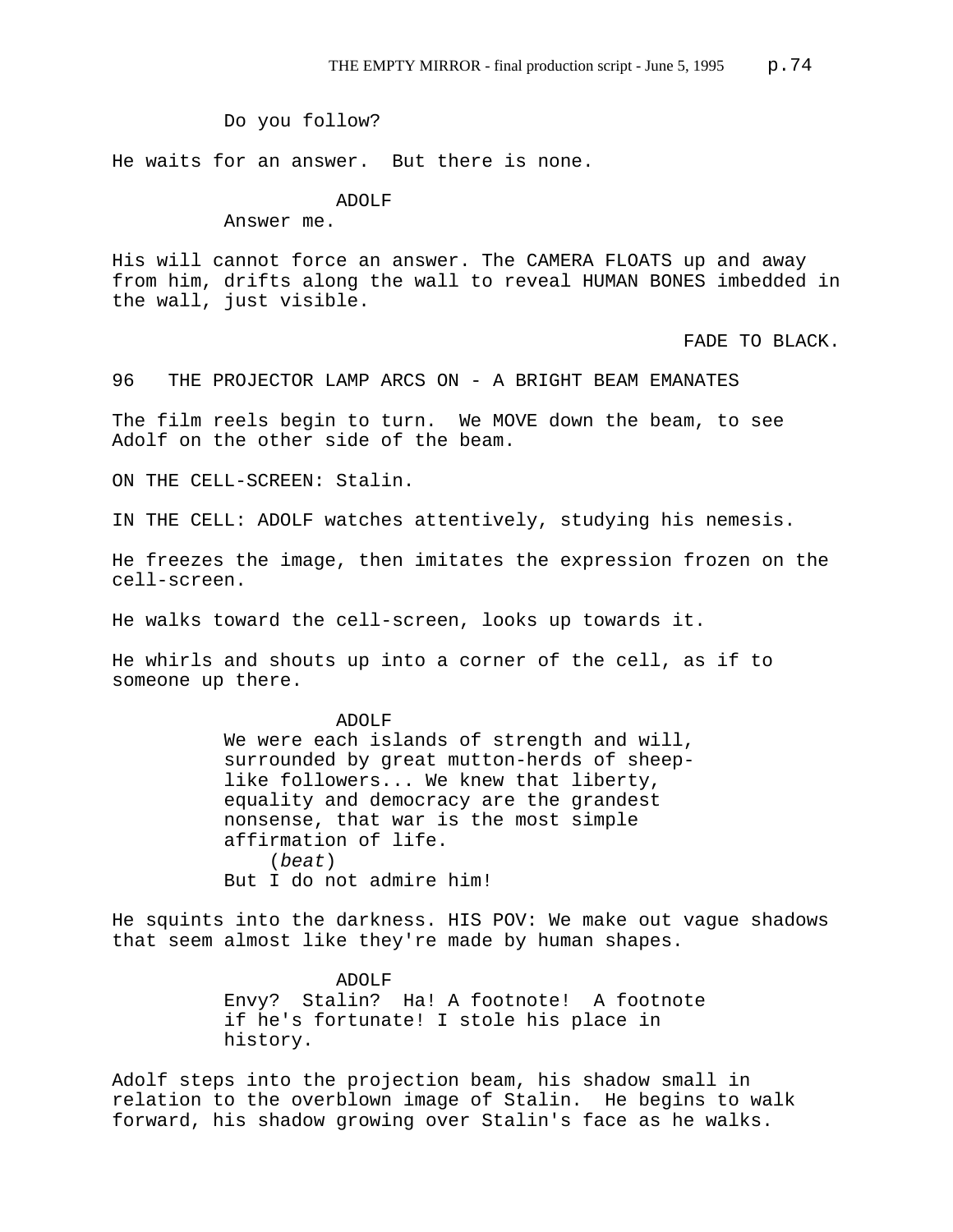We HEAR the Typist hit his carriage return, typing.

ADOLF

Stalin killed millions of his own people, but he killed without grace. He ruled by fear. I ruled by passion and ecstasy. Stalin had no sense of form.

The projector beam shuts off; the cell-screen goes dark. The room also goes dark.

SOUNDS FROM ACTION IN THE DARK: The projector grinds. Adolf BASHES into something, apparently hurting himself. Lashes out! Breaks something. Frustrated, he rants and raves.

> ADOLF (*in darkness*) Yes, he got people's attention -- but with force and random brutality. A barbarian of genius. So what? He offered nothing to hypnotize and transform his people. Where are the unifying themes? What is the drama in slaughtering well-to-do farmers?

CLICK. A lamp CLICKS on, illuminating: ADOLF'S FACE - CLOSE

ADOLF Stalin misunderstood the principles of opera.

97 CELL SCREEN MONTAGE: OPERATIC ELEMENTS OF THE NAZI MOVEMENT

Edited to Wagner music: Night rallies, over-scaled eagles and swastikas. Progressing to medieval battle footage.

98 OMITTED

99 KLARA HITLER, IN THE PHOTOGRAPH NEAR ADOLF'S BED

After a few moments, Adolf's reflection off the frame's glass becomes apparent.

He's in a state of anxiety from the previous scene. We PUSH in to "their" eyes.

RED CLOTH flashes through the frame. It's a large Nazi flag. Adolf has just thrown it over his shoulders, wrapping himself in it. Wearing it almost like a cloak, he paces back and forth near the opening in the wall, stopping once to kiss a corner of the flag.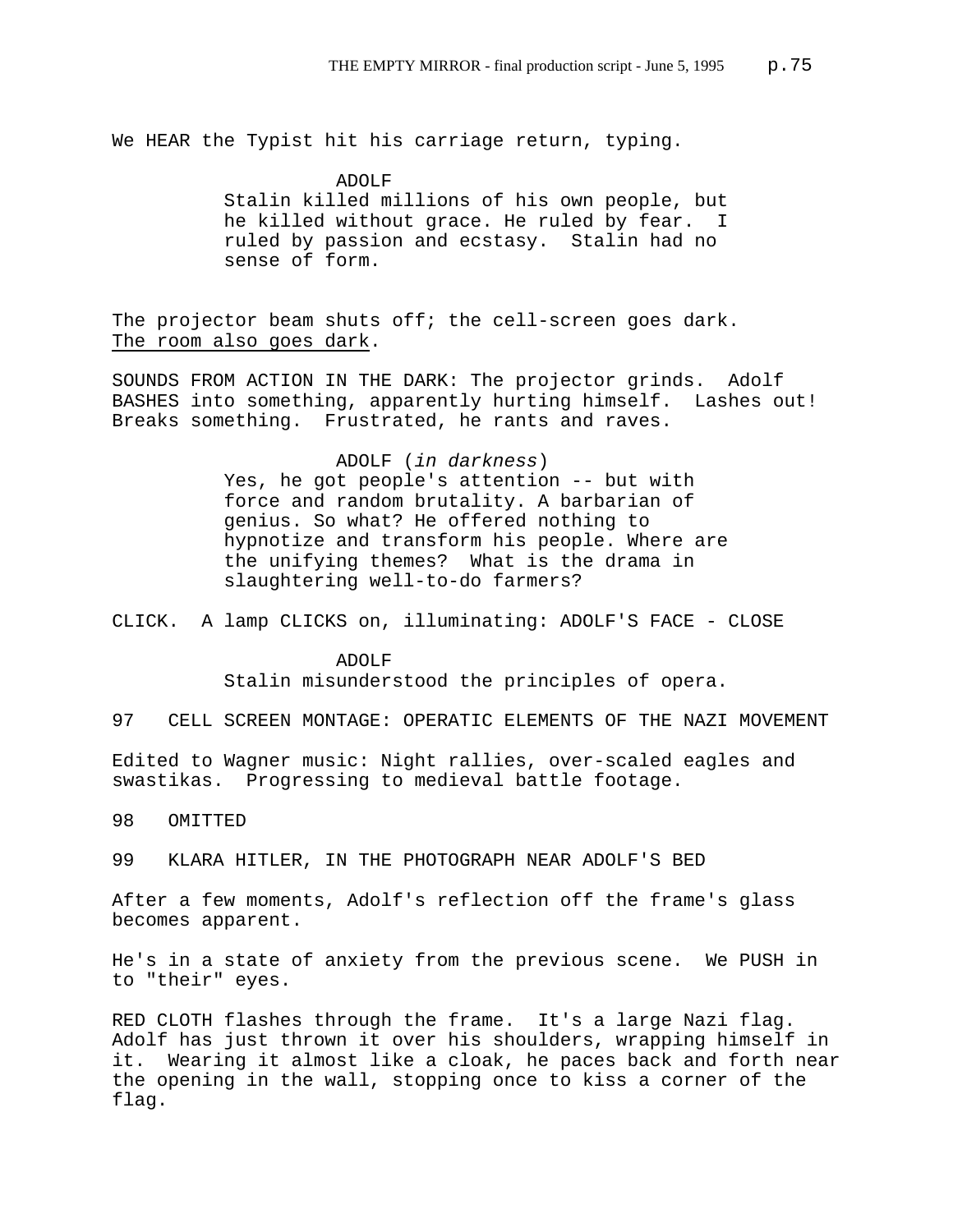ADOLF According to the eternal laws of nature, the soil belongs to those who conquer it.

We must purge our people of their softness and sentimental philistinism.

The light through the opening diminishes almost undetectably by the end of this monologue.

> ADOLF (cont'd) On this point I am icily cold: All life is paid for in blood.

I crush the skulls of my enemies.

I made the death winds blow.

He pulls the flag up over his head, making it into a hood.

The beam of light becomes narrower, dimmer. We dissolve into the next scene so that it seems to come through the eye of:

100 A WOLF MASK

A hand reaches in, removes the mask, revealing the face of a small blonde child (age 5 or 6). The hand is Adolf's.

Adolf hears someone arrive, looks up to see: GOEBBELS.

ADOLF Ah, my Dwarf among giants.

He turns back to the children, four in all, ages 5-8.

ADOLF Run along my golden Nordic nuggets.

They scamper away. Adolf's mood drops visibly as the uplifting presence of children dissipates.

Goebbels stares at Adolf like he's mad.

ADOLF (*shrugs*) When your personal and political mythology is threatened, you take steps to affirm it.

CAMERA DRIFTS to a chair that has "bars" in its back. We look through the chair's back at Adolf.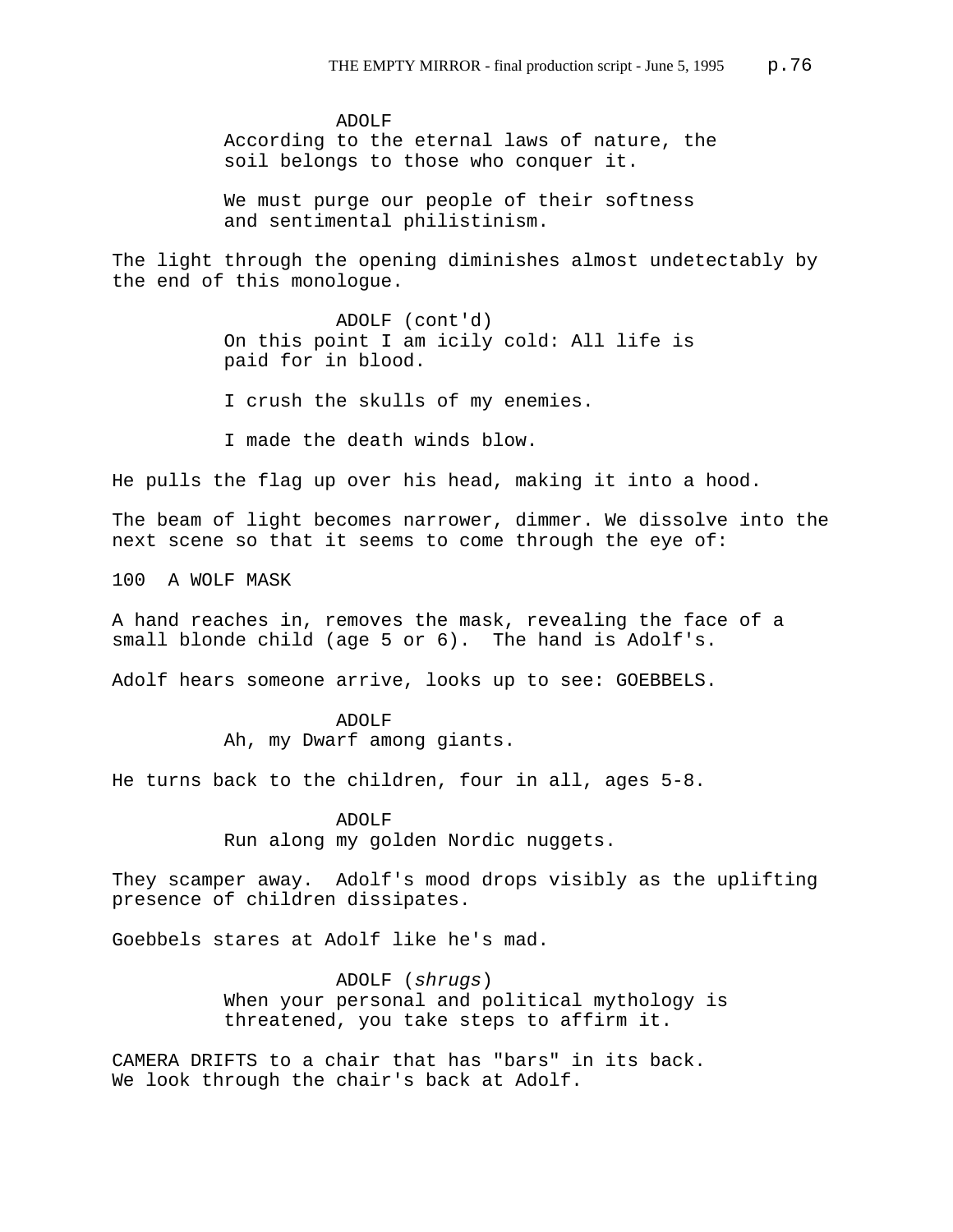In the background on the cell screen are propaganda posters and postcards.

Adolf moves to the wood stove. There's a file box there. He casually begins to remove papers and photographs one at a time from the files and feed them into the wood stove.

> ADOLF (*O.S.*) "The Prophet," "The Fighter," "The Last Hope of the Masses," "The Shining Symbol of the German Will to Freedom..."

# GOEBBELS With respect, Mein Fuhrer... You created the Fuhrer role. You were the director. I only helped stage it.

 ADOLF My God, Joseph, it became a terrible burden.

Goebbels appeals to Adolf's ego with great skill. But Adolf continues burning the items from the file box.

> GOEBBELS Mein Fuhrer, future generations will pay exorbitant sums for your paintings, your letters, your pistol... To feel your presence in them.

ADOLF I was a victim of Nazi propaganda. The invincible Fuhrer...

Goebbels keeps beating the flattery drum.

#### GOEBBELS

Historians will scrutinize your childhood, examine your relationships, your dark secrets.

ADOLF It warped my judgement.

GOEBBELS They will exaggerate your slightest scribbles into profound, irrefutable, "clues"...

Adolf stops burning the contents of folders, looks down at them, perhaps newly aware of their potential historic value.

ADOLF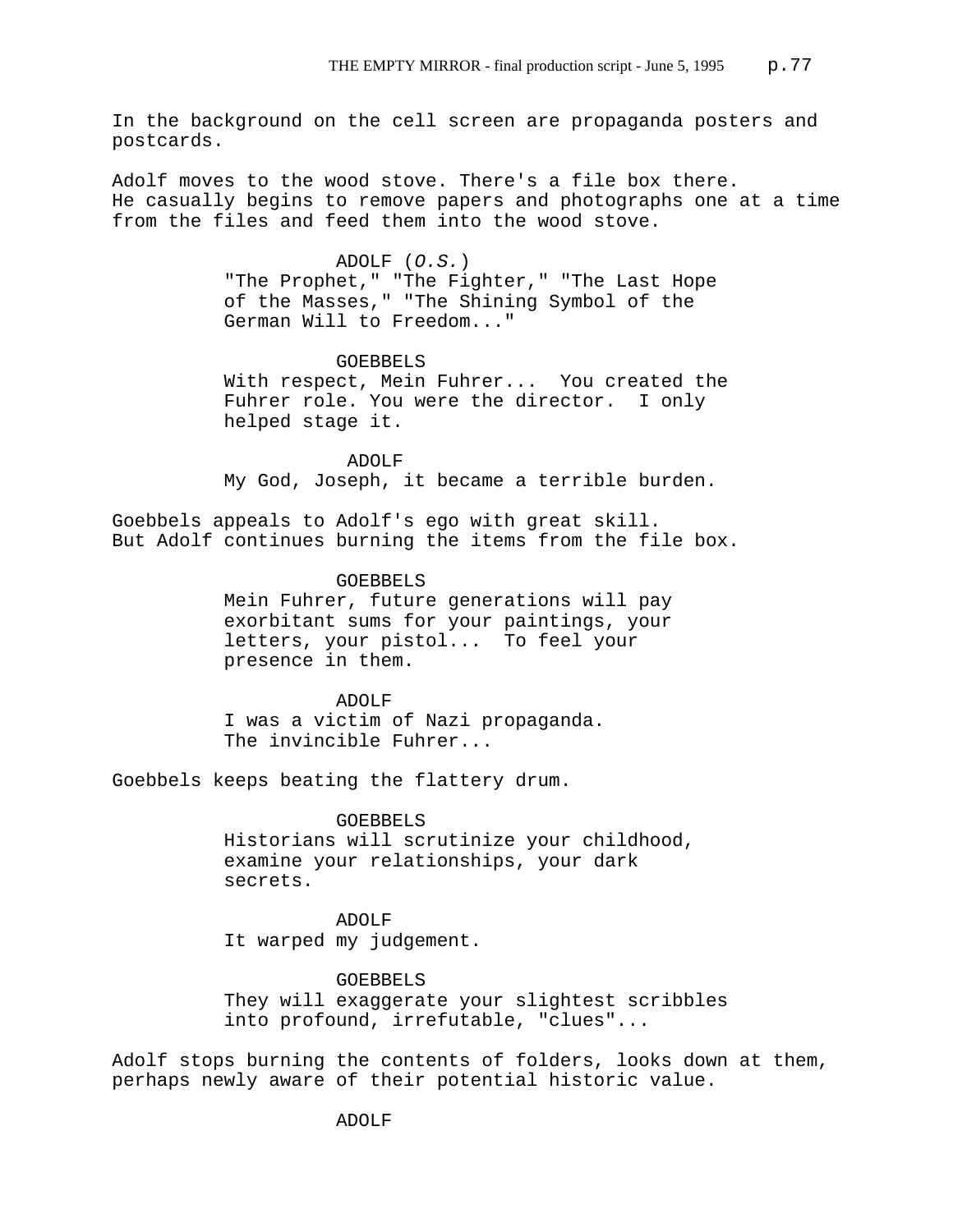...Perhaps.

Goebbels kneels down near him, begins sorting the papers and photos that were about to be burnt, to preserve them.

## GOEBBELS

Some fool, probably a psychologist, will explore the issue of your appearance to understand your deeper reality, and believe it to be a profound question.

# ADOLF

(*finally falling for it*) The imbecile will not understand that appearance versus reality is the central question of all art. It will not be a unique study. It will be cliched, mundane, commonplace. (*thinks a beat*)

The idiot.

## GOEBBELS

For a thousand years, in each generation, there will be petty bourgeois cretins with their academic degrees who will dedicate their lives to understanding you.

ADOLF There's my thousand-year Reich.

Goebbels sees that he has Adolf going. Goebbels is sorting piles of photos and notes. Making stacks for the PhD's.

# GOEBBELS

At universities around the world, there will be courses: Hitler, Architecture and Politics.

ADOLF (NODS) Hitler, Salvation and Human Evolution.

## GOEBBELS

Or... Hitler, Wagner and Voyeurism.

Adolf turns to the cell screen; again loses himself in the images, becomes serious again.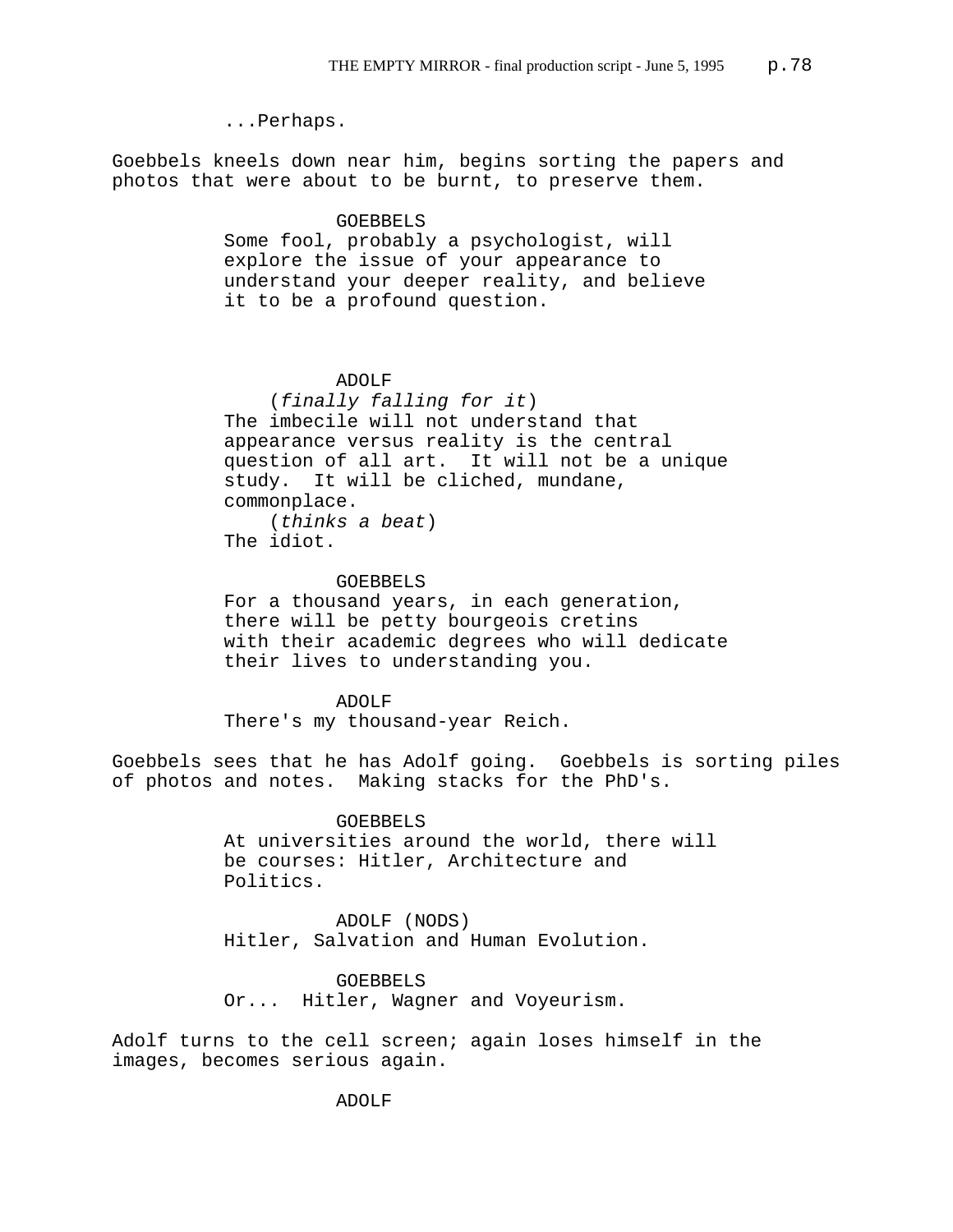And artists too. Careers devoured, trying to bridge the distance... striving for comprehension....

Hitler likes this. Then smiles sadly to underplay it.

ADOLF We gave them all much to brood over, didn't we, Goebbels?

He doesn't sound all that confident. The MUSIC is discordant. Adolf's panic builds anew.

101 A ROLLED UP X-RAY IS REMOVED FROM THE AMMO BOX

Adolf's hand unrolls the X-ray, reveals that it's of a human face (his). He moves it around in front of a candle, which illuminates it from behind, projecting the image onto him.

> ADOLF (*O.S.*) Blood and race...the only true source of artistic inspiration.

ON ADOLF

ADOLF Art is a sacred mission that requires the artist to be a fanatic.

ON THE X-RAY The candle behind it has been replaced by the intense fire of the incinerator.

ON ADOLF The X-ray stencils the light from the fire into odd shapes on his face.

> ADOLF All unrest is creative.

DISSOLVE TO: (inserted stock footage) A German Bomber flies over Berlin, dropping thousands of swastikas, which flutter down to the cities below.

SOUNDS: Repeated whistles of bombs dropping, overlapped, without "landing" or exploding.

DISSOLVE TO:

102 OMITTED

103 BOMBS EXPLODE AT NIGHT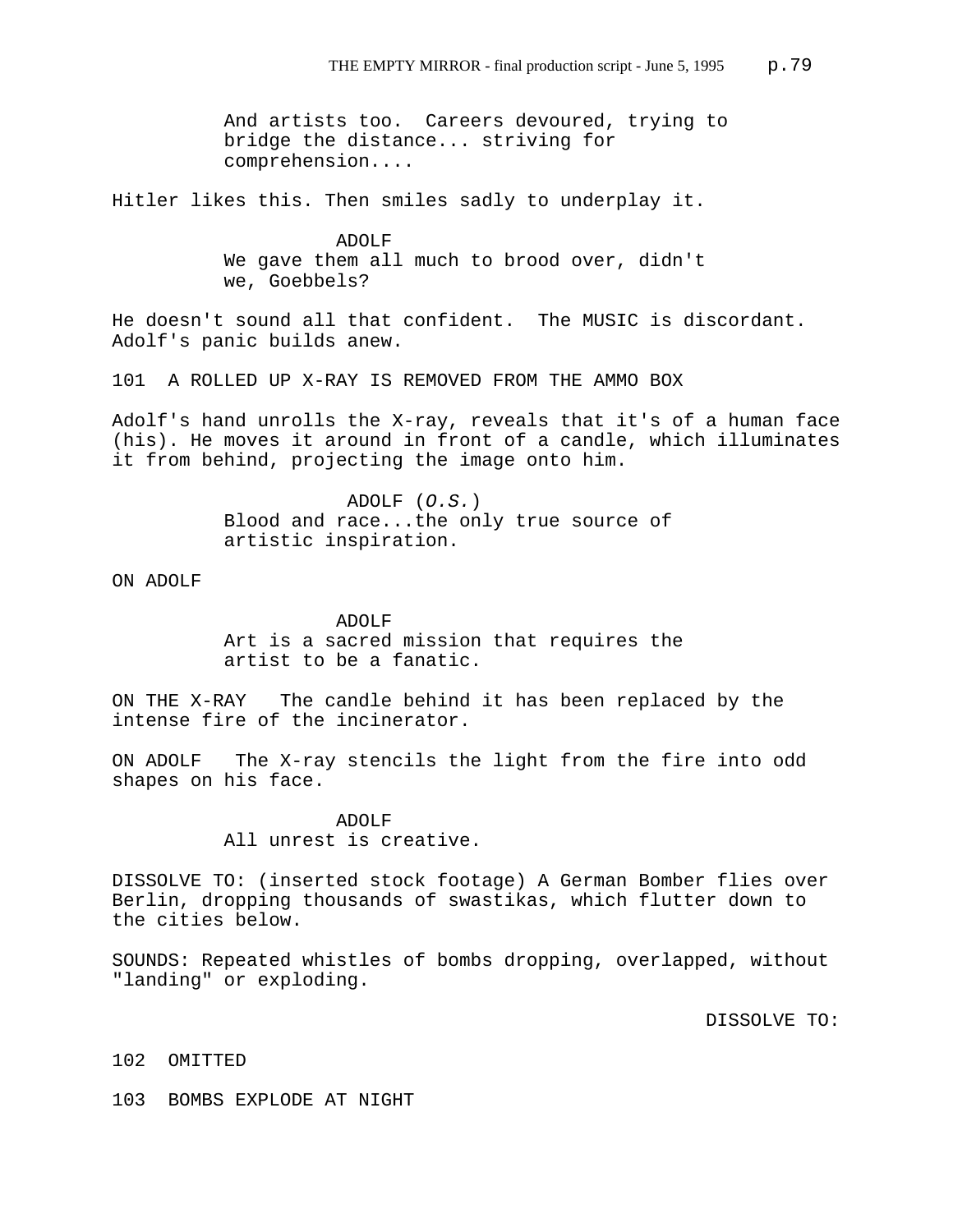*SERIES OF IMAGES: A massive stone swastika is dynamited to dust. A Freakish Man in an SS uniform leers. A warped mirror turns Eva into a gargoyle.* 

104 MIST

Move through it to discover Adolf, lying in bed, his hands behind his head, looking up at the ceiling. The White Nurse is barely visible several feet away, shrouded in mist.

> NURSE'S VOICE (*O.S.*) And so the beautiful blonde maiden is falsely accused and menaced by her lecherous guardian, Frederick of Telramund...

DISSOLVE THROUGH: Images from German mythology. Knights. Wotan, characters Adolf turns to for strength.

> NURSE'S VOICE (*V.O.*) ...To her rescue comes the gallant, puresouled, silver armored knight Lohengrin, bearing the redemptive power of the Holy Grail...

> > WHITE OUT

ADOLF (*prelapped*) The wise man understands what is true for all men. That we are eternal. The soul and the mind migrate just as the body returns to nature.

105 ON THE CELL SCREEN: A LITTLE GIRL, CIRCA 1919

ADOLF Thus life is eternally reborn from life.

We PULL BACK slightly to reveal Adolf in profile, close in the foreground, lying on his back. His face is a "horizon" against the cell screen images.

The CELL SCREEN images progress to strobing, dream-like footage of the riots of 1919. Then to Hitler speaking at a rally in the twenties.

> ADOLF Stop typing....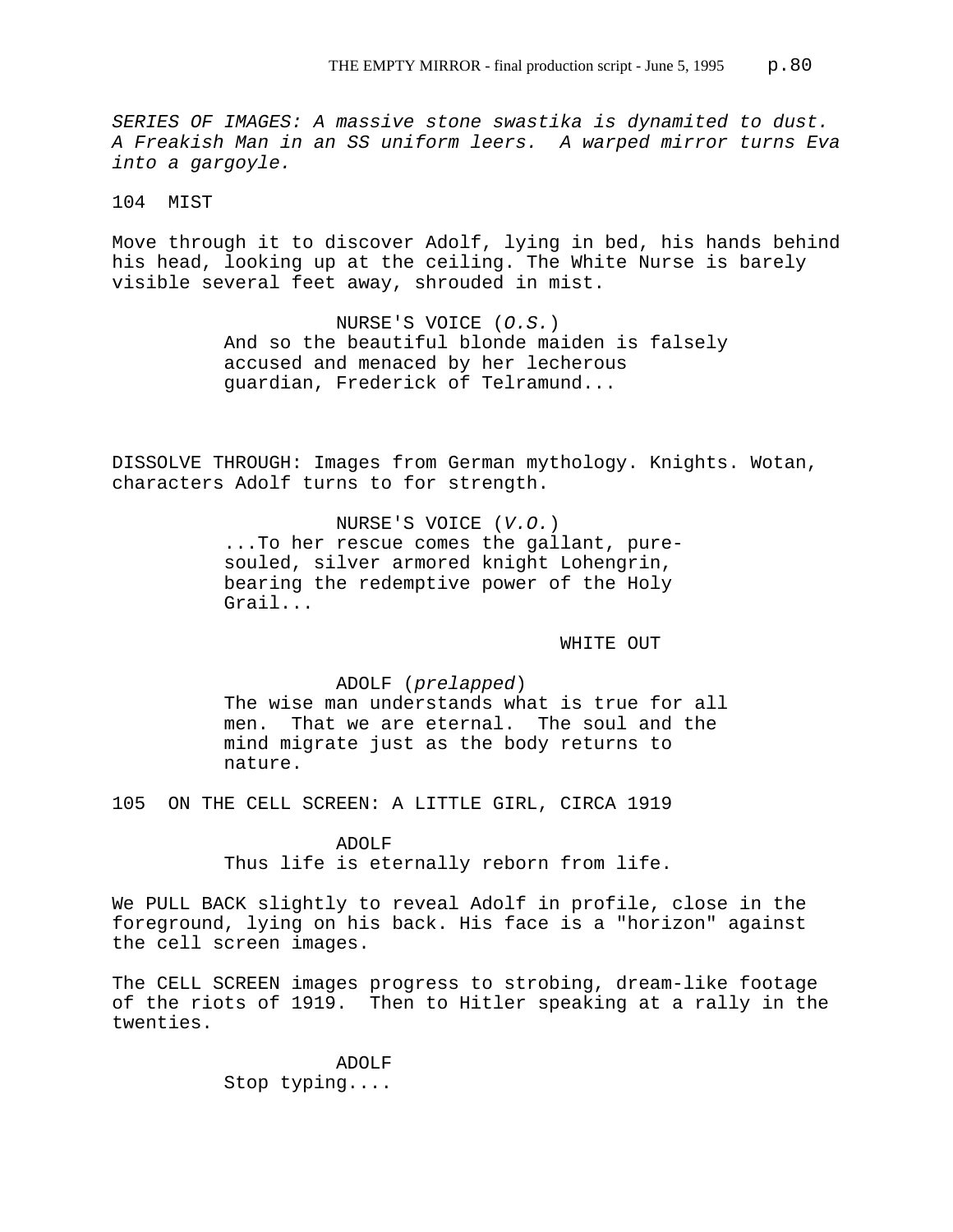In a different era, the parts of me that were compassionate and sensitive might have developed. But in my era, there were forces and attractions that led me to become the founder and perfect leader of a new religion.

# TYPIST A new religion... Is that why SS members couldn't belong to any church?

Adolf gestures subtly in the affirmative, then quickly recomposes himself back to his work mode.

His lips are still, but his secret thoughts continue; we hear them, low and conspiratorial.

# ADOLF (*V.O.- internal*) I shall attain immortality even if the whole German nation is obliterated in the process.

106 CLOSE: THE NURSE'S SYRINGE

She pulls up the plunger. It sucks up blood from Adolf's veins.

ANGLE ON: ADOLF, in a suit, talking loud. He's annoyed at having to explain something for the fiftieth time. In the background, on the cell screen, huge, is Hitler giving a speech, step printed, from his early days.

## ADOLF

World War One was lost because Germany was stabbed in the back. The worst crime in history was to surrender while Germany's armies were still fighting on French soil. Our factories were producing at record rates. We were a strong nation.

TYPIST (*skeptical*) Was that one of the colossal tales we told the masses? The Americans had entered the war. Hadn't our armies begun to collapse?

ADOLF (*outraged*) We had the will to fight on. We could have won... Thus the need to cleanse our nation.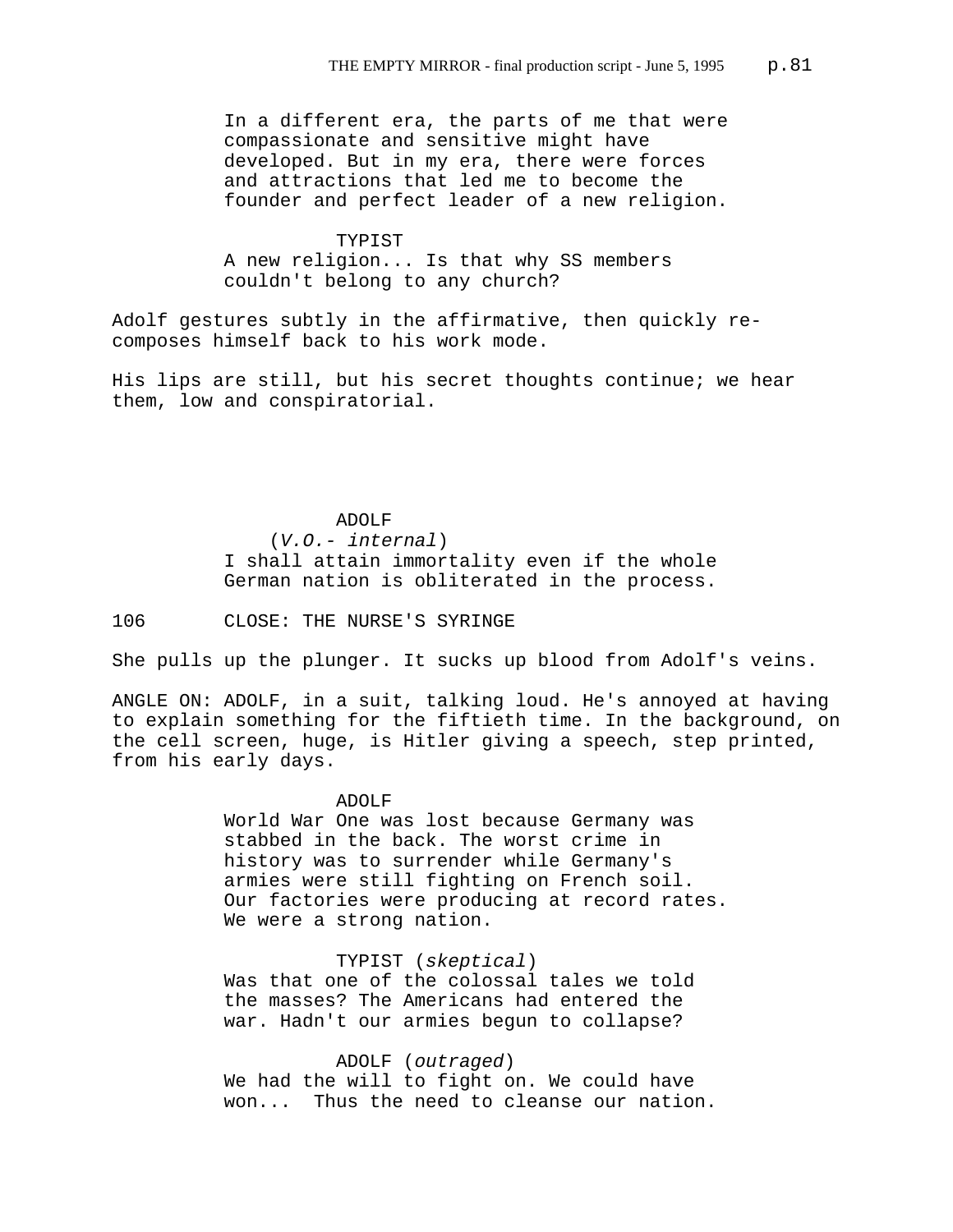The Jews, Gypsies, the retarded. Germany must be pure.

TYPIST With our purified Germanic nation, why did we fare so poorly in World War Two?

Adolf can't answer. The screen behind him goes black.

#### TYPIST

During the first World War, Germany was never invaded. Yet by the end of the second, we were overrun by foreign armies, our cities and towns were bombed to rubble. Millions of German women were raped by invading Russian soldiers. Over five million Germans had been killed.

ADOLF The German officer corps turned out to be a pack of mutineers and cowards.

#### TYPIST

But the officer corps was pure German blood.

Adolf glares, his anger building to irrational rage.

ADOLF (*yells*) If I hear the words -- "the most complete and utter defilement of a nation" -- one more time, I'll scream!

TYPIST (*contemplative*) Five and a half million Germans...

Adolf spins away from the Typist, turns toward us, starts walking quickly. We dolly quickly back with him.

107 LOW ANGLE, ADOLF WALKS FASTER AND FASTER

Now he's in his military outfit, leaning forward, walking as if up a hill (shot with actor on a treadmill - close to his face)

He thrusts his arm out, two fingers jabbing forward, and SHOUTS AT THE TOP OF HIS LUNGS.

> ADOLF TROOP STRENGTH...!!!!? I don't give a DAMN about TROOP STRENGTH!!! You are a general in the army of the Third Reich.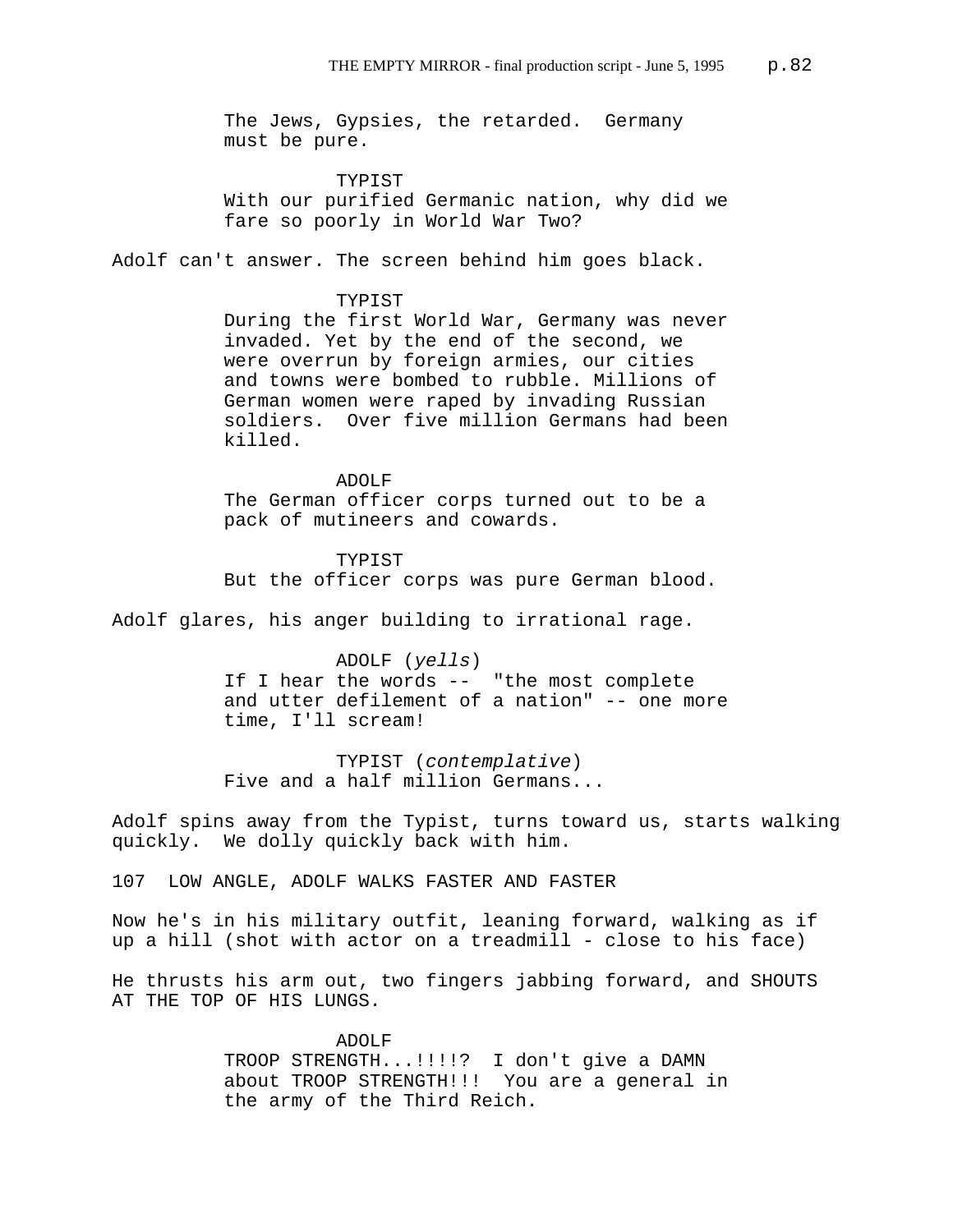A German officer! An instrument of conquest! Invincible! If you even mention retreat, you're a coward... a traitor! A JEW!

HIGH, WIDE ANGLE

from high over Adolf's shoulder. The cell is empty. There is no one on the receiving end of his furious diatribe.

> ADOLF Retreat is not acceptable! Losses can never be too high! Only success guarantees vitality! I am a man who knows only one thing:

CLOSE ON HITLER: Adolf's face goes extremely red.

ADOLF STRIKE! STRIKE! AND STRIKE AGAIN!

NEW ANGLE: ON HIS MOUTH, OFF ANGLE (spit spraying)

ADOLF (cont'd) This is a battle of will! A fight for existence! A FIGHT TO THE DEATH!

He spews his last words at peak intensity, then coughs violently, hacking up phlegm.

Then he is spent. He stops several paces away from the camera. Panting, exhausted, dripping with sweat.

His right hand moves to his chest, rests there, claw-like, as if he's in pain. But he seems to have escaped the voices of accusation.

#### TYPIST

I've always wondered... Late in the war you issued an order to level every German village, burn every church, destroy every home in the face of the Russian invaders...

ADOLF (*gasping for air*) Standard military procedure. To deny the Slavs the spoils and satisfaction of conquest.

TYPIST Destroy every German home?

ADOLF (*last gasp*)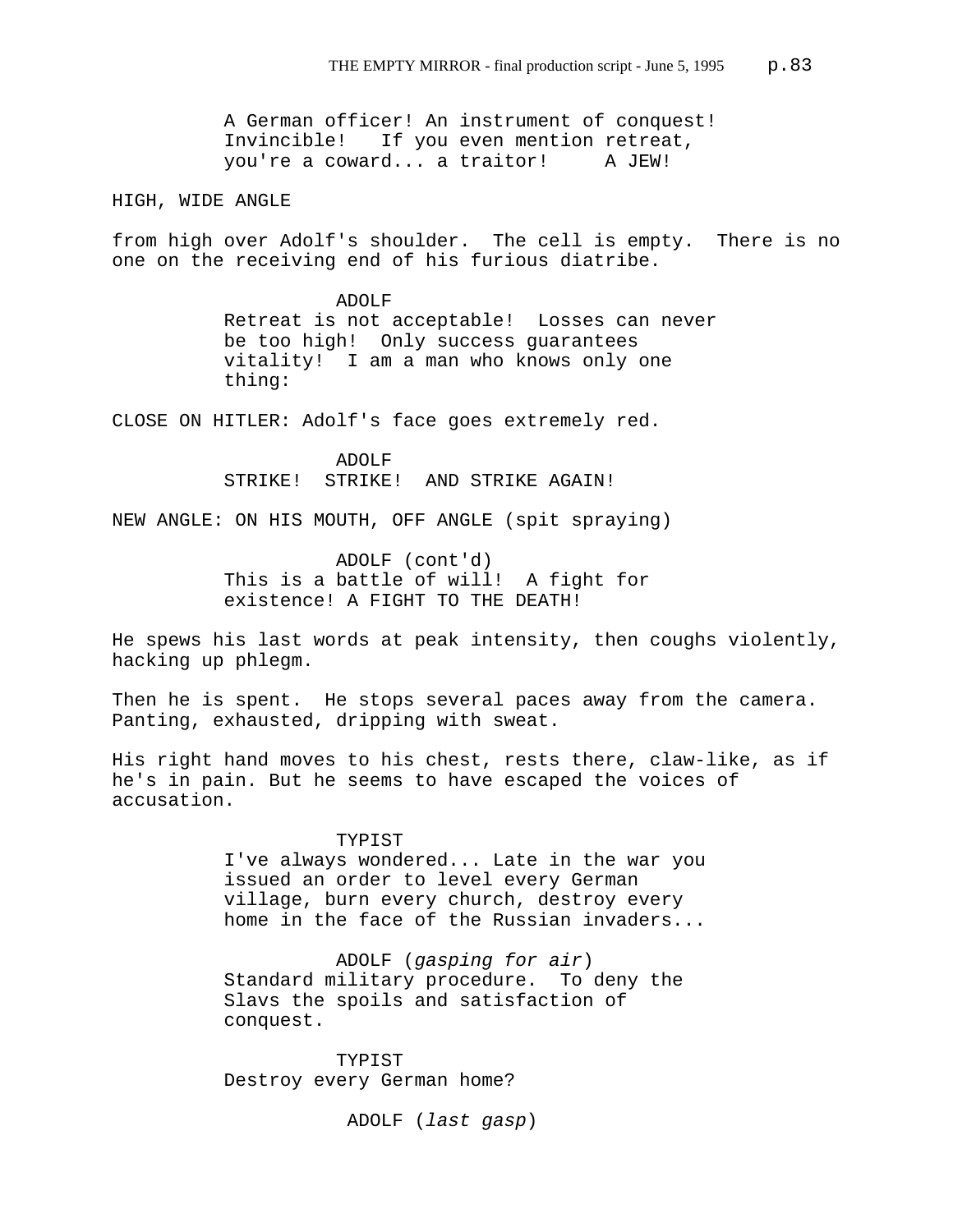Every defeated people must die to be reborn and begin anew. When Albert Speer disobeyed this order, he betrayed German history and the German people.

TYPIST That would mean your final public policy for Germany was national death.

Adolf's body goes completely limp.

DISSOLVE TO:

108 HITLER - MID-TIRADE (INSERTED STOCK FOOTAGE, SILENT)

In his mightiest speech voice:

ADOLF (*V.O.*) Never again will there be the stigma of cross-fertilization. The mix of good blood with bad. Never again! NEVER AGAIN!

His last line is thunderous.

109 ADOLF - SITTING, STARING OFF INTO SPACE

EVA

Adolf is in deep despair, agony.

ON THE CELL SCREEN (seen in fragments only): Dark, obscure images of unrecognizable machinery from the 1930's.

Adolf is sitting on the step-stool next to the projector, facing mostly away from the cell screen.

We hear APPROACHING FOOTSTEPS. Eva appears on the other side of the projector beam, veiled by the brightness projected on the dust in the air.

Wolfie?

ADOLF (*not all right*) I'm all right, Eva... Go away...

EVA But Sweetie... Why are you...

ADOLF It's... I... Artistic anxiety.

We see her back into the darkness.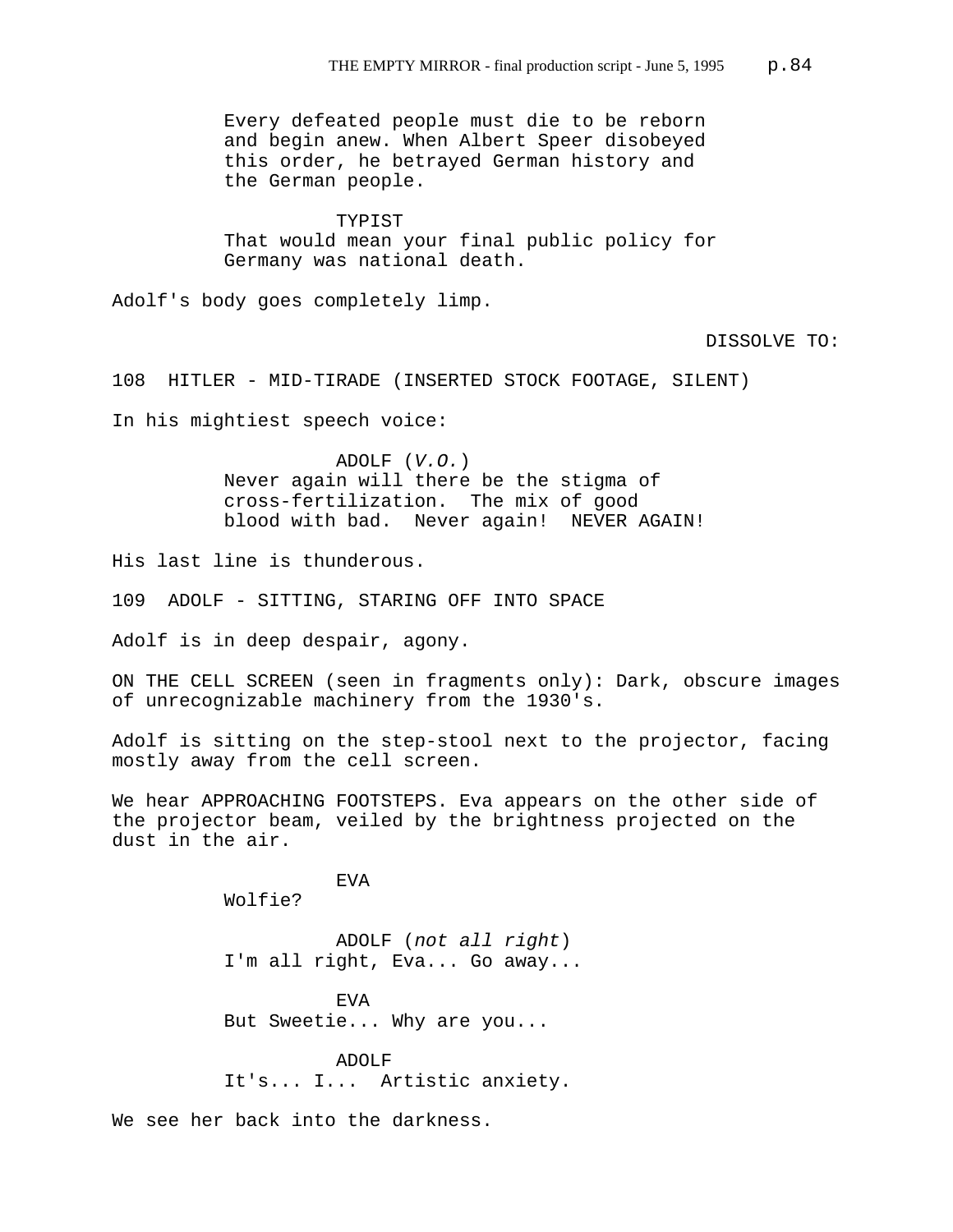110 ADOLF'S HANDS FRANTICALLY PULL FILM OFF A TAKE-UP REEL

We look through the spinning wheel at Adolf's face. He's eyes madly scanning the images on the film for something specific.

INSERT: One of the images is a small white coffin.

ON THE FLOOR: The ribbon of film tangles in a pile.

DISSOLVE IN a feint image of Von Stuck's Medusa, with hair of serpents, and then an equally feint image of Klara Hitler.

FINALLY, DISSOLVE TO:

111 A MUD COVERED SNAKE WEAVES THROUGH THORNY BRAMBLES

We PULL BACK and RISE up, discovering more of the thicket, and then a tiny white coffin on an adult-sized rack (cold mist cascading onto it from above).

We look over the coffin to discover the face of a young boy, whose eyes are unusually light, like Klara Hitler's. This is YOUNG ADOLF, eight years old. His hair is greased back, but a few sprigs have fallen forward. He wears a turn-of-the century suit, with a flower in its lapel. He stares straight ahead, sadness in his eyes.

We PULL BACK to see that he is standing in a graveyard (projected backdrop) with the casket, all alone.

CLOSE: He raises his hand and flattens his hair, away from the part in both directions (as the adult Hitler did).

ON THE CASKET: The snake crawls across the white surface, leaving a filthy smear, then down toward Young Adolf's legs.

111A THE JAILER WATCHES ADOLF FROM A DARKENED CORNER

MOVE DOWN and discover a large, black GERMAN SHEPHERD, growling, but muzzled and leashed at the Jailer's side.

Adolf's hands move over photos of himself looking stern. 2Another page turns: Another angry photo. Very similar. Another photo... Another.

112 SILHOUETTES OF HITLER YOUTH AGAINST THE CELL-SCREEN

They face away from us, toward the cell-screen. We TRACK along behind them as if the camera is from Adolf's POV.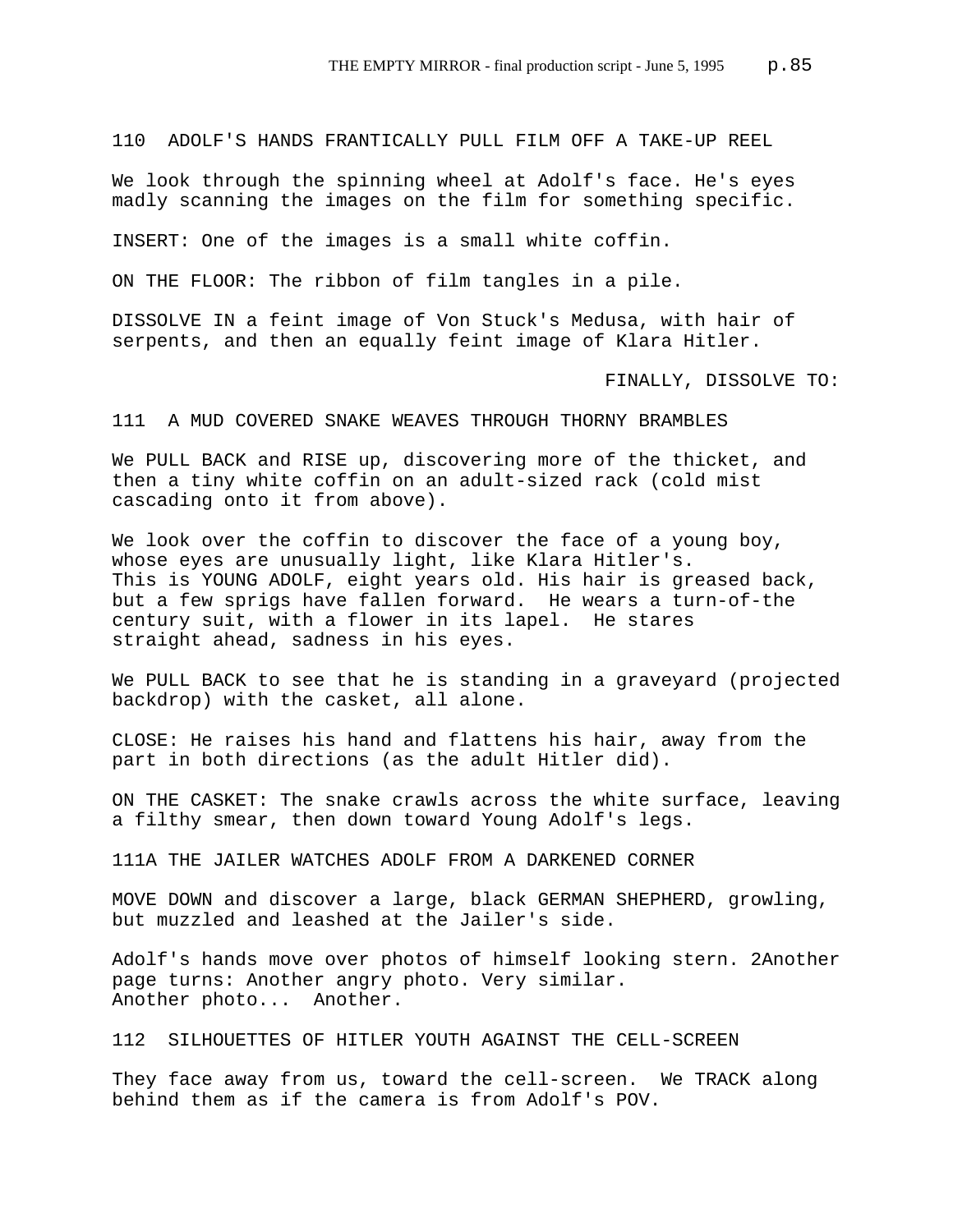He speaks conspiratorially, divulging delicate information.

 ADOLF Never forget what you're about to hear. Not only was the Third Reich the most filmed event in world history, it was also the most carefully edited.

We reveal Adolf. He paces behind them, in their shadows.

#### ADOLF

This is the magic..... In 1926, when walking up to a podium for a speech, I stumbled. This film footage I personally impounded.

ON THE CELL SCREEN: footage of Adolf at his public best.

### ADOLF

On unbearably hot days, when I would sweat, the footage would not only be edited out, but physically eradicated. Any error in a speech, any miscue, had to be eliminated.

IN THE CELL, Adolf has stopped near the end of a row.

## ADOLF

What is preserved on film, remains in men's minds. Flawless speeches. Unflappable will. One hundred thousand cheering citizens. Women in tears. An unassailable Thor, thundering from the tower.

This in contrast with the Adolf we're watching, who is "unedited" rumpled, a little bit off... not perfect.

# ADOLF

Future fuhrers must understand: no matter how carefully you plan and execute your production, and no matter how good your people are, you cannot control a change in lighting due to unexpected weather conditions, or that a car stalls in a parade, or a background person carelessly stares into the camera. You can never get it exactly right.

He lowers his voice, whispers to the closest boy.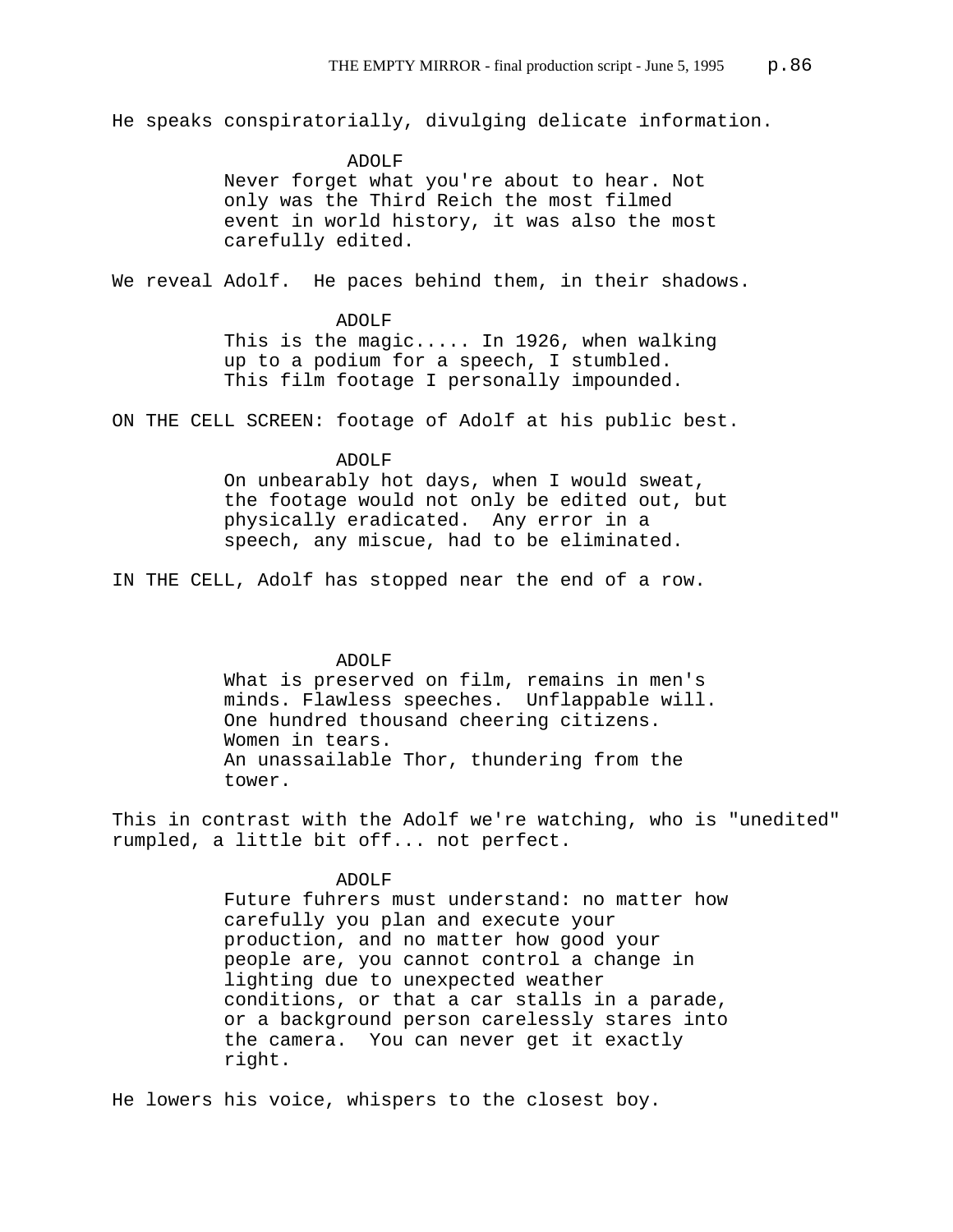ADOLF But with editing.... The Black magic... I have edited the imagination of people not yet born. The original footage, the original reality, the truth.... is now lost to them forever.

BLONDE ARYAN BOY In a way, the out-takes, the flaws... These were like the Jews.

ADOLF I never thought of it like that.

CUT TO: Autographed 8 1/2 x 11 photos of Hitler are handed to the first girl in line. We DOLLY along as each girl takes one and passes it down.

DISSOLVE TO: Four metal eagle/swastika flag-pole tops, passed similarly down the row of boys. We dolly with them as they're passed down, keeping them centered in our frame.

DISSOLVE TO:

# 113 A "NEGATIVE" OF SHOT OF A GRAY RECTANGLE

Two men slowly become visible inside the rectangle. We realize it's a window. But everything's still in negative.

DISSOLVE TO THE POSITIVE OF THE SAME SHOT

The two men are in a booth that sits in the middle of the cell. They're under a single bluish overhead light: Adolf sits in a chair, wearing his double-breasted suit. Near him, stands a tall man, wearing the striped uniform of a concentration camp prisoner. Adolf is talking to the man, but we can't hear -- the booth is soundproof.

A silhouetted figure steps into the foreground of our frame, watching these two men: Adolf. Watching himself with the tall man.

Looking over Adolf's shoulder, we notice more about the tall man. His cheeks are hollow and his wrists and neck are bony. His hair is short. He is stooped over slightly at the waist.

FADE TO BLACK.

### 114 CLOSE: HITLER - FRANTICALLY WASHING HIS HANDS

## ADOLF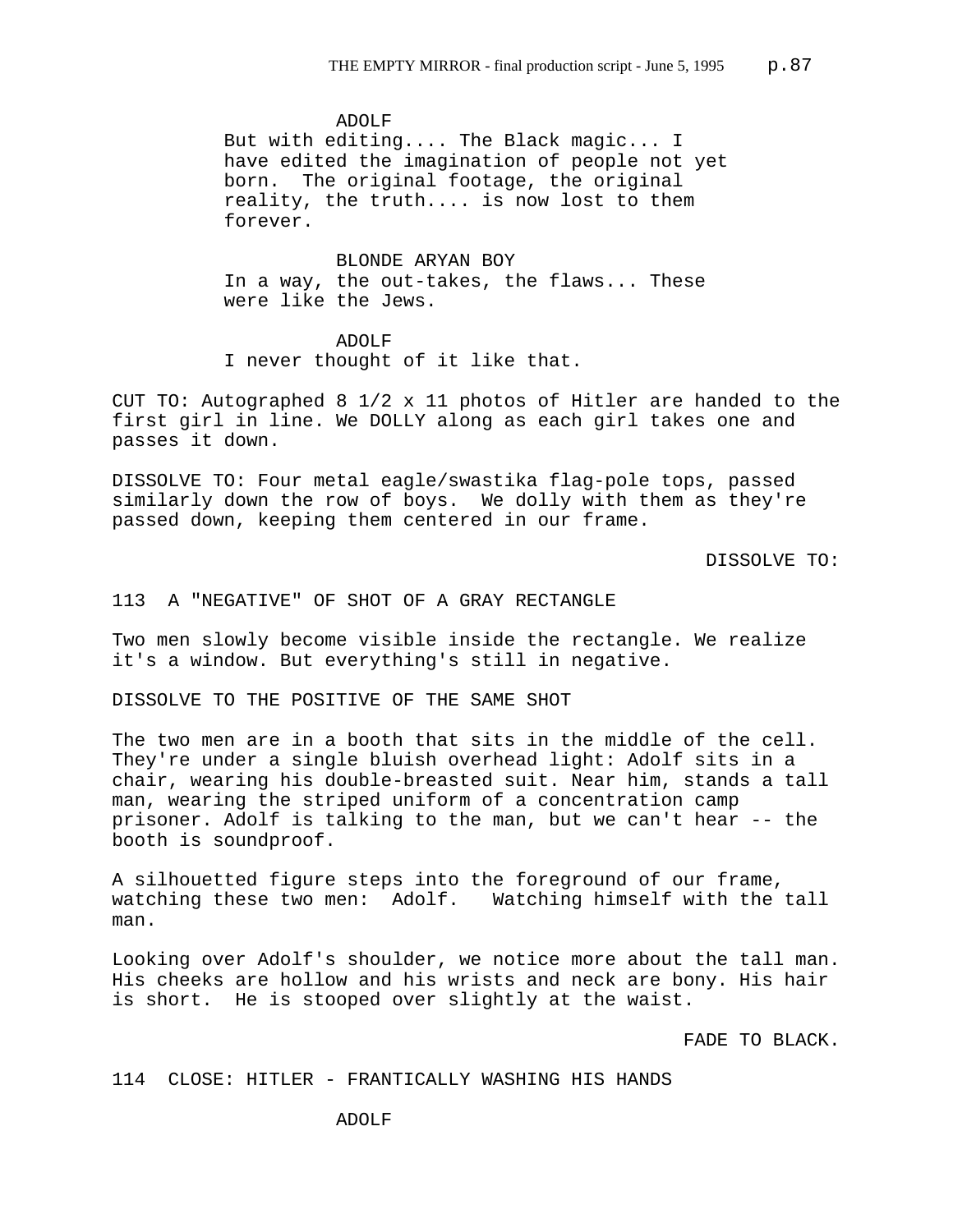I dealt with pain by causing pain. (*O.S., breathless*) No, no... Ex that out.

Adolf finishes washing, paces. His hand on his temple.

ADOLF It is a ridiculous notion. (*the Typist catches up*) That personal pain causes one man to injure another...

SOUNDS: The concussive blows we previously associated with his father terror.

115 ADOLF STANDS IN A COLUMN OF LIGHT, DELIVERING TREATISE

He uses extreme, dramatic gestures, almost like "flexing" for each statement. After each declaration, a STROBE flashes RED that washes out the image, then a frozen image of the "pose" appears in negative. As he starts to move again, we dissolve to the "positive" image, until the next red flash.

> ADOLF (*V.O.*) To protect Germany. An act of self defense.

FLASH to RED, fade in a FREEZE FRAME in NEGATIVE. Then as Adolf moves again, dissolve back to positive.

> ADOLF (*V.O.*) To punish the German nation for undermining my charisma.

FLASH to RED, fade in a FREEZE FRAME in NEGATIVE. Then as Adolf moves again, dissolve back to positive.

> ADOLF (*V.O.*) To guarantee my singular place in history.

FLASH to RED, fade in a FREEZE FRAME in NEGATIVE. Then as Adolf moves again, dissolve back to positive.

> ADOLF (*V.O.*) To take their breath away... The broadsweeping historical gesture.

FLASH to RED, fade in a FREEZE FRAME in NEGATIVE. Then as Adolf moves again, dissolve back to positive.

ADOLF (*V.O.*)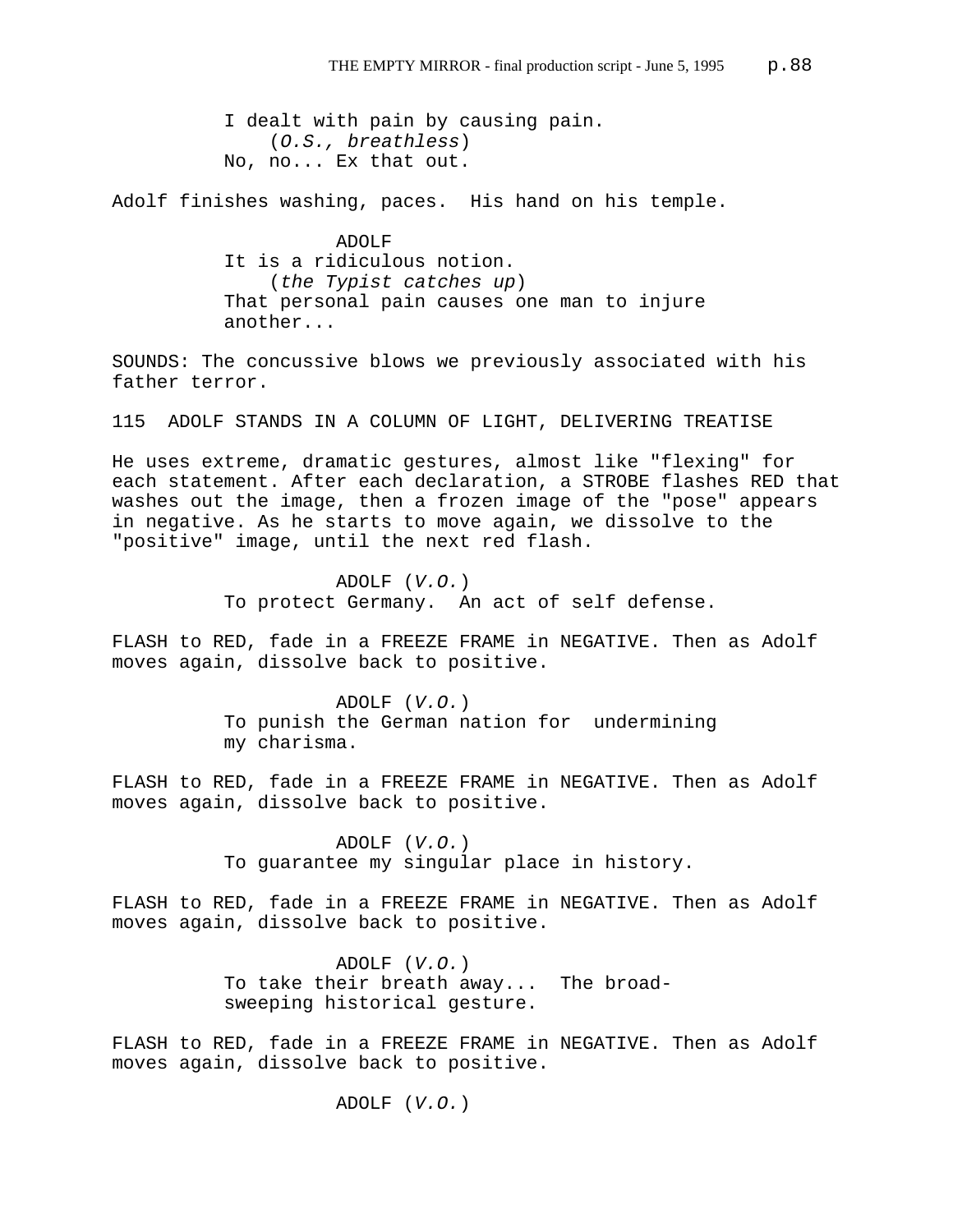As the dream of conquest faded, the SS needed a new mission to sustain vitality.

FLASH to RED, fade in a FREEZE FRAME in NEGATIVE. Then as Adolf moves again, dissolve back to positive.

> ADOLF (*V.O.*) To brand the German people with this crime for all time.

FLASH to RED, fade in a FREEZE FRAME in NEGATIVE. Then as Adolf moves again, dissolve back to positive.

> ADOLF (*V.O.*) To add my chapter to the history of the chosen people. Their eternity is my eternity.

FLASH to RED, fade in a FREEZE FRAME in NEGATIVE. Then as Adolf moves again, dissolve back to positive. A voice speaks from behind the camera - Freud.

> FREUD (*O.S.*) What about your fear of being one quarter Jewish? Where did that fit in?

ADOLF My final enigmatic act. My postwar surprise to the world.

FLASH - THEN WHITE TO RED

116 SERIES OF IMAGES

*The cell walls bulge slightly from external pressures, crumbling slightly. Fire "waves" in extreme slow motion (black & white). Abstract images of the bodies of the twelve blonde women. A flash of made-up eyes: the Woman in Black She rises into frame - her black dress overtaking us.*

117 BLACK FRAME

Adolf walks away from camera, formerly blocked by his back.

We discover a body, lying on its back on a table, covered by a white satin sheet.

Adolf blocks our view of the head end of the body.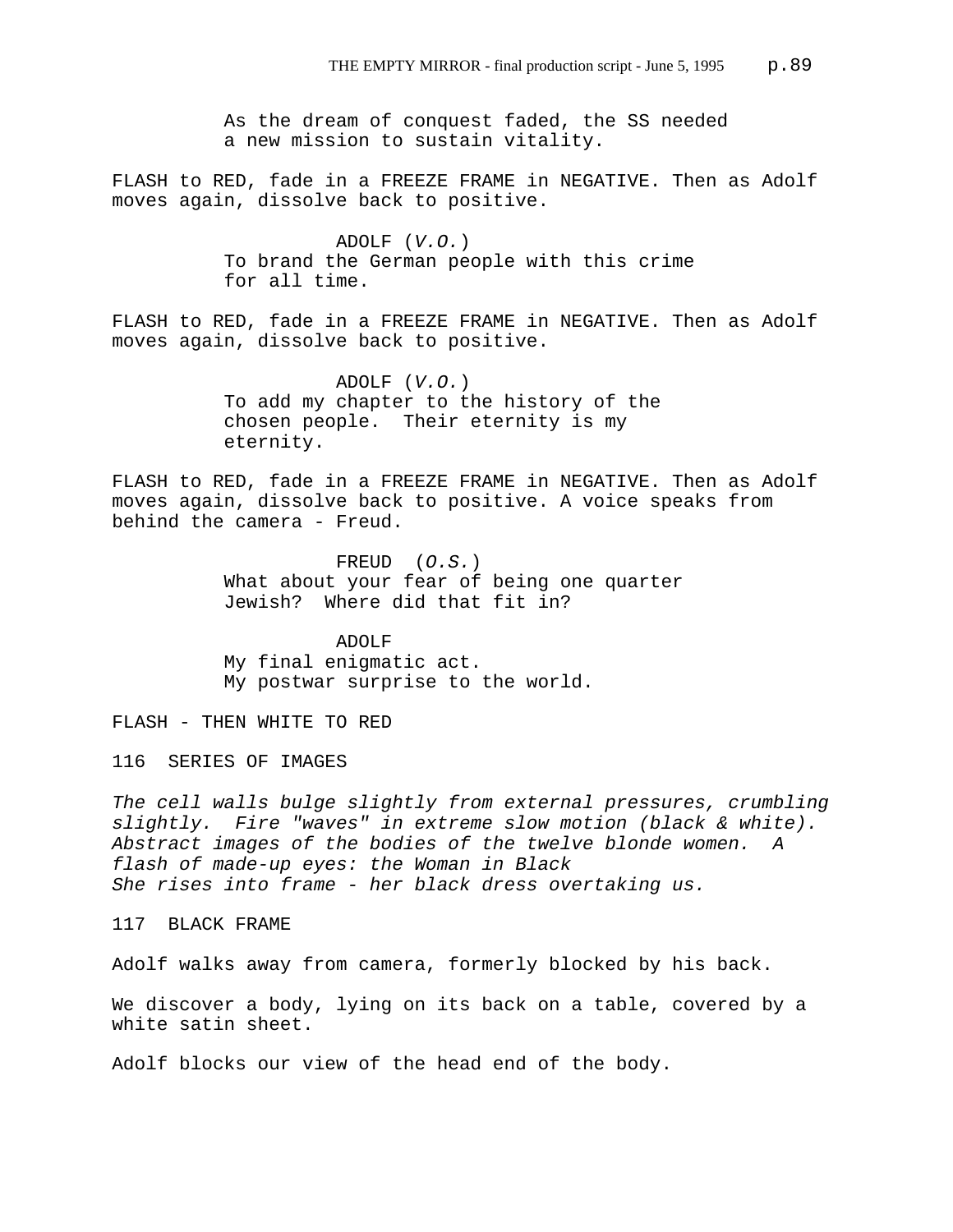FROM DIRECTLY OVER ADOLF: A slight breeze may cause the soft, silky material to shimmer. The contours of the sheet make it plain that the woman is naked under the cloth.

Adolf walks around the table to the other side. He stands at her waist, extends both hands out, his left hand rests on her stomach, his right rests on her head. Slowly, he brings his hands together, allowing them to glide along just above the surface of the woman's body.

As he does this, the CAMERA BOOMS DOWN to below the body, then TILTS UP to Adolf. He raises his hands, as if in prayer, his eyes on the woman's covered head. There is sadness in his expression, but no tears.

He sits heavily on a stool near the table on which she lies, then slowly reaches toward the head, gently pulls back the sheet. The sheet moves through the bottom of the frame.

Then, with sudden violence, he yanks the sheet away. (part way through the motion, becomes extreme slow motion)

OVER THE WHITENESS

FREUD (*pre-lapped*) What do you mean when you say, "erotic affinity with death?"

#### DISSOLVE TO:

118 THE CAMERA MOVES ALONG THE FLOOR

Discovers Adolf near the opening in the wall, barely lit.

ADOLF Unspeakable desperation... Anxiety. A hungry wolf, out to kill, eat and survive.... That I could sit calmly at a party rally and then get up to speak. This was the true triumph of my will. ADOLF (cont'd) By comparison, the conquest of France was nothing.

He turns to the opening.

DISSOLVE TO:

119 A SOFT-FOCUS FIELD OF COLOR

It's part of a painting. Working at his self portrait.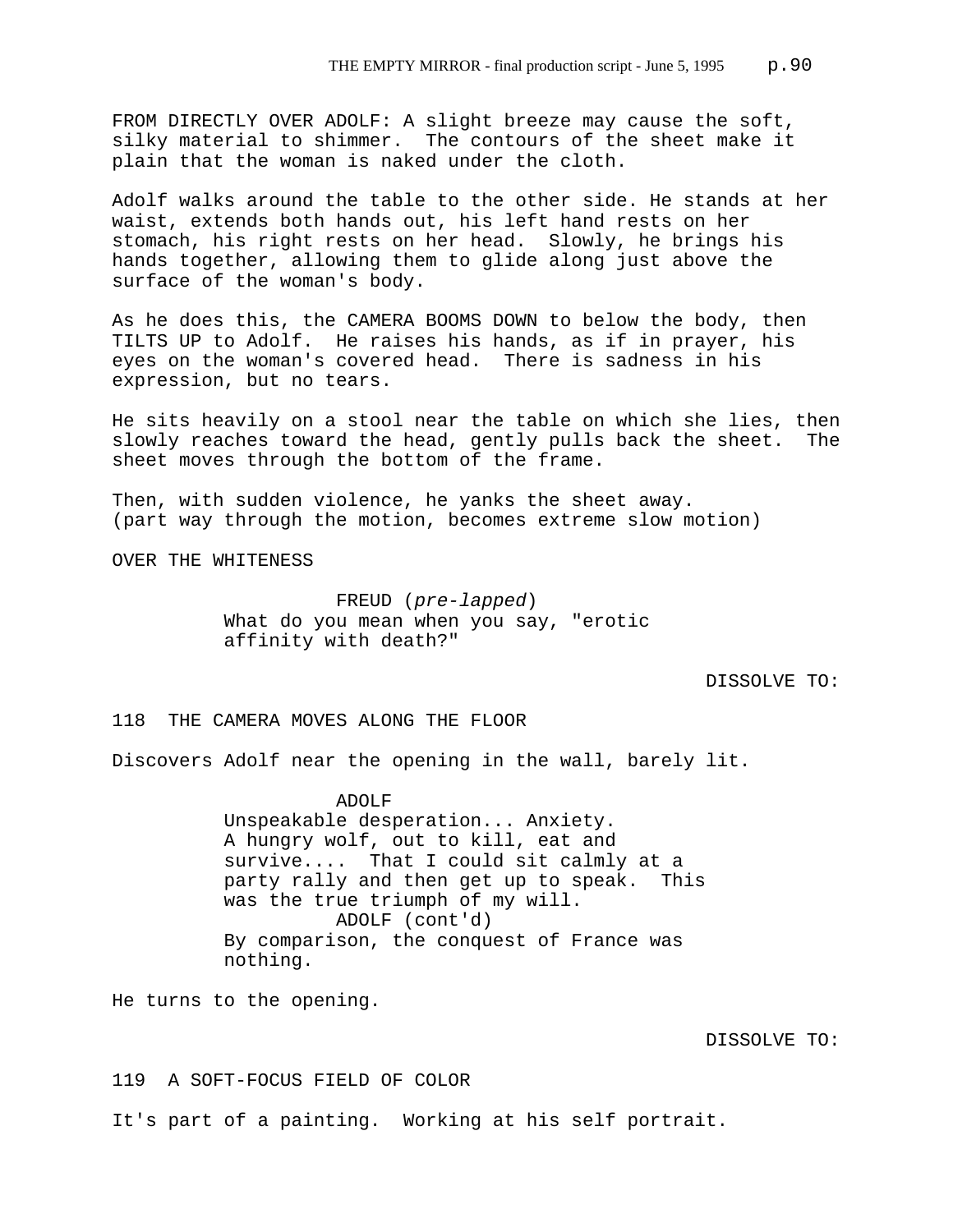ADOLF (*defensive*) ...because it doesn't matter if an idea is true or false, only that it serves my purposes.

Adolf is dissatisfied with his painting. Frustrated, he dabs cotton into paint thinner, begins to smear a large portion of his image, creating something unintentional: A half-distorted, impressionistic piece of modern art.

> FREUD (*sympathetically*) But members of your family suffered from mental illness. Didn't you fear insanity?

ADOLF I wasn't put in a lunatic asylum I created a lunatic asylum.

120 ADOLF'S HEAD MOVES DOWN THROUGH SPACE

(similar to the Swarthy Man), ends up in Eva's arms, against her chest. The camera keeps moving past them, into blackness where his body would be.

> ADOLF (*O.S.*) What desperate void draws me to you... to conquest?

121 ADOLF LOOKS AT HIMSELF IN A MIRROR

CLOSE: Adolf pulls his lips back from his teeth with one hand, brings up a magnifying glass so he can see them in the mirror greatly enlarged.

> ADOLF If I had not been ashamed to smile...

121A ON HITLER AT THE MIRROR

He's at the junction between Speer and primitive. He seems fragmented, disheveled, out of sorts. (the lighting is shadowy, dark; the mood is nightmarish).

CUT TO: A HAND LOWERS THE STYLUS ON THE VICTROLA. WAGNERIAN MUSIC fills the cell.

AT HIS MIRROR, Hitler turns to find the source of the music.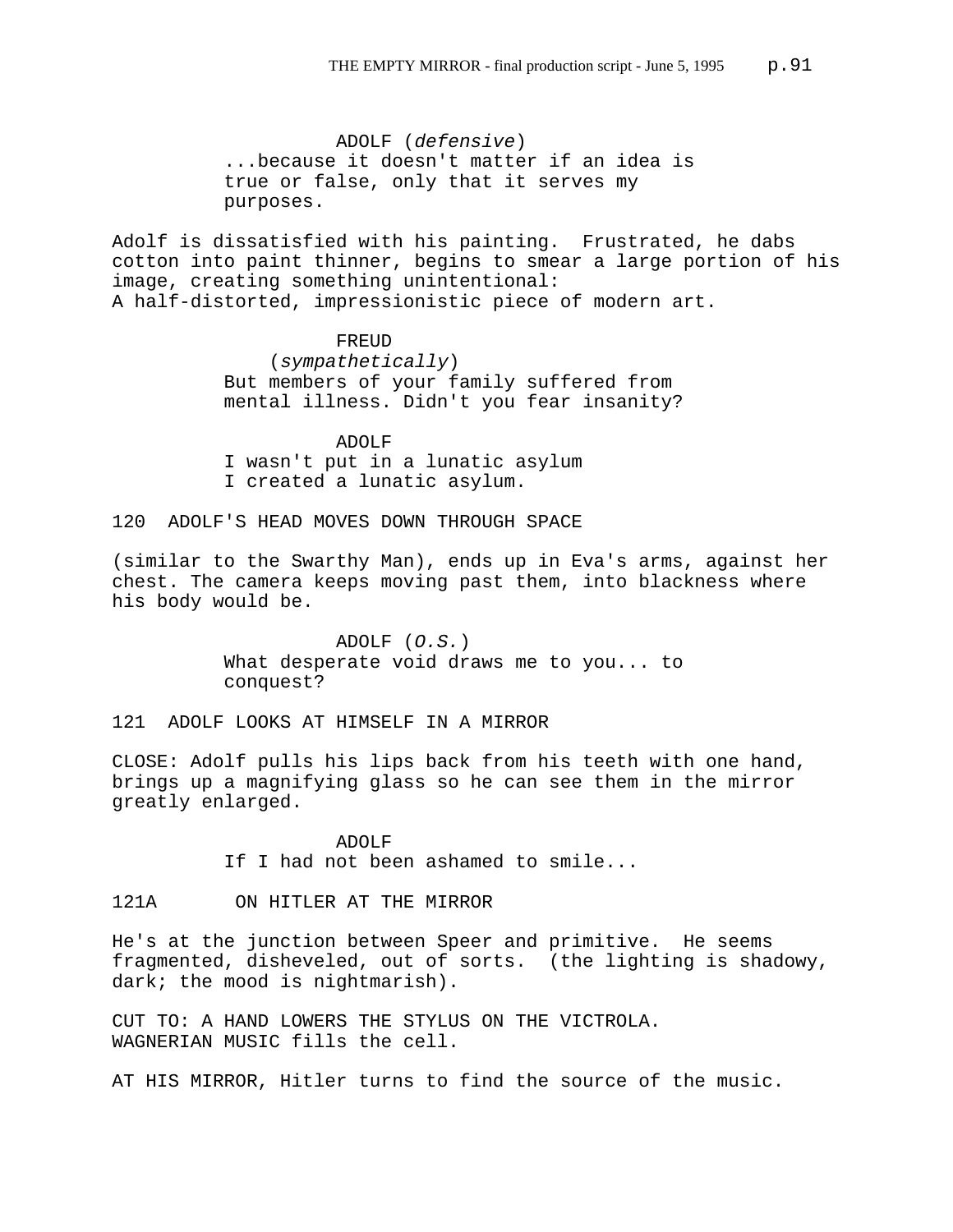AT THE VICTROLA: We tilt up to find Goebbels in CLOSE UP looking down at the machine. He turns and smiles at Hitler.

CUT BACK TO A WIDE SHOT: Of the two giant statues standing at the end of the cell.

ON THE CELL SCREEN (REAR SCREEN) behind him: a huge Citizen Kane sized head of Hitler.

Goebbels beckons to Adolf with his hand, indicating something off screen.

ON ADOLF: He reacts by not.......

BACK TO GOEBBELS:

#### GOEBBELS

The first day I heard you speak, you looked at me, your blue eyes met my glance, like a flame. This was a command. At that moment, I was reborn. I knew which road to take!

Goebbels snaps his hand and a brilliant spotlight reveals the mannequin with no head atop the classical pedestal. The mannequin wears Hitler's gold party uniform, locked in a speaking pose, only the metal rod holding up its hat.

> GOEBBELS At last an epic worth writing.

ADOLF But only you, a failed playwright to write it.

ADOLF'S POV: The statues and the mannequin have gone dark. The CELL SCREEN image has fragmented.

#### GOEBBELS

There was nothing wrong with the play. The greater your failures and the more empty and desperate you became, the more brutal and grotesque the propaganda had to be to hide the truth.

Hitler turns to his reflection in the mirror. BLOOD pours down the glass, obliterating his image.

122 ENORMOUS METAL TEETH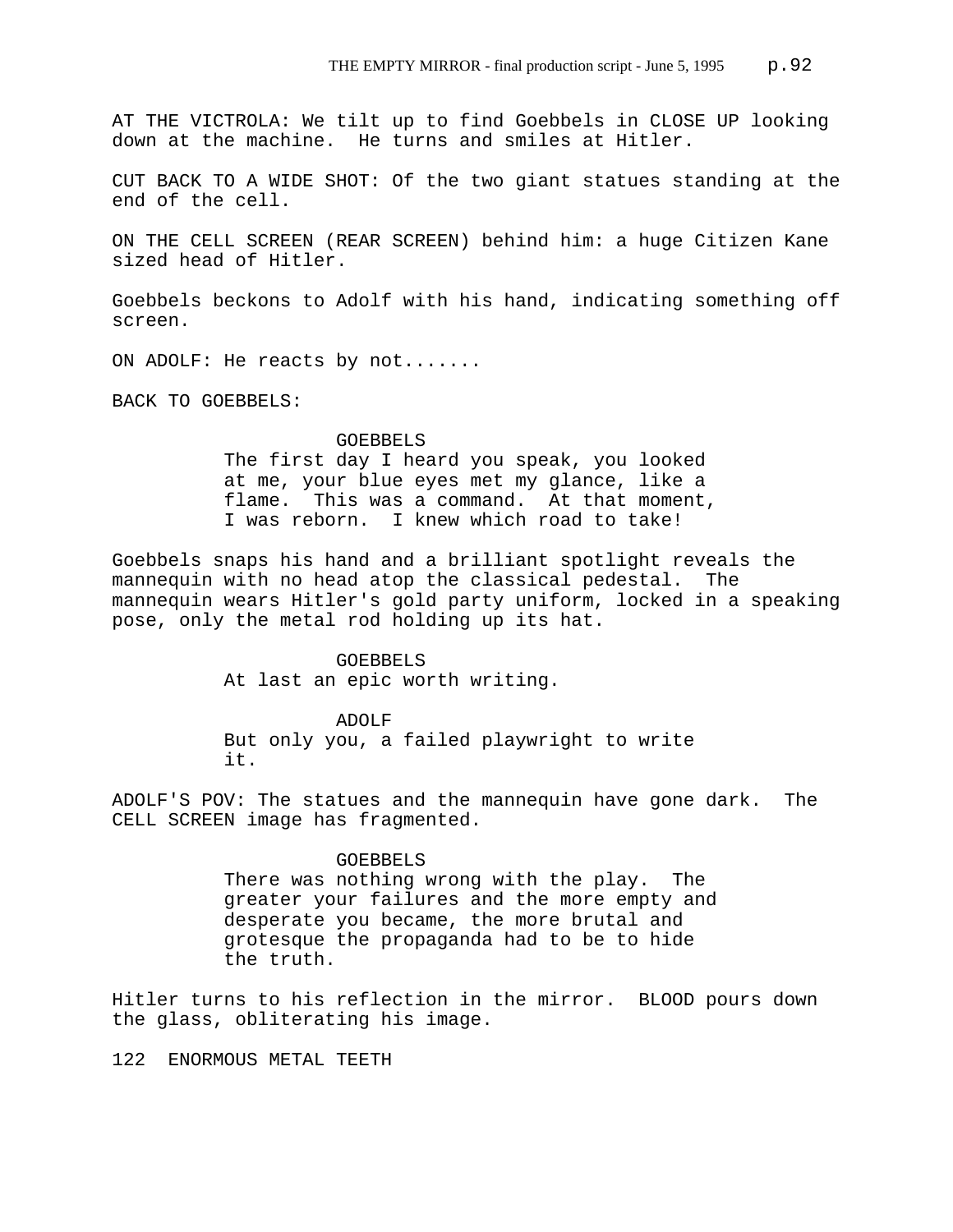inside a dark chamber. Light leaks into the chamber through angular cracks. The mechanical shapes are hard to make out. A long cylindrical shaft disappears into the distance.

There is a DISTORTED GROAN of metal; the square teeth begin to turn. This is a metal gear. We MOVE BACK along other gears and mechanisms, all interconnected, then out through an opening in the chamber, revealing that we've been inside the film projector.

123 ANGLE FROM OVERHEAD

Adolf is sitting down frame left, gulping from a large water glass, as if to quench a deep, deep thirst.

Freud remains standing behind him, suggesting the classic analytic relationship to his patient.

> ADOLF (*thinking back*) ...My mother's long, sustained moans, the shortness of breath, the occasional high, rising voice... What happens to a little boy when he hears such a thing?

FREUD At what age?

ADOLF

I don't know... Six. Or nine... He would never know whether she's experiencing pleasure or pain. (*waits for Freud to respond*) Well, say something.

FREUD Would the little boy feel shame about what his parents are doing? Or guilt for listening?

Adolf stiffens.

ADOLF

Stop. No ethics. Our Christianity is the same as your old Jewish swindle. Germany needs free men who feel and know that Wotan is within them. In their own destiny. In their own blood...

ADOLF (cont'd)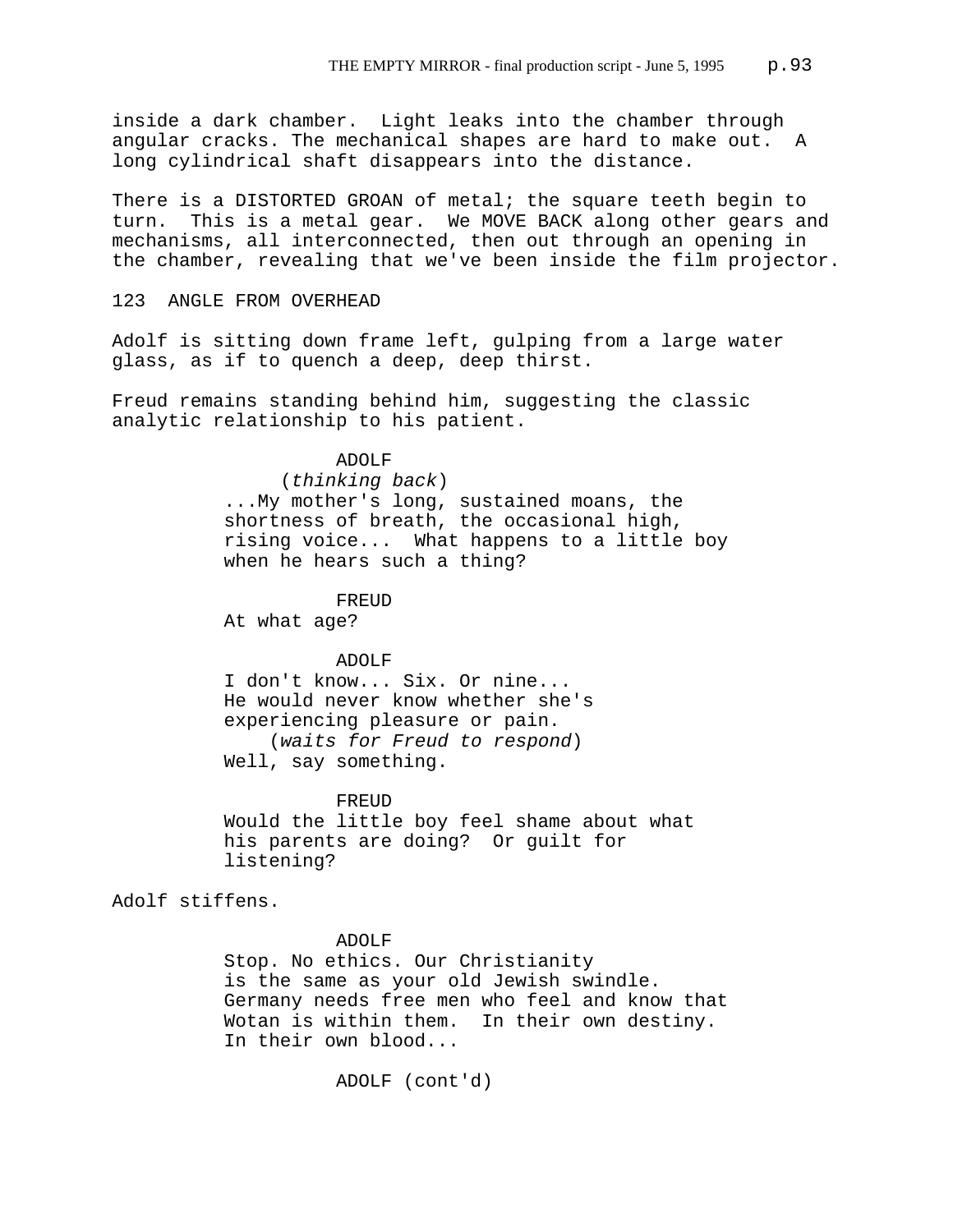One is either a German or a Christian. We cannot be both. We will tear out Christianity root and branch. Annihilate it.

FREUD Are you afraid that the Christian way of life would lead to the dissolution of masculine vitality?

Adolf glares at Freud.

ADOLF (*with sudden fury*) Bolshevik hogwash.

We HEAR the Typist typing his remarks. Freud silently scrutinizes Adolf.

> ADOLF What are you looking at?

TICK-TICK-TICK he hears the Typist's fingers. Adolf whirls, infuriated that the thoughts are "getting out."

124 THE BLONDE IN THE AQUARIUM

Adolf walks towards her. Her blonde hair floats hauntingly.

She watches him from in the water. When he gets to the glass, his fingers silently probe, yearning to merge.

125 THE WATER GLASS IN ADOLF'S HAND

Adolf's staring off into space.

FREUD Perhaps shame leads to concealment...

Again, the fingers TICKING on the typewriter keys. Again, he turns to listen. But another sound blends with the keys:

The CLICK, CLICK of high-heeled shoes on a hard floor (WOMAN-IN-BLACK musical theme).

He turns to the direction from which that sound is heard.

126 AN SS UNIFORM ON IT'S HEADLESS, LIMBLESS "FORM"

The CAMERA moves from the hat, down the spike where the neck would be, along the tie, diagonally down the leather strap, to the long knife, hanging in its scabbard from the belt.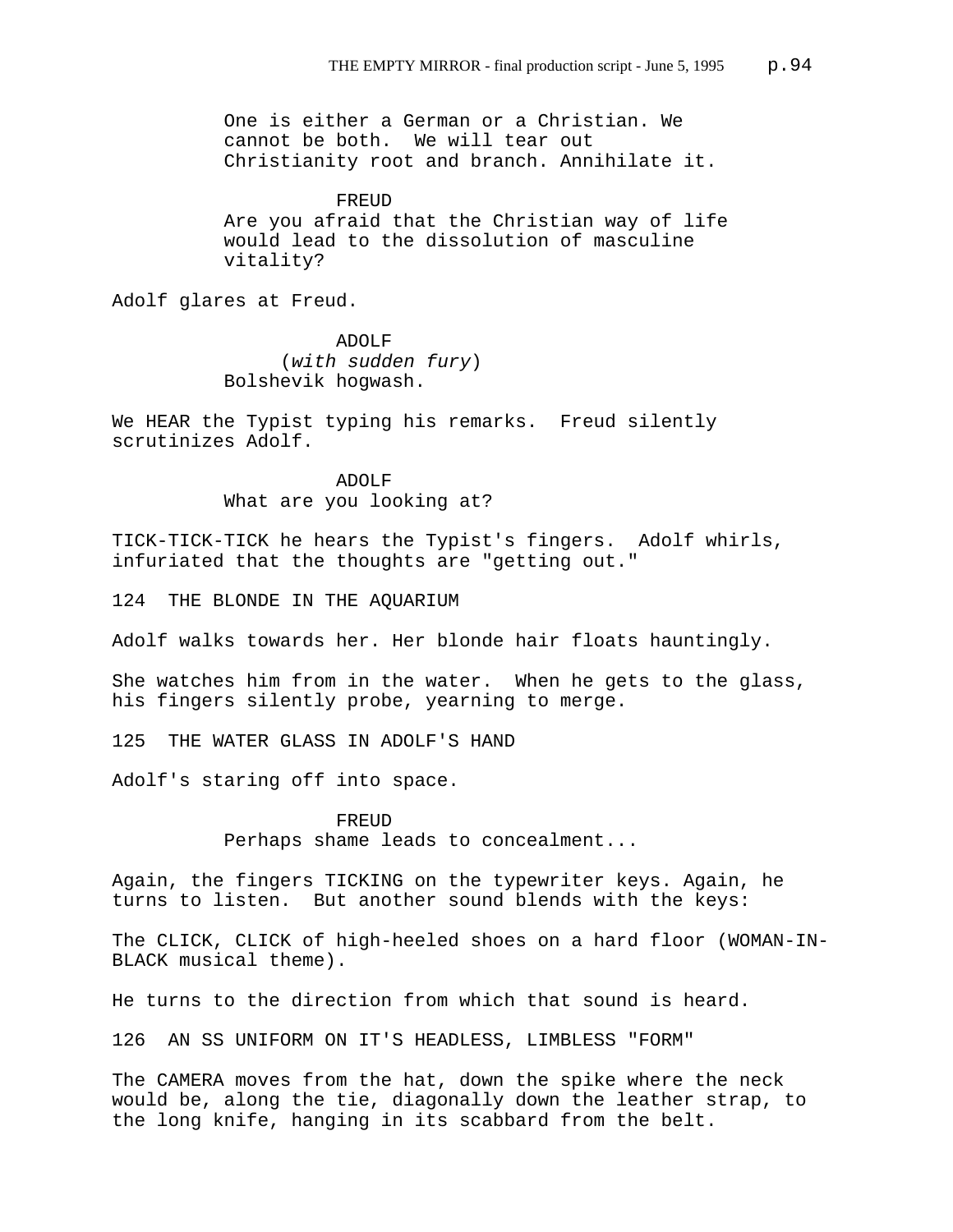The knife is similar to the ceremonial knife established earlier.

FEMININE HANDS

reach in, grasp the knife, lift it slowly from its sheath.

TRACK WITH IT AS IT MOVES THROUGH SPACE

It approaches a swastika arm band on an outstretched arm. We PULL BACK to reveal Hitler, saluting. The blade's tip slides under the swastika...

Hitler's face becomes a picture of anxiety.

The woman in black stares blankly at Adolf. She SLICES the knife through the fabric.

The swastika FLUTTERS limply through the air. ADOLF, standing nearby, feels no power from his stiff salute. He simply lowers his arm.

THE WOMAN IN BLACK

peels off her stockings.

Adolf's face has gone flat. We PUSH PAST HIM to where the wall meets the floor. The severed swastika arm band lies in tatters near seeping red liquid.

The CAMERA DRIFTS across the surface of the wall.

ADOLF (*O.S.*) What is bad, we expel from us. What is bad does not belong to us.

DISSOLVE TO:

# 127 A SIMILAR MOVE ACROSS THE TEXTURE OF A BLACK STOCKING

A shape moves towards the stocking from behind it (towards us). Comes into focus as it contacts the net: Adolf's eyes, turned ninety degrees (vertical).

CUT TO: His POV looking through the black stocking at Eva, who lies underneath him. He pulls and stretches the material to provide different views of parts of her body.

He moves the net away from his own face, presses the material around her face to distort her actual features. She nervously allows him to experiment. Part fear, part arousal.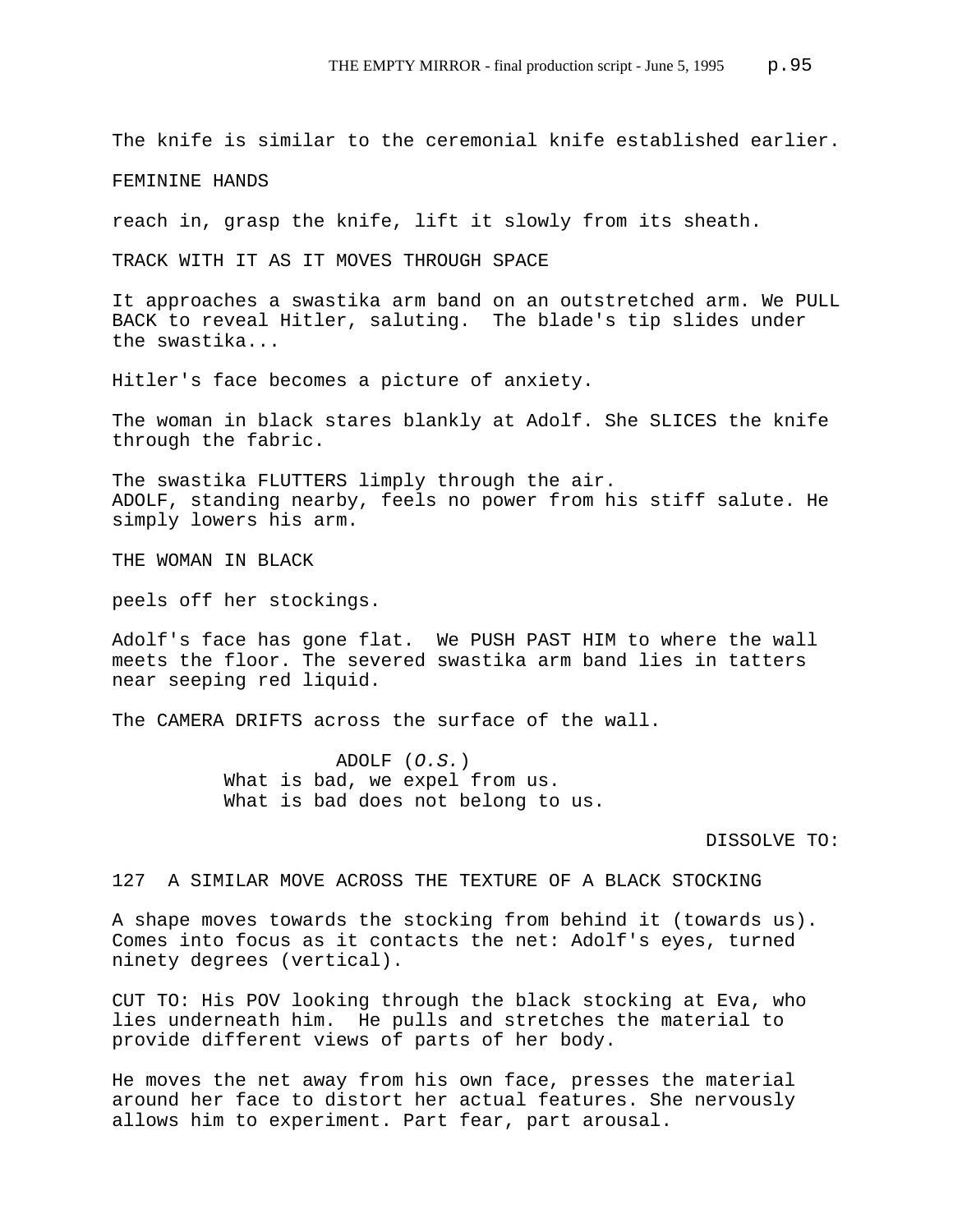He reaches into his scabbard, produces the ceremonial dagger he used with the woman in black. He stands above Eva.

We see there is blood on the dagger.

ON EVA'S FACE

She is blank, dehumanized by his action.

Adolf bends down and cuts the straps of her slip. A drop of blood stains her white shoulder.

ON HER BACK: The white slip slides off her skin.

It lands on the floor of the cell near her feet. Red liquid, and begins to soak up the liquid.

> ADOLF Germany is not worthy of me. Let her perish.

AN IMAGE FLASHES: The profile of the exotic Man's swarthy face, looking down, moving through space, very slowly.

128 FADE IN FROM BLACK TO:

*A SERIES OF SHOTS: A white light WHIPS past the lens, flaring it. Metal teeth inside the projector GRIND film.*

*A character from an Otto Dix painting HOWLS at us.* 

*Gaunt, starving, hollowed faces dissolve through each other. Hitler's face is distorted by the warped mirror. The woman in aquarium floats, still and pale just below the surface.*

FADE TO BLACK.

129 CLOSE ON ADOLF - HOURS LATER (B.G.: CELL SCREEN)

After a long moment, he runs his fingers through his hair and begins a long soliloquy.

> ADOLF (*anguished*) Russia... Russia was my abyss.

Fingers on keys hurry to record. Adolf rubs his eyes.

ADOLF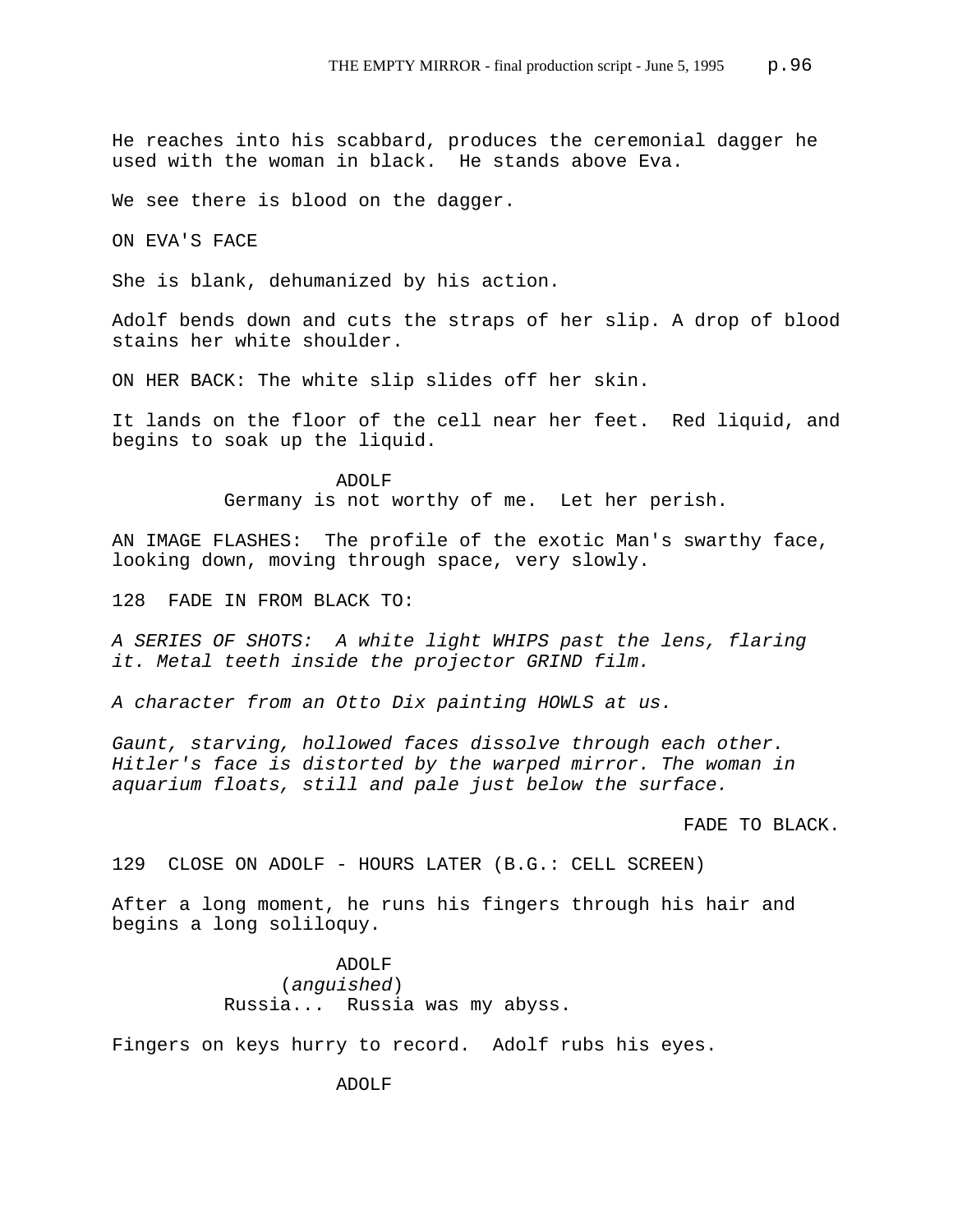It was the beginning of the end. It was the end. The dark valley of that defeat in 1941 was unbearable. The magnificent peaks... Then to fall so low... like Napoleon. Death in the snow.

ADOLF (cont'd) Since 1933, an unbroken chain of political, economic and military conquests... Waves of adulation... I was unstoppable.

But then... Russia. (slowly, shaking his head) Invincibility undone! My circle of perfection... crushed under the boots of... Slavs, no less! Stalinites. Untermenschen!

The Fuhrer Myth... ...shattered.

The typing stops.... Adolf glances over, frowns.

He takes a long breath, stands and begins to pace. He moves in and out of the light, as if dodging it.

#### ADOLF

A quarter million of my young soldiers slaughtered in the snow. My most humiliating experience. I was naked before the German people. The world. And then I had to continue with my role; to take the stage again. Only my will allowed me to remain in character.

(*he pauses*) A childhood nightmare returned...

(*thinking back*)

Running home naked from school in the snow... Hiding behind bushes -- trying to avoid being seen, to avoid ridicule, exposure.

(*he wipes perspiration from his* 

*lip, lowers his head*)

I pondered many options. Calling a world conference for peace. I could be the great peacemaker, voluntarily withdrawing to our old borders -- we would keep only Austria.

I considered retiring, going back to my painting. I longed to paint, to create, to build....

(*continues, thinks back*)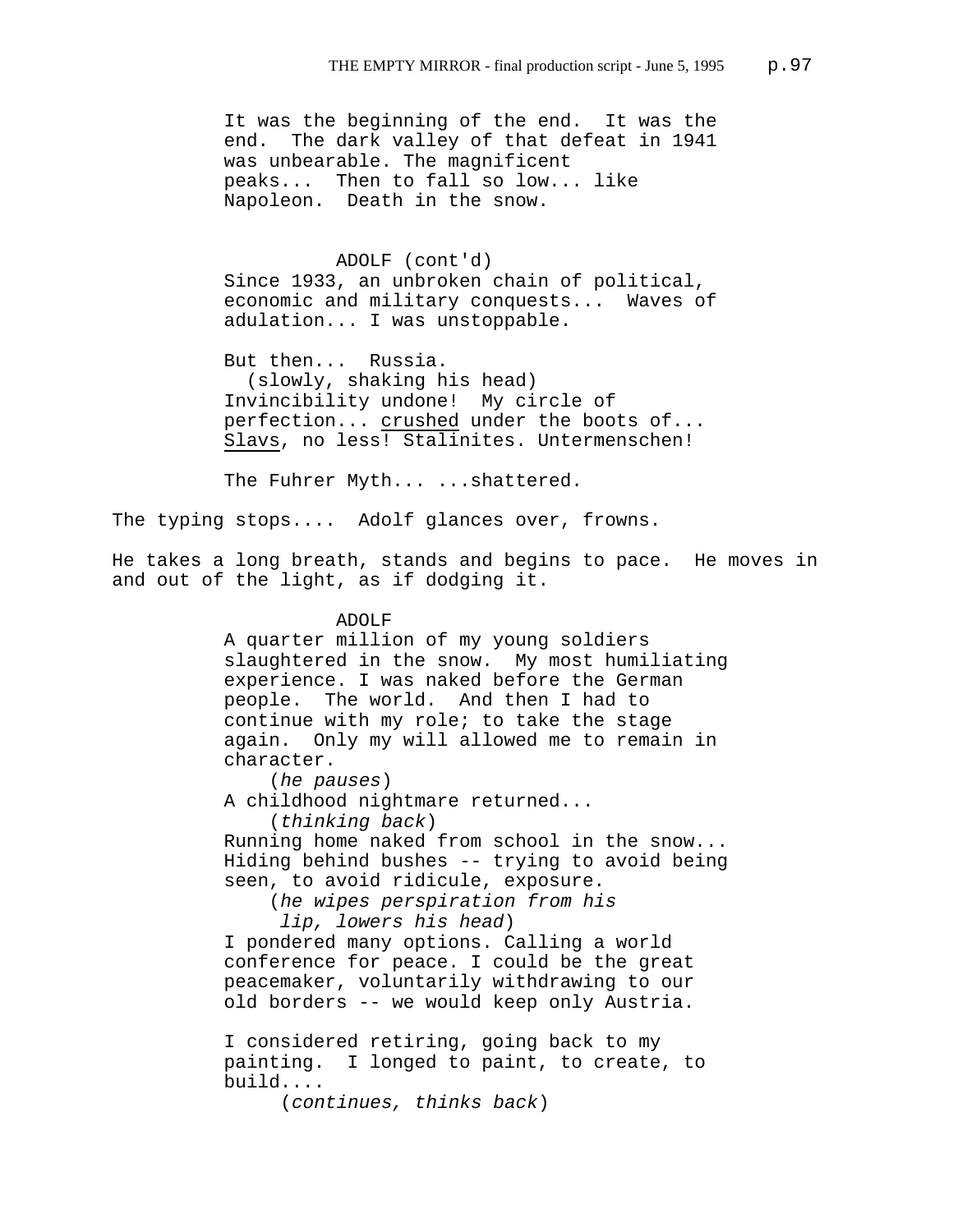I should have been an architect. Has a great ruler ever simply disappeared from the public stage, changed his identity? "Let someone else play Hitler," I thought... "Give someone else the role!"

ADOLF (cont'd) (*gestures wildly, then relaxes*) The stain of defeat would not fade.

Then it came to me... Slowly at first, like a blossom on a tree in spring. What I could do next... An old image... A primal hatred... crystallized. The answer...

By this point, he's away from the cell screen. We don't see it behind him. We only HEAR the sounds of train cars on old tracks. The WAILING of human beings.

> ADOLF It obsessed me and lifted my spirits.

A new plan for these terrible times. It was the one thought, the one idea, that brought me peace enough to sleep.

I could systematically and completely destroy all the Jews.

If my role as great conqueror had ended, a new part beckoned -- The Great Destroyer. (*a silent moment*) I would be the architect of the greatest catastrophe of all time... That's how I would be remembered, gain my immortality. (*with steely calm*) Destroy all Jews.

Off screen, we HEAR the typist stop before typing the words. Hitler notices, looks over at him. The typist begins typing again... slowly.

CLOSE ON THE PAGE: as he types: "Destroy all Jews."

Before he finishes typing:

SMASH: a test-tube of blood smashes on the ground. Before it's on the screen very long, we FADE TO BLACK.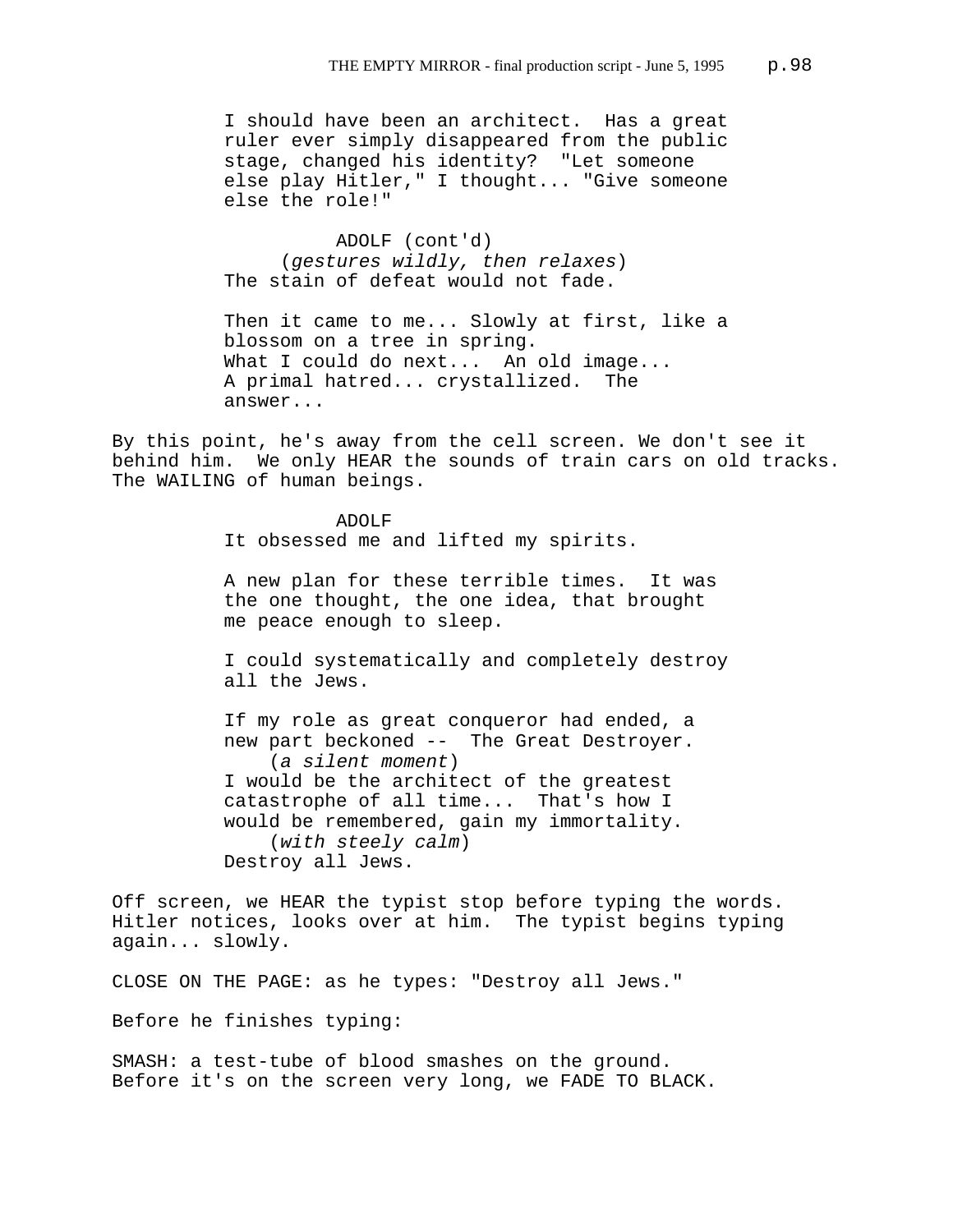OVER BLACK: Music and sound effects evoking deepest, darkest tragedy. 130 A MASK HANGS AGAINST BLACKNESS The camera moves past it, discovers more masks, each with Adolf's face in a range of emotions: Enraged. Defiant. Triumphant. Proud. Angry. Charming. Ecstatic. WE HOLD ON: The "triumphant" mask. ADOLF (*V.O.*) Stripped of grandeur... exposed.... nerve endings.... a tender fetus poked unmercifully by a long sharp, metal rod... 131 PUSH IN TO A PHOTO: HITLER AT AGE TEN, HIS ARMS CROSSED. ADOLF (*V.O.*) Sometimes it feels as if my body has been partially cut out, never grown. 132 STOCK FOOTAGE: DOLLY ACROSS FACES IN A CROWD - EXTREMELY SLOW

The faces are mid-rapture as they watch Hitler.

ADOLF (*V.O.*) We were stuck in a mutually reciprocal dream play.

Figures twirling with no ground. Images with no object.

A mass hallucination.

133 BLACKNESS - SOMETHING COMING TOWARD US

As it quickly fills more and more of our frame we see that it's a campaign poster of Hitler, just his face on a black field (note: not cell screen).

It grows and grows, until it's overwhelmingly large, then push in further, until it's just litho dots.

> ADOLF (*V.O.*) Only my image... No swastika, no party name, no program. My image stands for discipline, will, resoluteness. For Germany's destiny.

What it did not stand for was me.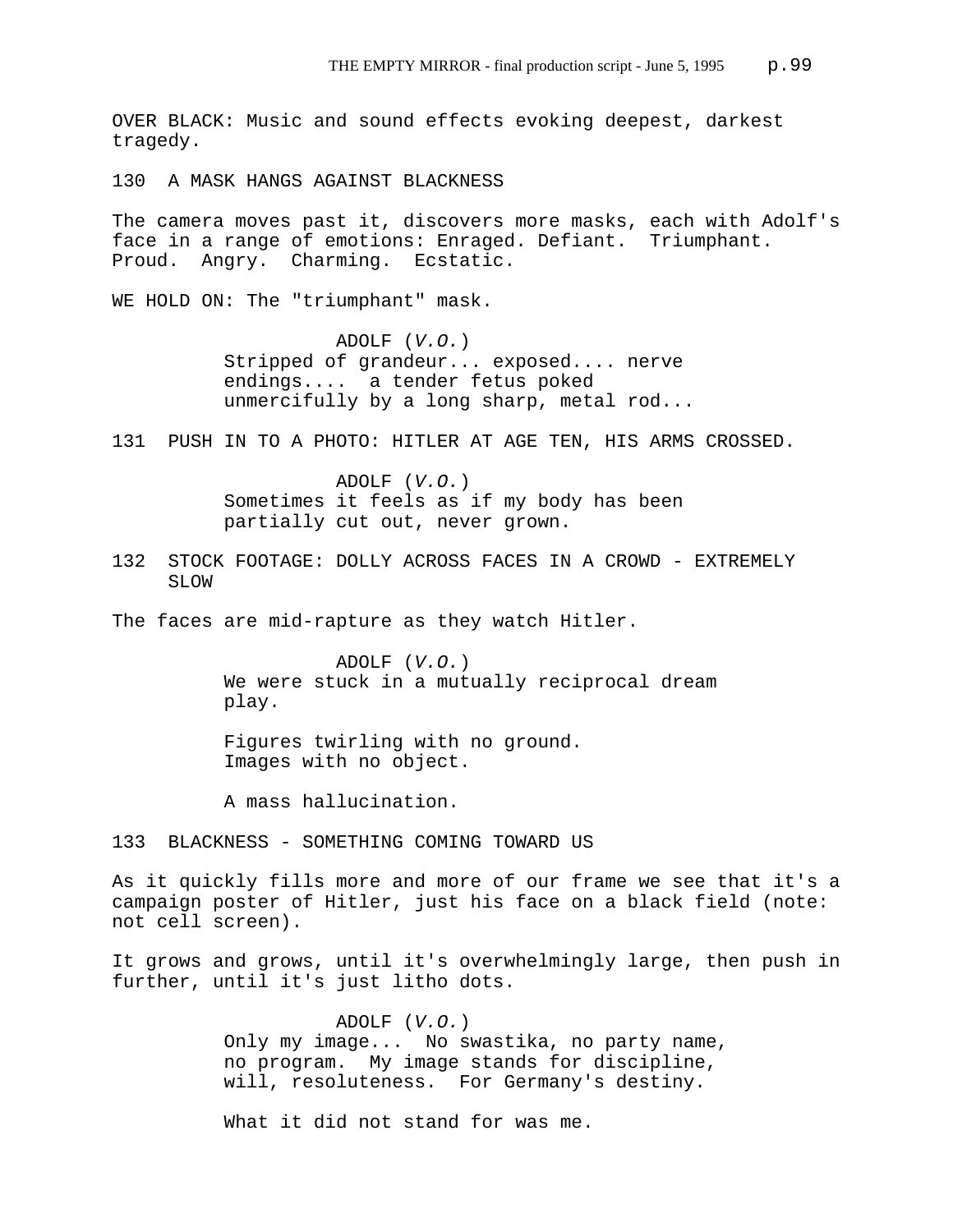134 HUGE BLOWN-UP IMAGES OF HITLER DISSOLVE ONTO EACH OTHER

ADOLF (*V.O.*) That a people would give all power... Turn their lives and wills over to a single man... It's insane.

135 EXTREME CLOSE, ABSTRACT OF ADOLF'S ACTUAL MUSTACHE (MACRO)

A sharp blade cuts through hairs in slow motion, accompanied by SCRAPING, STRETCHING, RUMBLING.

CUT TO: Extremely close on hairs falling on white porcelain.

SLOWED: Adolf slowly rises into frame, revealing his hairless lip and mouth.

His despair at seeing himself without the mustache is extreme. He feels naked. Part of the mask is gone.

He tries a posture of authority, confidence, but it doesn't fit. He jerks his arm out in salute, holding it for several moments... Then snaps his arm back. Anxious.

ADOLF CONTORTS HIS FACE, WATCHES HIMSELF IN THE MIRROR.

He speeds through different expressions: Willful. Contempt. Curiously piqued. Scorn. Arrogance. Amused. Anger. Jump-cut together. Each is convincing. But the hurt expression returns, the hair falls down again.

He tries anguish, grief. But he can't hold it. He moves his shoulders quickly up and down as one would do when sobbing, but it feels extremely forced.

> ADOLF (*V.O.*) The cruelest man is the one who has experienced the deepest personal suffering.

SOUNDS: The concussive BLOWS we've tied to his father terror.

Again, his face goes blank, emotionless.

136 CLOSE: A ROUND HAND MIRROR.

It turns to reveal Adolf in magnified distortion.

His features, enlarged out of proportion, ripple and bulge. His nose is huge, grotesque. His eye looks malignant, ready to pop.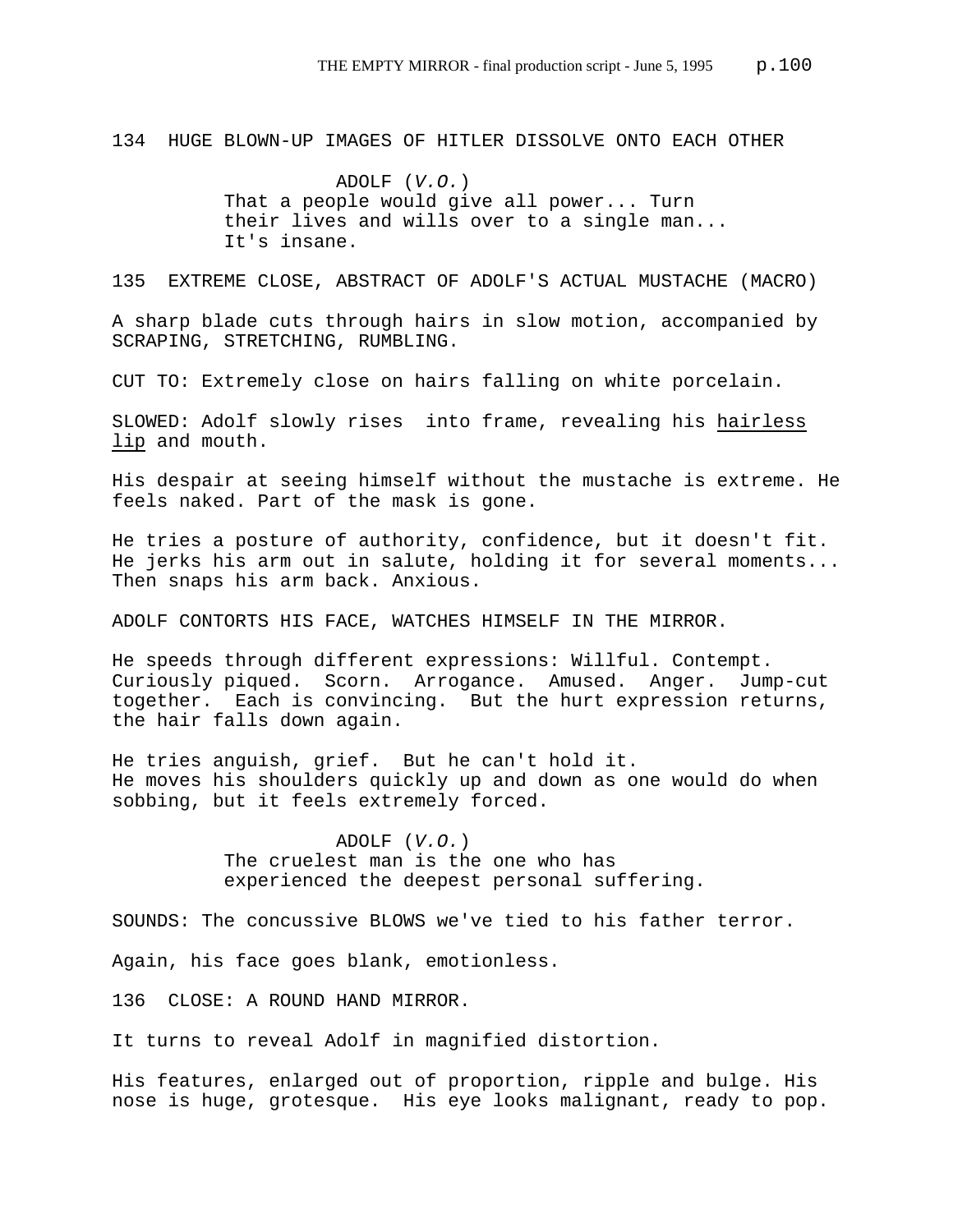In the background, the set moves, as if he's spinning in space as he examines his face.

SOUNDS: Adolf breathing rapidly. WHISPERS from off screen.

137 DANCING FEET, OUT OF FOCUS (STOCK FOOTAGE, NON-CELL SCREEN)

Hitler clowning on the patio of his mountain retreat. (the footage he earlier edited out in front of Eva.)

This "eradicated" footage is followed by stills where he looks weak, or effeminate, wearing Lederhosen, photos showing him tired, old, uncharacteristically Hitler. Photos that reveal the man beneath the masks/personas.

The images begin to repeat.

The images become over magnified, hugely grainy.

138 CLOSE/ABSTRACT ON A PIECE OF FLESH-COLORED NETTING

With short hairs attached. It's a fake mustache.

Theatrical make-up glue is applied. The mustache is pressed against Adolf's upper lip.

> ADOLF (*V.O.*) As if the hero had no fears and the villains had no need for affection.

PULL BACK QUICKLY to Adolf, in conventional MEDIUM SHOT, reflected in the full-length mirror. He wears the same dark suit he wore at the beginning of the film.

His panic begins to subside as he recognizes his old self in the mirror's reflection.

MUSIC: Discordant, tuned to Adolf's inner tension.

SOUNDS: The Jailer's baton raking along the wall.

Adolf glances slightly sideways, to his right.

139 ON THE SCREEN: ADOLF GIVING A VITRIOLIC SPEECH WITHOUT S0UND

The cell-screen images are Nazi surreal. Steel-helmeted SS soldiers, the black metal gleaming in the sun. Arms with swastikas swinging. Shiny boots goose stepping. Slow motion, dream like.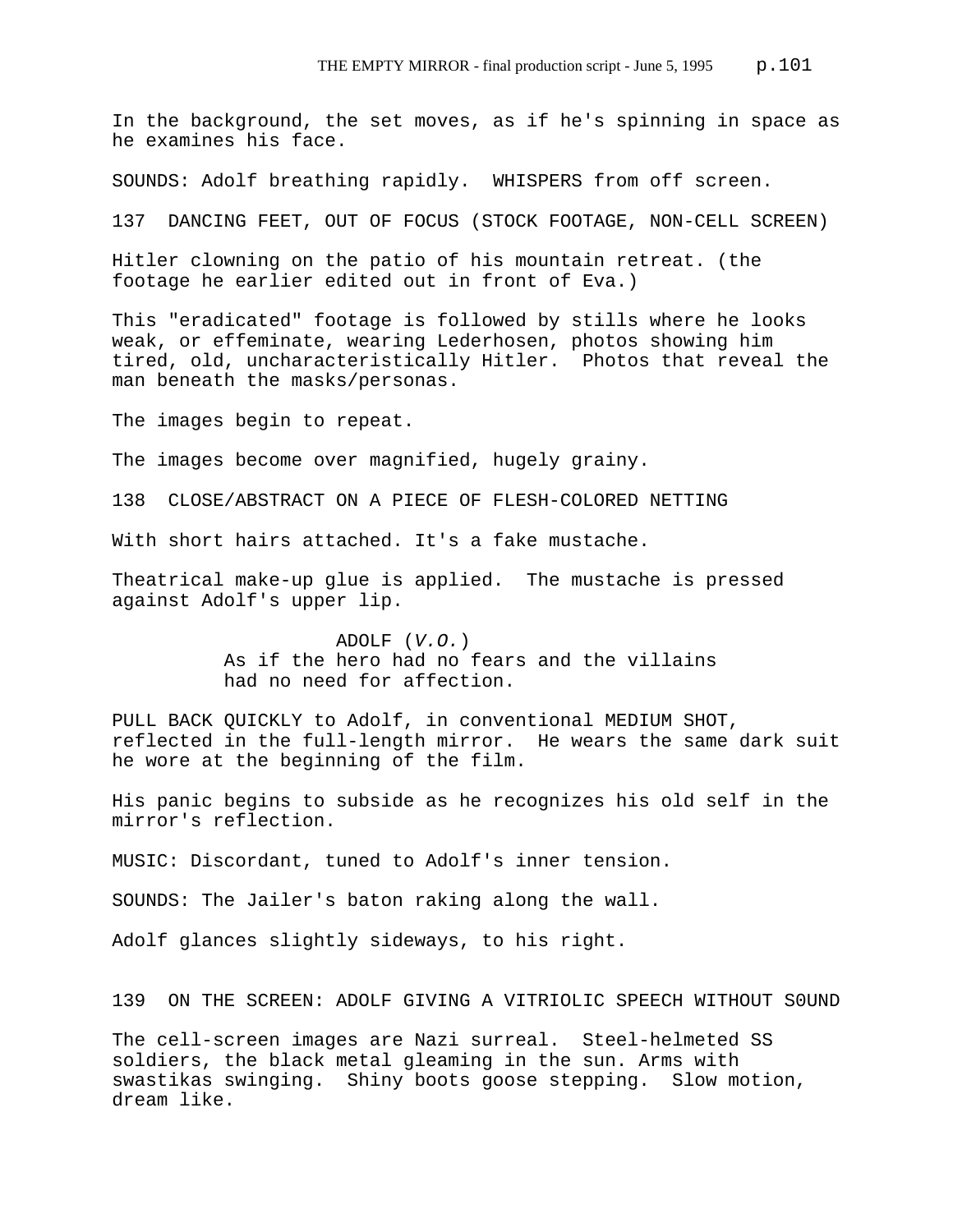We BOOM down, revealing the side-back of Adolf's head, and then body, as he watches his image. We dolly slowly around behind him, keeping the images on the screen beyond (ending almost in profile from the other side).

> ADOLF (*V.O.*) My youth was an emptiness, a black mirror laced with panic.

ADOLF (cont'd) As Fuhrer, my mirror filled with my image, but the glow was brief.

And when the brightness fades at twilight, the brutality has begun. Finally when the beast is spent, the black night returns.

CELL SCREEN: A FRAME OF HITLER FREEZES, THEN STARTS TO MELT

The image is of Hitler speaking at night.

ADOLF (*ON SCREEN*) The only remedy is to lash out. Ever so slightly the fog lifts. It doesn't go away, but it is tolerable.

FADE TO BLACK.

SOUNDS a DEEP RUMBLING, like THUNDER, but vaguely suggesting a distant battle.

140 ADOLF IN SILHOUETTE AGAINST THE SCREEN... WATCHING....

CELL SCREEN: A soldier dead in the snow. An icy wind blows. He's already partially buried in the drifts.

The camera MOVES off the man's face to the snow.

We slowly DISSOLVE TO: A hollow-eyed, skeletal face, slowly starving, near death.

His emotionless eyes stare directly at us, but the gaze is distant, almost lifeless.

The face fades out. Just snowy white field.

141 A MOVING WHITE FIELD - THE NURSE'S UNIFORM

Move down the Nurse's arm to her hand as she removes a vial of blood from the box of test tubes.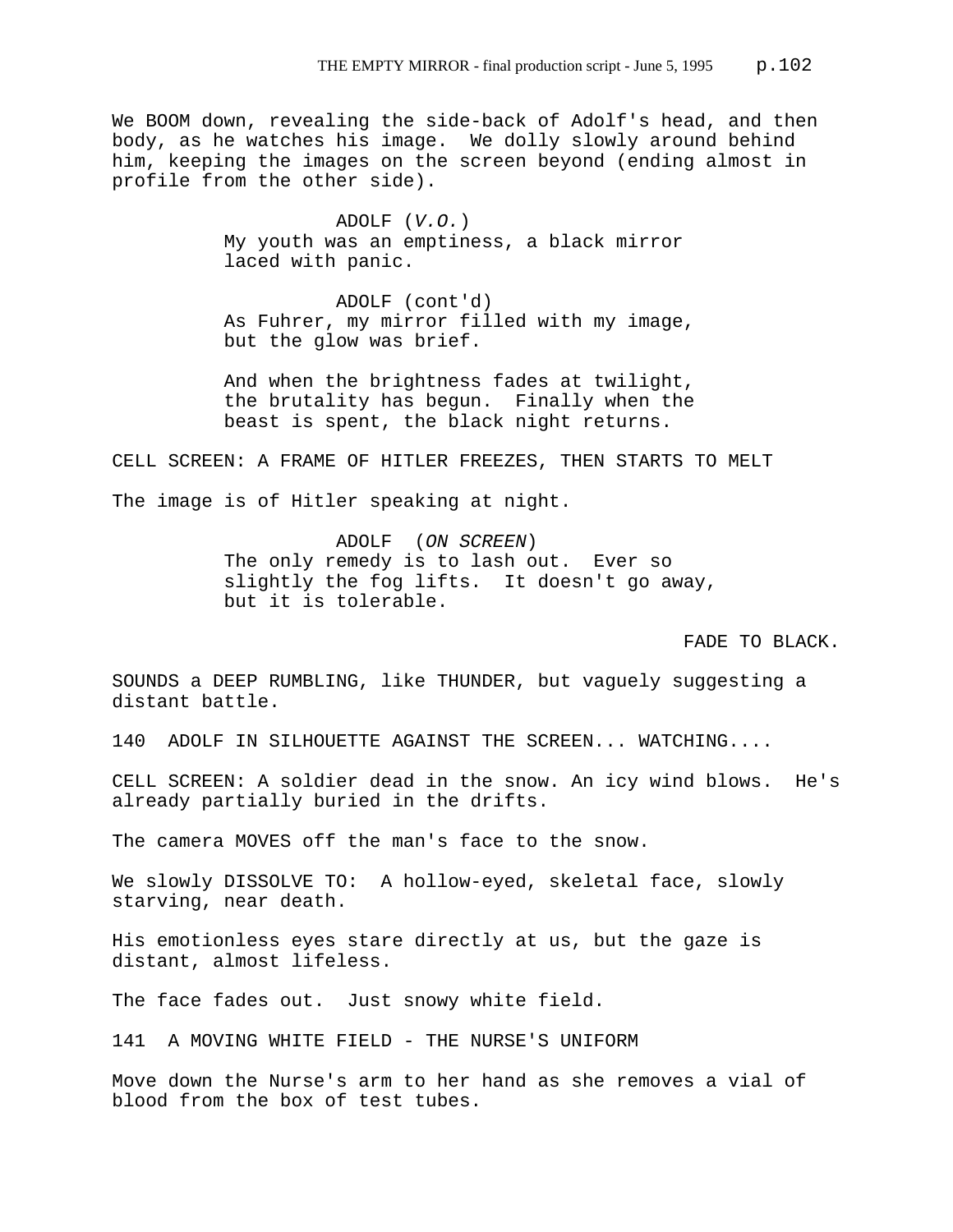She turns to hand it to Adolf. We see her face and hair. She's not blonde. Her hair is now black. She's the Woman in Black. Adolf reacts -- horror.

As she hands the vial of blood to Adolf, it slips.

WE TRACK IT IN SLOW MOTION (nurse's uniform in B.G.).

The vial of blood SHATTERS on the ground.

142 A DEATH MASK IS LIFTED TOWARDS US

*SERIES OF IMAGES: The slow-motion, abstract fire. Red liquid drips onto the floor from somewhere above. A wolfen German Shepherd LUNGES, snarling, its fangs dripping blood. The death mask CRASHES into the fire bowl, sending sparks; goes up in flames.* 

*On the sound track: DISTANT, MUFFLED SCREAMS. RUMBLING.*

143 CLOSE: A PAGE IN THE TYPEWRITER - WORDS STILL BEING TYPED

"Destroy all Jews."

A hand enters and YANKS the sheet of paper from the machine, reads it carefully. Then....

> ADOLF My god... This is powerful writing. "Like a blossom in spring.".... Add this note.

The Typist puts another piece of paper into the typewriter. Hitler pauses to compose in his mind.

> ADOLF "The seeds of this obsession were planted long ago and now sprang forth from the black soil of war". Or should I say the black soil of defeat...?

TYPIST (*cold*) Isn't defeat what you mean?

## ADOLF

Wait... Something's out of order. Before the defeats... I'm trying to remember... The SS death squads eliminated hundreds of thousands of Jews and communists in the course of the invasion of Russia... Of course that was mostly a military security issue.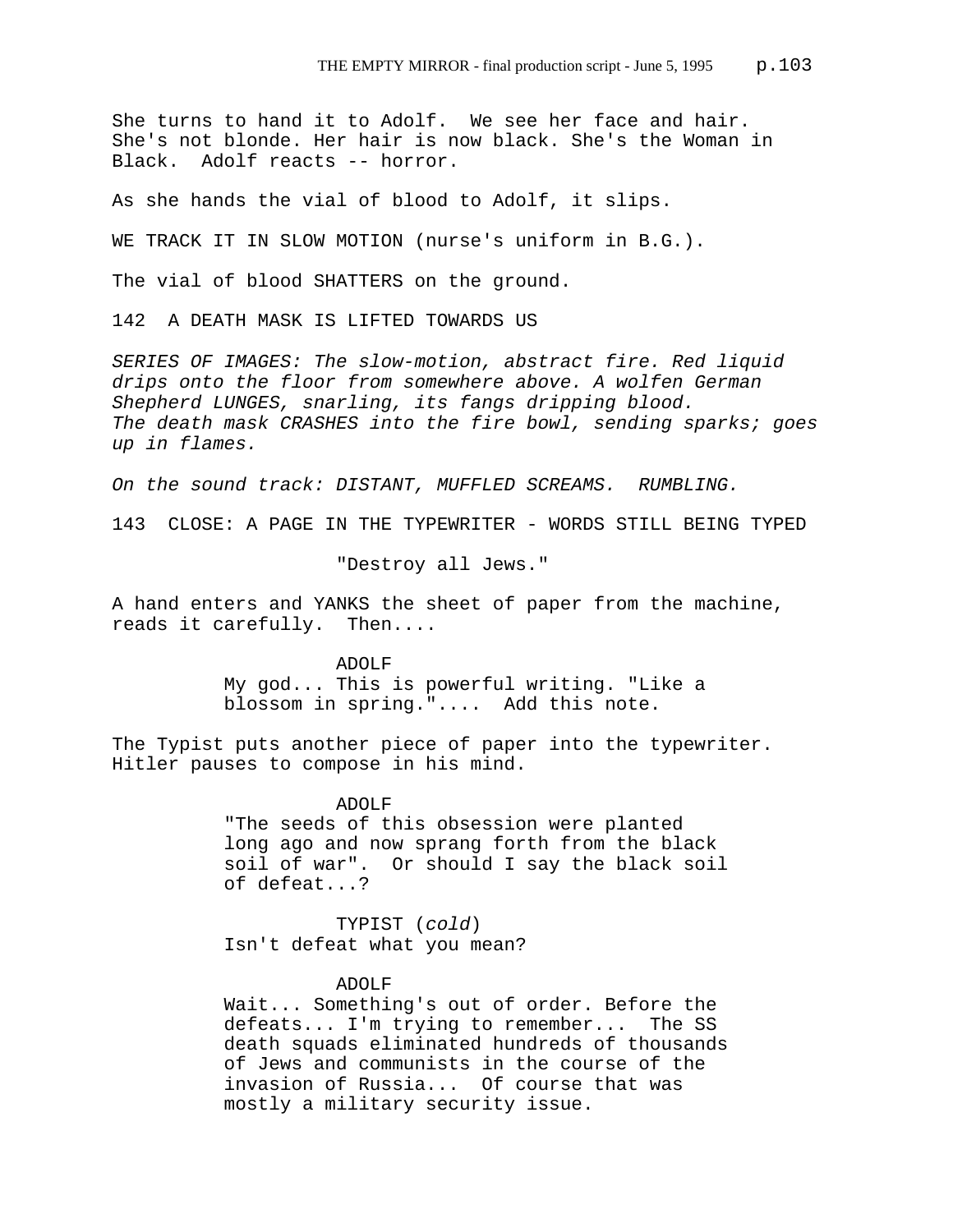He puts down the prized piece of writing, frantically searches through nearby folders, looking for new facts.

He finds a page, clipped to others. He flattens it out, scans it. It's a record, with dates.

> ADOLF So long ago so much has happened... (*he searches through papers*) I know I declared war on the United States December eleven -- one week after the first defeats in Russia... ADOLF (cont'd) (*he stands and paces*) I was desperate to transcend the agony... To appear strong. (*considers*) Maybe I need to say...

> "Men may see my actions as atrocities of epic proportions. I saw them as a way to relieve tension."

Or... "In a mere fortnight, I sealed Germany's military and moral fate."1

Or... (*pause*) ...let's just leave it the way it is.

Still unsettled, pondering the dilemma, Adolf hands back to the Typist the piece of paper containing the explanation for killing the Jews. The Typist studies it for several long beats.

144 AT THE OPENING IN THE WALL

Adolf leans down, as close to the opening as he's ever been.

ADOLF (*anxious*) Why do men act as they do?

Adolf ponders this, then reasserts his will.

 ADOLF People act out of fear. Every time... (*straightens*) Fear and self preservation.

The presence on the other side remains silent.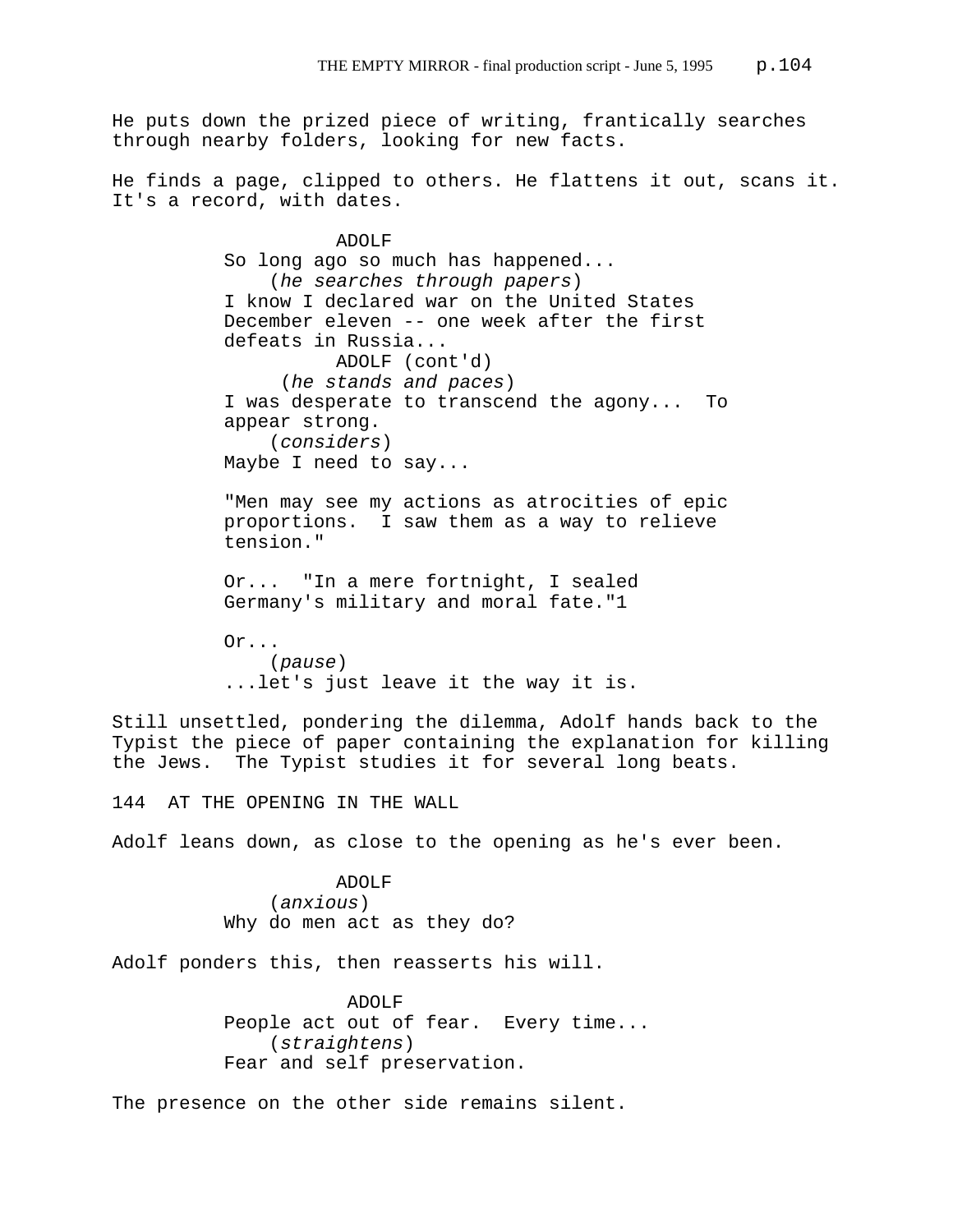145 FILE BOXES FULL OF FOLDERS

With increasing desperation. Adolf flips through folders full of unsorted photographs. Desperately searching. PUSH IN on his face.

SNAP, SNAP, SNAP he puts the photos down like dealing cards. This pile, that pile.

He jerks his head around, looks off screen, paranoid.

SNAP SNAP... more photos.

THE WOOD STOVE DOOR flips open. Photos drop in, catch fire.

ADOLF After 1941, I rarely spoke in public. (*looks at more photos*) No more adulation...

He looks at a few more photos.

ADOLF I would not waiver... My place in man's memory depended on a consistent presentation... I would be a martyr to my historic destiny.

ADOLF All that remained was to perform the denouement...

SNAP, SNAP, SNAP more photos get sorted. Folders full of writings are grabbed up, sorted through.

Adolf pushes his hair back, turns to someone off screen.

ADOLF Destroy Warsaw. Burn Paris.

FADE OUT.

146 FADE IN: ADOLF, STANDING STIFF, ARM OUT

Adolf gestures with two fingers, his arm shaking with will.

ADOLF (*at the Typist*) No, no. I am an artist and a German Nationalist! I never killed a single person with my own hands! My whole life was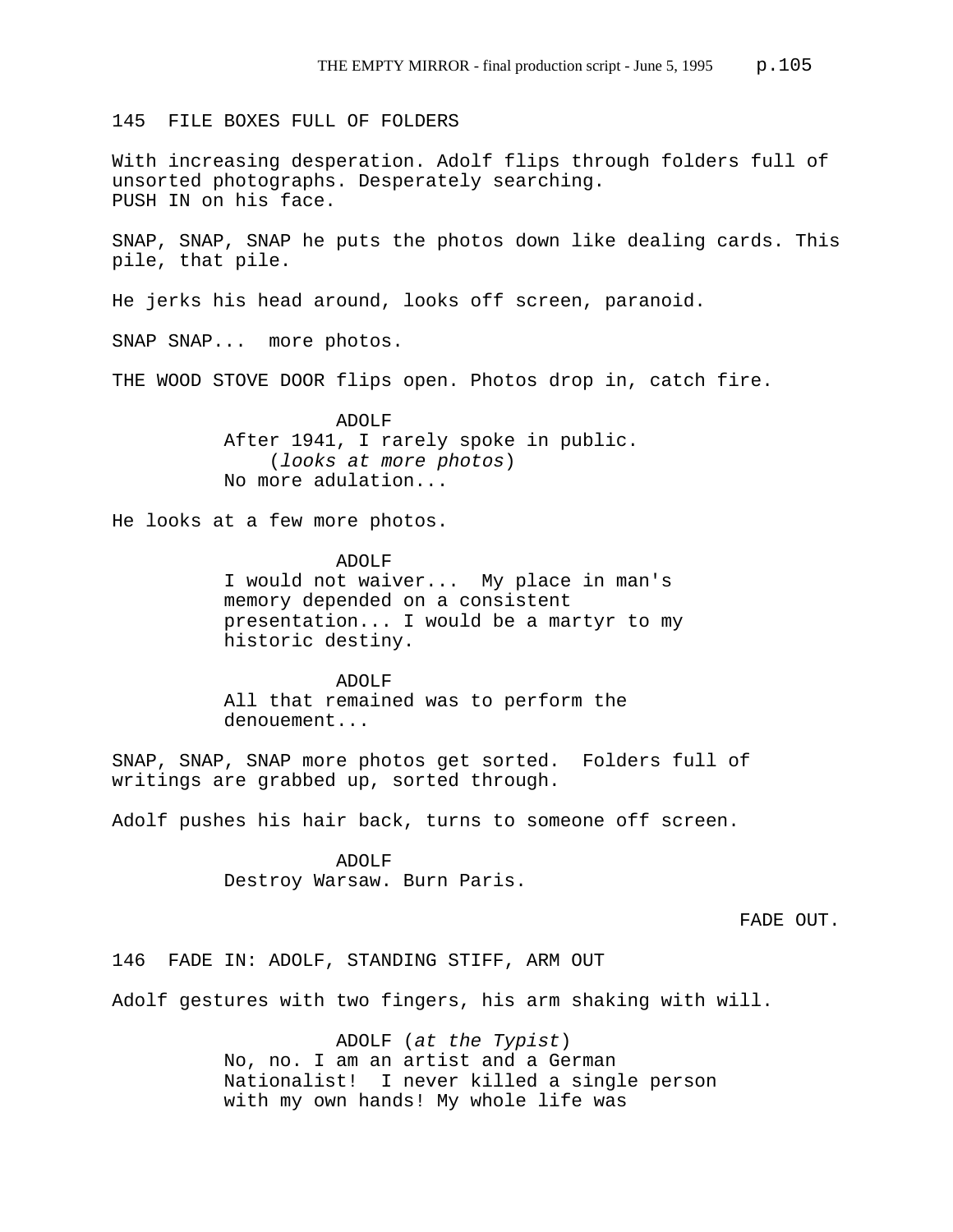dedicated to fighting the schemers who plotted to take over the world!

He SMACKS his fist into his hand. Then whips it down. The Typist, appears behind Adolf and whispers into his ear.

> TYPIST Your every aversion matured to a murderous extravaganza.

149 AN ARYAN BUST

A hand SQUINCHES through the top of its clay head.

146A THE JAILER'S DOG SNARLS MENACINGLY BEHIND ITS MUZZLE

The German Shepherd strains at the end of its leash, focused on something off screen, coiled to attack.

The Jailer's hands slowly unbuckle the dog's muzzle. He then unhooks its leash! The dog LUNGES, jaws SNAPPING.

147 CUT TO: GOERING STANDS STILL, FAT IN A GARISH DRESS UNIFORM

His sword is huge. Adolf walks up behind him, as if at an inspection. The lens makes Goering look like a hog. Goering sucks in his gut. Hitler walks behind him, KNOCKS off his hat.

> ADOLF You're an embarrassment.

Rips off an epaulette, then another one... medals, his ceremonial sword...

> ADOLF You're a pathetic heap of flesh.

And your mismanagement of the Luftwaffe... Eine Affenschande - shameful even for a monkey.

Suddenly, Adolf jerks a hand around Goering's head, hooks Goering's mouth with his index finger, yanks him around to face him.

> ADOLF (in his ear, menacing) You fat oaf.

150 ADOLF, VERY PARTIALLY LIT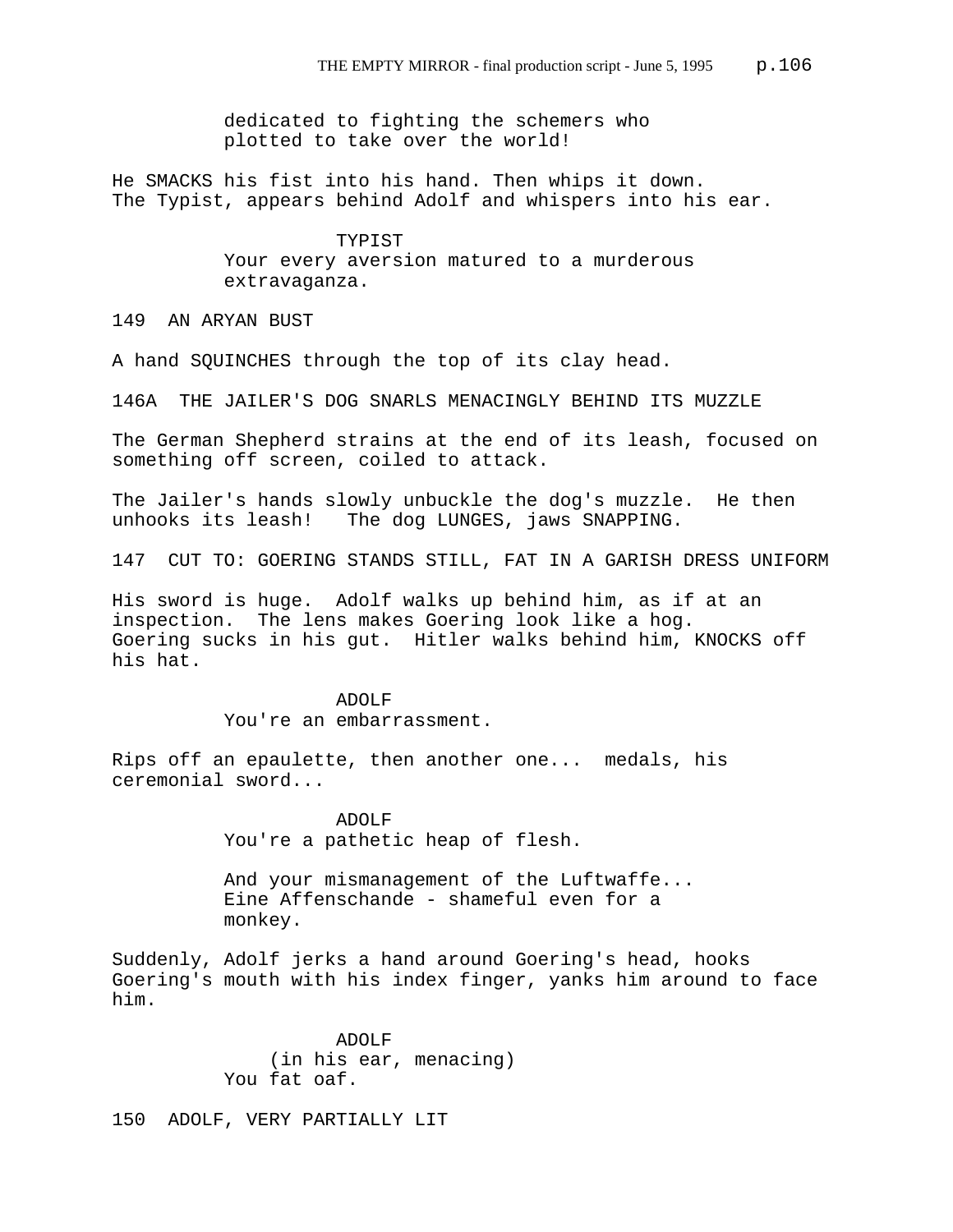He's crouched by a primitive portion of the cell, painting on the wall with crude tools. The image is part man, part beast (antlers growing from its head, inspired by Von Stuck).

#### ADOLF

- I devoured past and future.
- I devoured....
- I fused the symbolic with the real.
- I exuded spiritual terror.

ON THE SOUND TRACK: A mad SCREAM, that becomes a SCREECH, a distant voice, HOWLING -- The agony of a man and of all mankind. Time is warped into SLOW MOTION.

FADE TO BLACK

# 148 GOEBBELS REHEARSES A HITLER SPEECH IN A THREE-SIDED MIRROR

With self-righteous rage. Looking debonair in his leather coat and his party hat. Is he mocking the Fuhrer, or rehearsing to take the Fuhrer's place on the stage?

> GOEBBELS (*speech voice*) Nazism and Christianity are based on the same idea that one individual could provide salvation. A simple man could work a miracle of enlightenment and faith in a world of skepticism and despair!

Goebbels stops, examines his final pose for effect.

He stops when he hears a voice behind him.

ADOLF You, too, Goebbels? A Judas. A Jew.

ADOLF steps into the light. Goebbels turns cautiously to him.

151 OMITTED

152 ADOLF CHANTS NEAR THE OPENING IN THE WALL

The light through the opening is as dim as it's ever been.

ADOLF (*rhythmically, chanting*) There is not a drop of Jewish blood in my veins. My father was a great man.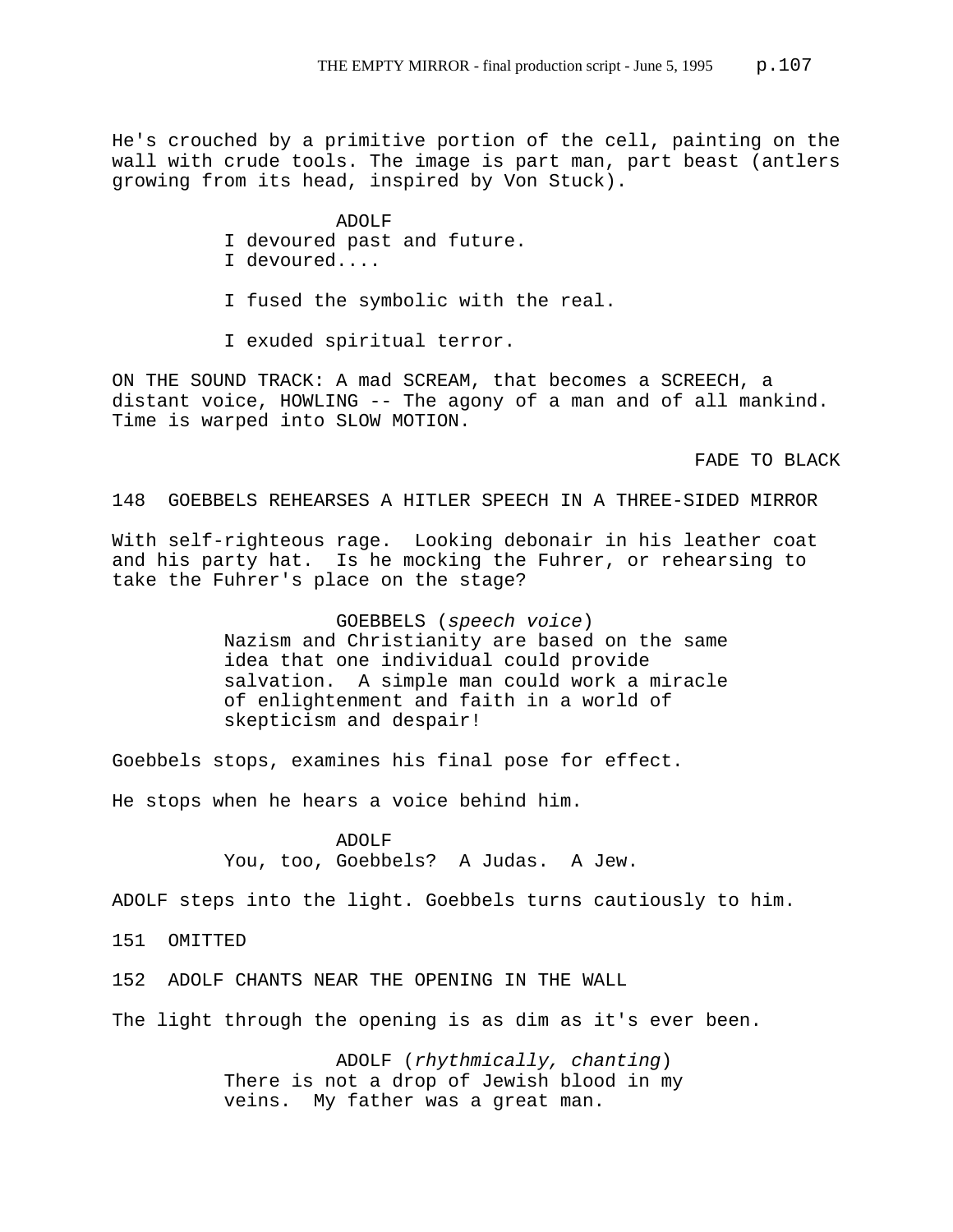The photos with my hands folded over my groin had nothing to do with any genital peculiarities.

Never did I use my official position to amass great personal wealth.

What I did was for the good of Germany. The Jews caused World War II, not me.

The rumors that I had women urinate on me are totally unfounded.

The relentless lies told about me, a simple and straight-forward man, were greater than ever told about any man in history.

Adolf waits and waits for any sign whatsoever... He closes his eyes, full of self-torment.

> FREUD (*O.S.*) You're in pain.

Blood rushes to Adolf's cheeks. Anger swells. He whirls (slowmotion).

ADOLF

LIES!

Adolf fights to control it.

ADOLF Come here, Freud. Look at my new Jerusalem. The new Germany.

CUT TO: the thick, angular architecture of the city, ending on the giant tower. Freud takes all this in, nodding. Adolf hates this.

> FREUD (*still trying to help*) And about this rage...?

PUSH IN to Adolf's EAR as cheers and chants from passionate crowds rise in DEAFENING echoes.

In an explosion of rage, Adolf SLAMS his fist down on Germania, the model city, destroying a corner portion of it.

SUPERIMPOSE: FAINT TRACE OF A CHURCH EXPLODING IN FLAMES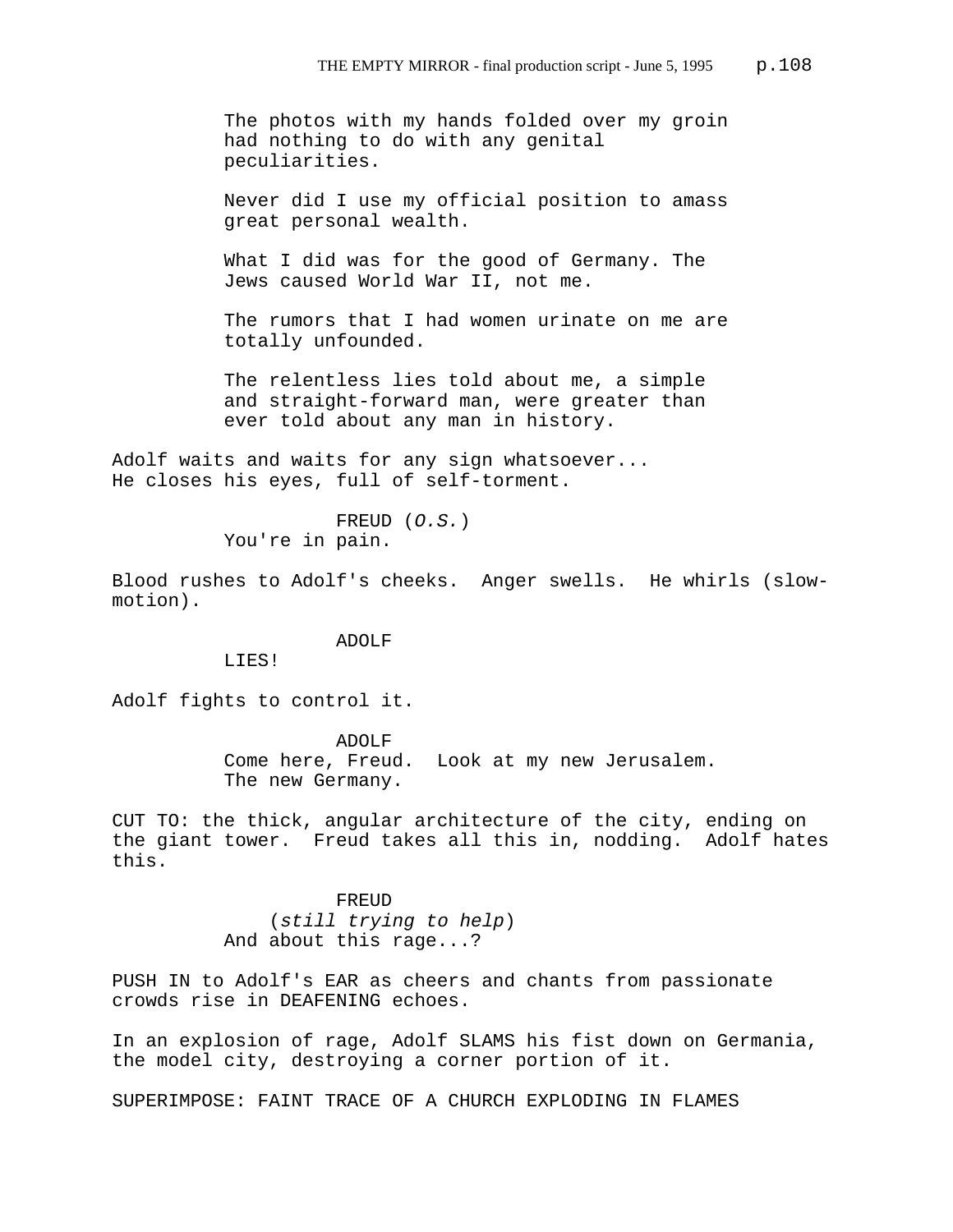DISSOLVE TO: FREUD'S FACE. He gazes at Adolf empathetically. Adolf misreads Freud's reaction as being unimpressed.

Enraged, he lifts Thor's Hammer into frame. Freud continues to gaze back at him. Adolf menacingly raises the hammer higher.

Is he going to destroy Germania?

The hammer moves in SLOW MOTION through black space. The CAMERA follows it to its destination: Freud -- visible just long enough for us to recognize his image. Then...

SMASH! Freud is shattered.

The pieces of glass recede - in slow motion - into total blackness. This takes a long time.

153 *SERIES OF IMAGES RELATING TO ADOLF'S RISING ANXIETY*

(note: these images are not on the cell screen)

*Adolf rubbing his hands, as if to rub off a stain.* 

*The "Nordic Nugget" children hold hands, one looks back, afraid, then they run away. (from Adolf)*

*INTERWOVEN INTO:*

*Where the wall meets the floor, moisture seeps through into small, dark-red puddles... The surface of the wall glistens.*

*DISSOLVE TO: Wet paint on the self-portrait canvas. Much of the paint has been wiped away. Revealed underneath the paint is a photograph.* 

*EXTREMELY CLOSE: THE NEEDLE OF THE SYRINGE*

*as is sucks up a milky drug with spots in it.* 

*A distant WOMAN'S SCREAM. Not pain, but existential angst.*

*SOUNDS: loud battle, explosions, machine gun fire, men yelling, screaming.* 

*The blonde transvestite. Glorious Germany in ruins. Marching soldiers superimposed over symmetrical grave yards. The concentration camp prisoner who Adolf spoke to in the booth in the cell. A vial of Adolf's blood smashing. A vestige of a mask is peeled off, revealing only another mask.*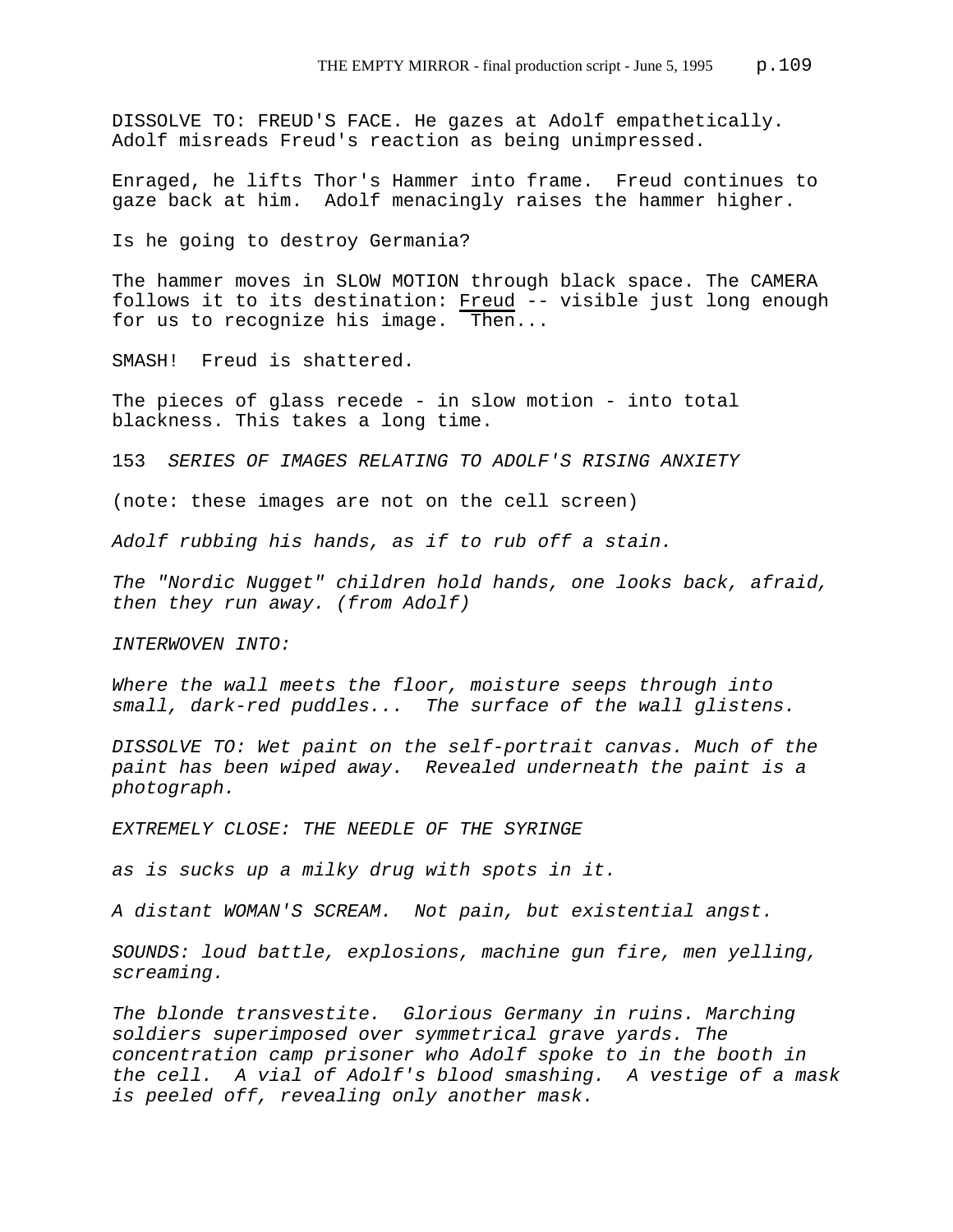*Grotesque paintings by the surrealist, Otto Dix.* 

*Adolf's mother. Swastikas. Contorted dead, frozen soldiers. Adolf's body with no head, only a backbone sticking up where the neck used to be. Glass breaking. Germania burning. Images where freakish Nazis appear, looking inbred, deformed.* 

*Images we've seen earlier on the screen, flipped, off center. Hitler's image saluting, and then sliding off the cell screen. Costumes and props of Nazi era. Out-take photos, like the shot of Adolf in process of sitting down.* 

*The syringe plunger is pressed in. Pressed in again. Again.*

154 THE CAMERA PANS FROM BLACKNESS TO ADOLF'S HAND

holding the handle of Thor's Hammer. After a beat, he releases it. The handle drifts away from the hand, to the right of frame, then off frame.

Adolf picks up a piece of mirror. Sees his reflection on it. An awkward composition. A tired, anguished face. There is stubble on his chin, his hair is out of place. His uniform is unbuttoned.

At the edge of our frame, a slice of Adolf's profile appears, just more than a bare outline, Adolf looking at himself in the glass. (lighting on the background barely fades up)

Adolf gazes into the glass, then turns away. He sees Freud sitting in the room just as before, not "shattered."

ON ADOLF: He reacts.... stunned.

DISTORTED GRINDING metal fills the sound track.

155 HIGH-WIDE SHOT - ADOLF PACING AROUND IN PANIC

ADOLF I am.... I can't find... (*suddenly shouts out*) I am Hitler! Sieg Heil!

IN THE BACKGROUND ON CELL SCREEN: Fragmented images.

Panic. Camera follows, HAND HELD. Adolf blurts out partial sentences, broken streams of consciousness. (Most is "internal monologue", i.e., we only occasionally see his lips move when he speaks.)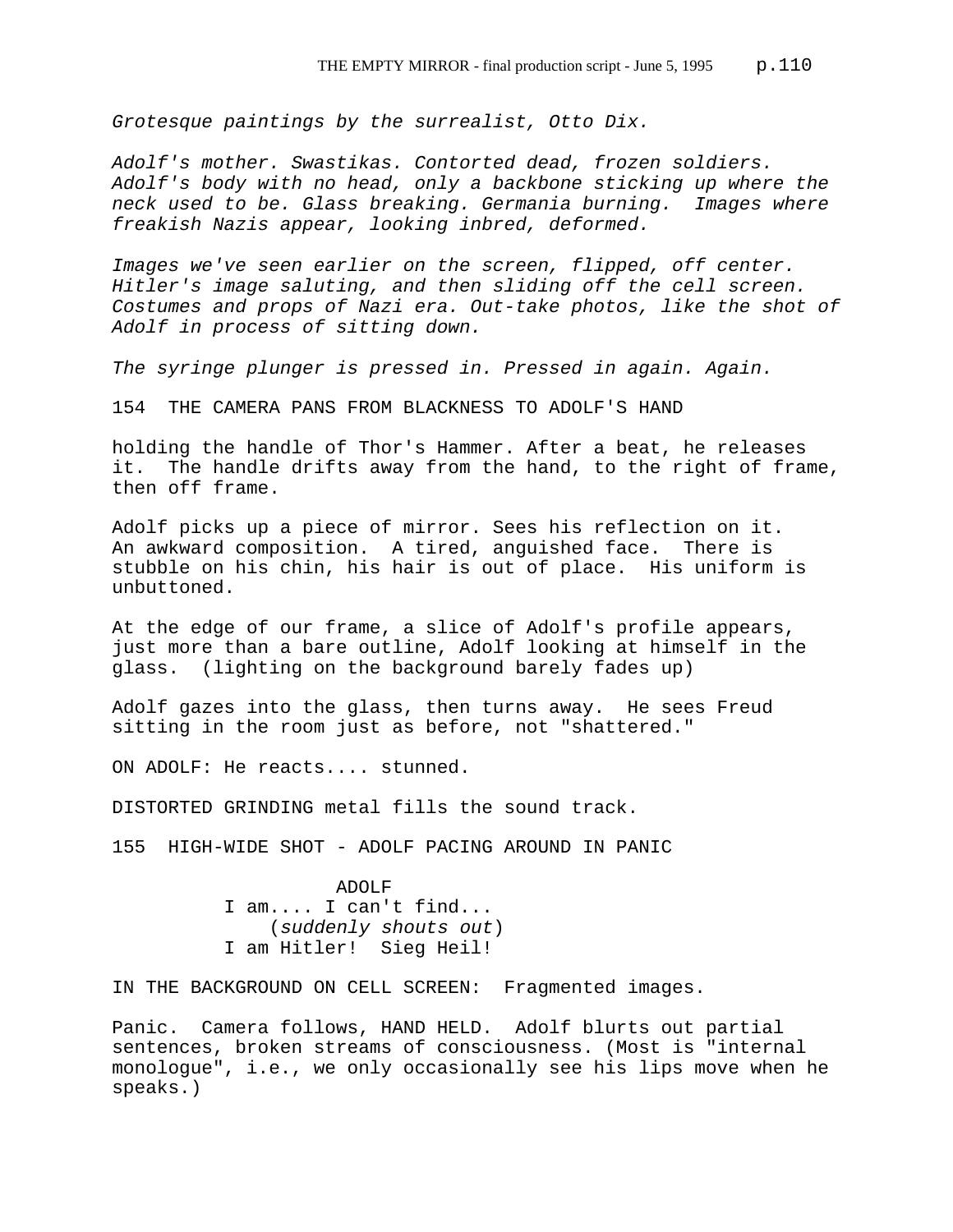He grabs for loose files, flips urgently through them, then DROPS the papers. The Typist just stares blankly back.

> ADOLF Power... Infinite. If I could just... Discipline!

I am... A. Hitler... Thousand year... THOUSAND... ! Reich! Destroyer! Masculine... The Immortal...!

He stops, stares at his reflection in the cell's mirror. Frowns. Twice he jerks his head, as if to orient himself.

> ADOLF But I... This can't....

He weakens. The panic subsides. He waits for a clear thought before speaking again. Tiny shock waves pulse through his brain. He gains control over syntax, but his voice fluctuates from soft and droning to percussive outbursts.

> ADOLF Every.... Every.. person.... Every nation must be as granite in this terrible world...

A man needs strength in the face of danger; women need protection.

ADOLF (cont'd) A man builds himself from nothing. All life is paid for with blood. Boldness has genius. Boldness has genius. I must be a harsh master.

He ends up near the opening in the wall, his back to it.

He leans over, puts his hands on his knees and pants for air like a sprinter runner who can't catch his breath.

After several long moments:

ADOLF When you... When you say people act from either love or hate... what does... People want immorality... Immortality.

I... I don't understand...

The camera PANS over to the opening in the wall.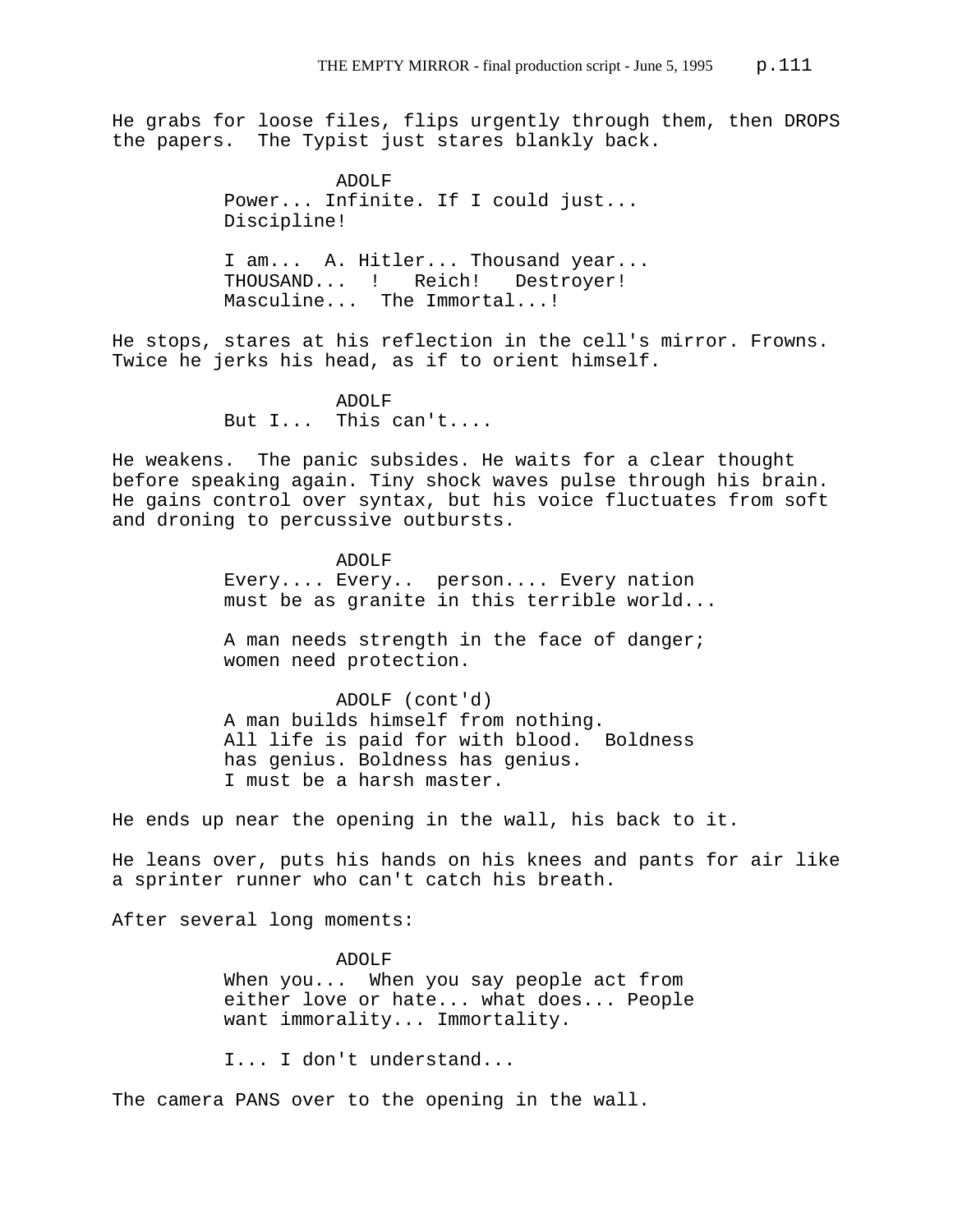No response. It pans back to Adolf. He begins to lose control again.

> ADOLF I created myself...!

A violent spasm shoots through his body, his muscles clenching as his nerves misfire. His limbs contort, as if in seizure. He tries to speak... nothing comes out... He opens his mouth... and SCREAMS. We see the scream in his reddening face, only we don't hear the sound. Then, gasping...

> ADOLF I am .... I created my...! greatest self! I am... A. Hitler... Thousand year... THOUSAND... ! Reich! Destroyer!

Power... Infinitely infinite. Beyond the infinite.

Adolf waves his hand with contempt, walks away.

ADOLF (*under his breath*) Ridiculous. Lies!

He stop, turns back, then walks away again. He exhausts himself... Gathers his breath again, and calls out, weakly.

## ADOLF

Eva.

Adolf tightens grotesquely, like a warped human spring. Then his limbs snap out, uncoiling violently.

CUT TO: A membrane... Adolf tears through it towards us...

ADOLF (*shouts*) EVA!!

Adolf tries to walk away, but he has lost much body control.

156 A FIELD OF WHITE SLIDES DOWN THE FRAME

Revealing twin white fields. We realize it's the hem of Eva's SLIP, sliding down frame, revealing her thighs.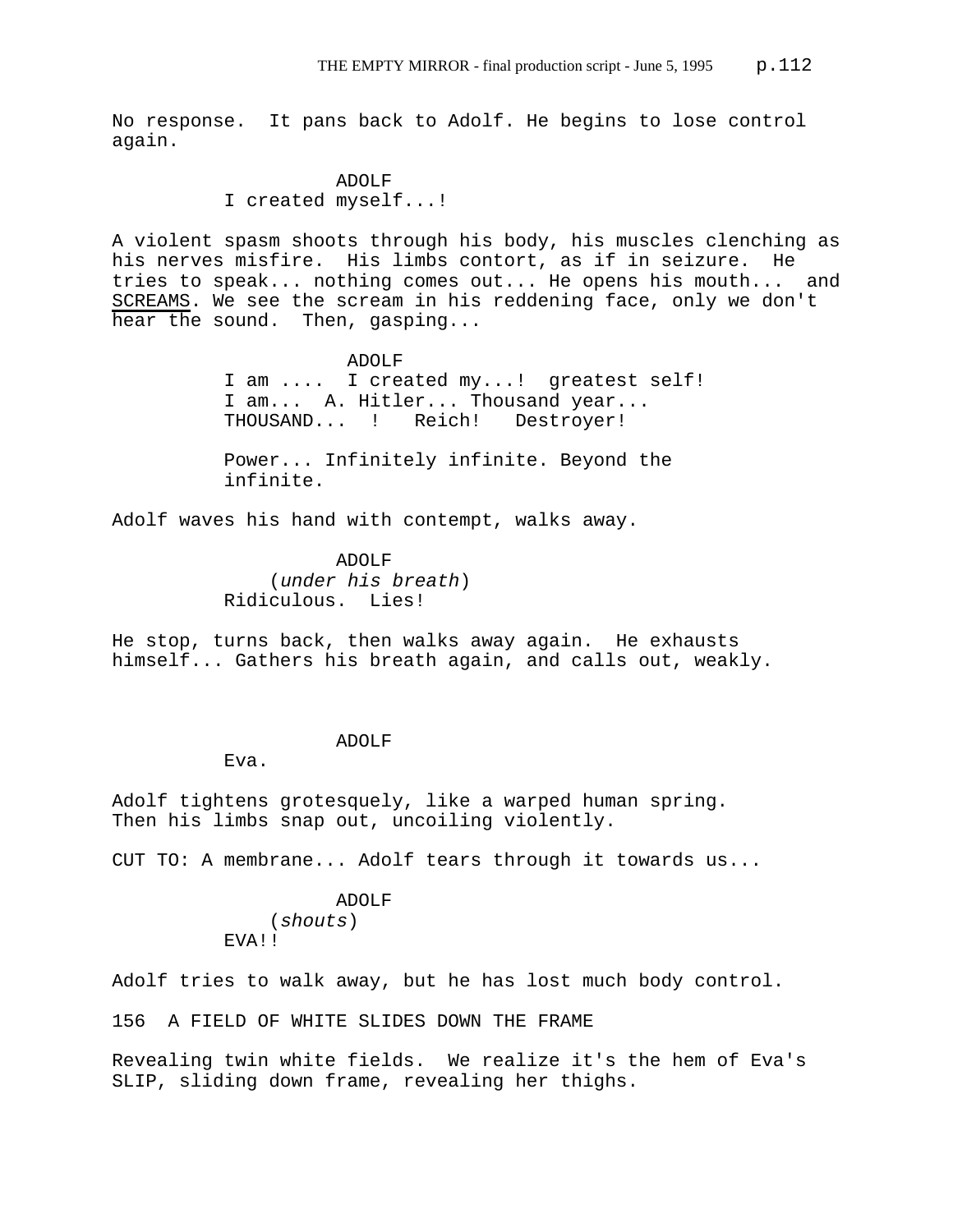ANOTHER ANGLE: still looking down, but from a position 180 degrees around from the last (so the hem is moving up).

A dark object moves up frame behind the hem. Eventually, we realize it's the back of Adolf's head, nestling face down, childlike, between Eva's white thighs, a soft, safe refuge (we do not see Eva's face).

AN IMAGE FLASHES: the SWARTHY FACE moving down, down. Finally, Eva's lace-covered breast appears at the bottom of frame. The swarthy face moves to it.

BACK IN THE CELL

Adolf YANKS UP as the CAMERA WRENCHES down to his level.

His face fills our frame - a picture of rage. Seething rage. The horror of horrors.

157 THE BLONDE WOMAN IN HER AQUARIUM

She looks up to see: ADOLF. He walks with determination, swings his fore-arm, SMASHES THE GLASS.

Water cascades out.

Adolf stands in the middle, looking around for the woman. An apparition, she is gone.

On the sound track: DISTANT HOWLS. HORRIBLE HUMAN DESTRUCTION.

158 CAMERA IS HIGH ANGLE, STRAIGHT DOWN ON ADOLF

He's standing, looking up at us, almost into the lens, his face knotted in physical/mental agony.

The CAMERA begins to twist on lens axis. Room spins.

159 GLOBS OF WHITE LIQUID

float slowly through the air. The cell walls appear in the background. The CAMERA lyrically follows the globs down until the high-pointed, majestic tips of Germania appear at the bottom of the frame.

Its broad vistas and magnificent structures spread out before us as "rain" pours upon it, sparkling in a back-lit dance.

DISSOLVE THROUGH slow motion angles of "rain" falling on various parts of Germania - streets, tanks, churches, etc.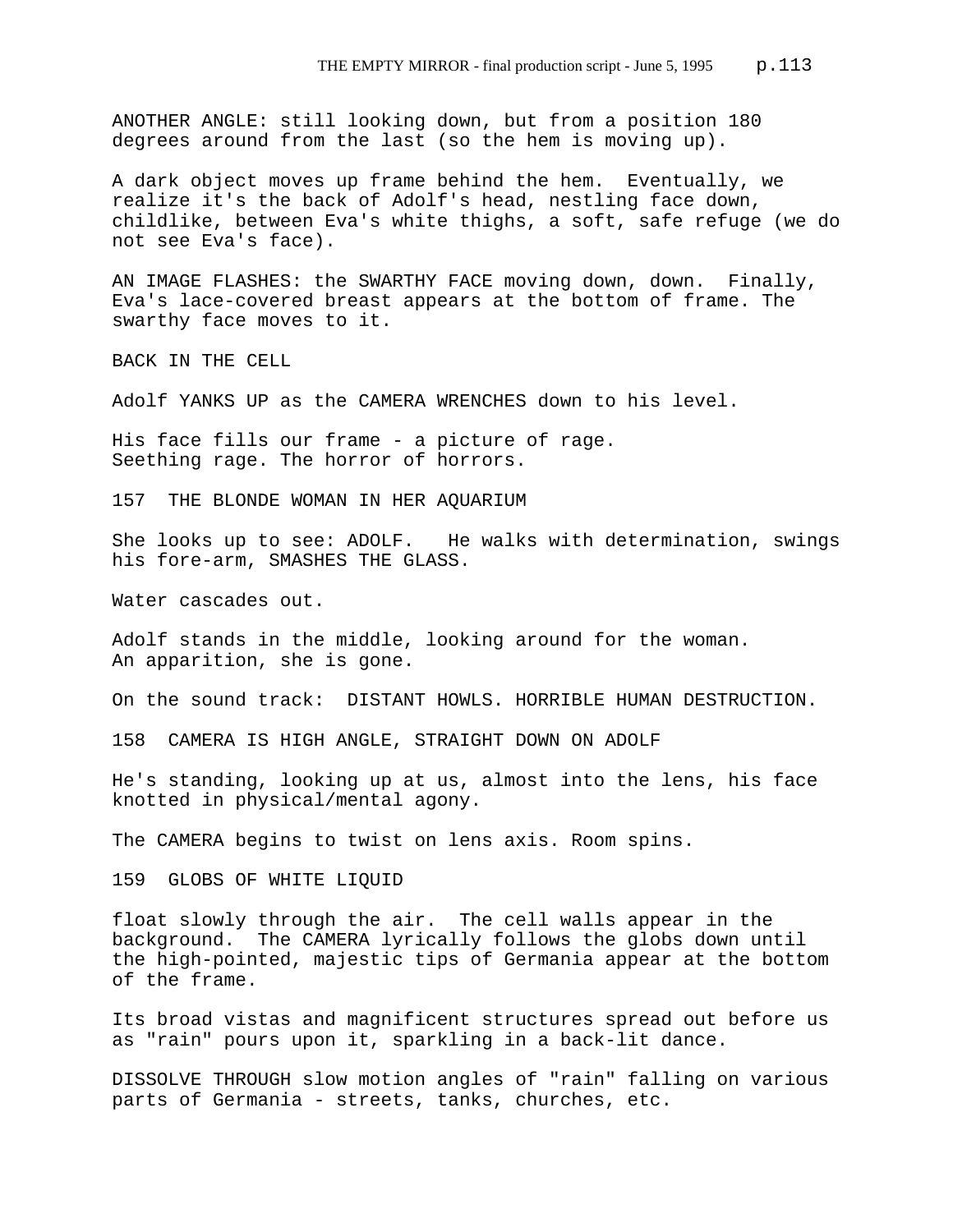The "rain" is unusual. It wets one section, then circles to another, as if a single, dark cloud dances overhead.

When Germania is soaked, the deluge stops. Quiet returns. Music from Wagner's Gotterdammerung rises up.

We hear a distant rumble.

A BRILLIANT EXPLOSION OF LIGHT

in the foreground whites out the bottom portion of our frame.

Then resolves to a single flame. A long, wooden match with a hardy flame is poised in Adolf's shaking fingers. It moves towards Germania, and the gasoline-soaked miniature city explodes into flames.

ADOLF'S FACE - ALIGHT WITH FLICKERING LIGHT

The flames consume the model.

DISSOLVE TO: SERIES OF ABSTRACT SHOTS OF FLAMES

Flares. Fire storms. Walls of fire. Slow motion, fast motion, step-printed.

SUPERIMPOSE: Texture of blonde hair blowing, blended almost subliminally with the flames. It suddenly blackens.

DISSOLVE TO:

160 ON THE CELL-SCREEN - MOVING IMAGES OF DEFEATED GERMANS

German soldiers starving in the snow in Russia. Ghostly, hollowed-out faces. Prisoners of war behind barbed wire.

Adolf walks close to the opening in the wall, leans down towards the light coming through.

> ADOLF (*O.S.*) What does the future bring?

IN A CORNER OF THE CELL: A puddle of red liquid grows steadily, now. The outer pressure is great.

Human bones become visible in the wall as mortar falls away.

ON THE CELL SCREEN: Other images that show the suffering of German people. Not just soldiers: Generals. Civilian men, out of work, homeless.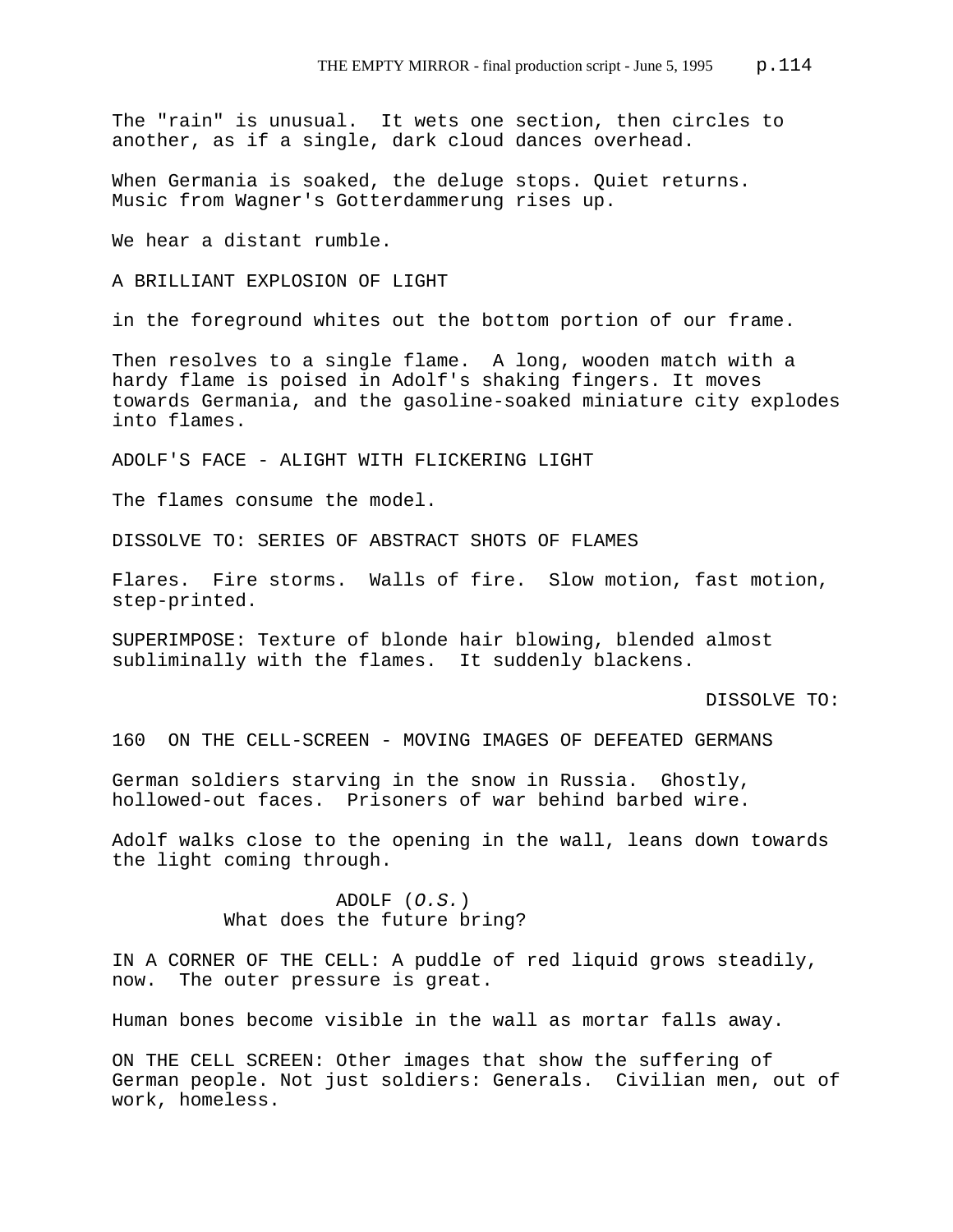ADOLF (*O.S.*) No one questioned me. Further and further down the path... No one said stop... The whole apparatus said yes, go on.

Women in rags. Orphaned children. Slowed down, step-printed, almost "still". Others are stills.

ON THE SCREEN: Children with their hands up being held by a machine-gun toting soldier; women crying.

> ADOLF (*O.S.*) Repeating cycles of affirmation. Echo. Echo. It was all so abstract. Living space, the racial theories. Aesthetics.

At a parade, a small girl cries, Adolf pats her cheek.

ADOLF (*O.S.*) I never touched the suffering. I kept it so distant...

The footage slows almost to a freeze.

EXTREME CLOSE on Adolf's face. He turns to look almost directly at us, so that one bloodshot eye fills the middle of the frame.

DISSOLVE TO: Another angle of Adolf, looking up a bit, facing us, the eye of the outgoing shot dissolving such that it's over his forehead, and a little bit bigger than the eyes in the incoming shot. ("third eye of expanded perception")

Red-liquid seepage at the corners of the cell turn to steady drips, then to red rivulets. Red liquid runs down the biotextured walls. Cracks appear in the ceiling...

Plaster crumbles from the ceiling and upper walls.

DISTANT SCREAMS. Adolf looks up.

ON THE SCREEN: Images of death. Dead soldiers in the snow. Two dead men lying on a sidewalk in a ghetto. Men with a wood cart pick them up, join other carts of dead people.

Soldiers open fire on helpless civilians holding shovels, who fall into graves they've dug themselves.

Women drag thin dead bodies through ash, dump them on piles of other dead. Bulldozers push naked dead bodies into pits.

ON ADOLF: He sees. Maybe for the first time, he sees.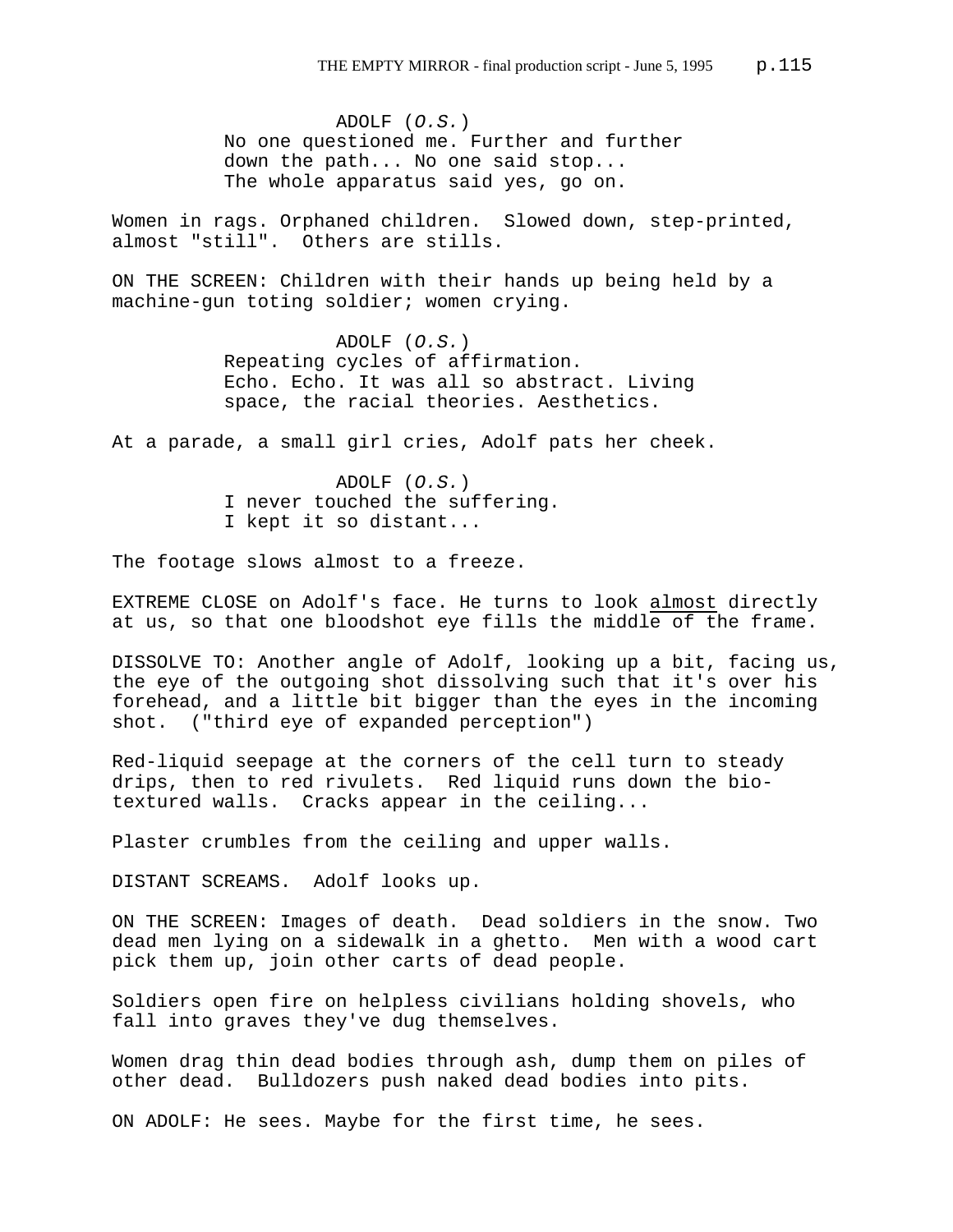He moves closer and closer.

Until, as we look at him from behind, he is surrounded by death. We push past him to the screen. The images slow down; so they are even more unavoidable.

SLOW DISSOLVE: Adolf's face (during the long dissolve, his face is superimposed over the images of death).

He backs towards the wall, his hands out to keep himself from falling against it. When he's pressed against the stone, no where else to go, he's forced again to face the screen.

We see his hands grope the wall behind him, as if unconsciously looking for a way to climb up it. We notice shapes in the wall: bones, perhaps the eye-sockets of a skull, barely protruding from the "stone" of the wall (like dinosaur bones in an archaeological dig.)

Finally, Adolf glances at the place where his hand seeks a hold, sees that it's a skull. He's surrounded by bones. His hands are covered in blood.

Adolf's eyes expand, almost beyond normal size (exaggerated optically), as they absorb the horror. He opens his mouth unnaturally wide (exaggerated optically) to scream.

We FREEZE his face, mid-scream, just as the scream begins on the sound track

FADE TO BLACK.

Another SCREAM, and then another, and then another, each overlapping the previous, each louder and more horrific, more animalistic than the last. As if he will scream forever.

AS THE SCREAMS ECHO...

DISSOLVE TO:

161 A PRISON WALL BEGINS TO COLLAPSE

As the stones and mortar collapse, bones and corpses imbedded into the walls are revealed. They collapse with the walls.

Then another, bones and rock and mortar, collapses.

Yet another.

The SCREAMS continue.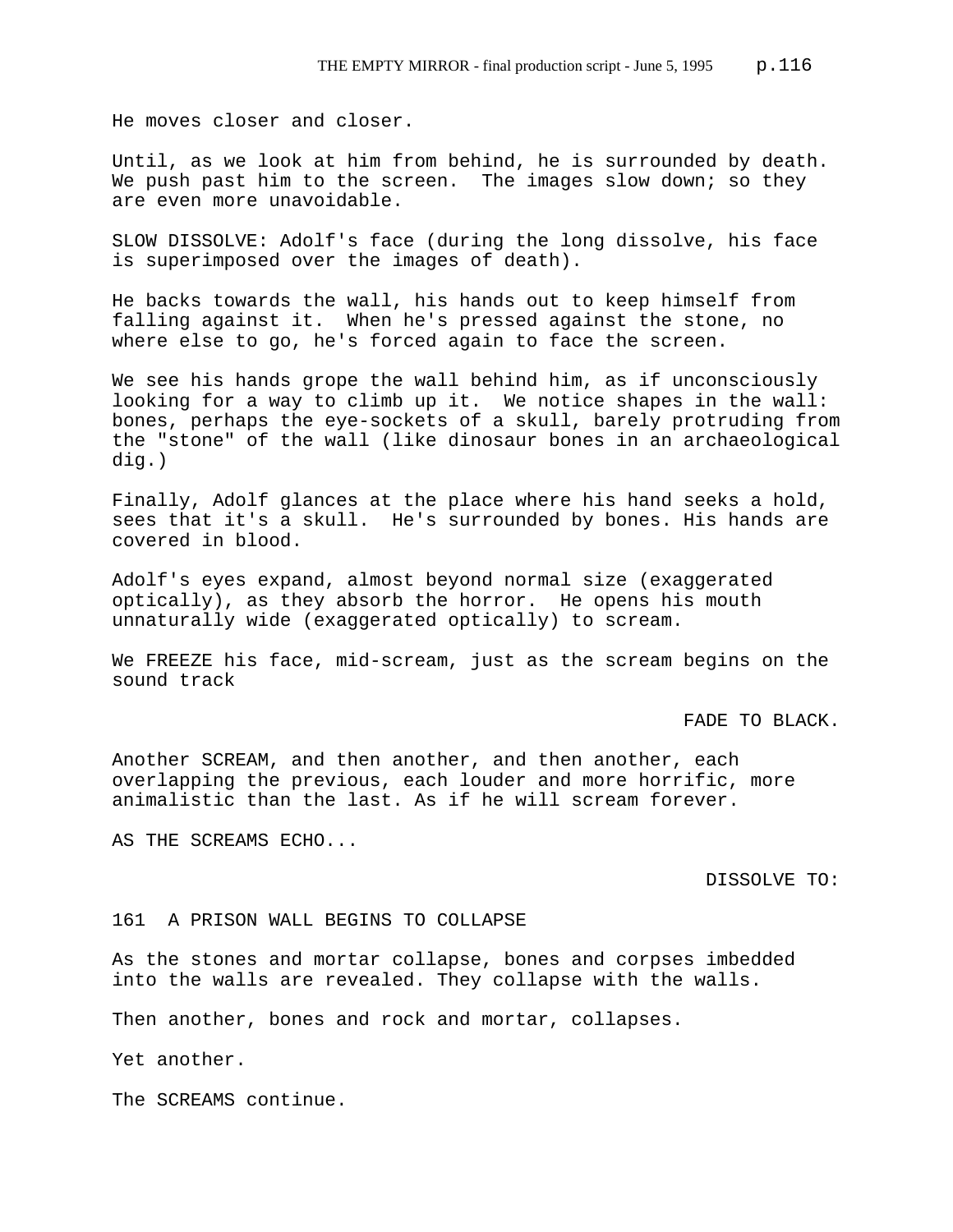A red torrent crashes in, as if from a damn breaking.

The red flood sweeps up everything in its path: the flags, the uniform mannequins, the paintings, the sculptures, the files. The typewriter.

The flood rushes over us.

All is lost.

FADE TO BLACK:

162 SLOWLY PULL OUT AND BACK FROM THE BLACKNESS

until we see that the black is that of a pupil. We keep backing out, to see the iris, then the whole eye.

Eventually, we've pulled out to Adolf's face, which is now gaunt, hollow. He is older. His hair is grayer, thinner, longer. His skin is dry, talc-like. Aged.

The only sounds: His BREATHING. Until...

THE CAMERA RISES UP

to see that Adolf is slumped in a near-fetal position, in the far corner of the cell, small and vulnerable. He is down to his trousers and a torn, stained shirt.

Slowly rocking himself. He is without will. Spineless. (as a drunk wallowing in the streets, or a man in a mental institution who's lost all trace of human spirit).

ADOLF'S HAND

slowly reaches out, slides across the floor of the cell.

HIGHER, WIDER ANGLE

The cell, totally empty except for Adolf.

We see that the cell, dry now, is completely empty. Barren. Washed clean of every last scrap of Adolf's trappings and "history." The screen in the background is pitch black, a black rectangle against a slightly lighter wall. Emptiness.

The walls appear to be made of cloth, with the texture and color of the earlier rigid walls painted on them. Torn and gaping in places, they billow in a mysterious breeze.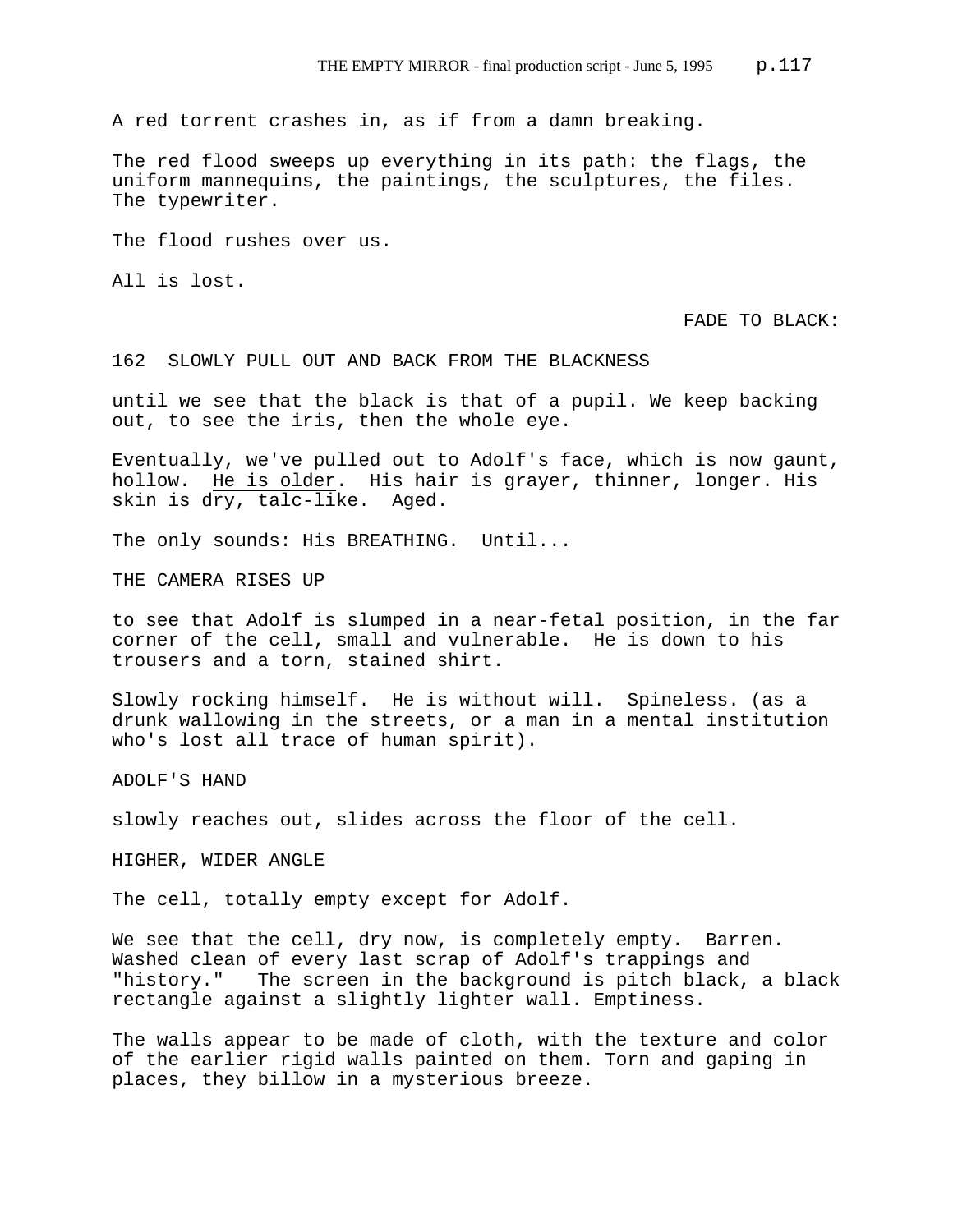The light is flat... stark... dim. No drama or dynamism to it whatsoever.

CLOSE ON ADOLF

There's a long, pause. The sense of a presence on the other side of the wall, through the opening, is slightly greater (strongest light and music motif). We hear Adolf's voice, but his lips do not move.

> ADOLF (*V.O.*) All this madness... The destruction... The human suffering...

He can barely speak. Chilled, he shivers.

ADOLF I too was trapped in the whirlwind we created...

An empty mirror filled with hate.

Adolf turns, looks up toward the opening in the wall, where the light emanates. The light is whiter, more intense.

> ADOLF (*V.O.*) I expected God to reach down (gestures) and stop me... But he never did...

We dissolve to the opening in the wall.

We dissolve back to Adolf. He listens for an answer, makes no move.

We dissolve back to the opening in the wall: silence.

ADOLF Please....please say something... Please help me.

Only more silence.

FROM OFF SCREEN: THE SOUND OF THE PROJECTOR

163 ON THE SCREEN: SLOW MOTION HITLER SPEAKING FROM ON HIGH

Impassioned. Enraged. The quintessential Hitler, but in total silence.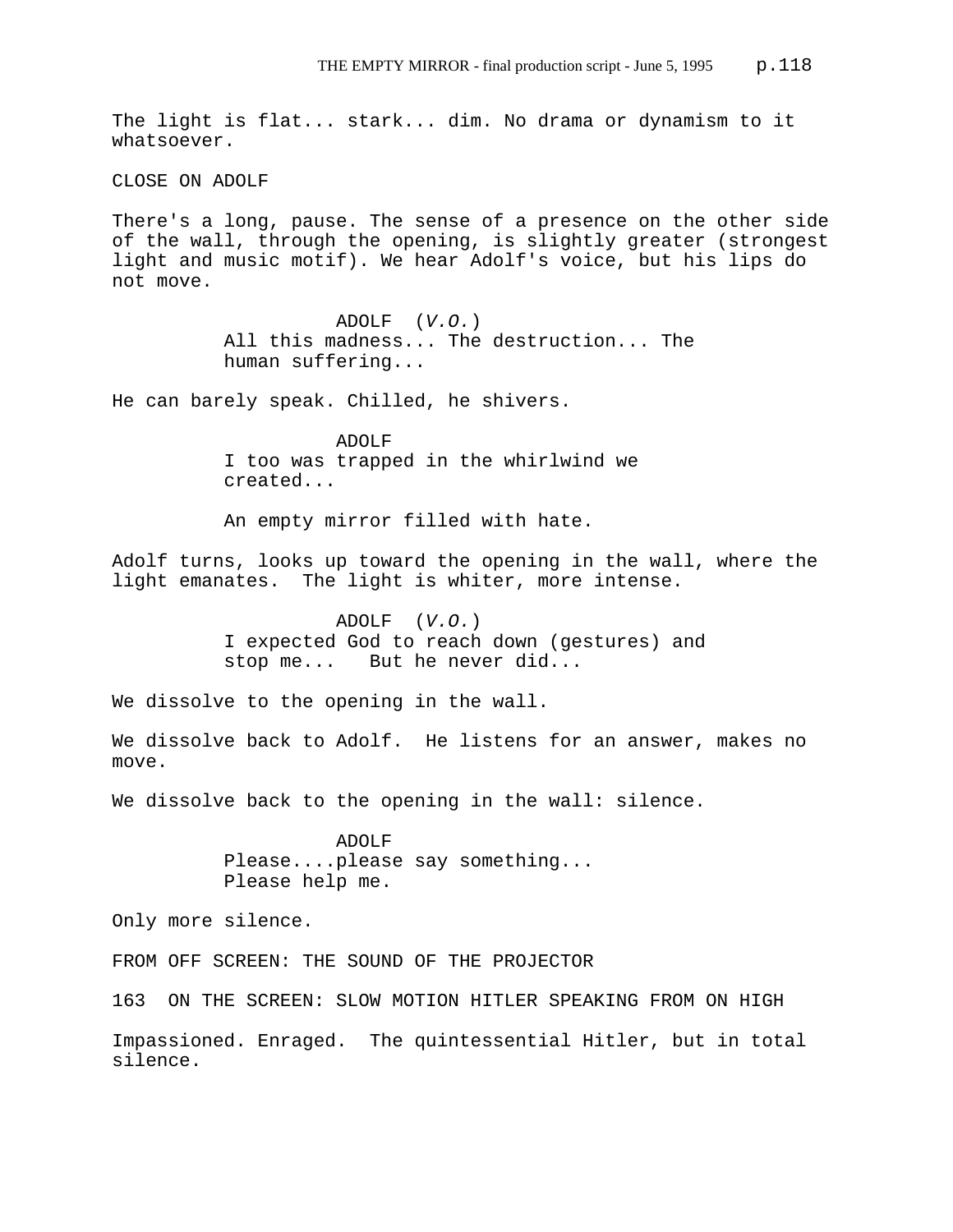ADOLF, in the cell, stands close to the screen, his head tilted back to look up at the cell-screen from an extremely oblique angle.

ON THE SCREEN: His image towers above him.

IN THE CELL: Adolf steps into the projector's beam, his shadow falling on the cell-screen. In contrast with Hitler on the screen, Adolf's rigid spine of will has curved and slouched with age.

He turns toward the projector, his historical image projected onto his face in the cell. He squints into the light, moves slowly toward it.

ON THE SCREEN BEHIND HIM: More quintessential Hitler from the days of his rise to power.

ON THE SOUND TRACK: Distorted music, effects and speech derived from sources such as Wagner, parade cheers, rally chants, Hitler's speeches, and bonfires, etc... We hear in the SCORE strains of "Dies Irae." (the music of death).

ADOLF'S POV: A small circle of white against a black field. The circle gets larger as he moves toward the projector.

ON ADOLF: The projector's flicker slows so that we see the black/white contrast clearly. (we HEAR a slow motorized clicking on sound track). His expression is strangely calm.

The light is so bright as he approaches, Adolf's figure begins to white out entirely.

ANGLE FROM BEHIND ADOLF

Rays of light knife between his arms and legs as he moves, outlining him, blasting outwards like laser beams.

ADOLF

is almost totally white. The tempo of flashing light on him is at its slowest. The CHATTER of the machine is a high-pitched POUNDING...

164 THERE IS A SUDDEN FLASH OF BRILLIANT WHITE.

The explosion of light and sound is followed by fuzzy smears of shadow and light.

ON ADOLF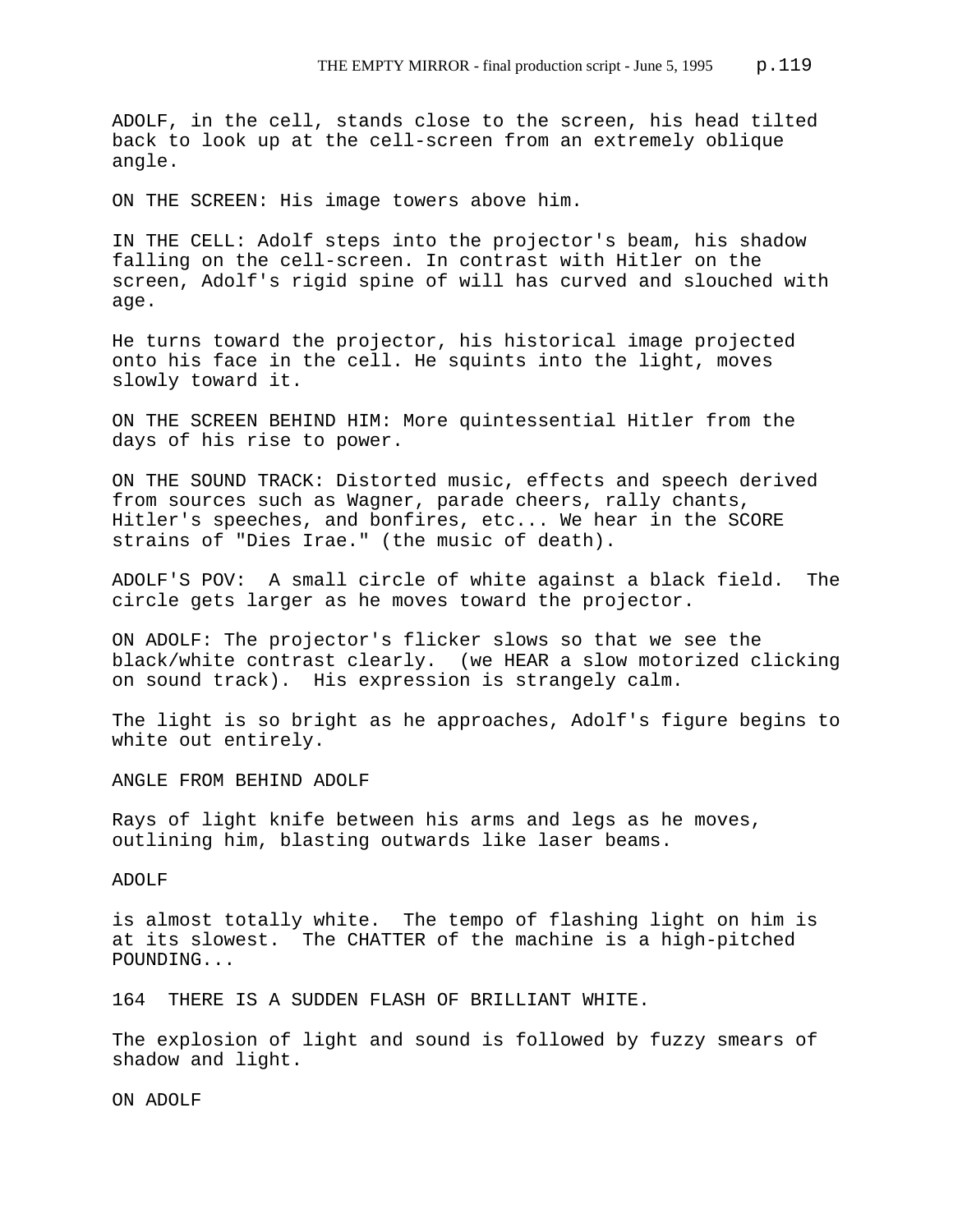He continues on, directly towards a strange mechanism at the end of a dark tunnel. Projected onto him: vibrating, out-of-focus smears of shadow and light.

ADOLF FROM BEHIND ADOLF

Beyond him, we see for the first time: The film gate. A large frame, about six feet high by ten feet wide.

Behind it is bright light, filtered now by the colors and patterns streaking through the "gate." Above the gate is half of the next "frame". Below, half of the last.

The shadowy, nondescript machinery makes LOUD, DISTORTED noise, as dreamlike as the images.

Adolf approaches in SLOW MOTION. (When he blinks or moves, it is surreal, haunting).

165 A FEW FEET FROM THE FILM PLANE

Adolf stops. The images cease streaking and become visible at normal speed.

Mostly, they are images that represent the "illusions" created by the Adolf and the Nazi party, all of which we have studied throughout the film: Rallies, parades, flags, uniforms, etc... The images change every three or four seconds.

Adolf reaches out one hand, and SLOWS THE IMAGES, so that we see the figures moving at about half speed.

He puts out both hands. Now we see them move at quarter speed.

He slows the images even more, so that we almost see each individual frame slammed into the gate, then held there, then yanked away and replaced by the next.

ANGLE FROM BEHIND ADOLF, LOOKING AT FILM PLANE

He pulls back, pausing. The images speed up again.

He reaches in a finger and lets his fingernail scrape the film. The film SCRATCHES, transmitting a jagged streak of white light.

With increasing confidence, and a consistently calm attitude, Adolf now leans back, closes his hands together (almost prayerlike), and firmly pushes them through the film, splitting, releasing more white light. The images part like water coming down a waterfall.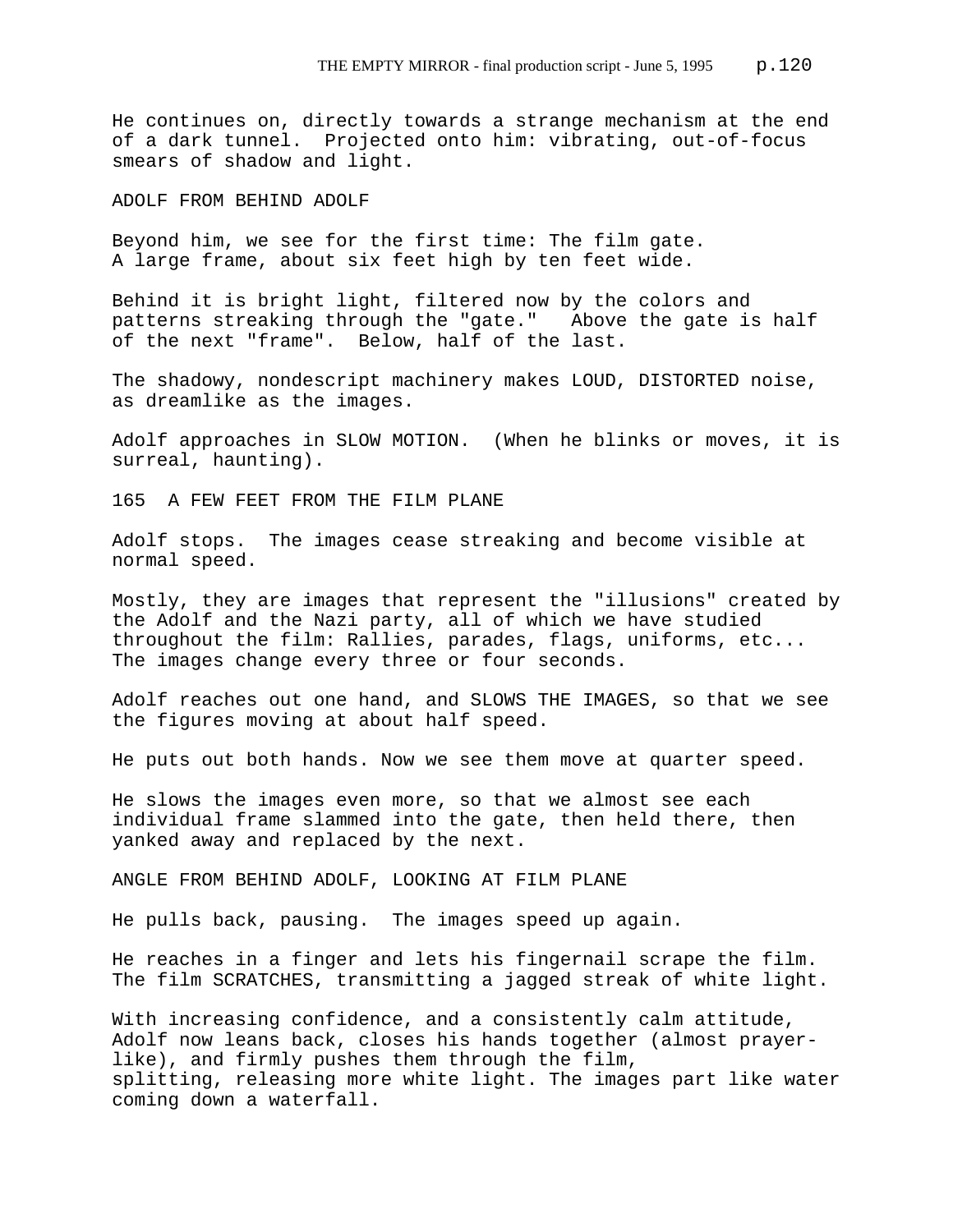The shape of the tear suggest the shape of the opening in the wall. The light beams through it, just as it did from the opening in the wall, only a hundred times brighter.

CLOSE ON ADOLF'S FACE - fear, apprehension... but also eagerness, hope.

Adolf spreads his hands apart, using considerable effort to widen the rend in the elastic film, splitting the film in two.

Brilliant white light FLARES the lens, almost whites out our entire frame.

Adolf closes his hands again, then opens his palms against the flow, to force open the rend to about three times the width of the first opening.

He leans toward the opening. The light GUSHES through, onto Adolf. There is a CHORUS of voices.

For a moment, Adolf looks directly into the light, but quickly grimaces at its unbearable purity and brilliance. He squints his eyes, turns away, unable to look into it, and raises his hand to block the intense rays.

The instant he lets go of the ripped film strip to shield his eyes, the film-strip curtain closes, again filtering out the light. The images on the film strip once again take shape.

ON ADOLF'S BACK

He takes a moment to recover from the trauma of the light. When he has, he turns toward us.

As he looks at us (into the lens) we PUSH slowly closer.

The expression on his face is one of profound realization, and extreme sadness and anguish. (slow-motion)

On the sound track: dissonant music, distant human screams.

OPTICAL: The film frame zooms back slightly, creating a thin, but slowly expanding border around the last shot. (like a Chinese box within a Chinese box)

We DISSOLVE into an actual photo of the man (or live action).

Then DISSOLVE to red.